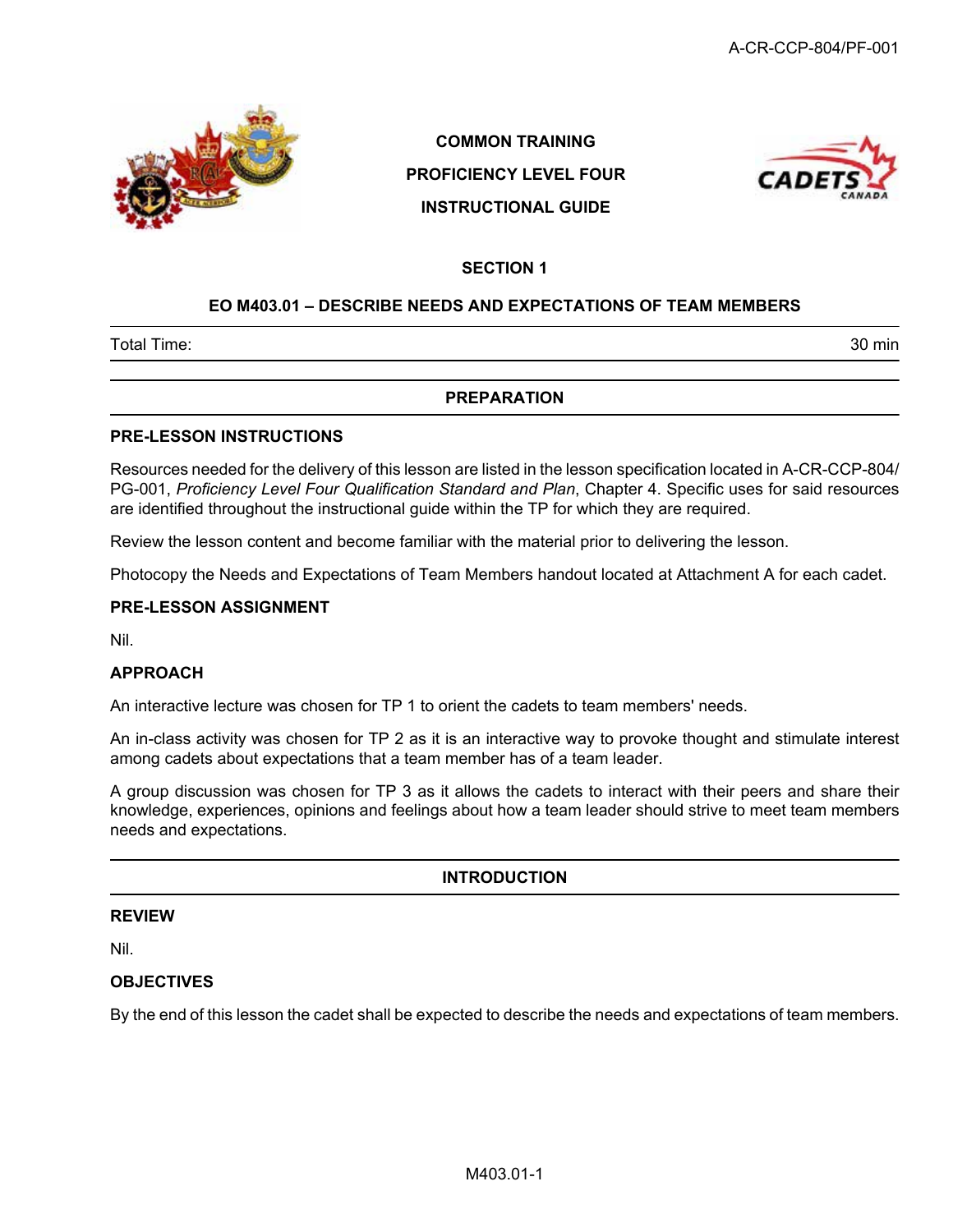#### **IMPORTANCE**

It is important for cadets to describe the needs and expectations of team members to assist in the development of their leadership skills. This information aids the cadets in meeting the aim of developing in youth the attributes of good leadership stated in CATO 11-03, *Cadet Program Mandate*. To become an effective team leader, the cadet must be aware of needs and expectations, and strive to satisfy those needs and expectations.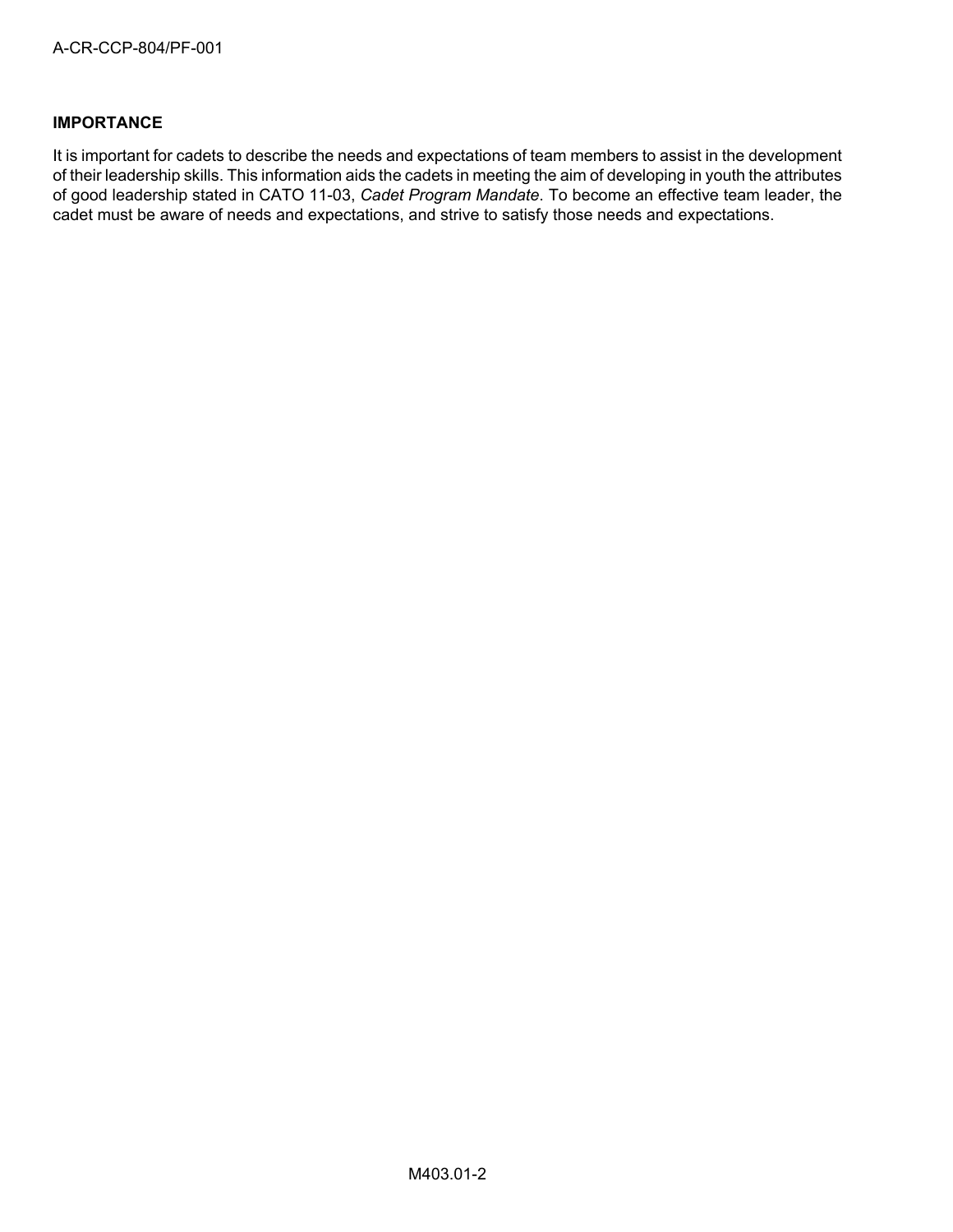| <b>Teaching Point 1</b> | Describe the needs of team members. |
|-------------------------|-------------------------------------|
|                         |                                     |

Time: 5 min Method: Interactive Lecture Company of Time: 5 min Method: Interactive Lecture

#### **THE NEEDS OF TEAM MEMBERS**

To be an effective leader, a team leader must be aware that every team member has needs to be satisfied.

#### **Acceptance of and by Other Team Members**

Each team member needs to accept the other members of the team. There may be differences in age, gender, race and opinion but each team member should appreciate all other members. In turn, each team member needs to feel accepted by other team members. Once team members feel acknowledged and understood by others on the team, team members may strive to make teamwork possible. Once the team forms into a cohesive group, the accomplishment of a task becomes easier.

#### **Acceptance and Understanding of Leaders**

Team members need to know that the team leader will welcome them into the team. It is important for a team leader to encourage a sense of belonging in each team member. Team members also need the team leader to show compassion and sensitivity to their opinions and feelings.

#### **Approval of Leaders**

Team members need to know that the team leader appreciates them and their contribution. It is important for team leaders to show respect and praise team members.

#### **Opportunities to Try Different Tasks and Roles**

Team members need opportunities to attempt different tasks and roles to practice applying skills and knowledge.

#### **CONFIRMATION OF TEACHING POINT 1**

#### **QUESTIONS**:

- Q1. What are the needs of team members?
- Q2. Once team members feel acknowledged and understood by others on the team, what may happen?
- Q3. How do team leaders show approval of team members?

#### **ANTICIPATED ANSWERS**:

- A1. The needs of team members are:
	- $\bullet$ acceptance of and by other team members;
	- $\bullet$ acceptance and understanding of leaders;
	- approval of leaders; and  $\bullet$
	- opportunities to try different tasks and roles.  $\bullet$
- A2. Once team members feel acknowledged and understood by others on the team, team members strive to make teamwork possible.
- A3. Team leaders show approval of team members by giving team members respect and praise.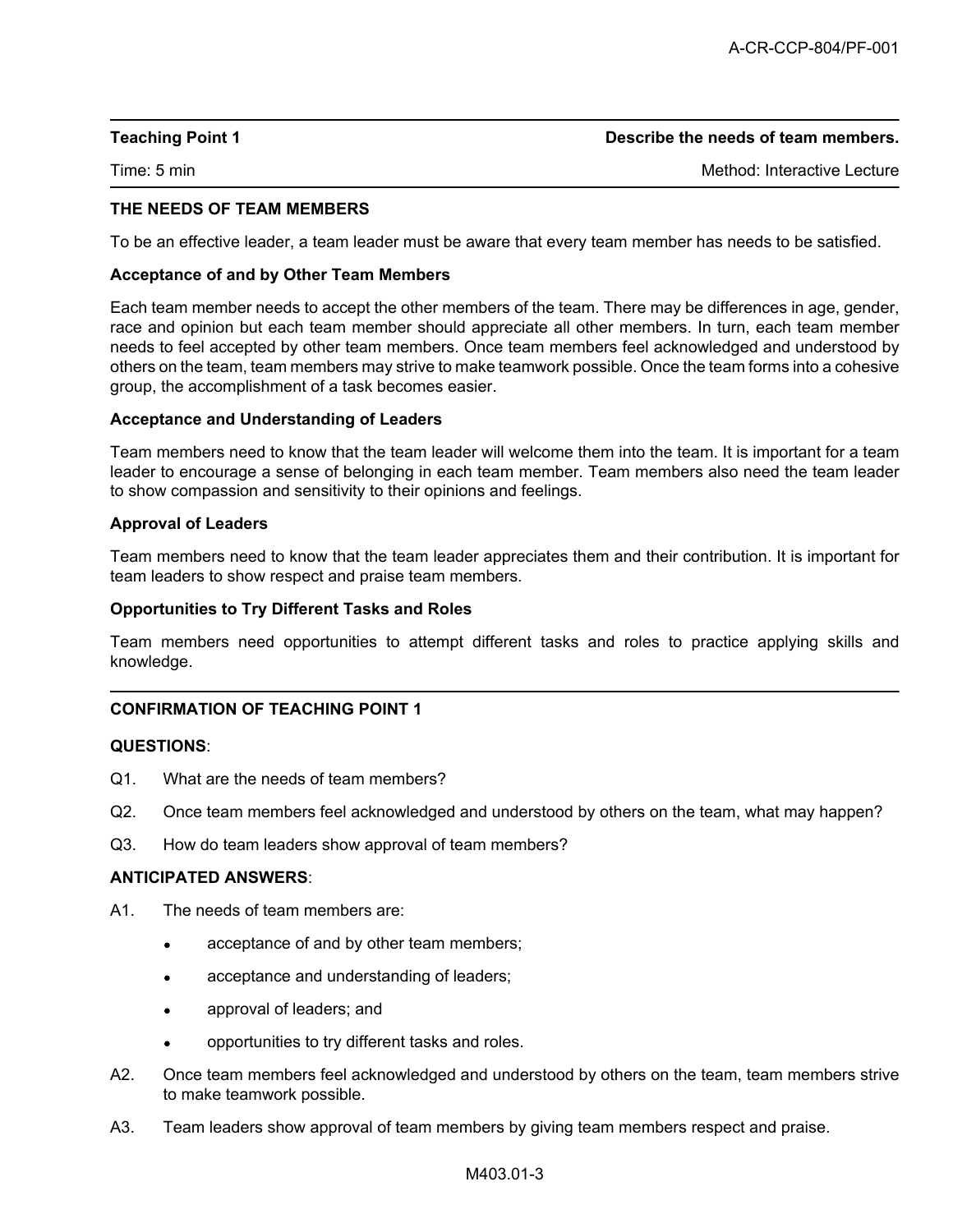## **Teaching Point 2 Conduct an activity where cadets describe the expectations that a team member has of a team leader.**

Time: 10 min Method: In-Class Activity

#### **BACKGROUND KNOWLEDGE**



The purpose of the in-class activity is to draw the following information from the three groups.

#### **THE EXPECTATIONS THAT A TEAM MEMBER HAS OF A TEAM LEADER**

Every team member has expectations of the team leader. Team members hope that the team leader will fulfill their expectations. Team member expectations include:

#### **Good Leadership**

Team members expect good leadership from team leaders. Team leaders need to display good leadership, to include:

- **Leading by example.** Team members expect that what they are asked to do can also be done by the team leader. They expect the team leader will model the correct behaviour.
- **Putting the needs of the team members first.** The team leader is expected to put the team's needs  $\bullet$ ahead of their own. Team members need to know that the team leader will accept, approve and understand them. Team members also expect that the team leader will give them opportunities to try different tasks and roles.
- **Being sensitive to cultural and gender differences.** Each team member is unique and the team leader must have an awareness of the differences between each of them. Having an understanding of cultural and gender differences between members of the team will allow the team members to feel included and appreciated.

#### **Effective Communication**

Team members expect that the team leader will provide them with effective communication. Team leaders need to display effective communication to team members, to include:

- **Giving information on what is expected of them.** Team members need to know what is expected of  $\bullet$ them. Team members require basic information about what they are to accomplish.
- **Explaining changes in situations.** Team members like to know when changes in situations occur.  $\bullet$ Keeping team members informed of changes and providing new directions may ensure that goals and tasks are accomplished.
- **Asking for assistance with tasks.** Team members are more cooperative when they are asked for assistance by the team leader rather than being ordered to do something. By asking for the team's assistance, team members may feel needed by their team leader.
- **Providing concrete examples during explanations.** Team members may understand concepts and  $\bullet$ ideas more easily if the team leader uses examples from life and if the team leader can connect the concept or idea to what the team member already knows.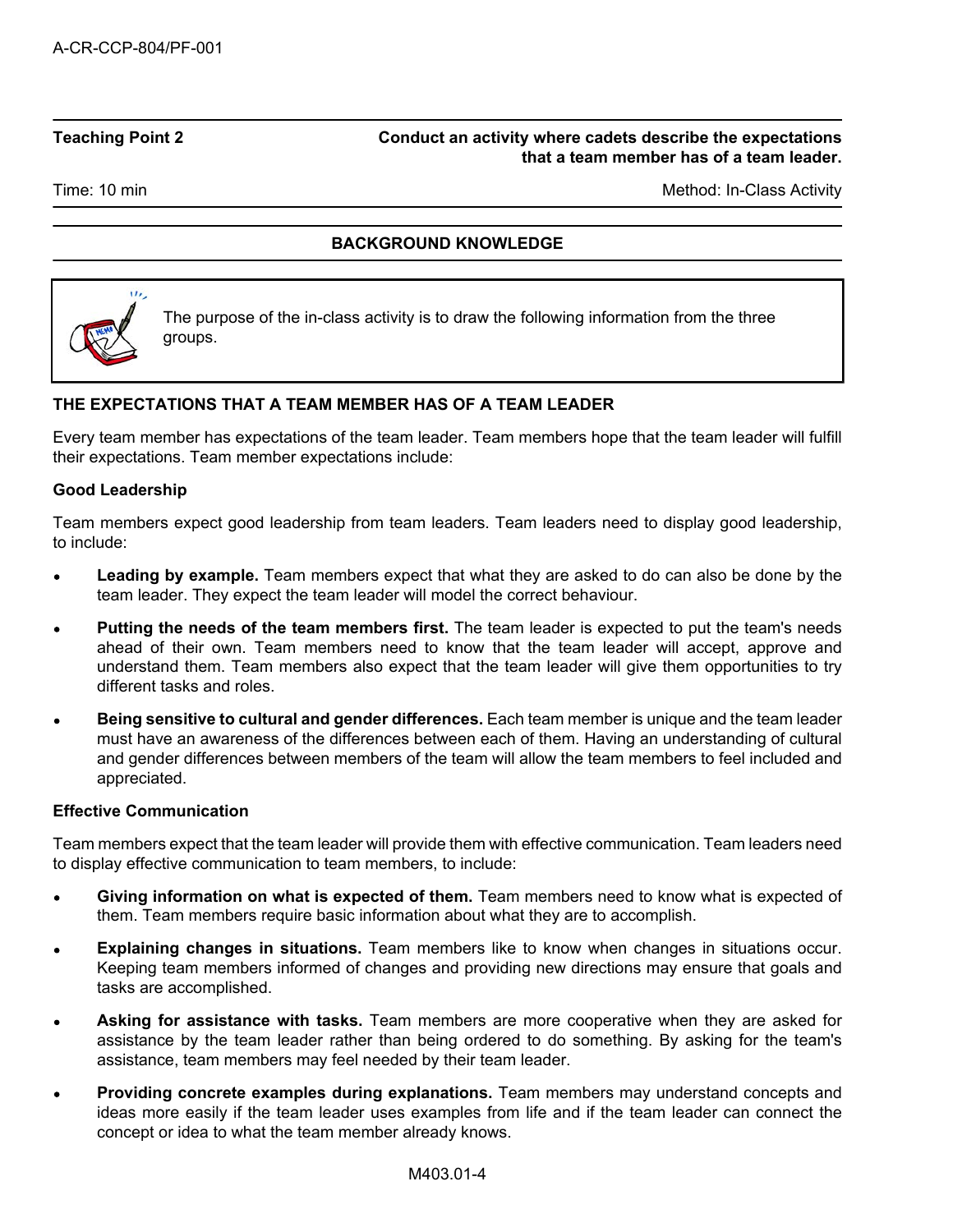#### **Effective Supervision**

Team members expect that the team leader will provide them with effective supervision. Team leaders need to effectively supervise team members, to include:

- **Operating in a safe environment.** Team members expect to be operating in a safe environment. Every team leader must be concerned with the team's safety and well-being at all times.
- **Freedom from over-supervision.** Team members should feel like their team leader has confidence in them to accomplish tasks. Very few team members appreciate it when the team leader is always looking over their shoulder.
- **Recognition of good performance.** Team members like to be praised when things go well. Praise may be verbal or may take the form of certificates and awards.

## **ACTIVITY**

Time: 10 min

#### **OBJECTIVE**

The objective of this activity is to have the cadets describe the expectations that a team member has of a team leader.

#### **RESOURCES**

- Three flip charts, and
- Three markers.

#### **ACTIVITY LAYOUT**

Set a flip chart in three corners of the room.

#### **ACTIVITY INSTRUCTIONS**

- 1. Divide the cadets into three groups.
- 2. Assign each group to a flip chart.
- 3. Have each group write one of the headings on the flip chart: Good Leadership, Effective Communication, and Effective Supervision.
- 4. Have the cadets brainstorm short descriptions for the heading on the flip chart paper for three minutes and write their ideas on the flip chart paper.
- 5. Have one cadet from each group present their ideas to the rest of the cadets.



Any of the background information that was missed during the presentation by cadets must be stated before moving to the next TP.

#### **SAFETY**

Nil.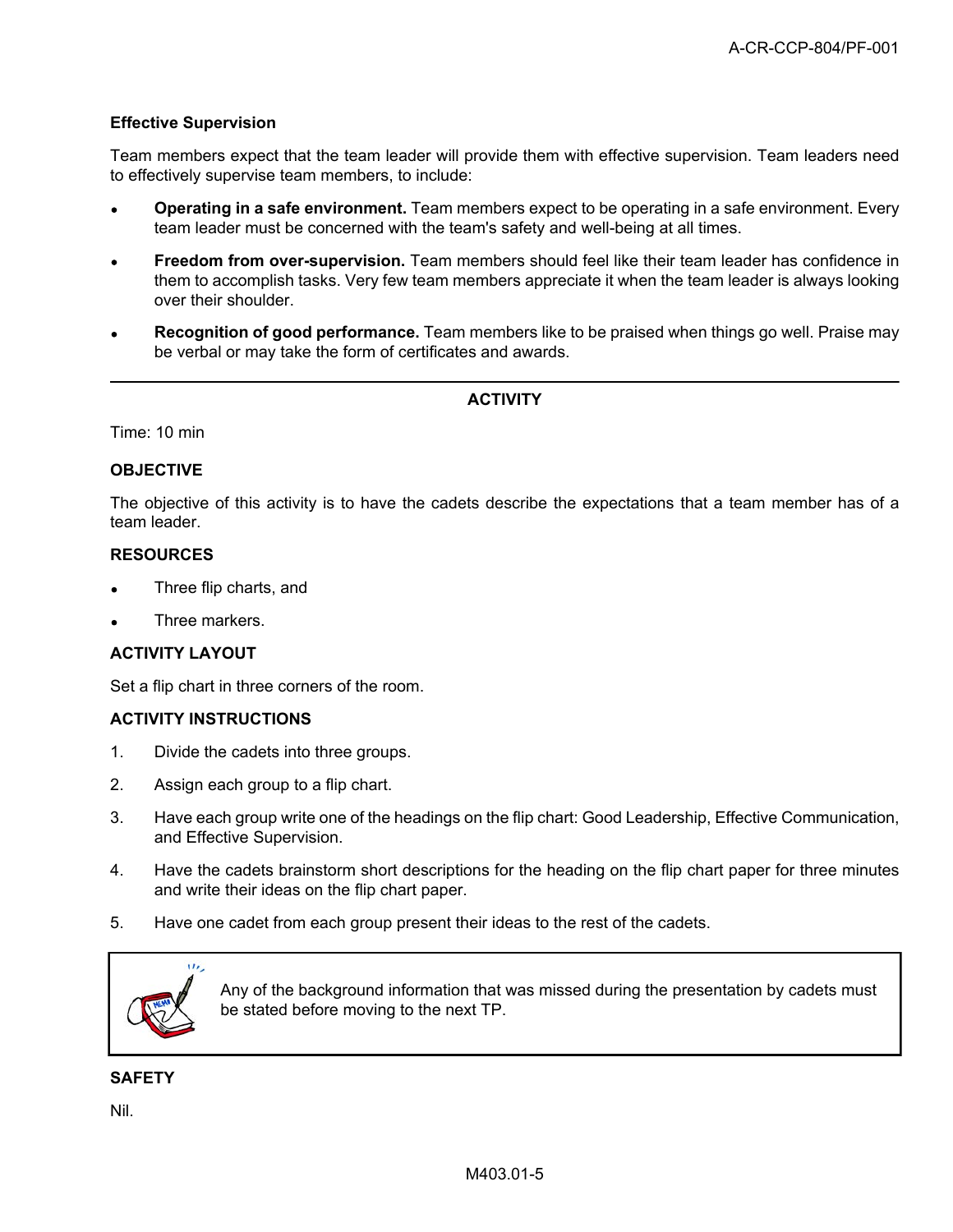#### **CONFIRMATION OF TEACHING POINT 2**

The cadets' participation in the activity will serve as the confirmation for this TP.

#### **Teaching Point 3 Conduct a group discussion on how a team leader should strive to meet the needs and expectations of team members.**

Time: 10 min Method: Group Discussion Method: Group Discussion

If the class of Proficiency Level Four cadets is large, divide them into groups.

This teaching point has been designed to provide the cadets an opportunity to reflect on and share their opinions and feelings about how a team leader should strive to meet team member's needs and expectations.

#### **BACKGROUND KNOWLEDGE**



The purpose of the group discussion is to draw information from the group using the tips for answering / facilitating discussion and the suggested questions provided.

#### **GROUP DISCUSSION**

#### **TIPS FOR ANSWERING / FACILITATING DISCUSSION:**

- Establish ground rules for discussion, eg, everyone should listen respectfully; don't interrupt; only one person speaks at a time; no one's ideas should be made fun of; you can disagree with ideas but not with the person; try to understand others as much as you hope they understand you; etc.
- Sit the group in a circle, making sure all cadets can be seen by everyone else.
- Ask questions that will provoke thought; in other words avoid questions with yes or no answers.
- Manage time by ensuring the cadets stay on topic.
- Listen and respond in a way that indicates you have heard and understood the cadet. This can be done by paraphrasing their ideas.
- Give the cadets time to respond to your questions.  $\bullet$
- Ensure every cadet has an opportunity to participate. One option is to go around the group and have each cadet answer the question with a short answer. Cadets must also have the option to pass if they wish.
- Additional questions should be prepared ahead of time. $\bullet$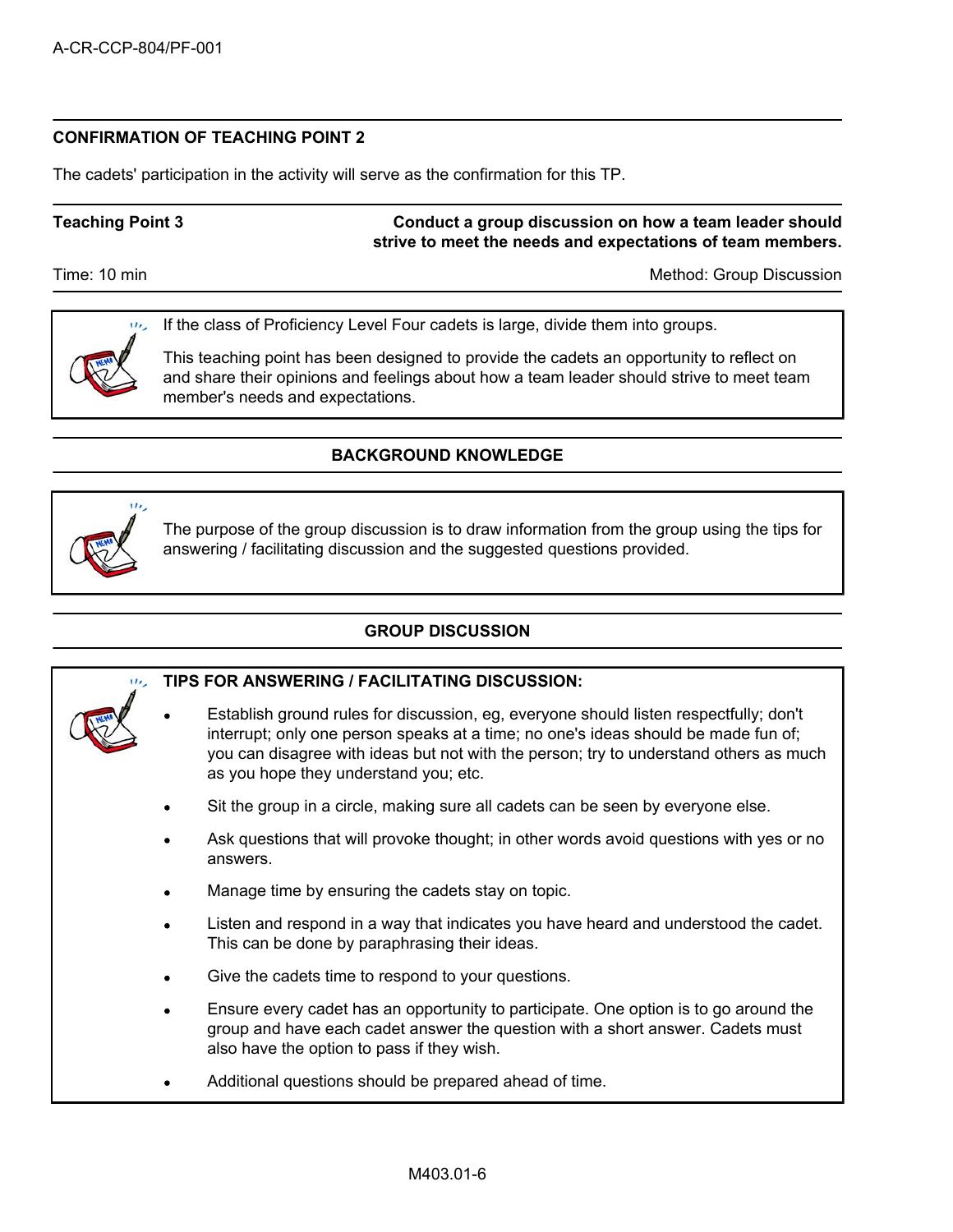#### **SUGGESTED QUESTIONS**:

- Q1. Give examples of when you have seen a team leader satisfy the needs of their team members.
- Q2. List ways a team leader might satisfy the needs of their team members.
- Q3. Give examples of when you have seen a team leader meet the expectations of team members.
- Q4. List ways a team leader might meet the expectations of their team.
- Q5. Give examples of when you have seen a team leader not satisfy the needs or not meet the expectations of their team.



Other questions and answers will develop throughout the group discussion. The group discussion should not be limited to only those suggested.



Reinforce those answers given and comments made during the group discussion, ensuring the teaching point has been covered.

#### **CONFIRMATION OF TEACHING POINT 3**

The cadets' participation in the group discussion will serve as confirmation of this TP.

#### **END OF LESSON CONFIRMATION**

#### **QUESTIONS**:

- Q1. What are the needs of team members?
- Q2. What are the three expectations that team members have of the team leader?
- Q3. List ways a team leader might satisfy the needs or meet the expectations of their team members.

#### **ANTICIPATED ANSWERS**:

- A1. The needs of team members are:
	- acceptance of and by other team members;  $\bullet$
	- acceptance and understanding of leaders;  $\bullet$
	- approval of leaders; and  $\bullet$
	- opportunities to try different tasks and roles.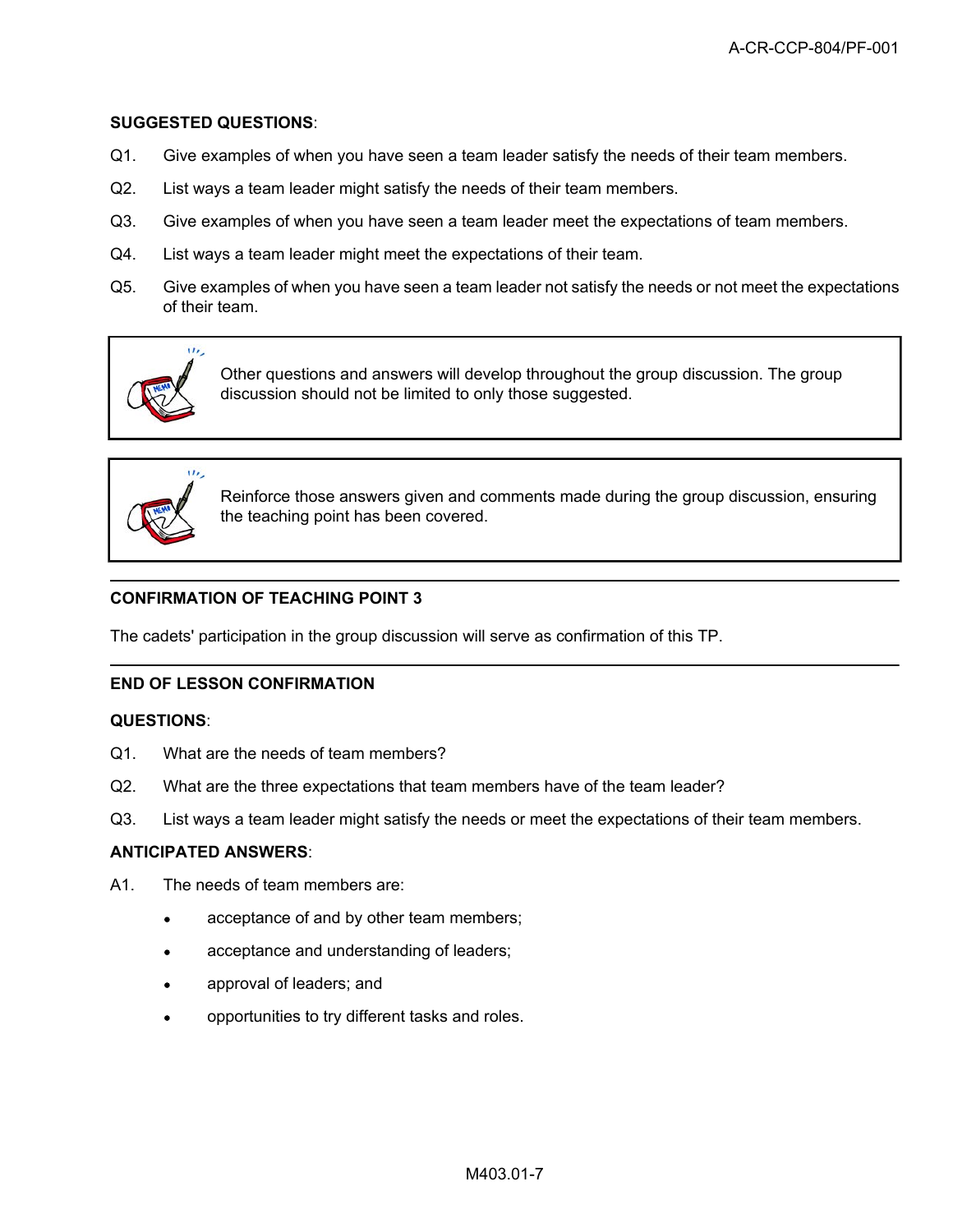- A2. The three expectations that team members have of the team leader are:
	- good leadership,
	- effective communication, and  $\bullet$
	- effective supervision.  $\bullet$
- A3. Answers will vary.



Distribute the Needs and Expectations of Team Members handout located at Attachment A to each cadet.

#### **CONCLUSION**

#### **HOMEWORK / READING / PRACTICE**

Nil.

#### **METHOD OF EVALUATION**

This EO is assessed IAW A-CR-CCP-804/PG-001, *Proficiency Level Four Qualification Standard and Plan*, Chapter 3, Annex B, 403 PC.

#### **CLOSING STATEMENT**

To be an effective leader, team leaders must satisfy the needs and meet the expectations of team members. Having an awareness of those needs and expectations will assist the team leader in doing so.

#### **INSTRUCTOR NOTES / REMARKS**

Nil.

## **REFERENCES**

A0-047 A-PA-005-000/AP-004 Canadian Defence Academy–Canadian Forces Leadership Institute. (2005). *Leadership in the CF conceptual foundations*. Ottawa, ON: Department of National Defence.

A0-048 A-PA-005-000/AP-003 Canadian Defence Academy–Canadian Forces Leadership Institute. (2005). *Leadership in the CF doctrine foundations*. Ottawa, ON: Department of National Defence.

A0-131 A-CR-CCP-910/PT-001 Director Cadets 6. (1989). *Training school leadership*. Ottawa, ON: Department of National Defence.

C0-115 ISBN 0-7879-4059-3 van Linden, J. A., & Fertman, C. I. (1998). *Youth leadership*. San Francisco, CA: Jossey-Bass Inc., Publishers.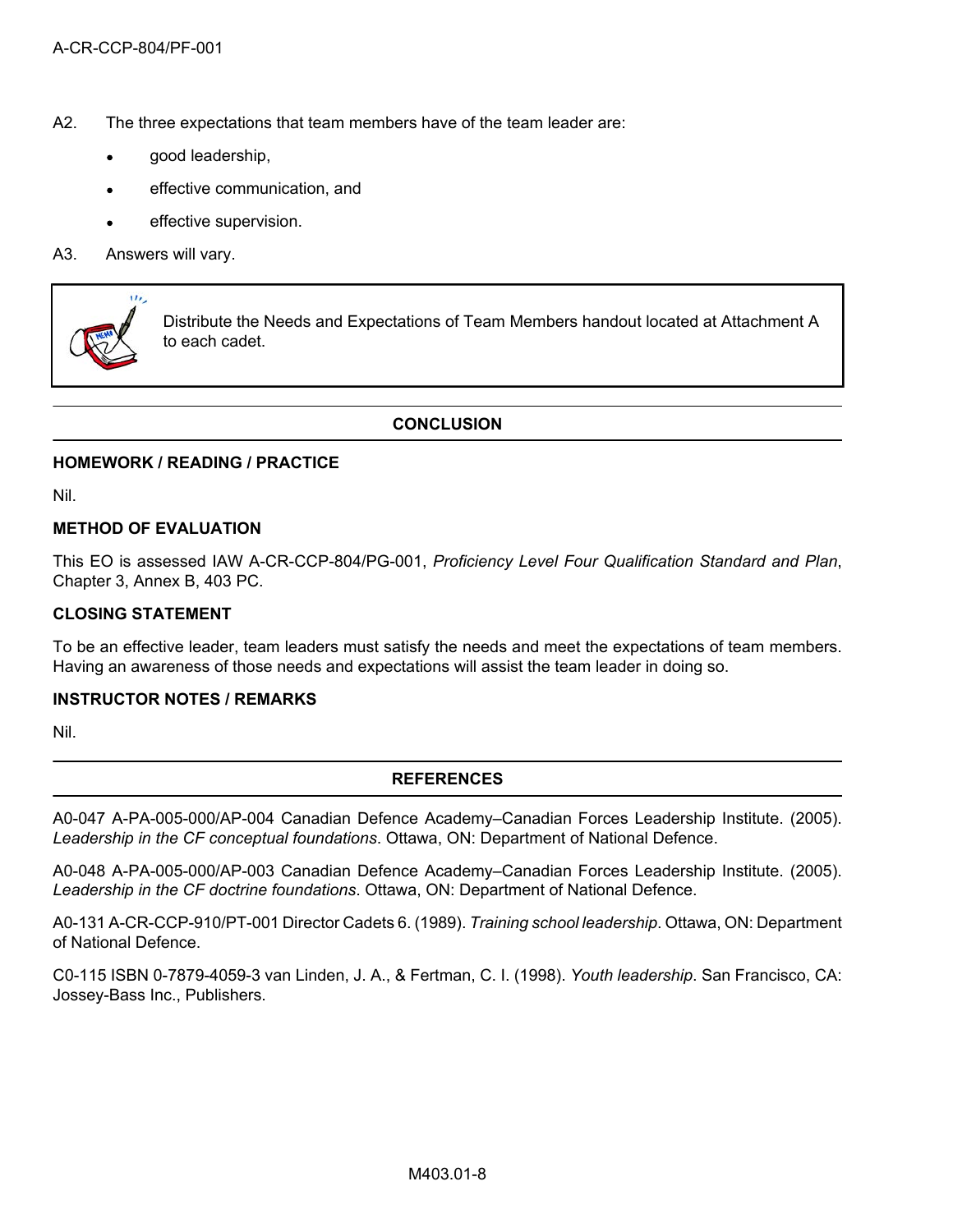## **NEEDS AND EXPECTATIONS OF TEAM MEMBERS**

#### **THE NEEDS OF TEAM MEMBERS**

To be an effective leader, a team leader must be aware that every team member has needs to be satisfied.

#### **Acceptance of and by Other Team Members**

Each team member needs to accept the other members of the team. There may be differences in age, gender, race and opinion but each team member should appreciate all other members. In turn, each team member needs to feel accepted by other team members. Once team members feel acknowledged and understood by others on the team, team members may strive to make teamwork possible. Once the team forms into a cohesive group, the accomplishment of a task becomes easier.

#### **Acceptance and Understanding of Leaders**

Team members need to know that the team leader will welcome them into the team. It is important for a team leader to encourage a sense of belonging in each team member. Team members also need the team leader to show compassion and sensitivity to their opinions and feelings.

#### **Approval of Leaders**

Team members need to know that the team leader appreciates them and their contribution. It is important for team leaders to show respect and praise team members.

#### **Opportunities to Try Different Tasks and Roles**

Team members need opportunities to attempt different tasks and roles to practice applying skills and knowledge.

#### **THE EXPECTATIONS THAT A TEAM MEMBER HAS OF A TEAM LEADER**

Every team member has expectations of the team leader. Team members hope that the team leader will fulfill their expectations. Team member expectations include:

#### **Good Leadership**

Team members expect good leadership from team leaders. Team leaders need to display good leadership, to include:

- **Leading by example.** Team members expect that what they are asked to do can also be done by the team leader. They expect the team leader will model the correct behaviour.
- **Putting the needs of the team members first.** The team leader is expected to put the team's needs ahead of their own. Team members need to know that the team leader will accept, approve and understand them. Team members also expect that the team leader will give them opportunities to try different tasks and roles.
- **Being sensitive to cultural and gender differences.** Each team member is unique and the team leader must have an awareness of the differences between each of them. Having an understanding of cultural and gender differences between members of the team will allow the team members to feel included and appreciated.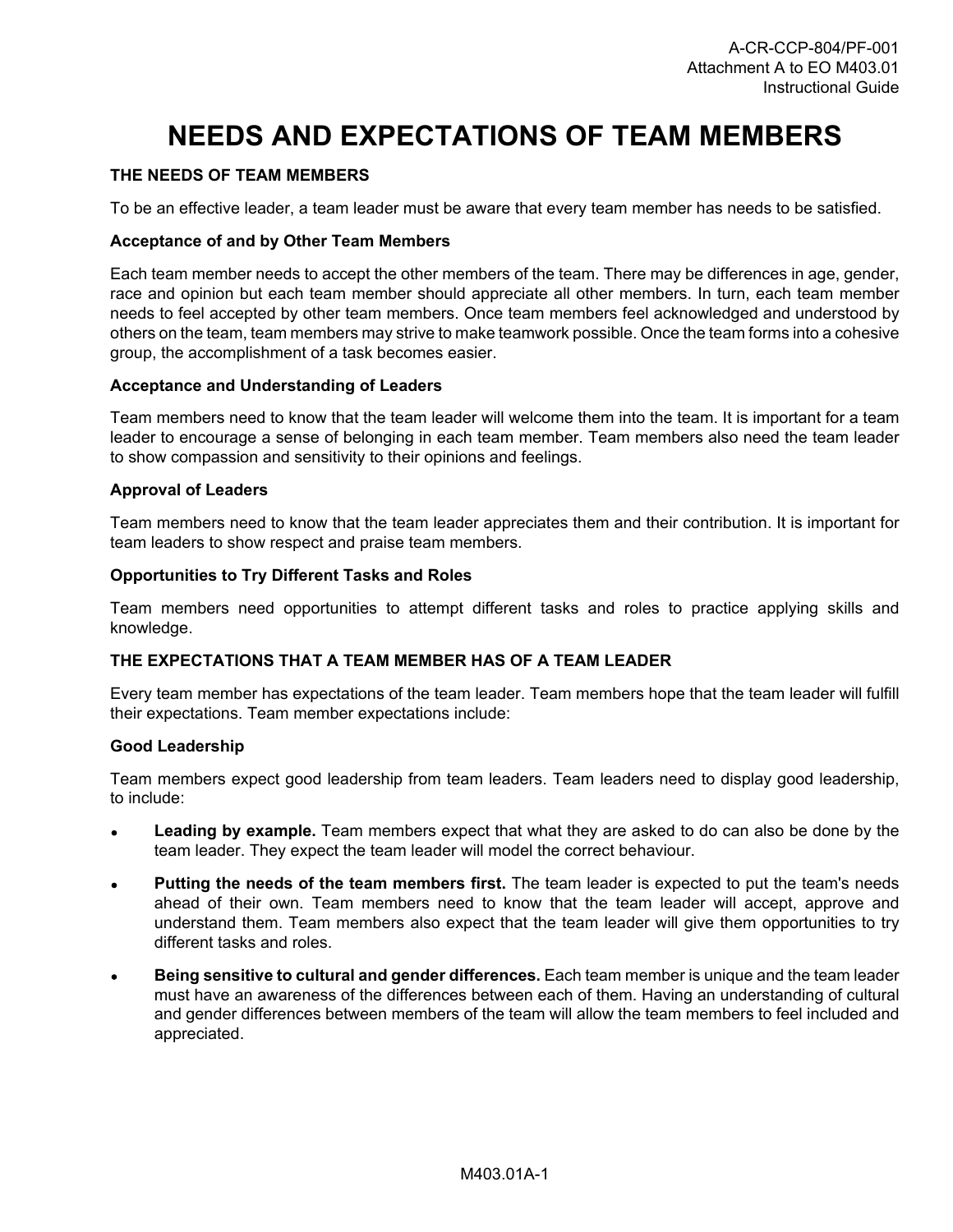A-CR-CCP-804/PF-001 Attachment A to EO M403.01 Instructional Guide

#### **Effective Communication**

Team members expect that the team leader will provide them with effective communication. Team leaders need to display effective communication to team members, to include:

- **Giving information on what is expected of them.** Team members need to know what is expected of them. Team members require basic information about what they are to accomplish.
- **Explaining changes in situations.** Team members like to know when changes in situations occur.  $\bullet$ Keeping team members informed of changes and providing new directions may ensure that goals and tasks are accomplished.
- **Asking for assistance with tasks.** Team members are more cooperative when they are asked for  $\bullet$ assistance by the team leader rather than being ordered to do something. By asking for the team's assistance, team members may feel needed by their team leader.
- **Providing concrete examples during explanations.** Team members may understand concepts and ideas more easily if the team leader uses examples from life and if the team leader can connect the concept or idea to what the team member already knows.

#### **Effective Supervision**

Team members expect that the team leader will provide them with effective supervision. Team leaders need to effectively supervise team members, to include:

- $\bullet$ **Operating in a safe environment.** Team members expect to be operating in a safe environment. Every team leader must be concerned with the team's safety and well-being at all times.
- **Freedom from over-supervision.** Team members should feel like their team leader has confidence in  $\bullet$ them to accomplish tasks. Very few team members appreciate it when the team leader is always looking over their shoulder.
- **Recognition of good performance.** Team members like to be praised when things go well. Praise may  $\bullet$ be verbal or may take the form of certificates and awards.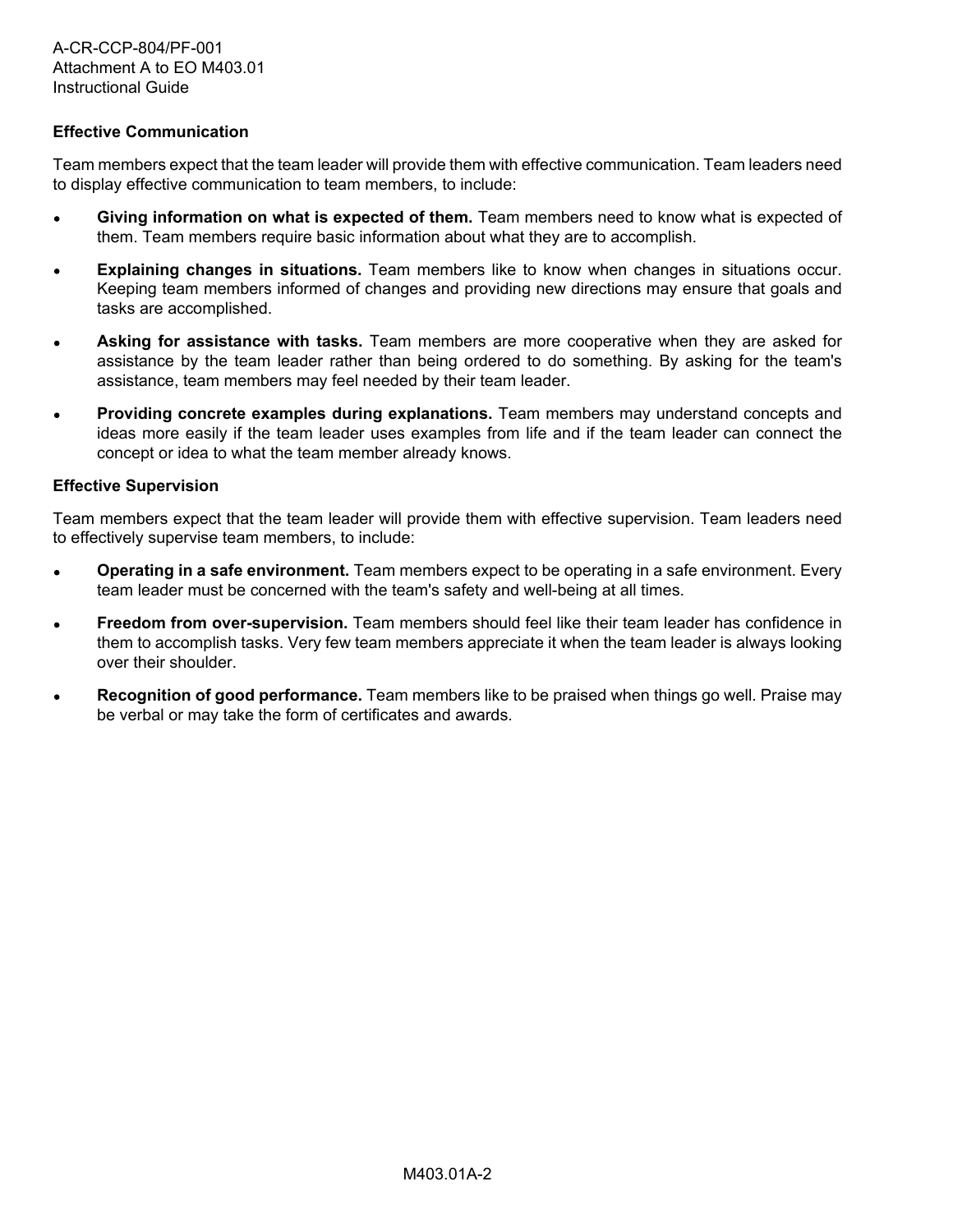

**COMMON TRAINING PROFICIENCY LEVEL FOUR INSTRUCTIONAL GUIDE**



## **SECTION 2**

#### **EO M403.02 – SELECT A LEADERSHIP APPROACH**

Total Time: 60 min

#### **PREPARATION**

#### **PRE-LESSON INSTRUCTIONS**

Resources needed for the delivery of this lesson are listed in the lesson specification located in A-CR-CCP-804/ PG-001, *Proficiency Level Four Qualification Standard and Plan*, Chapter 4. Specific uses for said resources are identified throughout the instructional guide within the TP for which they are required.

Review the lesson content and become familiar with the material prior to delivering the lesson.

Photocopy the handouts located at Attachments A, B and D for each cadet.

Photocopy the scenarios located at Attachment C. Cut out a scenario for each cadet.

#### **PRE-LESSON ASSIGNMENT**

Nil.

#### **APPROACH**

An interactive lecture was chosen for TPs 1, 2 and 3 to review, clarify, emphasize and summarize transactional and transformational leadership, the outcomes of a team leader's focus and leadership approaches.

An in-class activity was chosen for TP 4 as it is an interactive way to provoke thought and stimulate interest among cadets.

#### **INTRODUCTION**

#### **REVIEW**

Nil.

#### **OBJECTIVES**

By the end of this lesson the cadet shall have selected a leadership approach.

#### **IMPORTANCE**

It is important for cadets to select a leadership approach in order to help them become effective team leaders during a leadership appointment. For every leadership opportunity, an effective leader will use a leadership approach that enables the team members to accomplish the goal.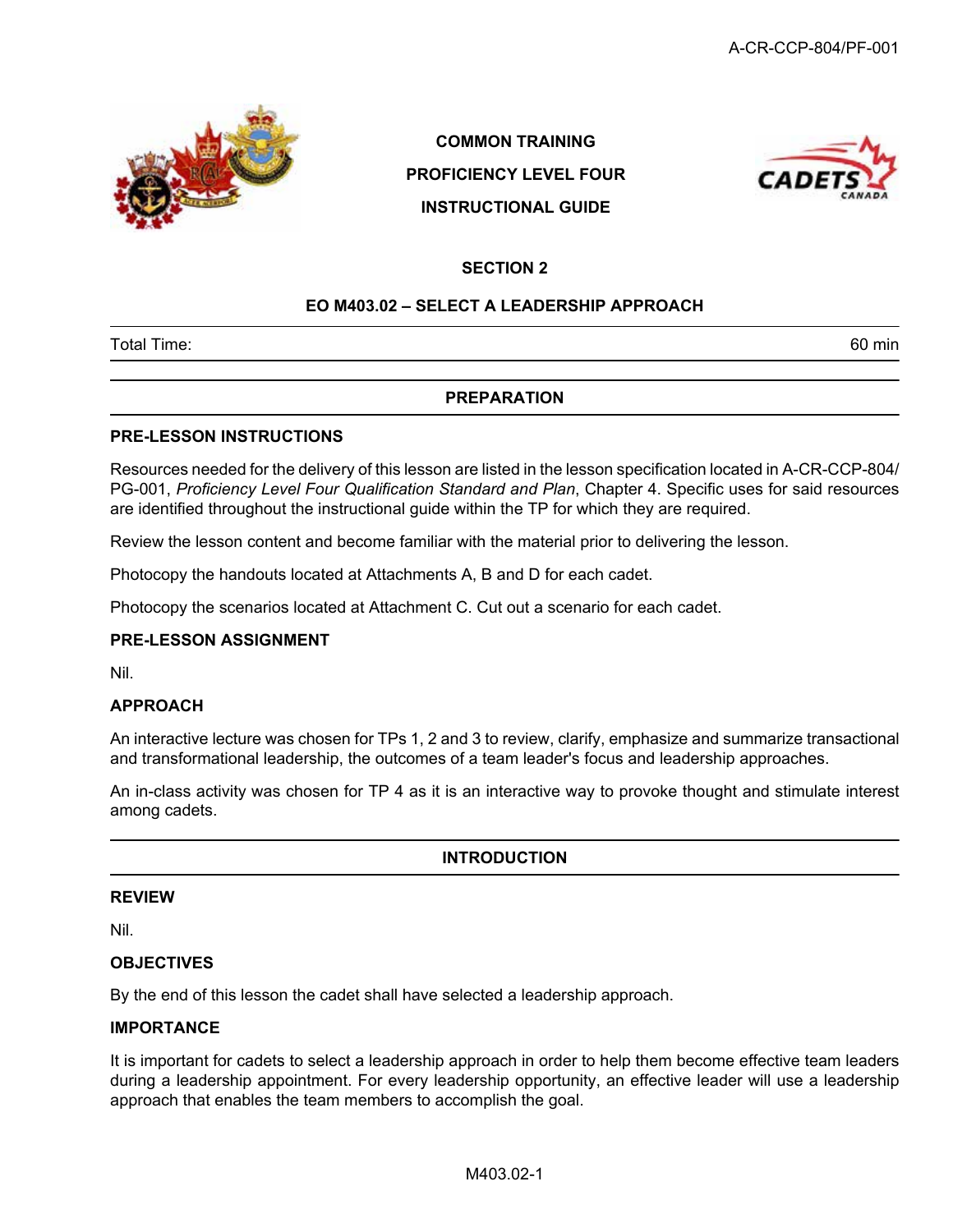#### **Teaching Point 1 Describe transactional and transformational leadership.**

Time: 5 min Method: Interactive Lecture Companies and Method: Interactive Lecture

#### **TRANSACTIONAL AND TRANSFORMATIONAL LEADERSHIP**

**Transactional leadership.** Leaders exchange promises of rewards and benefits to team members so the team members will fulfill agreements with the leaders. This type of leadership is task-oriented. The leader sets the rules and procedures to complete a task and the team members comply with the rules and follow the procedures to accomplish the task.

Transactional Leadership:

- Values problem and solution identification.
- Makes decisions even if everyone has not been heard in order to move forward.
- Uses standards and principles as guides in decision making.
- Develops the self to be a better decision maker for the group.
- Gets things done.  $\bullet$
- Recognizes the importance of the product.
- Takes charge (personal power).

**Transformational leadership.** Focuses on the process of being a leader by helping team members transform themselves from followers into leaders. Transformational leadership involves assisting team members to transcend their own self-interest for the good of the group, organization or society; to consider their long-term needs to develop themselves, rather than their immediate needs; and generally, to become more aware of what is really important.

Transformational Leadership:

- Values the participation and contribution of others.
- Takes all viewpoints and advice into account before making a decision.
- Considers individuals within their contexts and situations.
- Uses individuals to test decisions.
- Develops the self first to be a better contributor to the group.
- Learns from experiences to generalize to 'real life'.
- Recognizes the importance of the process.
- Shares leadership (group power).



Leadership within the cadet program has been designed to create transformational leadership. Transformational leadership enables the Cadet Program to meet its first aim—to develop in youth the attributes of good citizenship and leadership.

Transactional leadership focuses on the skills and tasks associated with leadership, such as public speaking, writing, delegating authority, leading meetings and making decisions. It is what people who are leaders do.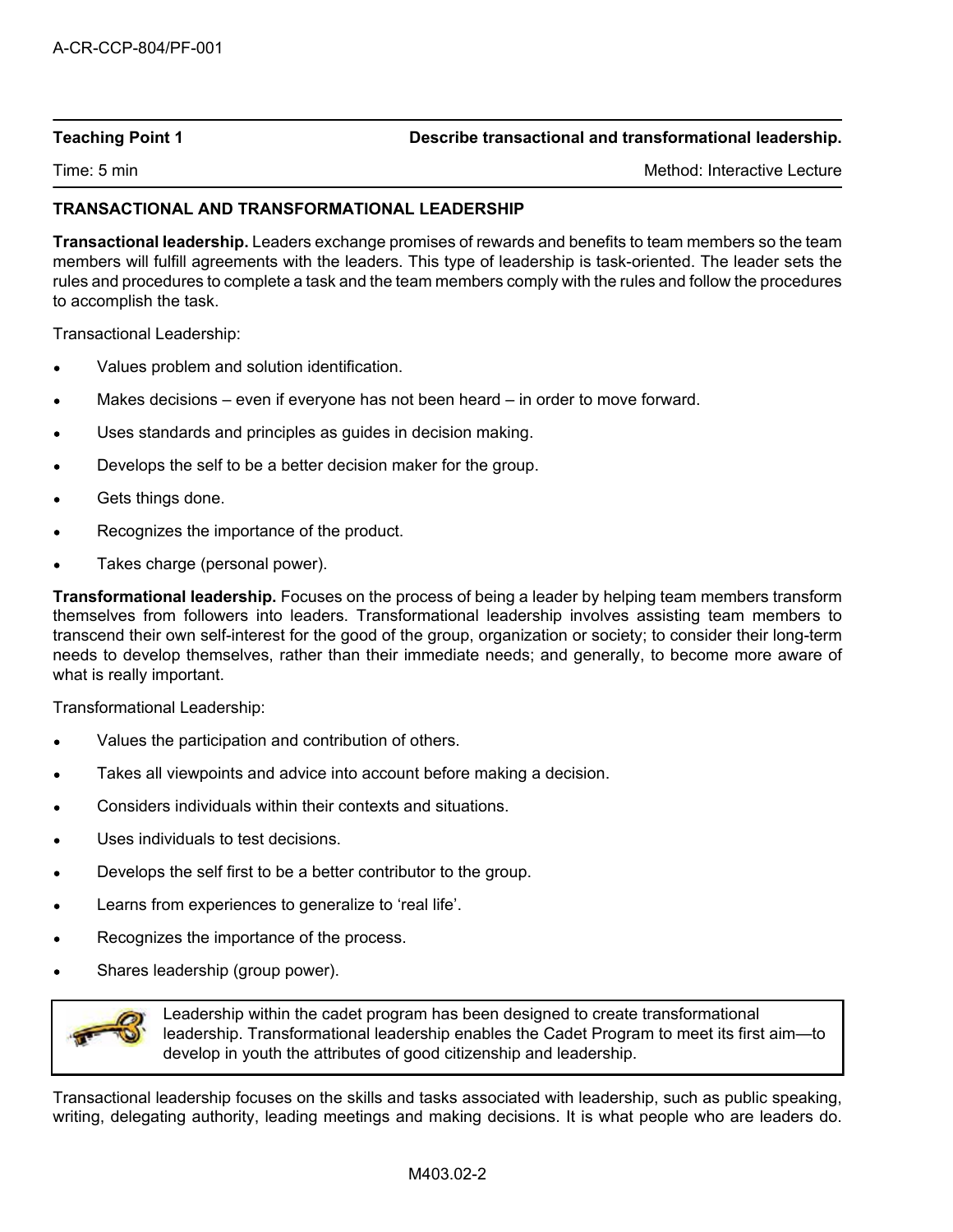Transformational leadership focuses on the process of leadership and what it means to be a leader. It is concerned with how individuals use their abilities to influence people. Think of the main difference between transactional and transformational leadership as doing leadership tasks versus being a leader.

#### **CONFIRMATION OF TEACHING POINT 1**

#### **QUESTIONS**:

- Q1. Describe transactional leadership.
- Q2. On what does transformational leadership focus?
- Q3. Leadership within the cadet program has been designed to create which kind of leadership?

#### **ANTICIPATED ANSWERS**:

- A1. Transactional leadership is when leaders exchange promises of rewards and benefits to team members so the team members will fulfill agreements with the leaders.
- A2. Transformational leadership focuses on the process of being a leader by helping team members transform themselves from followers into leader.
- A3. Leadership within the cadet program has been designed to create transformational leadership.

**Teaching Point 2 Describe the outcomes that occur as a result of the team leader focussing on team members and the goal.**

Time: 10 min Method: Interactive Lecture Companies And Method: Interactive Lecture



Distribute Attachment A to each cadet.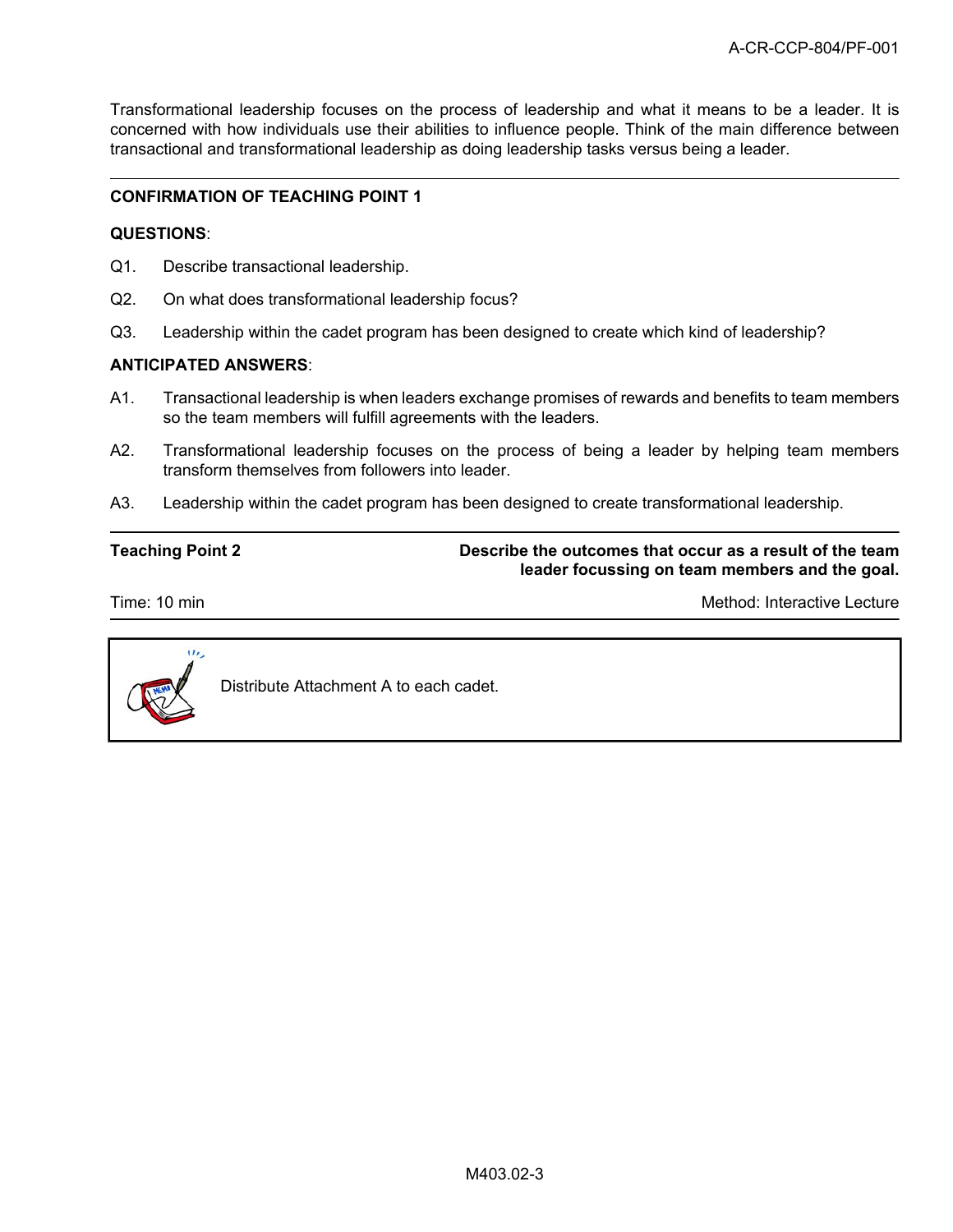

Figure 1 Outcomes as a Result of the Team Leader's Focus

*Note*. Created by Director Cadets 3, 2009, Ottawa, ON: Department of National Defence.

There are two main things on which to focus while leading a team: the team members and the goal.

If a team leader is not focused on the goal and is not focused on their team members, the outcome is usually chaos.



Ask cadets why they think chaos would occur. Ask cadets to provide one or two examples, from a leadership perspective, when they have seen such chaos occur. The examples do not necessarily need to involve the Cadet Program (CP).

If a team leader is not concerned with the goal but is highly concerned about how their team members feel, the outcome may lead to good times but nothing gets accomplished.



Ask cadets why they think the result of good times but nothing gets accomplished may occur. Ask cadets to provide one or two examples, from a leadership perspective, when they have seen good times occur but nothing gets accomplished. The examples do not necessarily need to involve the CP.

If a team leader is highly concerned with the goal but not concerned about how their team member's feel, the outcome may lead to low morale.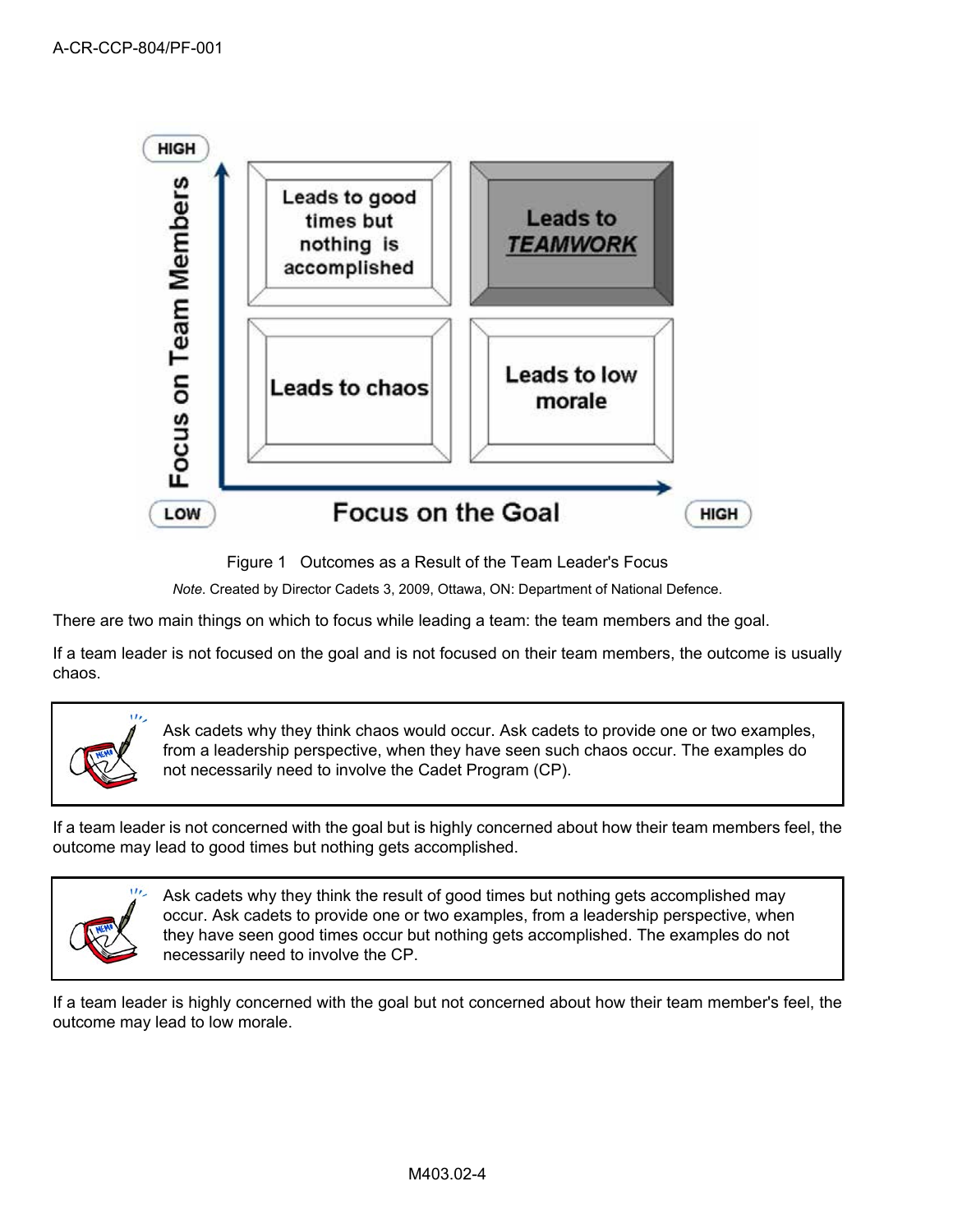

Ask cadets why they think low morale would occur. Ask cadets to provide one or two examples, from a leadership perspective, of when they have seen low morale occur. The examples do not necessarily need to involve the CP.

If a team leader is highly concerned with the goal and highly concerned about how their team members feel, the outcome is usually teamwork.



Ask cadets why they think teamwork would occur. Ask cadets to provide one or two examples, from a leadership perspective, when they have seen teamwork occur. The examples do not necessarily need to involve the CP.



Every leadership opportunity within the cadet program has been designed to create teamwork.

#### **CONFIRMATION OF TEACHING POINT 2**

#### **QUESTIONS**:

- Q1. What are the two main things on which a team leader needs to focus while leading a team?
- Q2. If a team leader is not focused on the goal and is not focused on their team members, what is usually the outcome?
- Q3. What has every leadership opportunity within the CP has been designed to create?

## **ANTICIPATED ANSWERS**:

- A1. The team leader needs to focus on the team members and on the goal.
- A2. If a team leader is not focused on the goal and is not focused on their team members, the outcome is usually chaos.
- A3. Every leadership opportunity within the CP has been designed to create teamwork.

| <b>Teaching Point 3</b> | Describe leadership approaches. |
|-------------------------|---------------------------------|
| Time: 15 min            | Method: Interactive Lecture     |

#### **LEADERSHIP APPROACHES**

There are three main leadership approaches in the CP. They are:

- control,
- coach and
- empower.

Each leadership approach is based on balancing the concern for the relationship with team members for the concern for accomplishing the task.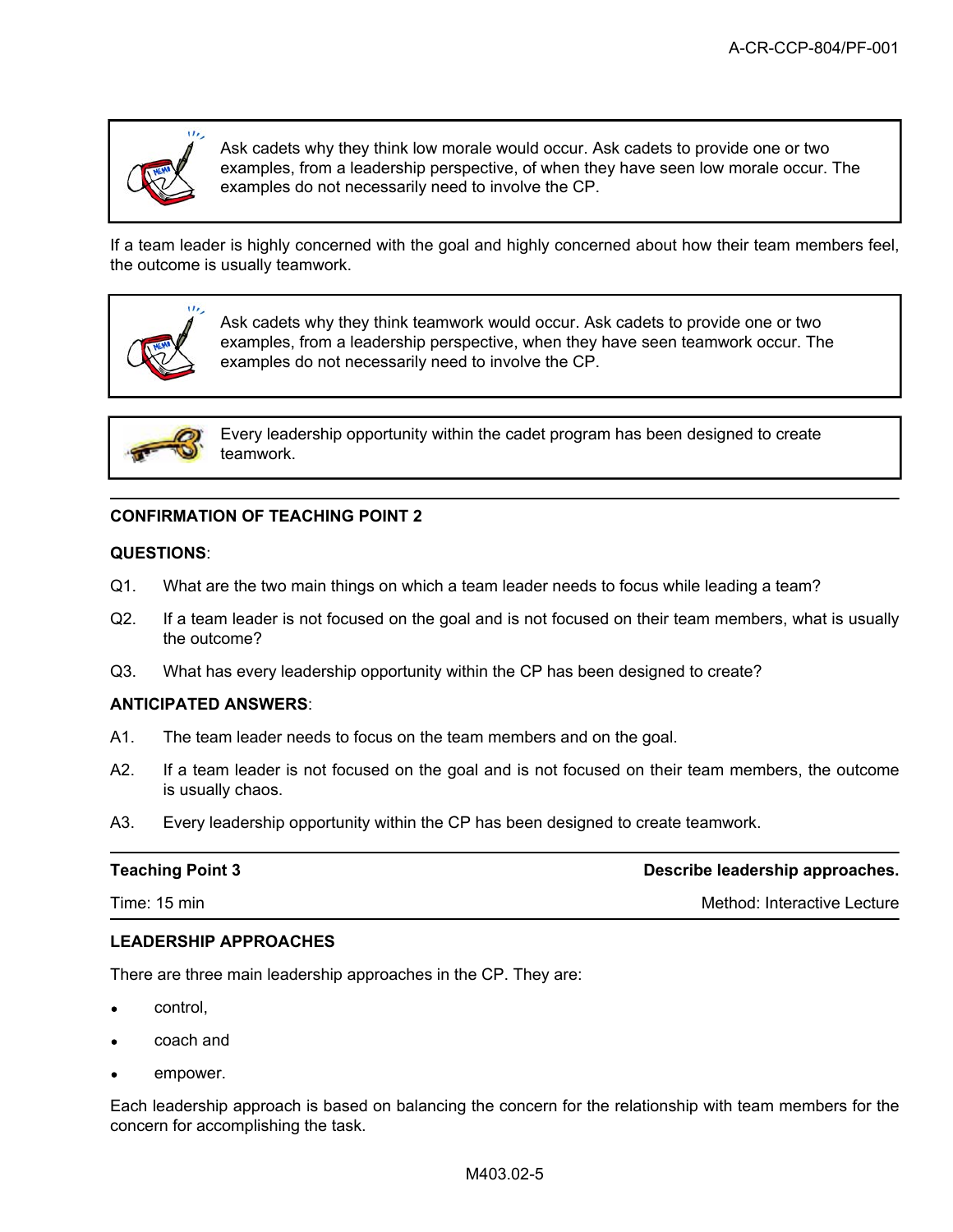

Distribute Attachment B to each cadet.

#### **Key Aspects of the Control Approach**

Key aspects of the control approach are:

- The team leader defines the roles and tasks for the team members. The team leader gives the team members clear direction and supervises them closely.
- The team leader provides detailed explanations on what needs to be done and gives team members the information they need to know on how to do the task.
- Communication is mainly one-way.

#### **Key Aspects of the Coach Approach**

Key aspects of the coach approach are:

- The roles and tasks are still defined by the team leader but ideas and suggestions are solicited from team members.
- The team leader provides information and opinions but supports the team to develop possible solutions to problems while the final decision remains with the team leader.
- The team leader encourages team members to assume responsibility.
- Communication is mainly two-way.

#### **Key Aspects of the Empower Approach**

Key aspects of the empower approach are:

- The team leader empowers team members to make decisions and take action in areas where the team members have experience and expertise.
- Team members can operate independently and have a strong sense of responsibility but know when to seek assistance from the team leader.
- Communication is mainly two-way.

#### **Selecting the Approach**

Each of the three leadership approaches may be equally effective. The approach selected must be based on the leadership assignment and / or appointment and the leadership team.

The factors to be considered when looking at the leadership assignment / appointment are:

- the level of simplicity of the task; and
- the level of safety of cadets.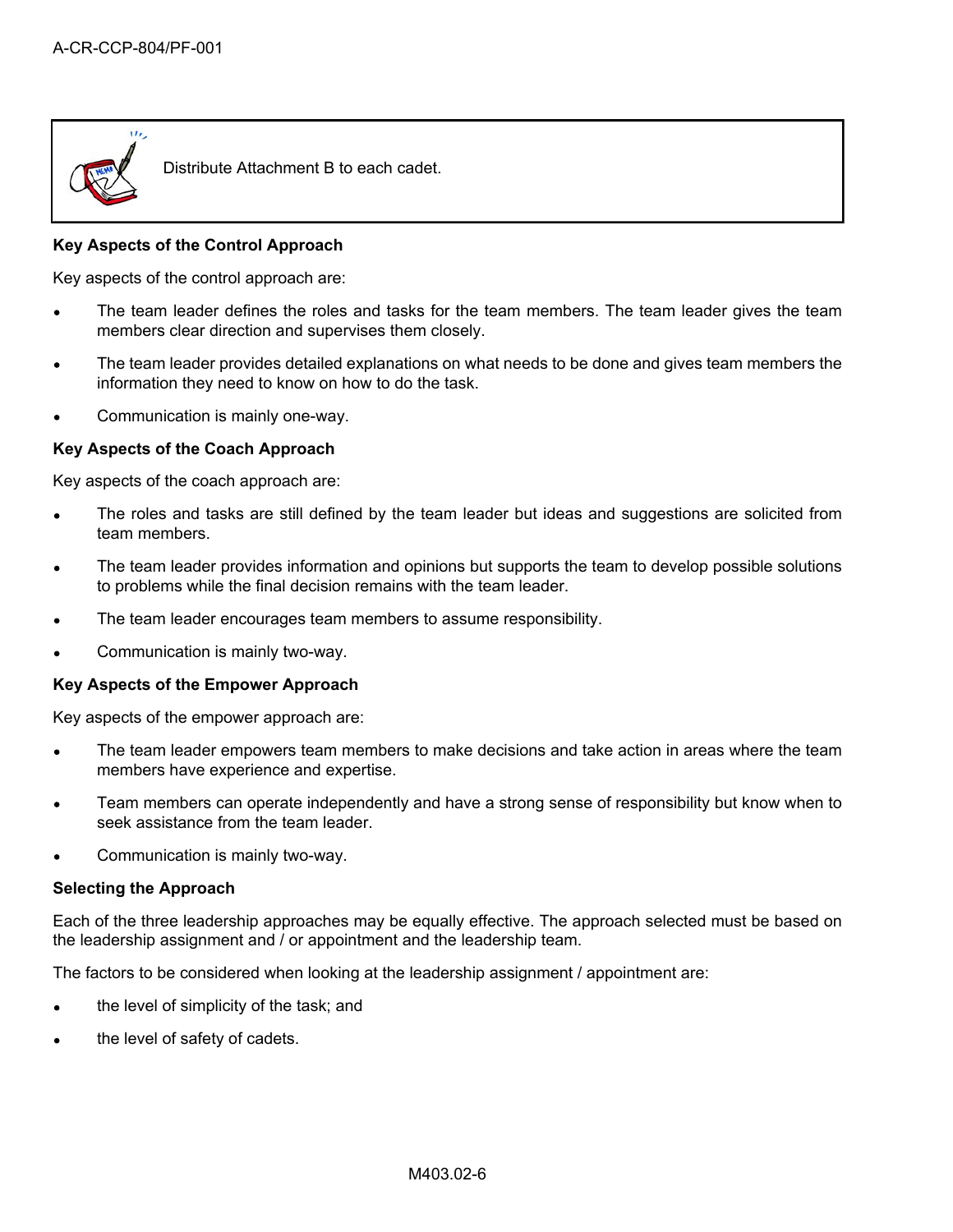The factors to be considered when looking at the leadership team are:

- the level of capability / competence of cadets; and
- the level of motivation of cadets.





Figure 2 Selecting a Leadership Approach

*Note*. Created by Director Cadets 3, 2009, Ottawa, ON: Department of National Defence.

If the task is complicated and the cadets are doing something with some risk, the team leader should choose the control approach. This allows for better supervision of team members.

If the task is simple but the cadets are doing something with some risk, the team leader should choose the coaching approach. This allows the team members an opportunity to develop their leadership skills and knowledge because the team leader provides extra feedback.

If the task is complicated but the cadets are doing something without risk, the team leader should choose the coaching approach. This allows the team members an opportunity to develop their leadership skills and knowledge because the team leader provides extra feedback.

If the task is simple and the cadets are doing something without risk, the team leader should choose the empower approach. This allows the team members develop their leadership skills and their sense of responsibility.



Have cadets give examples of when they have seen each approach used based on the simplicity of the task and the level of safety.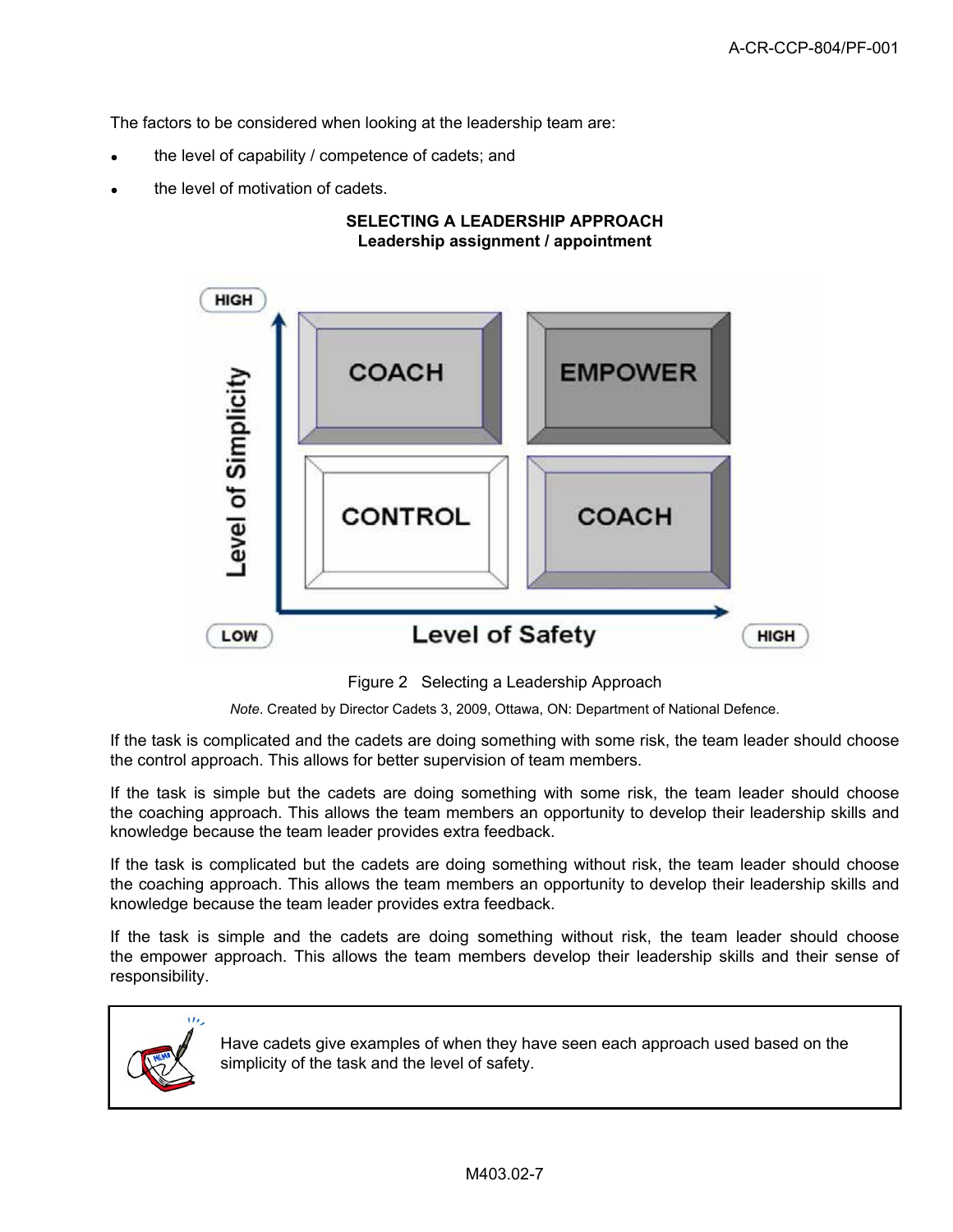

## **SELECTING A LEADERSHIP APPROACH Leadership team**



*Note*. Created by Director Cadets 3, 2009, Ottawa, ON: Department of National Defence.

If the task is new or the task is difficult and the cadets are uninspired or apathetic, the team leader should choose the control approach. This allows for better supervision of cadets.

If the team has experience with the task but the cadets are uninspired or apathetic, the team leader should choose the coaching approach. This allows the team members an opportunity to develop their leadership skills and knowledge because the team leader provides extra feedback.

If the task is new or the task is difficult, but the cadets are inspired and enthusiastic, the team leader should choose the coaching approach. This allows the team members an opportunity to develop their leadership skills and knowledge because the team leader provides extra feedback.

If the team has experience with the task, and the cadets are inspired and enthusiastic, the team leader should choose the empower approach. This allows the team members to develop their leadership skills and their sense of responsibility by giving opportunities to operate independently.



Have cadets give examples of when they have seen each approach used based on the capability / competence of the team and the level of motivation.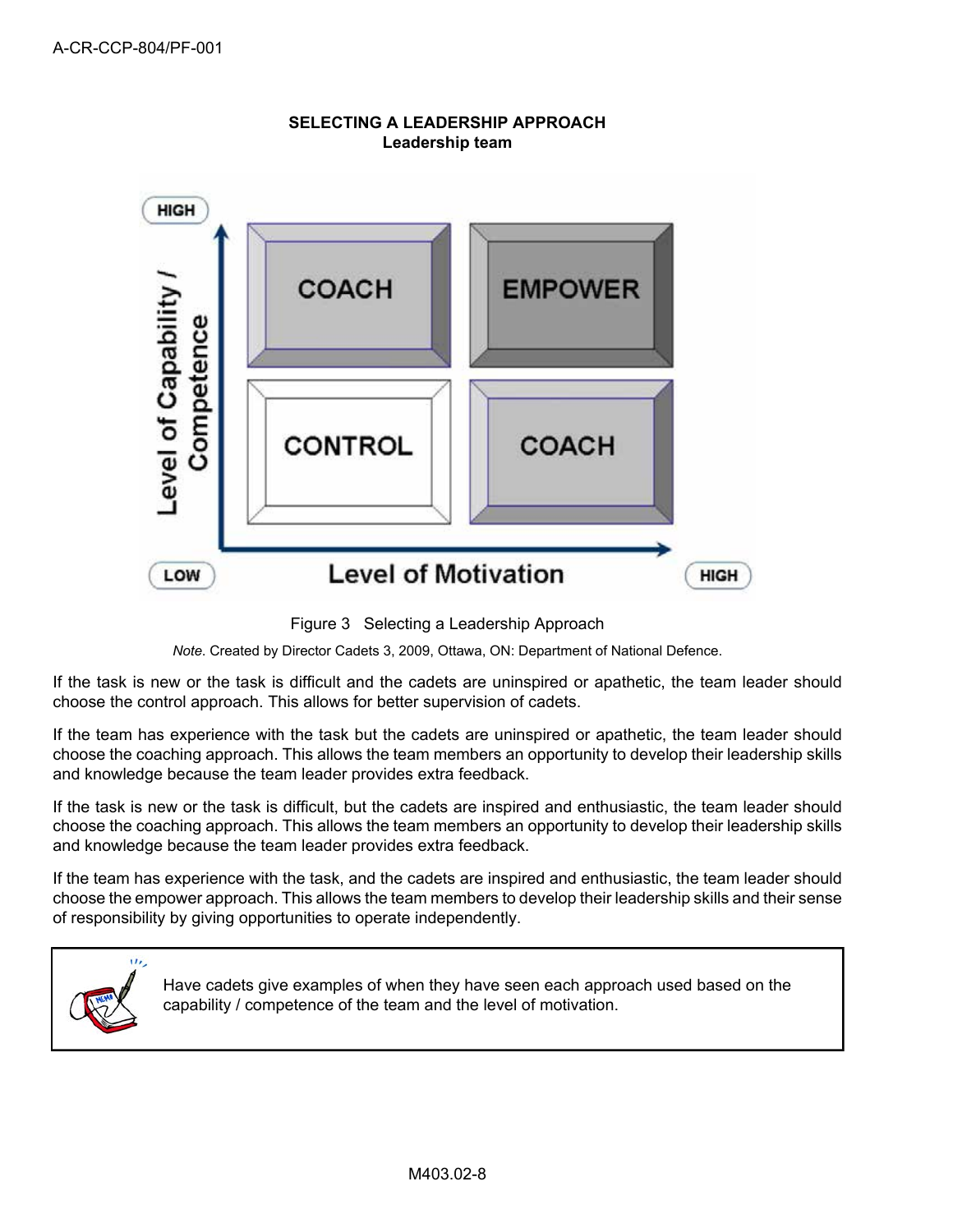#### **CONFIRMATION OF TEACHING POINT 3**

#### **QUESTIONS**:

- Q1. Name the three leadership approaches used in the CP.
- Q2. Which leadership approach is based on one-way communication?
- Q3. What are the four topics that must be considered when selecting a leadership approach?

#### **ANTICIPATED ANSWERS**:

- A1. The three leadership approaches used in the CP are:
	- $\bullet$ control,
	- coach, and  $\bullet$
	- empower.  $\bullet$
- A2. The leadership approached based on one-way communication is control.
- A3. The four factors that must be considered when selecting a leadership approach are:
	- the level of simplicity of the task;  $\bullet$
	- the level of safety of cadets;  $\bullet$
	- the level of capability / competence of cadets; and  $\bullet$
	- the level of motivation level of cadets.  $\bullet$

#### **Teaching Point 4 Conduct an activity where cadets will explain what leadership approach they would select and why for a given scenario.**

Time: 20 min Method: In-Class Activity

## **ACTIVITY**

#### **OBJECTIVE**

The objective of this activity is to have the cadets explain what leadership approach would be selected and why for a given scenario.

#### **RESOURCES**

Scenarios.

#### **ACTIVITY LAYOUT**

Nil.

#### **ACTIVITY INSTRUCTIONS**

- 1. Distribute a scenario located at Attachment C to each cadet.
- 2. Allow the cadet two minutes to read and think about the scenario.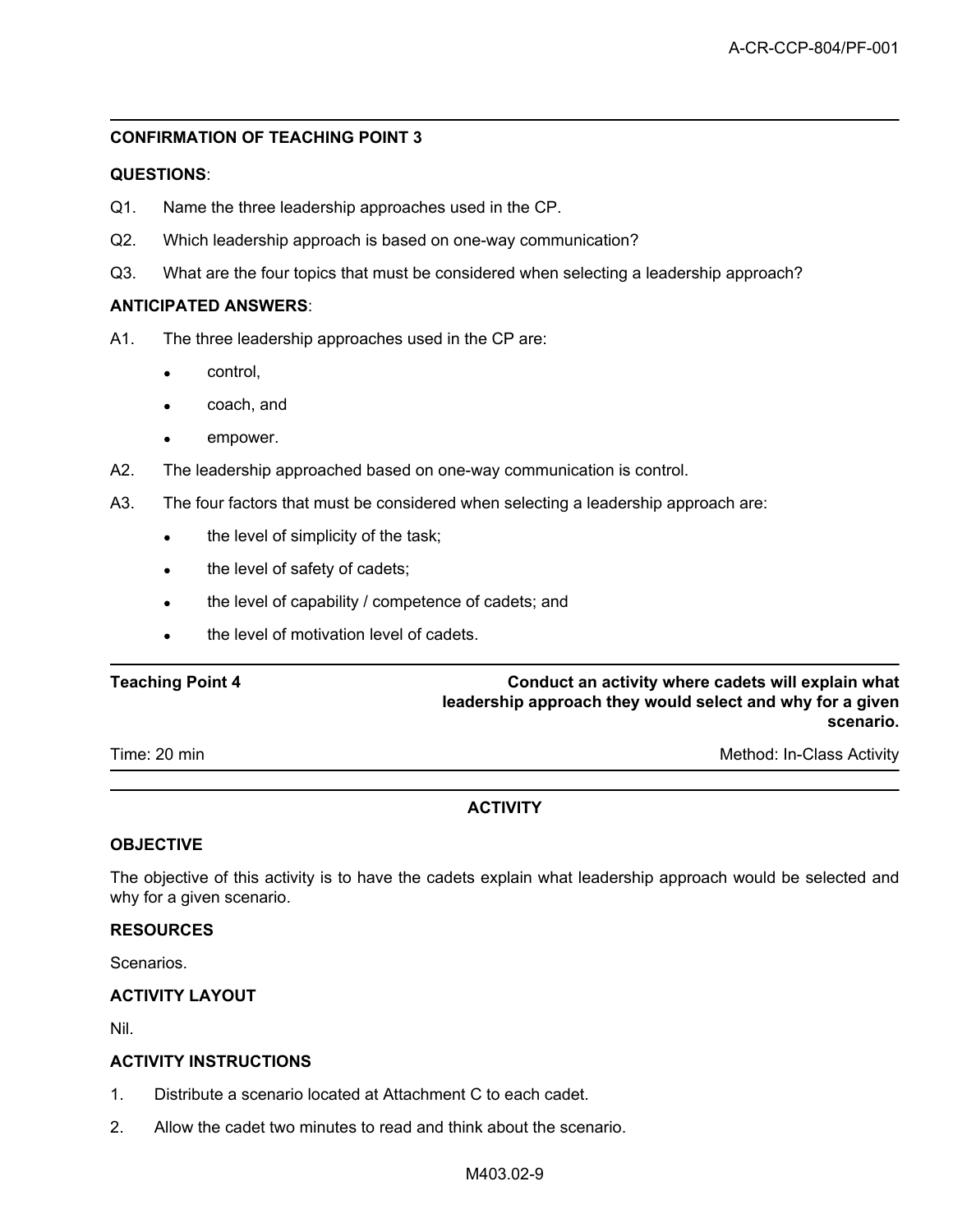- 3. Have the cadet select what leadership approach they would use to complete the scenario.
- 4. Have one cadet read their scenario out loud and explain which leadership approach they would choose and why. The explanation of the selection must be based on the information provided during TP3.
- 5. Allow the other cadets to comment on the choice and reasons.
- 6. Repeat Steps 4 and 5 until each cadet has had a turn.

#### **SAFETY**

Nil.

#### **CONFIRMATION OF TEACHING POINT 4**

The cadets' participation in the activity will serve as the confirmation of this TP.

#### **END OF LESSON CONFIRMATION**



Distribute the handout located at Attachment D to each cadet.

The cadets' participation in the in-class activity will serve as the confirmation of this lesson.

#### **CONCLUSION**

#### **HOMEWORK / READING / PRACTICE**

Nil.

#### **METHOD OF EVALUATION**

This EO is assessed IAW A-CR-CCP-804/PG-001, *Proficiency Level Four Qualification Standard and Plan*, Chapter 3, Annex B, 403 PC.

#### **CLOSING STATEMENT**

In every leadership opportunity, the effective team leader will use a leadership approach that enables the team leader to have a positive relationship with their team members and to accomplish tasks. Selecting and implementing leadership approaches is a life-long transformational leadership skill.

#### **INSTRUCTOR NOTES / REMARKS**

Cadets will select leadership approaches during leadership assignments and leadership appointments throughout the training year.

#### **REFERENCES**

C0-115 ISBN 0-7879-4059-3 van Linden, J. A., & Fertman, C. I. (1998). *Youth leadership*. San Francisco, CA: Jossey-Bass Inc., Publishers.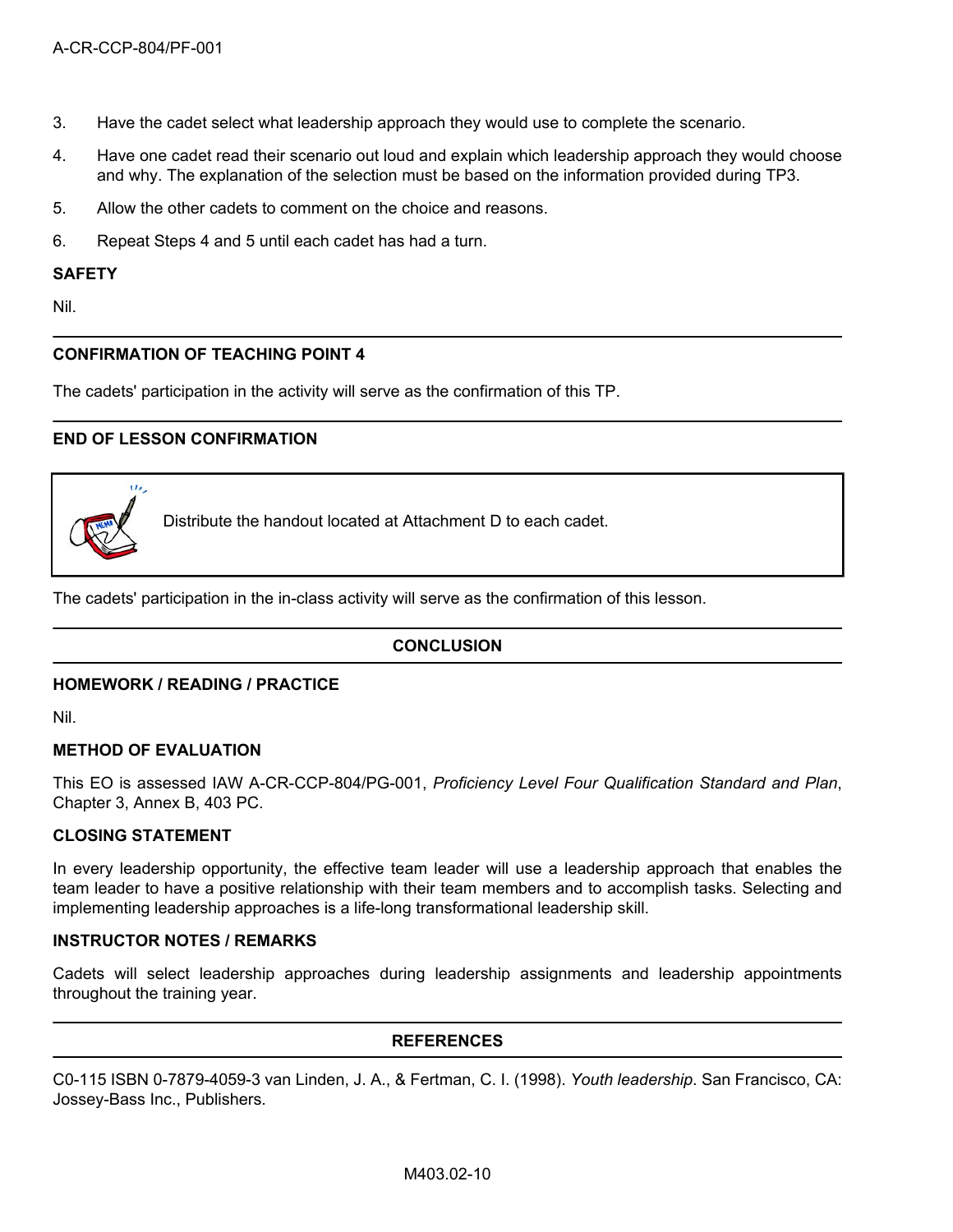C0-410 The ASPIRA Association. (2009). *Module #5: Defining leadership styles*. Retrieved on February 12, 2009, from http://www.aspira.org/files/documents/youthdev08/U\_V\_M\_5\_dls.pdf

C0-413 University of Arkansas, Division of Agriculture, Cooperative Extension Service. (2006). *4-H volunteer leaders' series: The enabler–A leadership style*. Retrieved February 18, 2009, from http://www.uaex.edu/ other\_areas/publications/PDF/4HCD2.pdf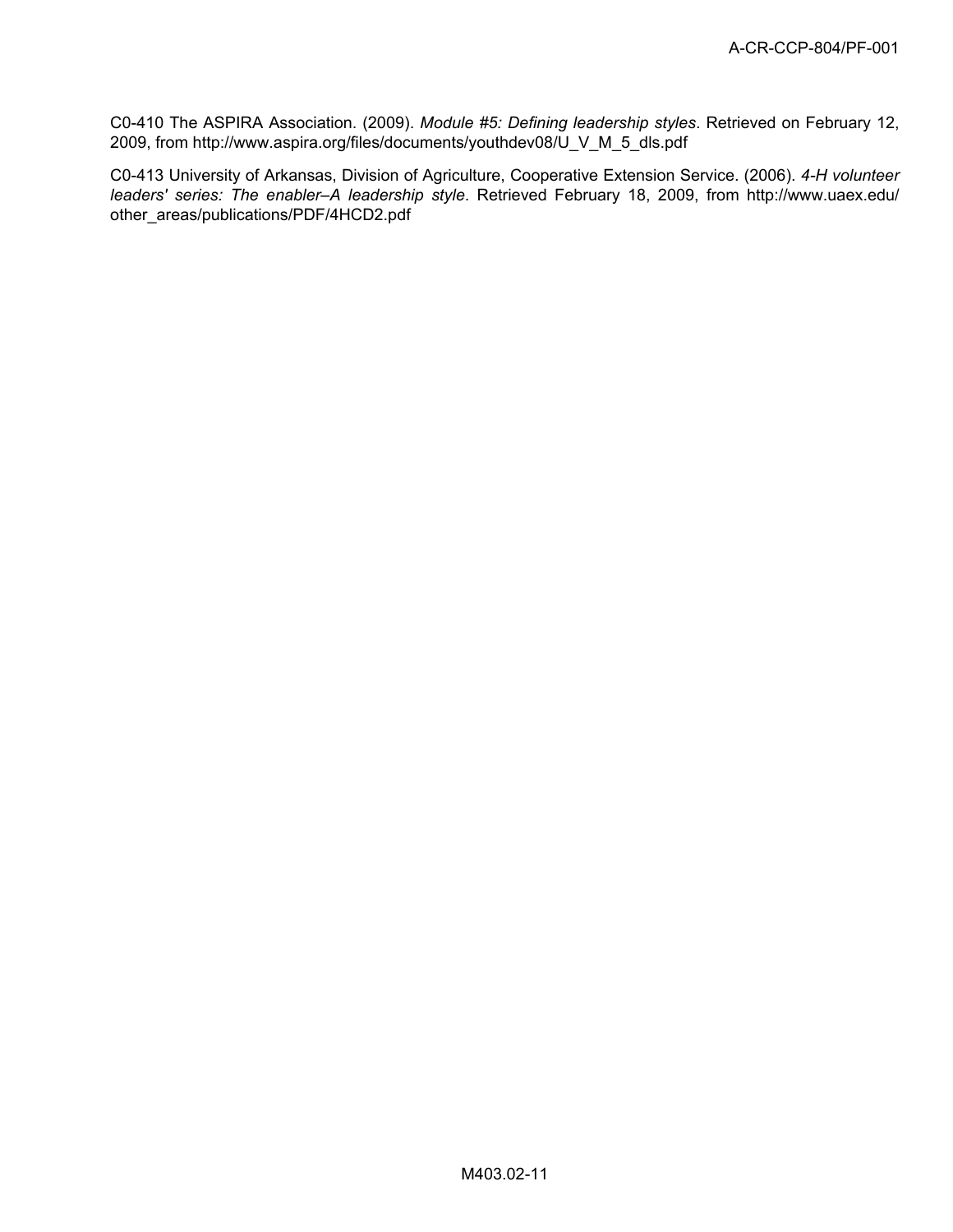THIS PAGE INTENTIONALLY LEFT BLANK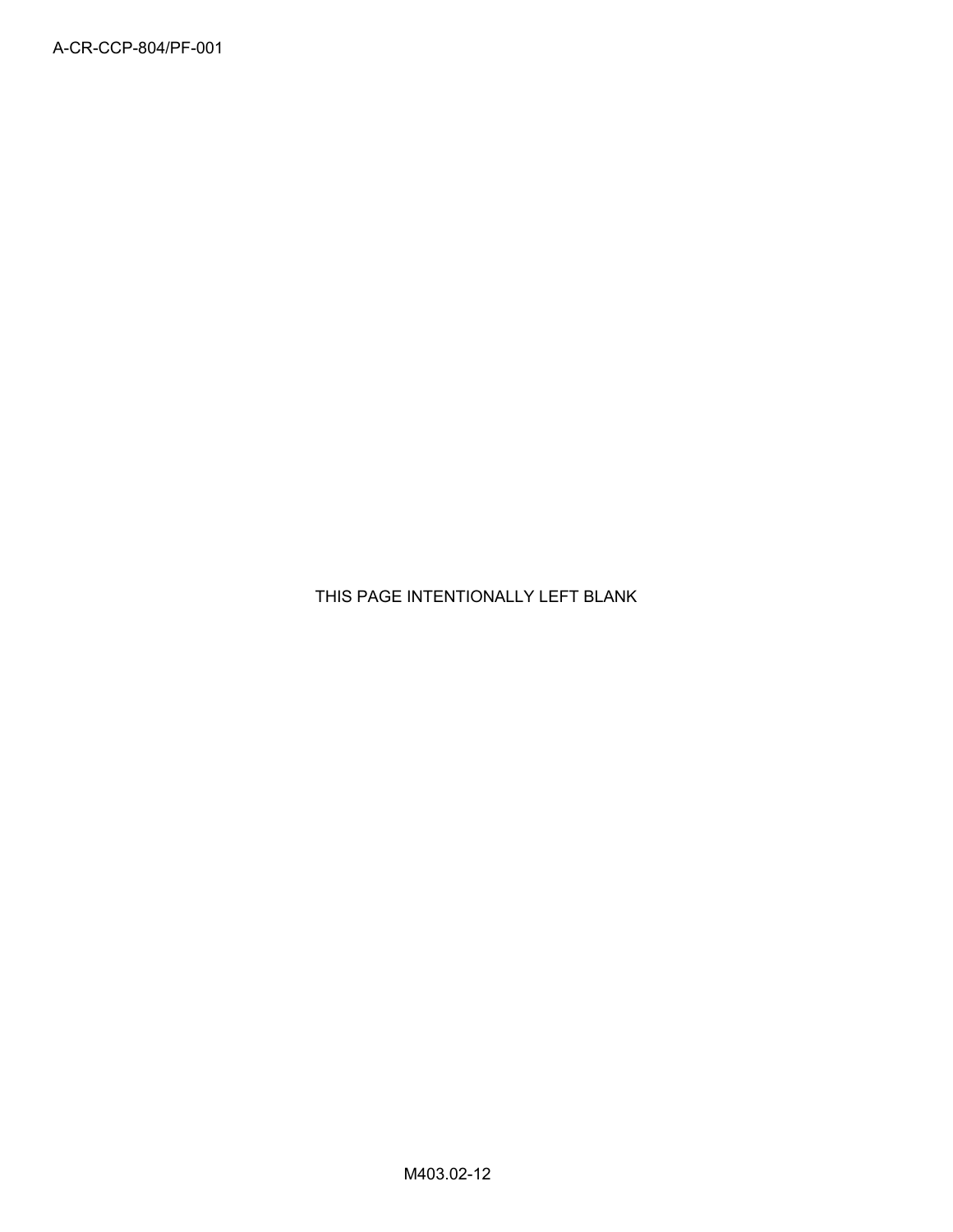## *OUTCOMES AS A RESULT OF THE TEAM LEADER'S FOCUS*





*Note*. Created by Director Cadets 3, 2009, Ottawa, ON: Department of National Defence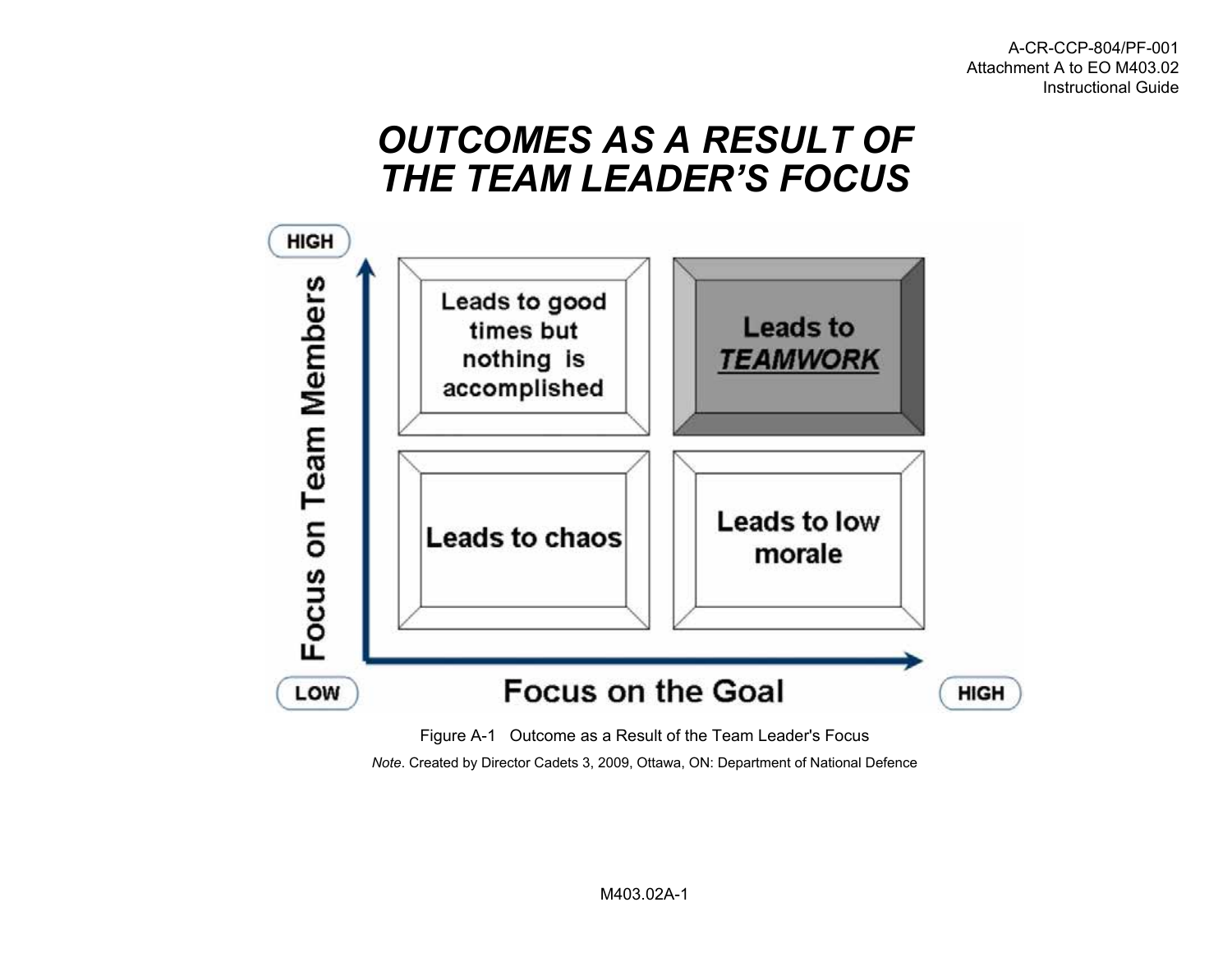A-CR-CCP-804/PF-001 Attachment A to EO M403.02 Instructional Guide

THIS PAGE INTENTIONALLY LEFT BLANK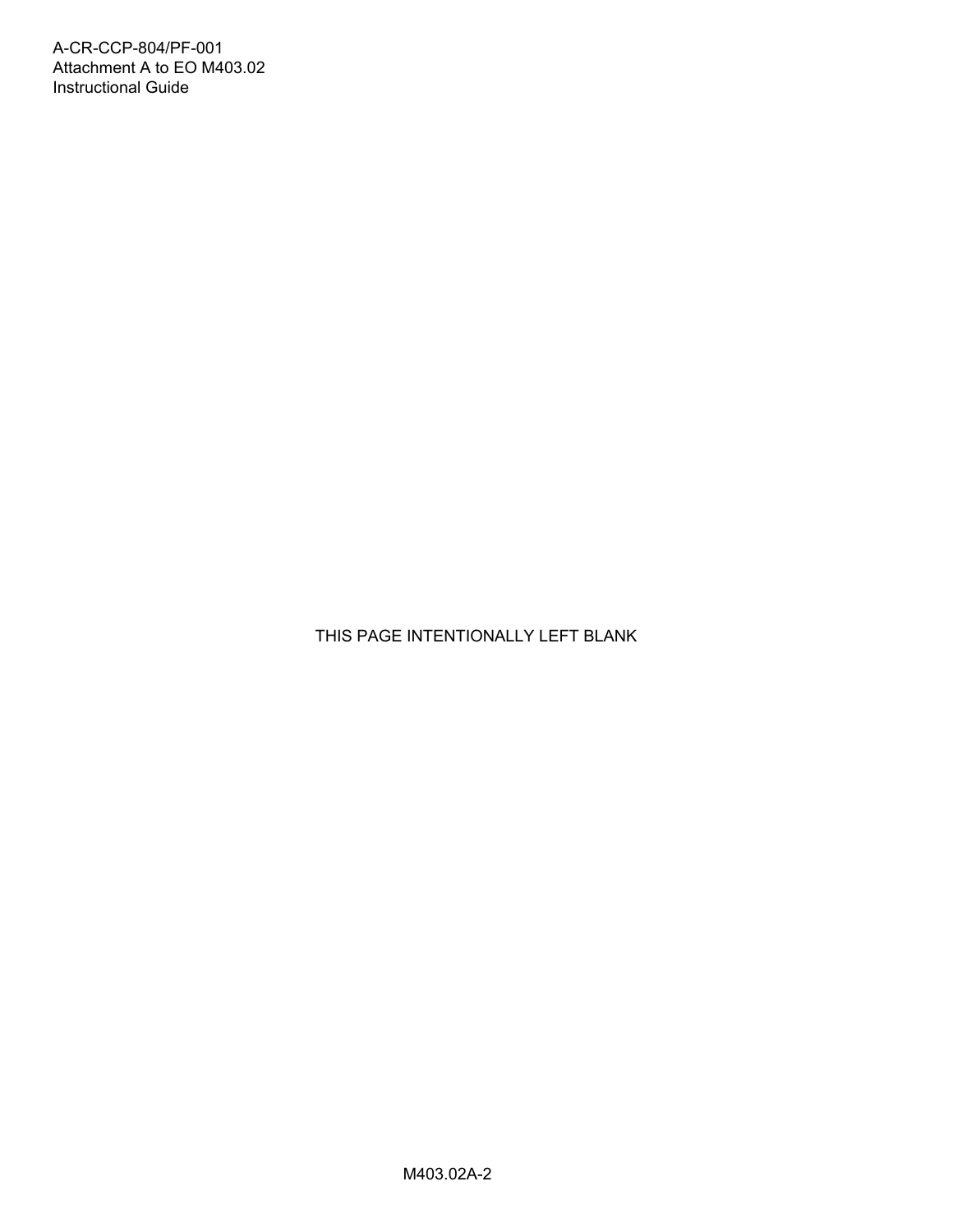# *KEY ASPECTS OF EACH LEADERSHIP APPROACH*

| <b>CONTROL</b> |  |
|----------------|--|
|                |  |

Key aspects of this approach:

- The leader defines the roles and tasks for the team members, gives them clear direction and supervises them closely.
- The leader provides detailed explanations on what needs to be done and gives the team members the information they need on how to do the task.
- Communication is mainly one-way.



Key aspects of this approach:

- The roles and tasks are still defined by the leader but ideas and suggestions are solicited from team members.
- The leader provides information and opinions but supports the team to develop possible solutions to problems while the final decision remains with the leader.
- The leader encourages members of the team to assume responsibility
- Communication is mainly two-way.

Figure B-1 Key Aspects of Leadership Approaches

*Note*. Created by Director Cadets 3, 2009, Ottawa, ON: Department of National Defence



Key aspects of this approach:

- The leader empowers members of the team to make decisions and take action in areas where they have experience and expertise.
- Members of the team can operate independently and have a strong sense of responsibility but know when to seek assistance from the leader.
- Communication is mainly two-way.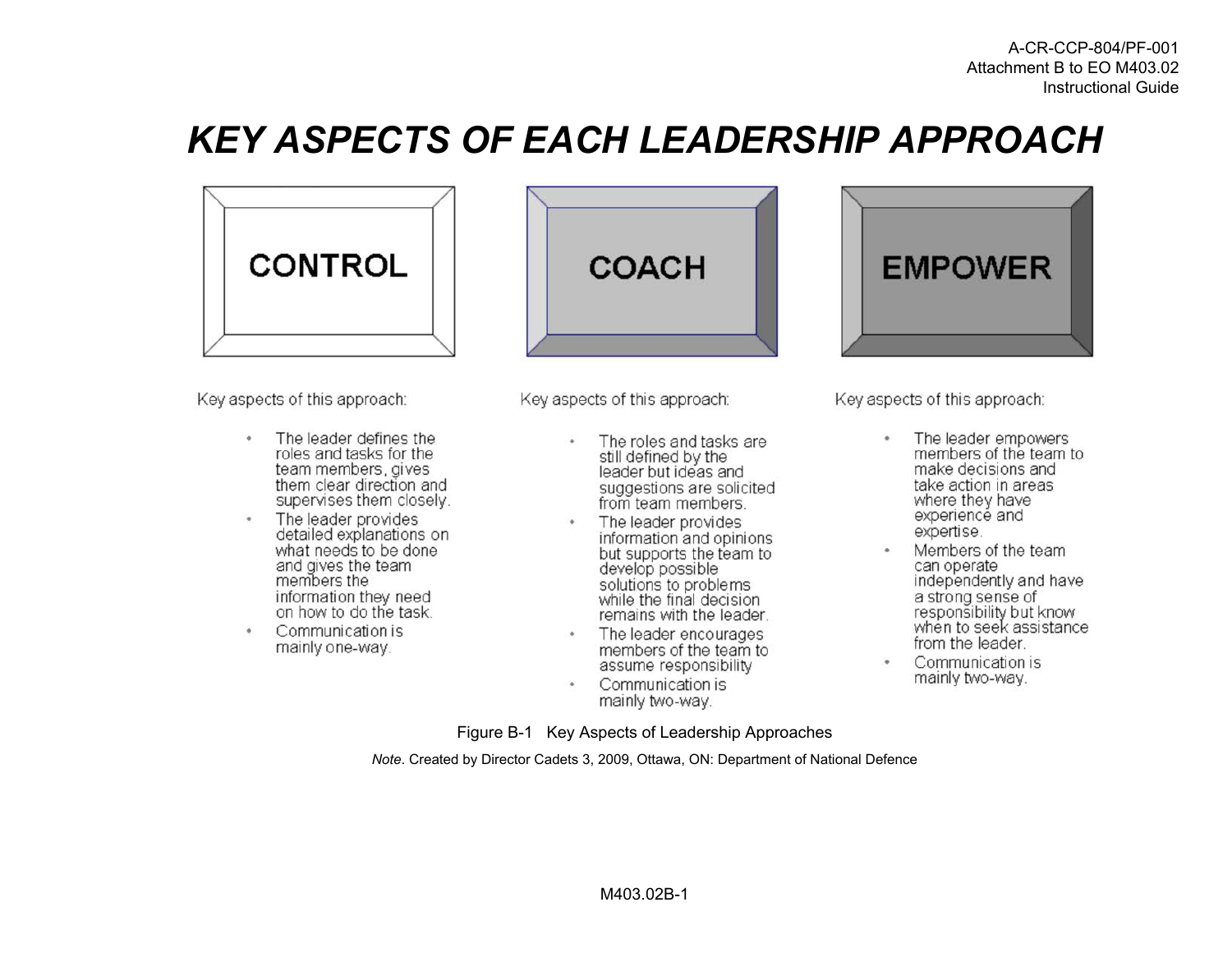# *SELECTING A LEADERSHIP APPROACH Leadership assignment / appointment*





*Note*. Created by Director Cadets 3, 2009, Ottawa, ON: Department of National Defence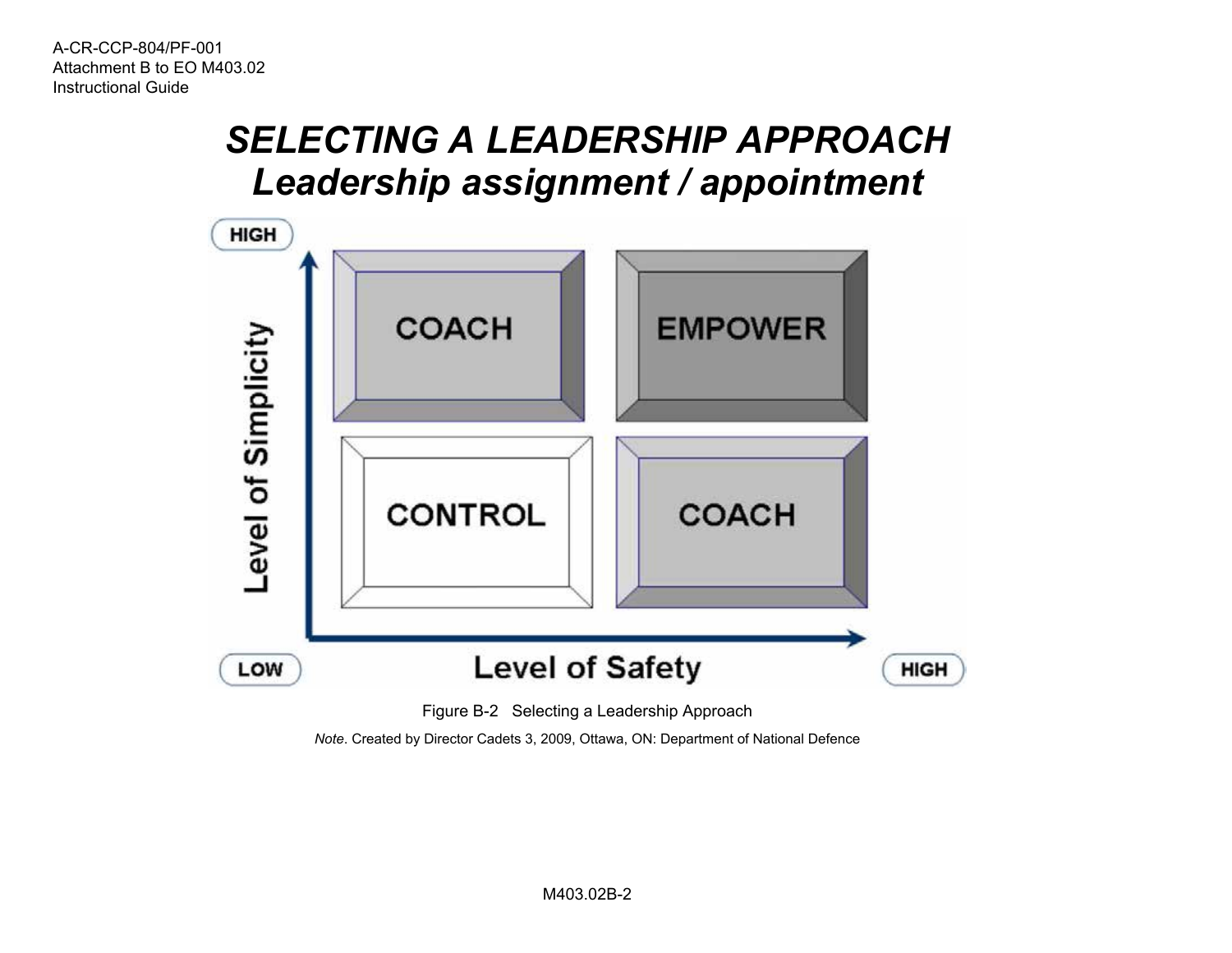# *SELECTING A LEADERSHIP APPROACH Leadership team*



Figure B-3 Selecting a Leadership Approach

*Note*. Created by Director Cadets 3, 2009, Ottawa, ON: Department of National Defence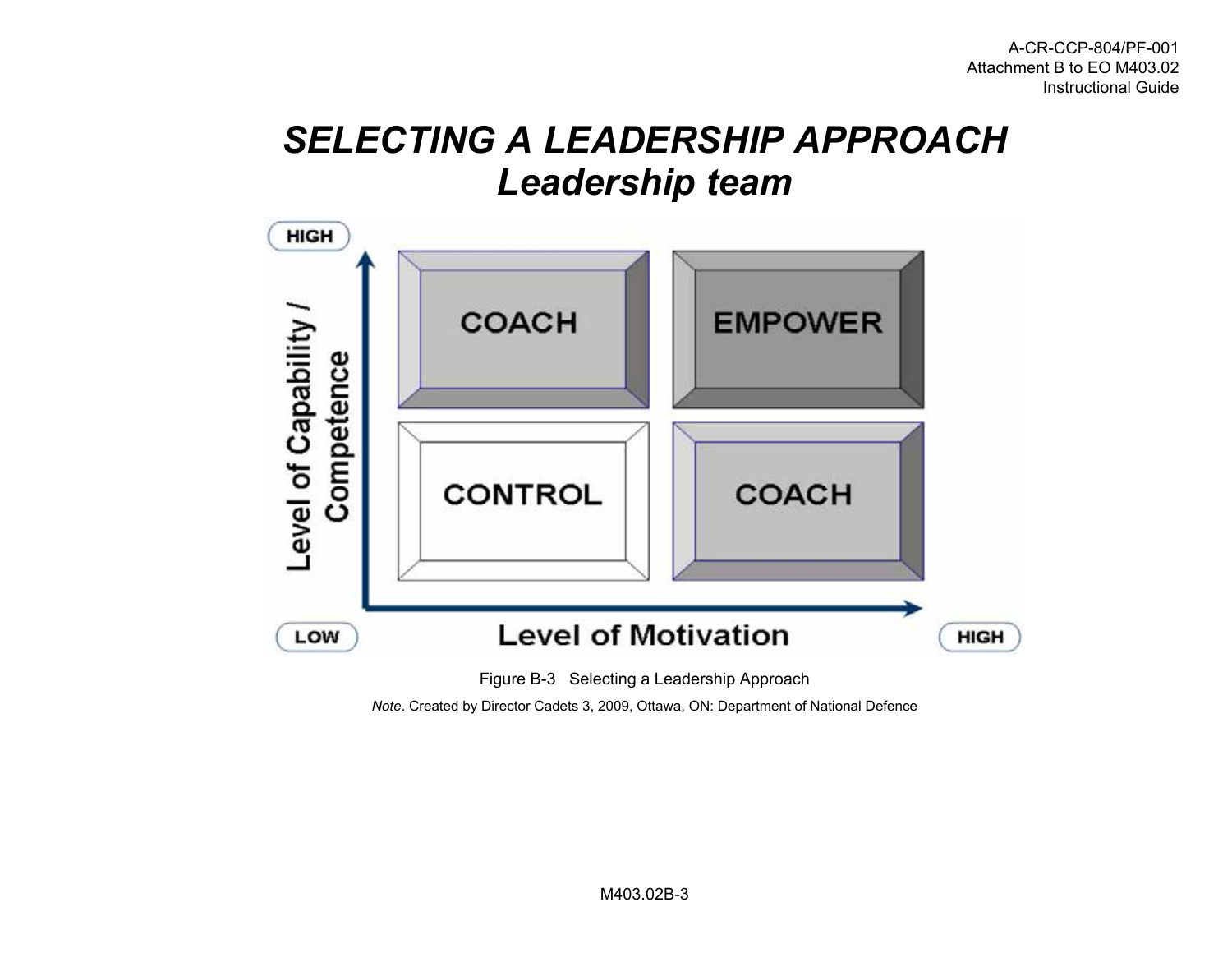A-CR-CCP-804/PF-001 Attachment B to EO M403.02 Instructional Guide

THIS PAGE INTENTIONALLY LEFT BLANK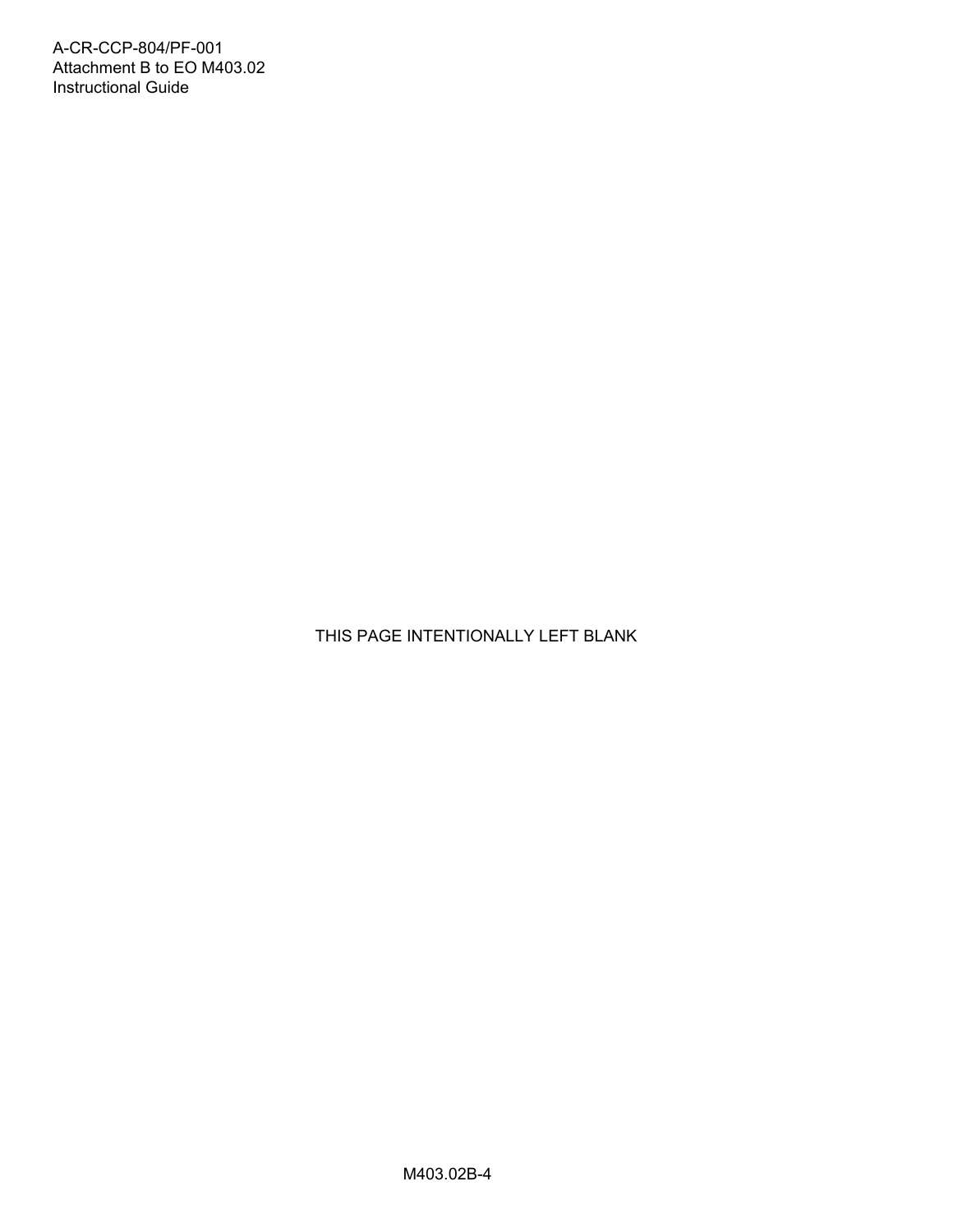A-CR-CCP-804/PF-001 Attachment C to EO M403.02 Instructional Guide

## **SCENARIOS**

#### **SCENARIO #1**

You and your team have been tasked with providing the first year cadets with one hour of team-building games. This activity will take place next parade night.

#### **SCENARIO #2**

You and your team have been tasked with setting up two classrooms. The class will begin in 10 minutes.

#### **SCENARIO #3**

You and your team have been tasked with operating the canteen at breaks. The canteen has not been stocked and must be ready to go in two weeks.

#### **SCENARIO #4**

You and your team have been tasked with putting away all the flags, poles and a dais from the Commanding Officer's parade. The parade will be over in two hours.

#### **SCENARIO #5**

You and your team have been tasked with taking attendance of all 13-year-old cadets before everyone departs the building. The parade night ends in 30 minutes.

#### **SCENARIO #6**

You and your team have been tasked with ensuring all lights have been turned off and all inner doors are locked at the end of every parade night.

#### **SCENARIO #7**

You and your team have been tasked with providing first year cadets with tutoring in how to wear their uniforms throughout the training year.

#### **SCENARIO #8**

You and your team have been tasked with conducting one sports activity to be held during the next parade night.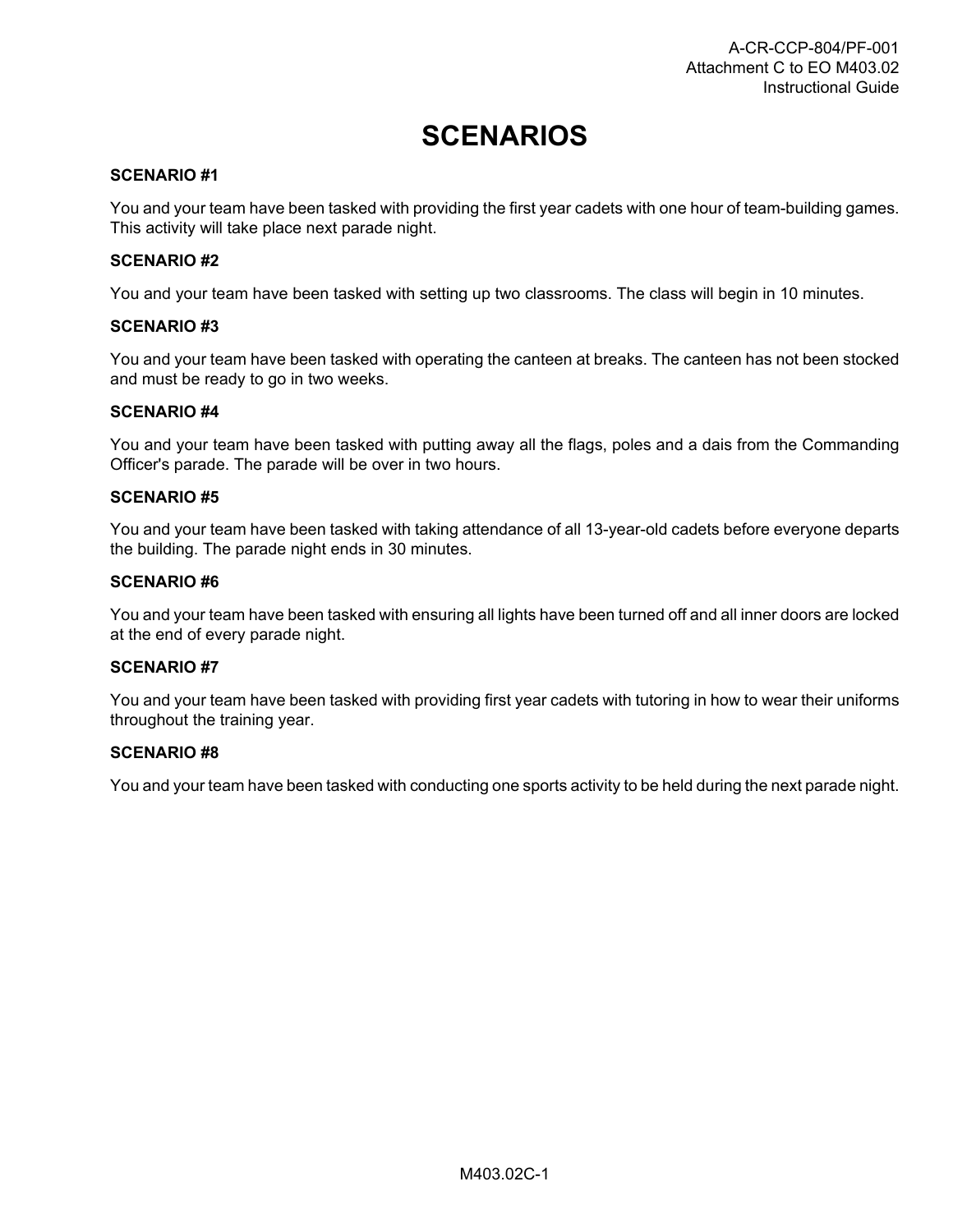A-CR-CCP-804/PF-001 Attachment C to EO M403.02 Instructional Guide

THIS PAGE INTENTIONALLY LEFT BLANK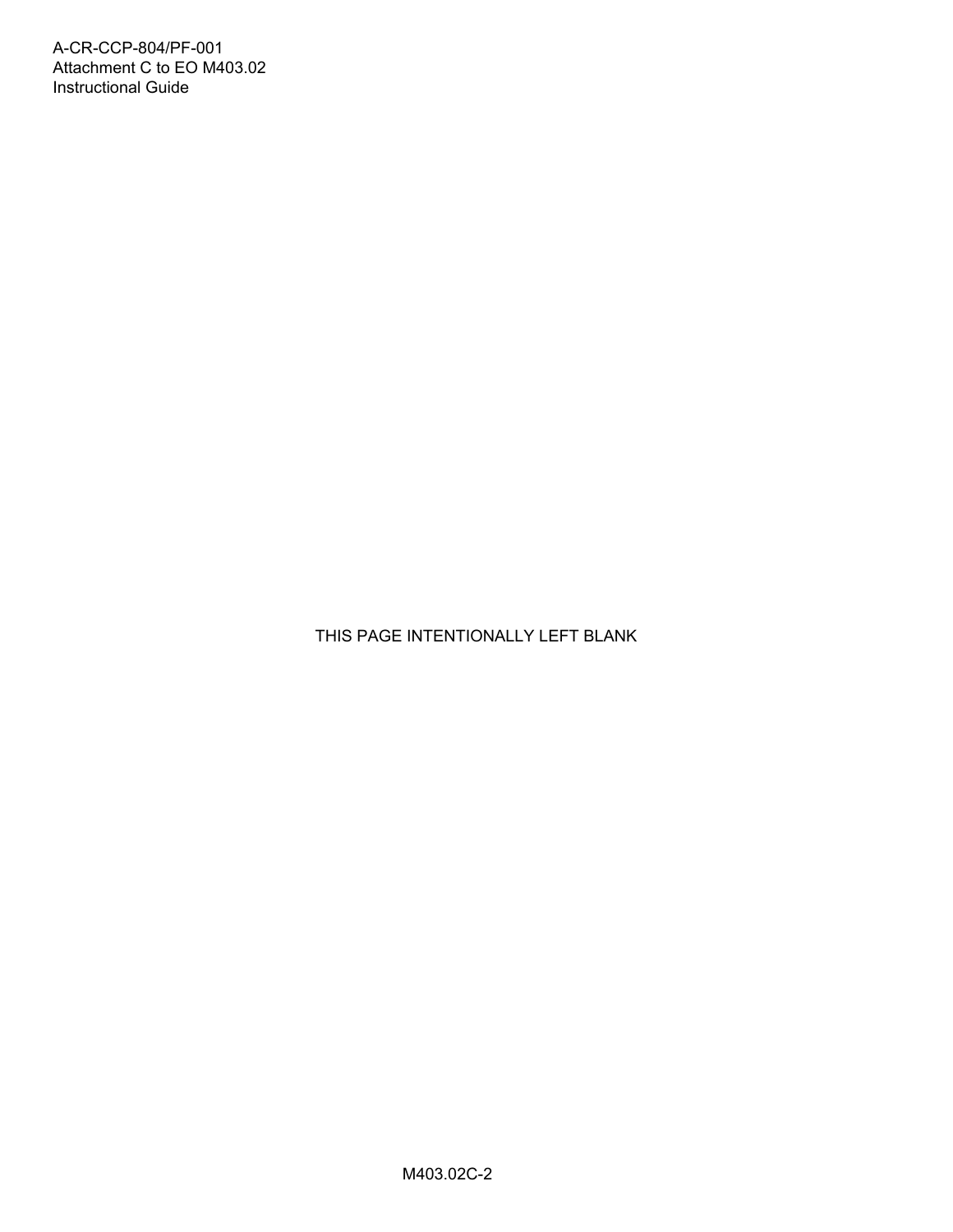## **TRANSACTIONAL AND TRANSFORMATIONAL LEADERSHIP**

**Transactional leadership.** Leaders exchange promises of rewards and benefits to team members so the team members will fulfill agreements with the leaders. This type of leadership is task-oriented. The leader sets the rules and procedures to complete a task and the team members comply with the rules and follow the procedures to accomplish the task.

Transactional Leadership:

- Values problem and solution identification.
- Makes decisions even if everyone has not been heard in order to move forward.
- Uses standards and principles as guides in decision making.
- Develops the self to be a better decision maker for the group.
- Gets things done.
- Recognizes the importance of the product.
- Takes charge (personal power).

**Transformational leadership.** Focuses on the process of being a leader by helping team members transform themselves from followers into leaders. Transformational leadership involves assisting team members to transcend their own self-interest for the good of the group, organization or society; to consider their long-term needs to develop themselves, rather than their immediate needs; and generally, to become more aware of what is really important.

Transformational Leadership:

- Values the participation and contribution of others.
- Takes all viewpoints and advice into account before making a decision.
- Considers individuals within their contexts and situations.
- Uses individuals to test decisions.
- Develops the self first to be a better contributor to the group.
- Learns from experiences to generalize to 'real life'.
- Recognizes the importance of the process.
- Shares leadership (group power).



Leadership within the cadet program has been designed to create transformational leadership. Transformational leadership enables the Cadet Program to meet its first aim—to develop in youth the attributes of good citizenship and leadership.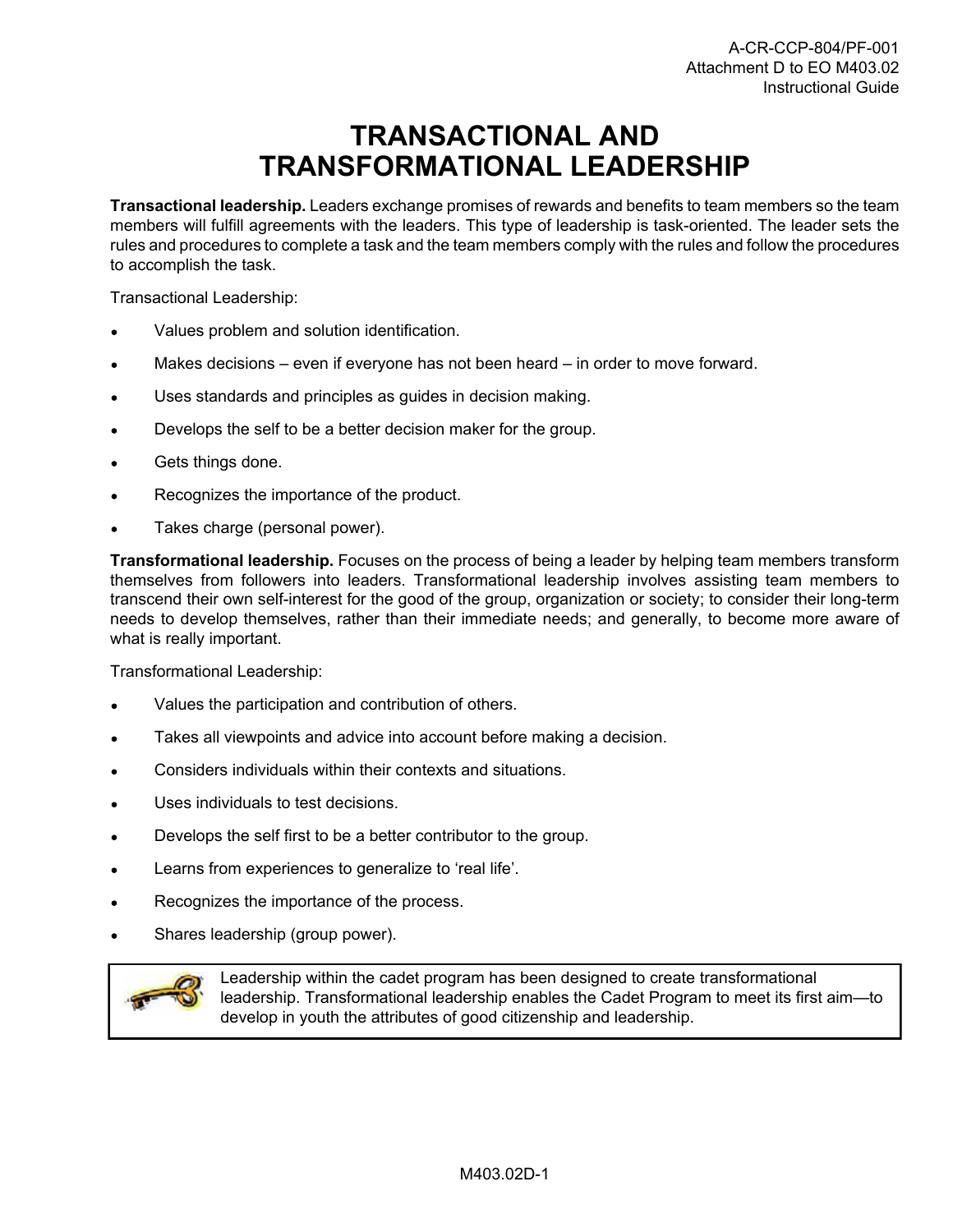A-CR-CCP-804/PF-001 Attachment D to EO M403.02 Instructional Guide

Transactional leadership focuses on the skills and tasks associated with leadership, such as public speaking, writing, delegating authority, leading meetings and making decisions. It is what people who are leaders do. Transformational leadership focuses on the process of leadership and what it means to be a leader. It is concerned with how individuals use their abilities to influence people. Think of the main difference between transactional and transformational leadership as doing leadership tasks versus being a leader.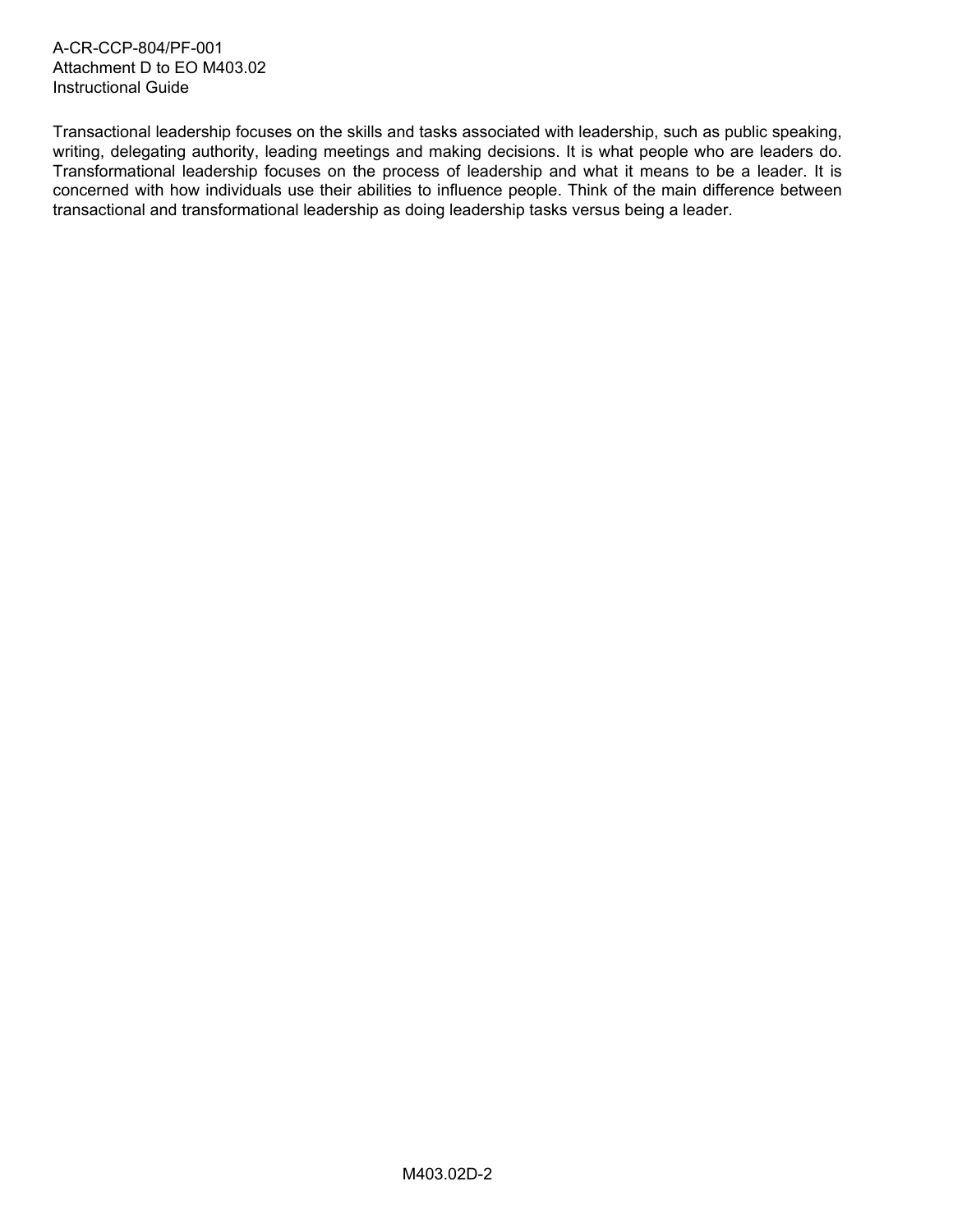

**COMMON TRAINING PROFICIENCY LEVEL FOUR INSTRUCTIONAL GUIDE**



#### **SECTION 3**

#### **EO M403.03 – MOTIVATE TEAM MEMBERS**

Total Time: 60 min

#### **PREPARATION**

#### **PRE-LESSON INSTRUCTIONS**

Resources needed for the delivery of this lesson are listed in the lesson specification located in A-CR-CCP-804/ PG-001, *Proficiency Level Four Qualification Standard and Plan*, Chapter 4. Specific uses for said resources are identified throughout the instructional guide within the TP for which they are required.

Review the lesson content and become familiar with the material prior to delivering the lesson.

Photocopy the handouts located at Attachments A, B and C for each cadet.

#### **PRE-LESSON ASSIGNMENT**

Nil.

#### **APPROACH**

An in-class activity was chosen for TP 1 as it is an interactive way to provoke thought and stimulate interest among cadets about advantages and disadvantages of extrinsic and intrinsic motivators.

An interactive lecture was chosen for TP 2 to orient the cadets to encourage intrinsic motivation.

A group discussion was chosen for TP 3 as it allows the cadets to interact with their peers and share their knowledge, experiences, opinions and feelings about when and how to motivate team members.

#### **INTRODUCTION**

#### **REVIEW**

Nil.

#### **OBJECTIVES**

By the end of this lesson the cadet shall motivate team members.

#### **IMPORTANCE**

It is important for cadets to motivate team members because motivation is the key ingredient for success in the cadet organization. One of the duties of a team leader is to motivate team members to succeed to accomplish goals. Motivating team members also may encourage team members to develop new knowledge and skills. In addition, recognizing team members for the effort they put toward a task makes them feel appreciated.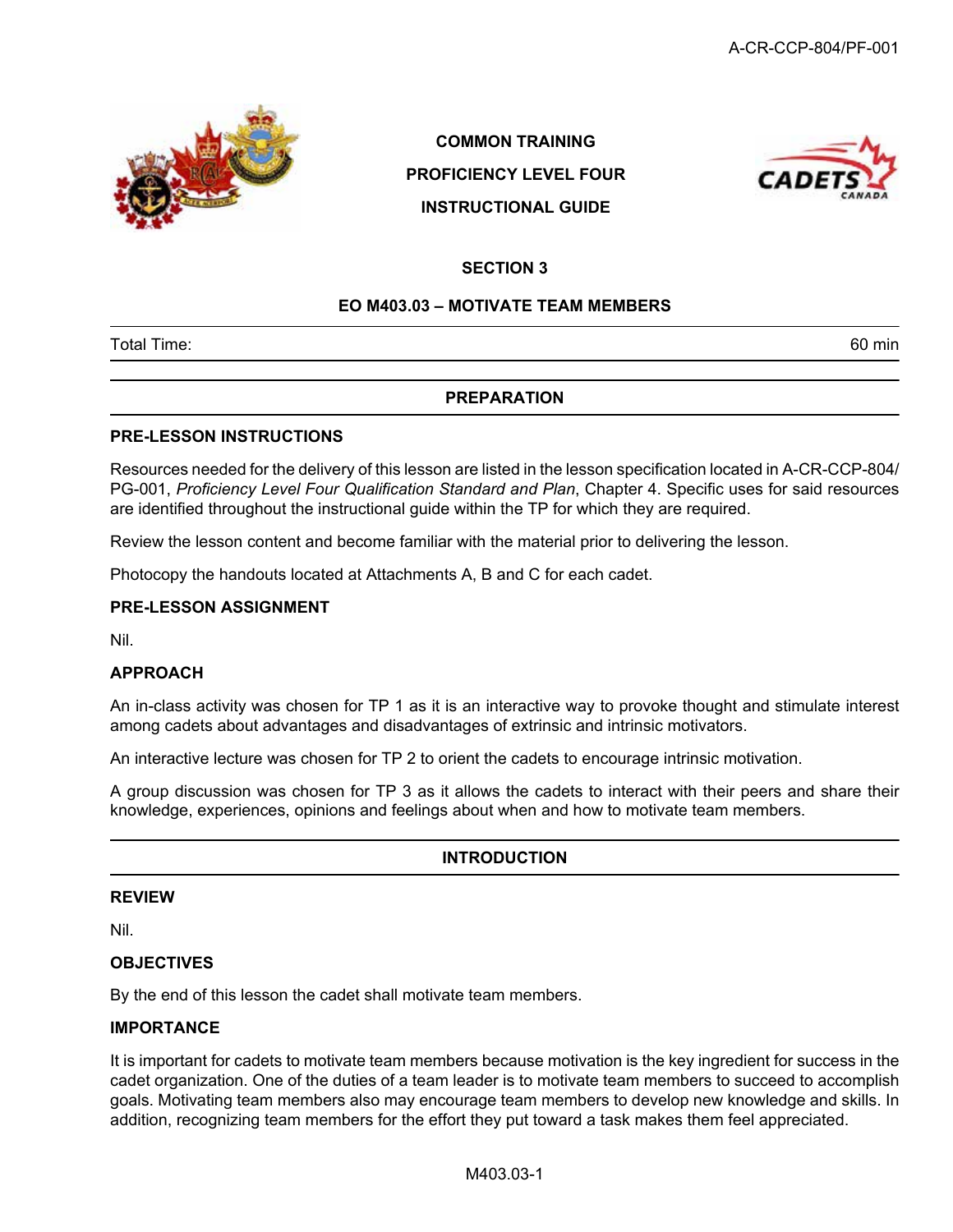#### **Teaching Point 1 Conduct an in-class activity where the cadets will explain to each other the advantages and disadvantages of extrinsic and intrinsic motivators.**

Time: 20 min Method: In-Class Activity

#### **ACTIVITY**

#### **OBJECTIVE**

The objective of this activity is to have the cadets explain to each other the advantages and disadvantages of extrinsic and intrinsic motivators.

#### **RESOURCES**

- Two flip charts,
- Two markers,
- Extrinsic Motivators handout located at Attachment A, and
- Intrinsic Motivators handout located at Attachment B.

#### **ACTIVITY LAYOUT**

Nil.

#### **ACTIVITY INSTRUCTIONS**

- 1. Divide the class into two groups.
- 2. Distribute the handout located at Attachment A to group A.
- 3. Distribute the handout located at Attachment B to group B.
- 4. Have each group read and complete their handout for two minutes.
- 5. Have group A list the examples of extrinsic motivators from their handout on the flip chart paper.
- 6. Have group B list the examples of intrinsic motivators from their handout on the flip chart paper.
- 7. After 10 minutes, have each cadet from group A find a cadet from group B with whom they will share the information.
- 8. Have each cadet from group A explain what extrinsic motivators are, their advantages and disadvantages, and give examples to the cadet from group B. The cadet from group B must paraphrase the answers from the cadet from group A.
- 9. Have each cadet from group B explain what intrinsic motivators are, their advantages and disadvantages, and give examples to the cadet from group A. The cadet from group A must paraphrase the answers from the cadet from group B.
- 10. Distribute the handout located at Attachment B to the cadets from group A. Distribute the handout located at Attachment A to the cadets from group B.

#### **SAFETY**

Nil.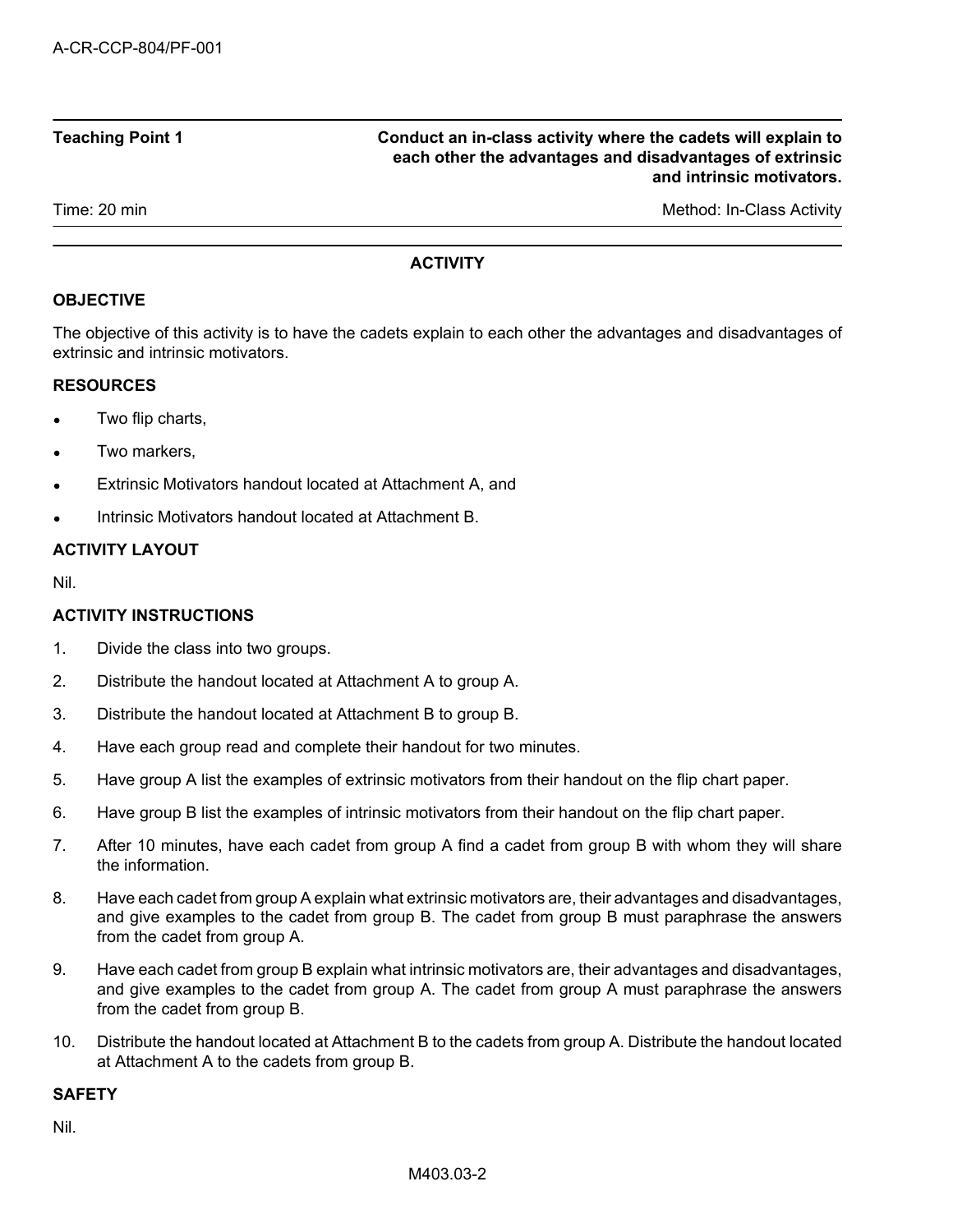#### **CONFIRMATION OF TEACHING POINT 1**

The cadets' participation in the activity will serve as confirmation of the TP.

**Teaching Point 2 Explain why team leaders should encourage intrinsic motivation.**

Time: 5 min Method: Interactive Lecture Company of Time: 5 min Method: Interactive Lecture

#### **WHY TEAM LEADERS SHOULD ENCOURAGE INTRINSIC MOTIVATION**



Display the following statement on a presentation aid (eg, whiteboard / flip chart / OHP / multimedia projector), "Leaders do things right and they do the right things."

Have the cadets reflect upon the saying while thinking about whether extrinsic or intrinsic motivation should be used by their team members.

As a team leader, cadets should lead by example and be intrinsically motivated to accomplish goals and tasks. Although this may be difficult, team leaders need to accomplish their goals and believe the goals are worth accomplishing.

When a team leader leads by example, the team members may also realize that accomplishing goals and tasks are a good and right thing to do.

When a team leader displays intrinsic motivation, team members may realize that intrinsic motivation is an attribute to be imitated. Any positive attribute that a team member imitates may assist the team member in becoming a better leader in the future.

As an example, a team leader will wear their uniform correctly because it is the right thing to do. A team leader takes pride in their uniform and does not need to be given an external reward to do this. Team members see this behaviour and want to be like their team leader and may not continue to need external rewards. Team members begin to imitate the team leader and become intrinsically motivated.



Have the cadets give other examples of how team leaders have encouraged intrinsic motivation in their team members.

It is important to remember that extrinsic motivation will boost morale for a only short period of time.

#### **CONFIRMATION OF TEACHING POINT 2**

#### **QUESTIONS**:

- Q1. While using intrinsic motivation, why do team leaders need to accomplish goals and tasks?
- Q2. What happens when a team leader displays intrinsic motivation?
- Q3. Give an example of a team leader encouraging intrinsic motivation in team members.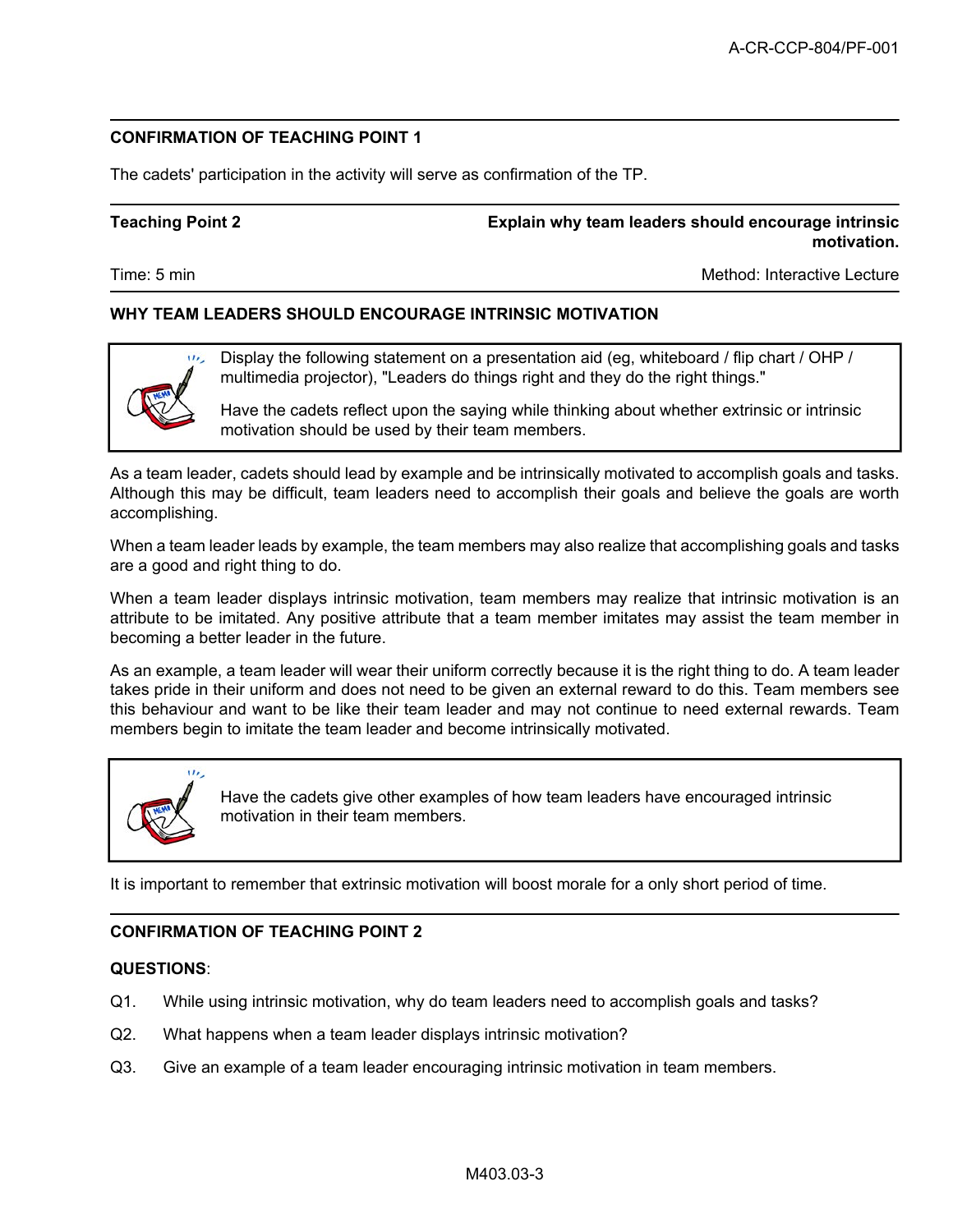#### **ANTICIPATED ANSWERS**:

- A1. While using intrinsic motivation, team leaders need to accomplish goals and tasks because they believe the goals and tasks are worth accomplishing.
- A2. When a team leader displays intrinsic motivation, team members realize that intrinsic motivation is an attribute to be imitated.
- A3. Answers will vary.

#### **Teaching Point 3 Conduct a group discussion about when and how team leaders motivate team members.**

Time: 25 min Method: Group Discussion

#### **BACKGROUND KNOWLEDGE**



The purpose of the group discussion is to draw the following information from the group using the tips for answering / facilitating discussion and the suggested questions provided.

#### **WHEN TEAM LEADERS MOTIVATE TEAM MEMBERS**

The team leader must motivate team members. The skill of knowing when your team members need to be motivated will develop over time. As a team leader during Proficiency Level Four, it is important to motivate team members at every opportunity.

#### **HOW TEAM LEADERS MOTIVATE TEAM MEMBERS**

One of the most common methods used to motivate team members is to use praise. Verbal praise is a very effective way to motivate team members.

Verbal praise may be used as positive feedback before, during and at the end of tasks. If possible, team leaders should praise team members in front of others as it makes team members feel valued.

#### **Praising Effort and Perseverance During a Task**

It is very important for team leaders to praise team members for their effort and perseverance during a task. Encouraging and caring about team members is an important aspect of being a leader.

#### **Praising the use of Different Strategies During a Task**

Team leaders should praise team members when they use different strategies to during a task. Creative thinking is an important tool for leaders.

#### **Praising Improvement During a Task**

When team members have completed a task before and they complete the task again more effectively or efficiently, praise should be given. Leaders and team members should always try to improve their performance.

#### **Encouraging the Development of Knowledge and Skills**

Team leaders should encourage team members when they learn something new. Everything new that a team member learns may be used at some point to assist the team.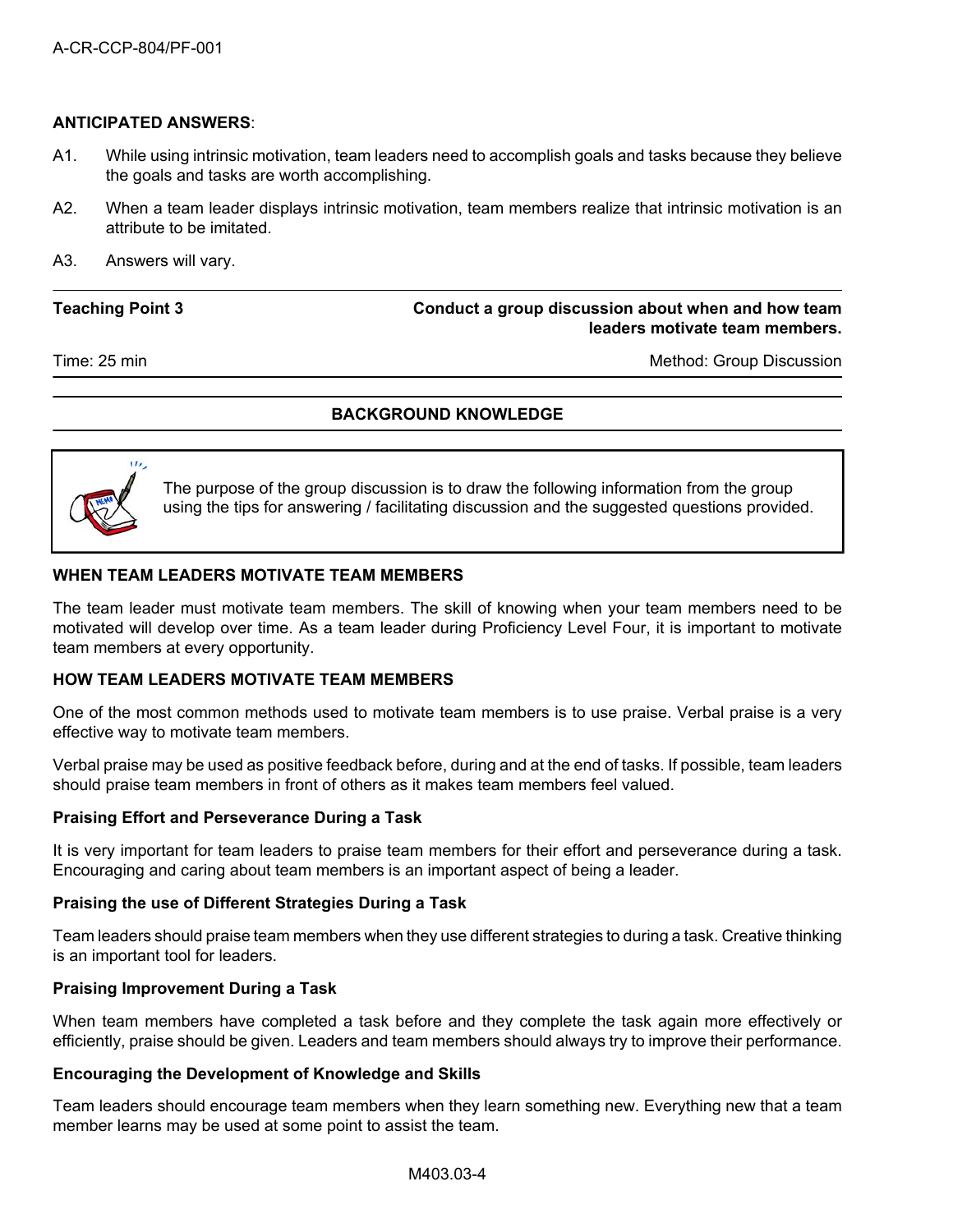# **Praising the Completion of a Task**

When team members complete a task, praise should be given. It is important to recognize dedication shown in seeing a task through to completion.

#### **Thanking Team Members for Their Endeavours**

Team leaders should try to recognize each team member for their contribution in the completion of a task. Making team members feel special is a great way to win even more cooperation from the team.

#### **Giving credit for the completion of tasks to the team rather than yourself**

When team leaders are given credit for completing a task, they should ensure that credit is given also to the team members. Recognizing the team for their accomplishments boosts the team's morale.



When team leaders model praise correctly, they lead by example. This may help team members begin to use the same strategies, thus reinforcing motivation.

# **GROUP DISCUSSION**



#### **SUGGESTED QUESTIONS**:

- Q1. Give some examples of when a team leader may praise their team members.
- Q2. Give some examples of what a team leader might say to praise their team members.
- Q3. Give some examples of when you were praised by team members, team leaders, activity managers, officers or adults?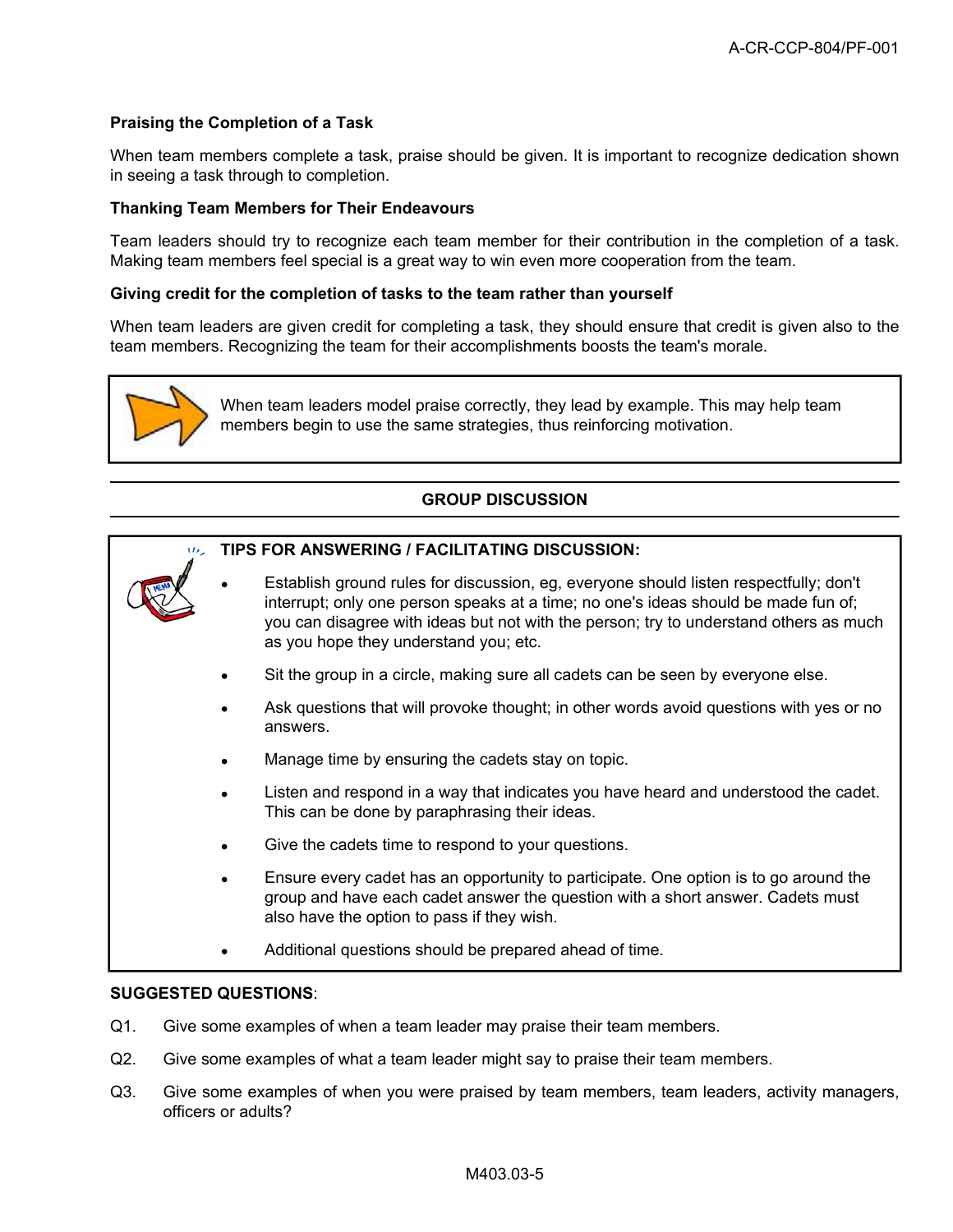- Q4. How do you feel when you are praised by team members, team leaders, activity managers, officers or adults?
- Q5. Why is praise an important tool for motivating team members?



Other questions and answers will develop throughout the group discussion. The group discussion should not be limited to only those suggested.



Reinforce those answers given and comments made during the group discussion, ensuring the teaching point has been covered.

# **CONFIRMATION OF TEACHING POINT 3**

The cadets' participation in the group discussion will serve as the confirmation of this TP.

#### **END OF LESSON CONFIRMATION**

The cadets' participation in the group discussion in TP 3 will serve as the confirmation of this lesson.



Distribute the handout located at Attachment C to each cadet.

#### **CONCLUSION**

#### **HOMEWORK / READING / PRACTICE**

Nil.

# **METHOD OF EVALUATION**

This EO is assessed IAW A-CR-CCP-804/PG-001, *Proficiency Level Four Qualification Standard and Plan*, Chapter 3, Annex B 403 PC.

# **CLOSING STATEMENT**

One of the duties of a team leader is to motivate team members to succeed to accomplish goals. Motivating team members also may encourage them to develop new knowledge and skills. In addition, recognizing team members for the effort they put towards a task makes them feel appreciated.

# **INSTRUCTOR NOTES / REMARKS**

Nil.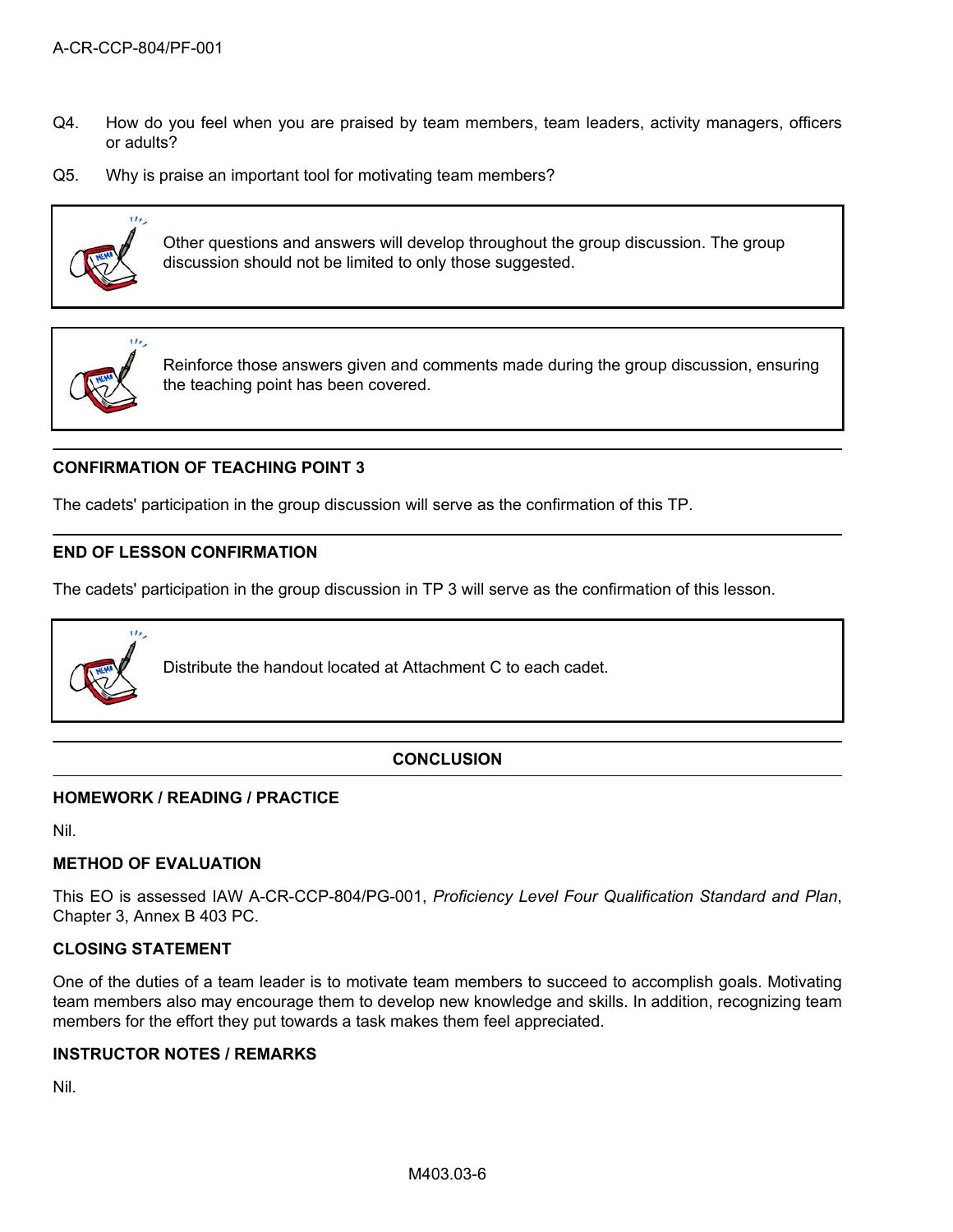# **REFERENCES**

C0-245 ISBN 1-58062-513-4 Adams, B. (2001). *The everything leadership book*. Avon, MA: Adams Media.

C0-401 ISBN 0-7879-6068-3 Hesselbein, F., & Johnston, R. (2002). *A leader to leader guide: On mission and leadership*. San Francisco, CA: Jossey-Bass Publishing.

C0-411 Dweck, C. S. (2007). The perils and promises of praise. *Education Leadership*, 65(2), 34-39.

C0-414 Bainbridge, C. (2009). About.com: Gifted children. *Extrinsic Motivation*. Retrieved on February 26, 2009, from http://giftedkids.about.com/od/glossary/g/extrinsic.htm

C0-415 Bainbridge, C. (2009). About.com: Gifted children. *Intrinsic Motivation*. Retrieved on February 26, 2009, from http://giftedkids.about.com/od/glossary/g/intrinsic.htm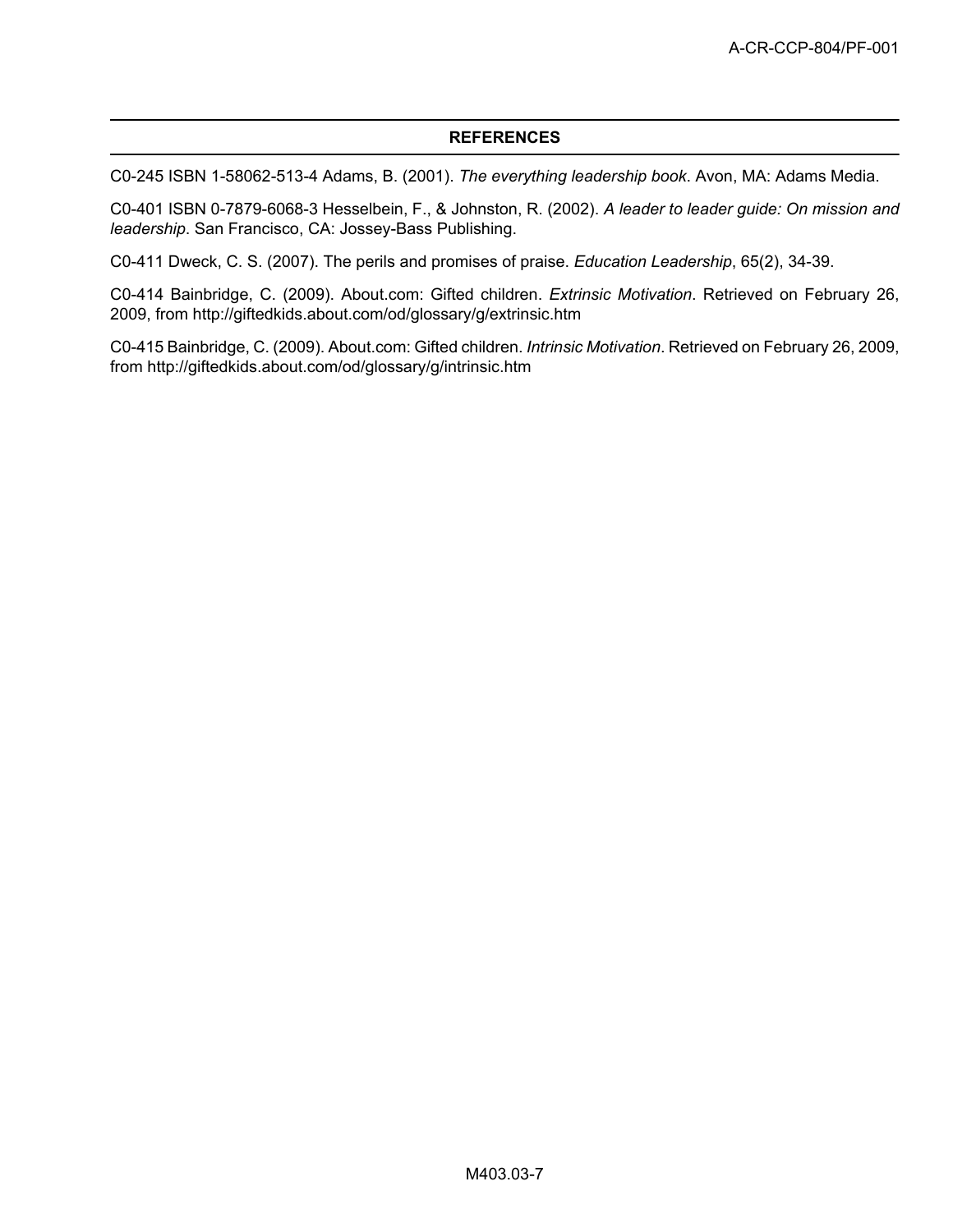THIS PAGE INTENTIONALLY LEFT BLANK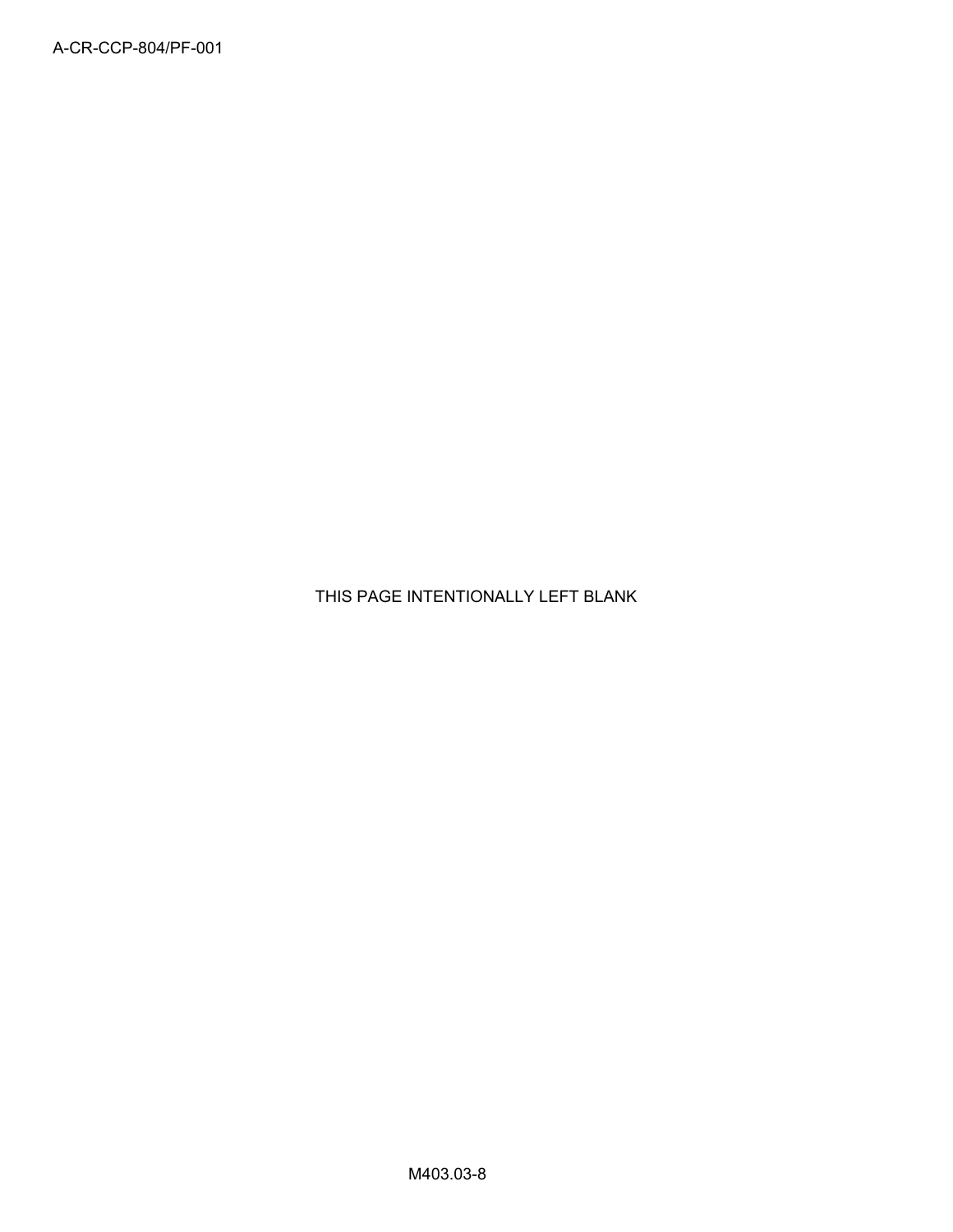# **EXTRINSIC MOTIVATORS**

Extrinsic motivators refer to motivators that come from outside an individual. The motivating factors are external and are given as rewards. Rewards may include grades, stickers, trophies and badges.

# **Advantage**

Extrinsically motivated people may work hard on a task even when they have little interest in the task. The extrinsically motivated person gets satisfaction because they will receive some kind of reward. These rewards provide satisfaction and pleasure that the task itself may not provide.

#### **Disadvantage**

The disadvantage to using extrinsic motivators is that these rewards only produce short-term results and a brief boost in morale. Over time, extrinsically motivated people are only satisfied when they receive some kind of reward.

List some examples of extrinsic motivators: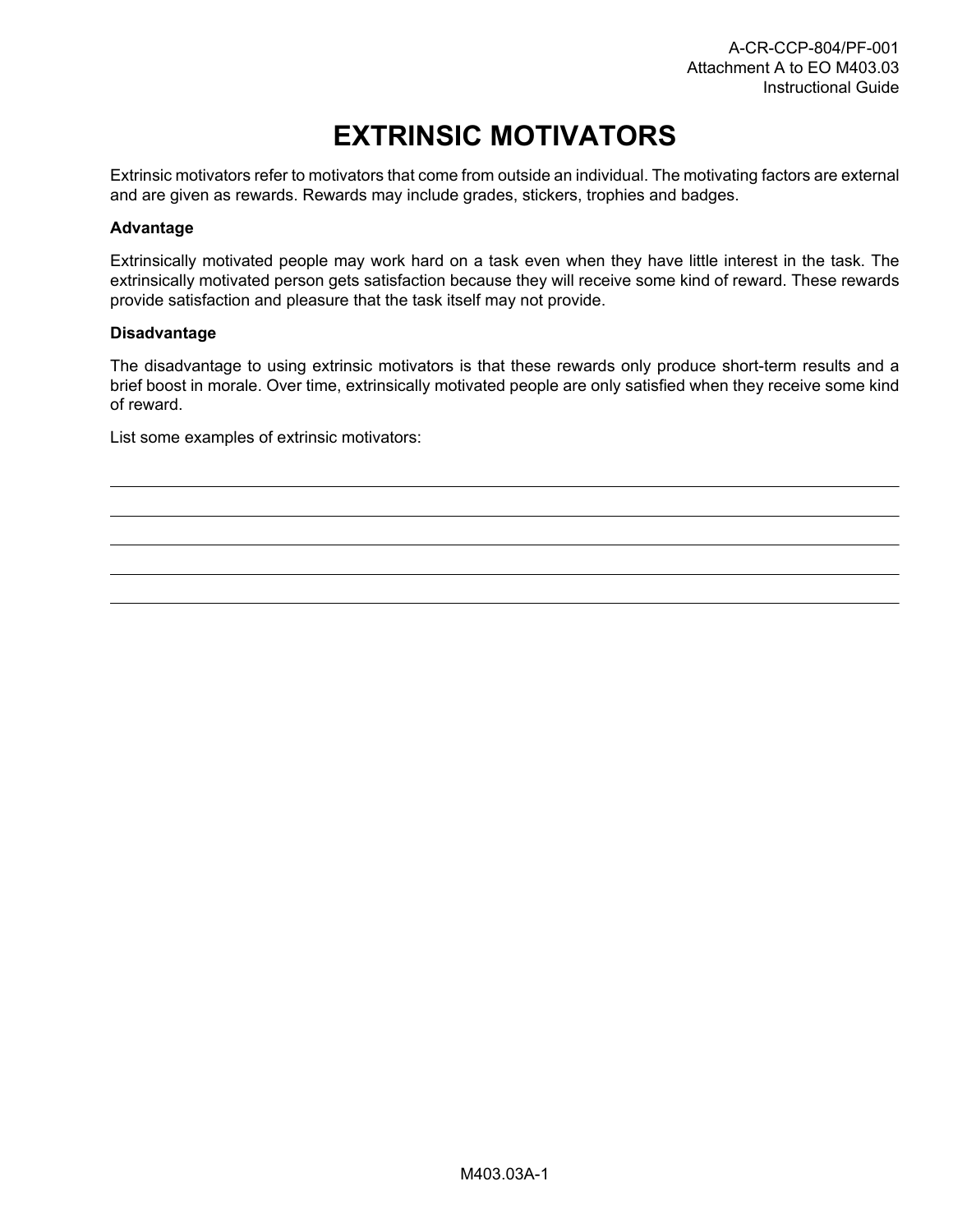A-CR-CCP-804/PF-001 Attachment A to EO M403.03 Instructional Guide

THIS PAGE INTENTIONALLY LEFT BLANK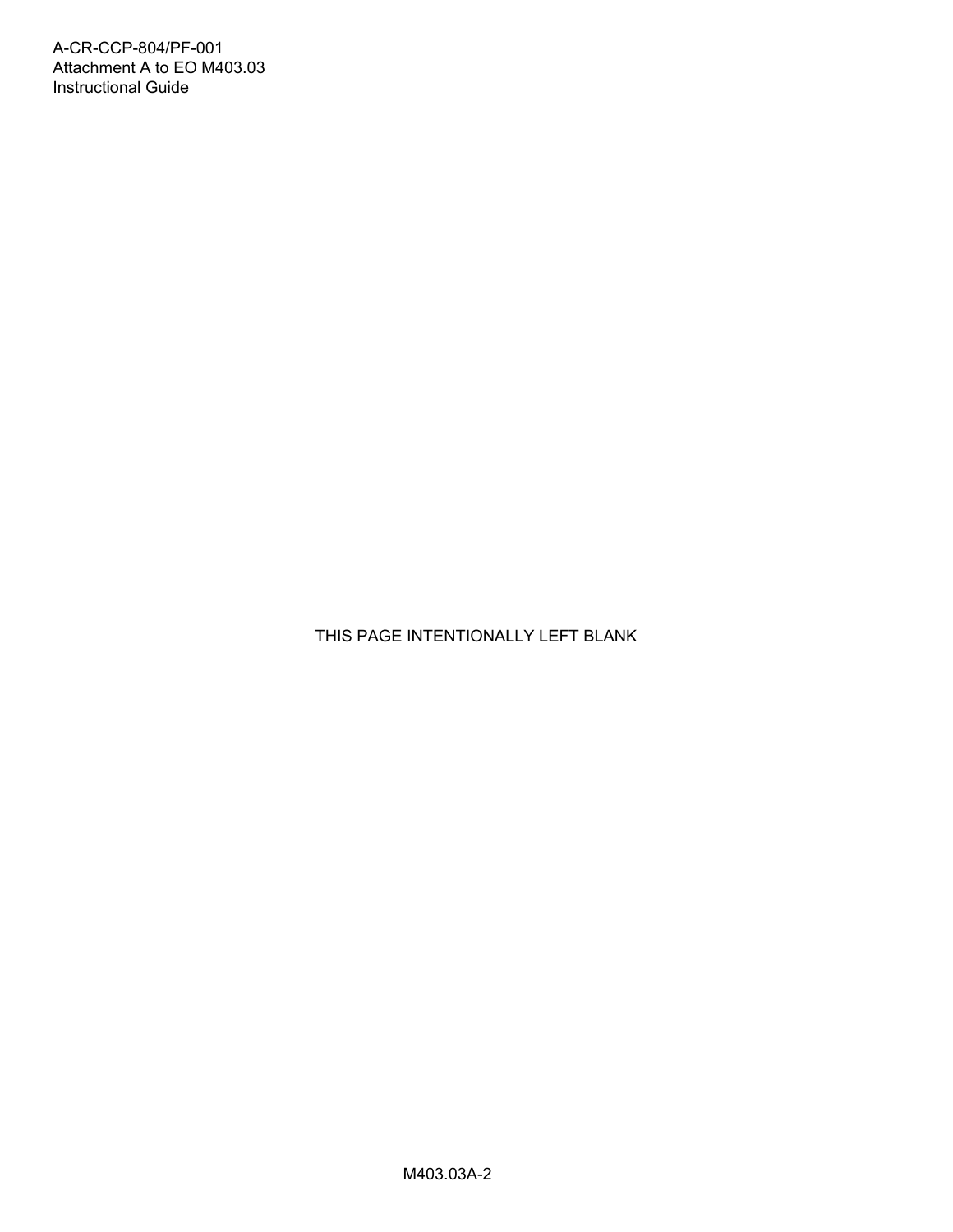# **INTRINSIC MOTIVATORS**

Intrinsic motivators refer to motivators that come from inside an individual rather than from any external or outside reward.

# **Advantage**

Motivation comes from the pleasure the person gets from the task itself, the sense of satisfaction in completing the task or a sense of satisfaction from working on the task. This means that no physical reward is required.

#### **Disadvantage**

Intrinsic motivation is a learned behaviour and it takes some time to develop. Some individuals will take longer to be motivated by their inner drives rather than physical rewards.

List some examples of intrinsic motivators: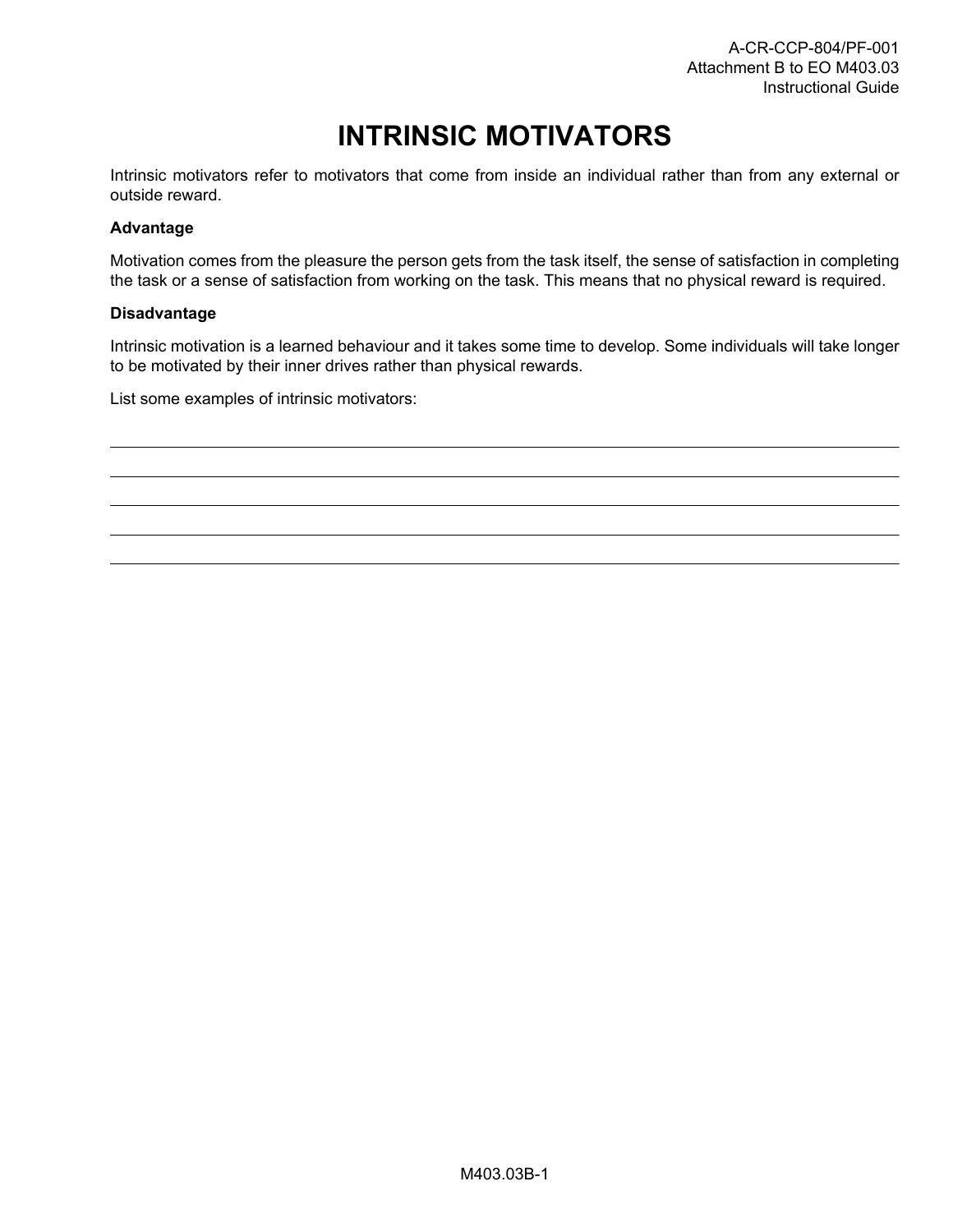A-CR-CCP-804/PF-001 Attachment B to EO M403.03 Instructional Guide

THIS PAGE INTENTIONALLY LEFT BLANK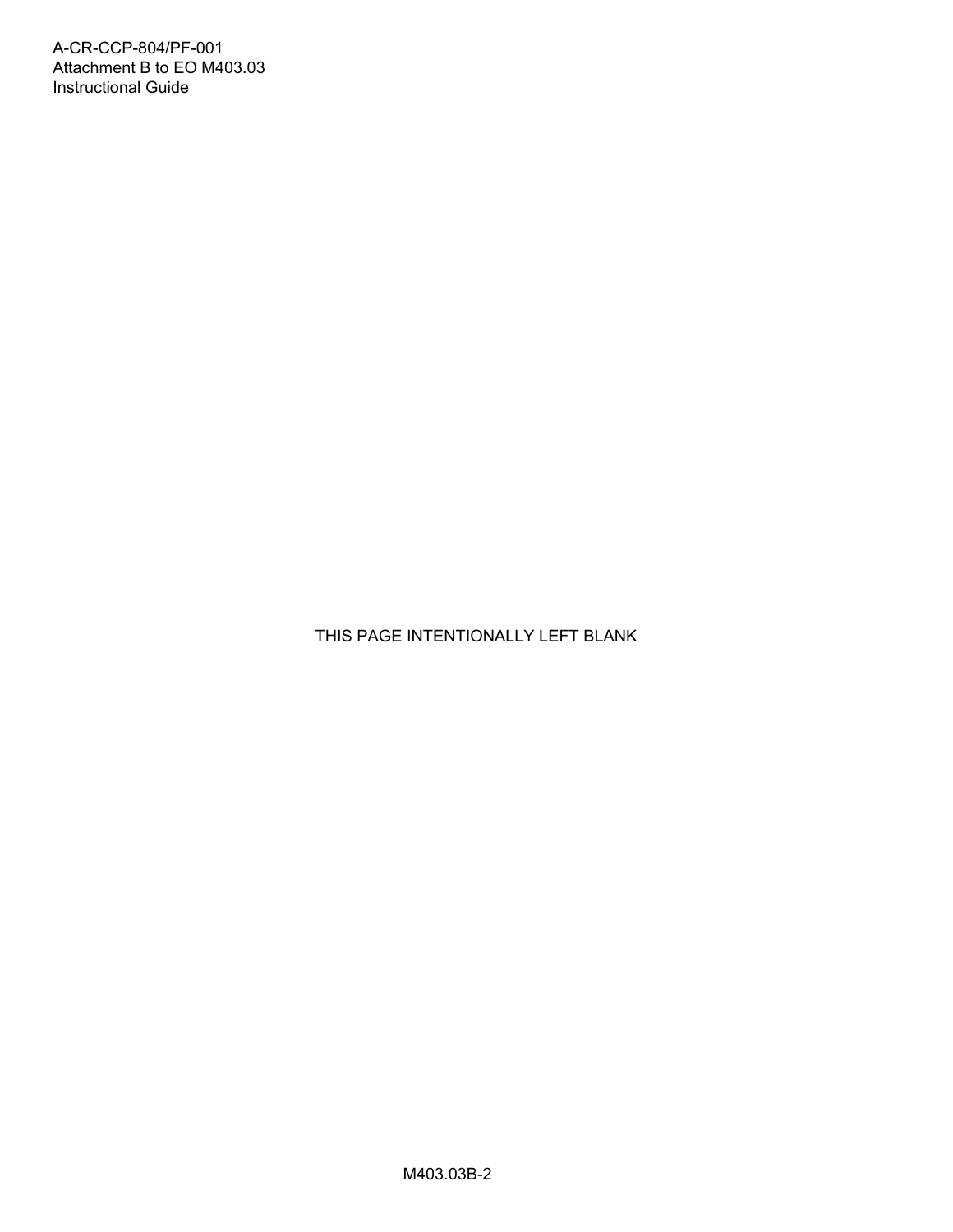# **WHEN TEAM LEADERS MOTIVATE TEAM MEMBERS**

The team leader must motivate team members. The skill of knowing when your team members need to be motivated will develop over time. As a team leader during Proficiency Level Four, it is important to motivate team members at every opportunity.

# **HOW TEAM LEADERS MOTIVATE TEAM MEMBERS**

The team leader must motivate team members. The skill of knowing when your team members need to be motivated will develop over time. As a team leader during Proficiency Level Four, it is important to motivate team members at every opportunity.

# **HOW TEAM LEADERS MOTIVATE TEAM MEMBERS**

One of the most common methods used to motivate team members is to use praise. Verbal praise is a very effective way to motivate team members.

Verbal praise may be used as positive feedback before, during and at the end of tasks. If possible, team leaders should praise team members in front of others as it makes team members feel valued.

# **Praising Effort and Perseverance During a Task**

It is very important for team leaders to praise team members for their effort and perseverance during a task. Encouraging and caring about team members is an important aspect of being a leader.

# **Praising the use of Different Strategies During a Task**

Team leaders should praise team members when they use different strategies to during a task. Creative thinking is an important tool for leaders.

#### **Praising Improvement During a Task**

When team members have completed a task before and they complete the task again more effectively or efficiently, praise should be given. Leaders and team members should always try to improve their performance.

#### **Encouraging the Development of Knowledge and Skills**

Team leaders should encourage team members when they learn something new. Everything new that a team member learns may be used at some point to assist the team.

#### **Praising the Completion of a Task**

When team members complete a task, praise should be given. It is important to recognize dedication shown in seeing a task through to completion.

#### **Thanking Team Members for Their Endeavours**

Team leaders should try to recognize each team member for their contribution in the completion of a task. Making team members feel special is a great way to win even more cooperation from the team.

#### **Giving credit for the completion of tasks to the team rather than yourself**

When team leaders are given credit for completing a task, they should ensure that credit is given also to the team members. Recognizing the team for their accomplishments boosts the team's morale.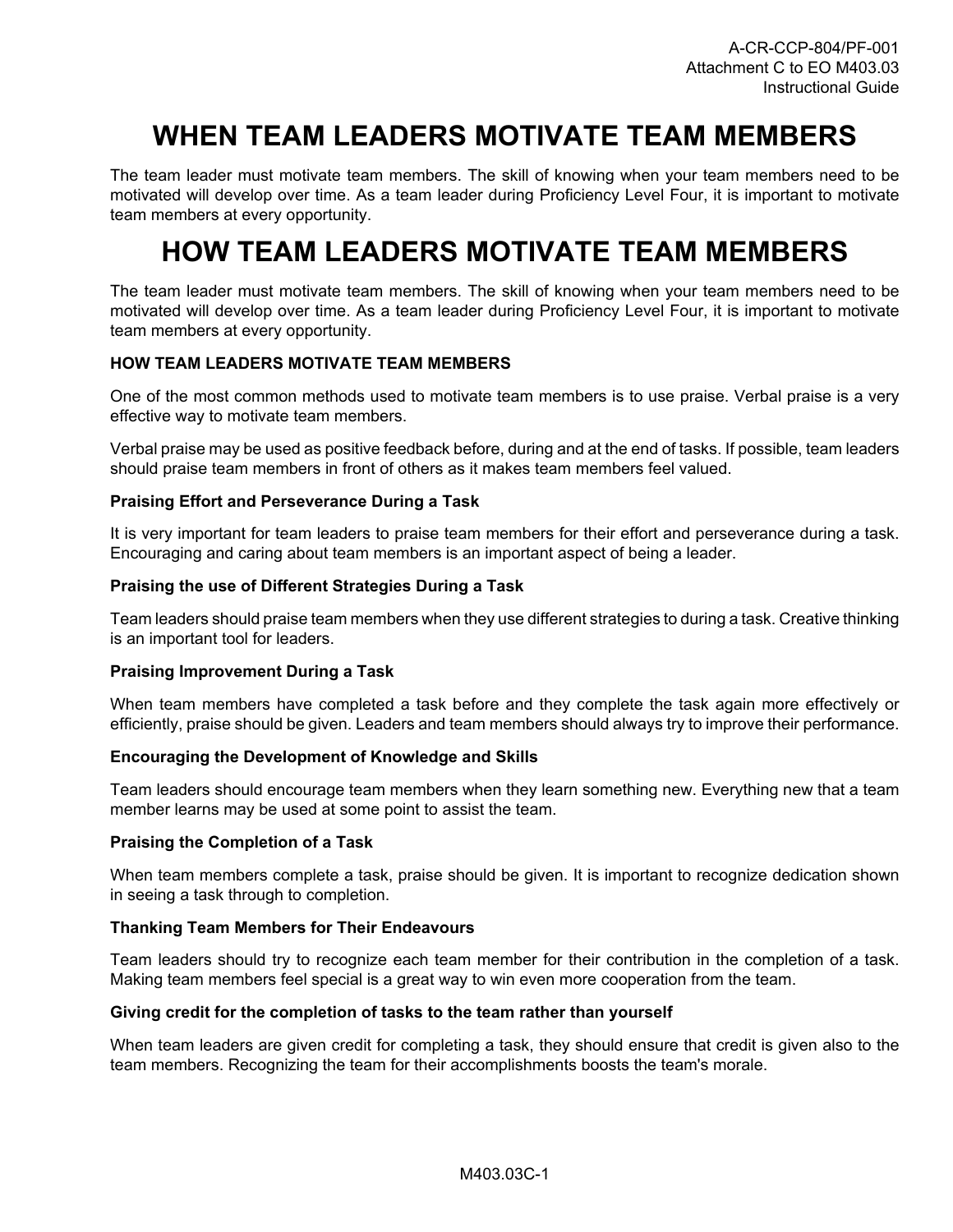A-CR-CCP-804/PF-001 Attachment C to EO M403.03 Instructional Guide

THIS PAGE INTENTIONALLY LEFT BLANK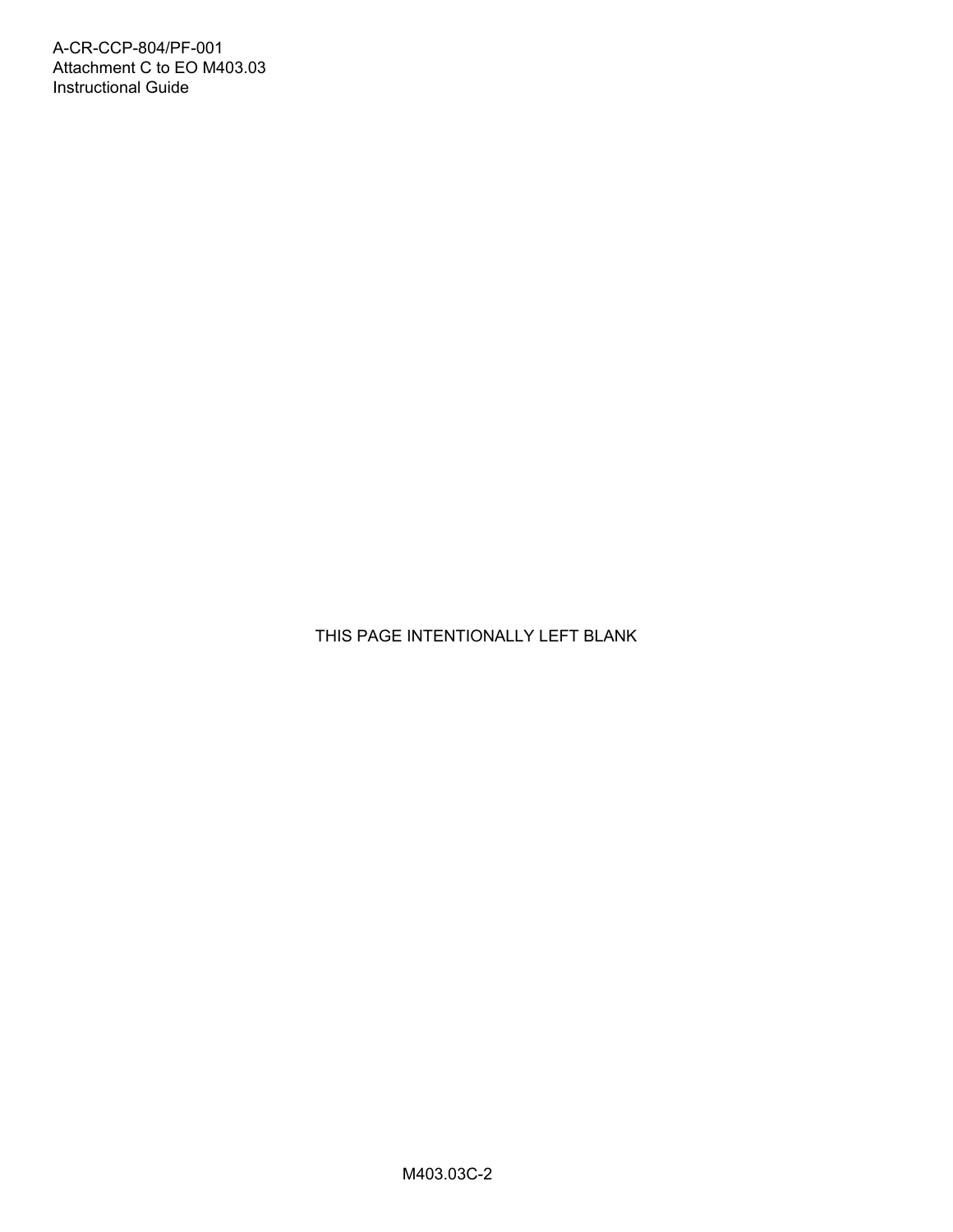

**COMMON TRAINING PROFICIENCY LEVEL FOUR INSTRUCTIONAL GUIDE**



# **SECTION 4**

# **EO M403.04 – PROVIDE FEEDBACK TO TEAM MEMBERS**

Total Time: 60 min

# **PREPARATION**

# **PRE-LESSON INSTRUCTIONS**

Resources needed for the delivery of this lesson are listed in the lesson specification located in A-CR-CCP-804/ PG-001, *Proficiency Level Four Qualification Standard and Plan*, Chapter 4. Specific uses for said resources are identified throughout the instructional guide within the TP for which they are required.

Review the lesson content and become familiar with the material prior to delivering the lesson.

Photocopy the scenarios located at Attachment A. Cut out the scenarios and distribute one to each cadet. If there are more cadets than scenarios provided, multiple cadets may be given the same scenario.

Photocopy the Effective Feedback handout located at Attachment B for each cadet.

# **PRE-LESSON ASSIGNMENT**

Nil.

#### **APPROACH**

An in-class activity was chosen for TPs 1 and 5 as an interactive way to provoke thought, and to stimulate an interest among cadets about feedback.

An interactive lecture was chosen for TPs 2–4 to orient the cadets to giving effective feedback.

# **INTRODUCTION**

#### **REVIEW**

Review what "feedback" is. This is previously discussed in Proficiency Level Three and can be summarized as follows:

Feedback is a reactive form of communication. It is a response to some kind of action or input. Feedback may:

- answer a question;
- fulfill a request for information;  $\bullet$
- reply to or rebut a point of discussion;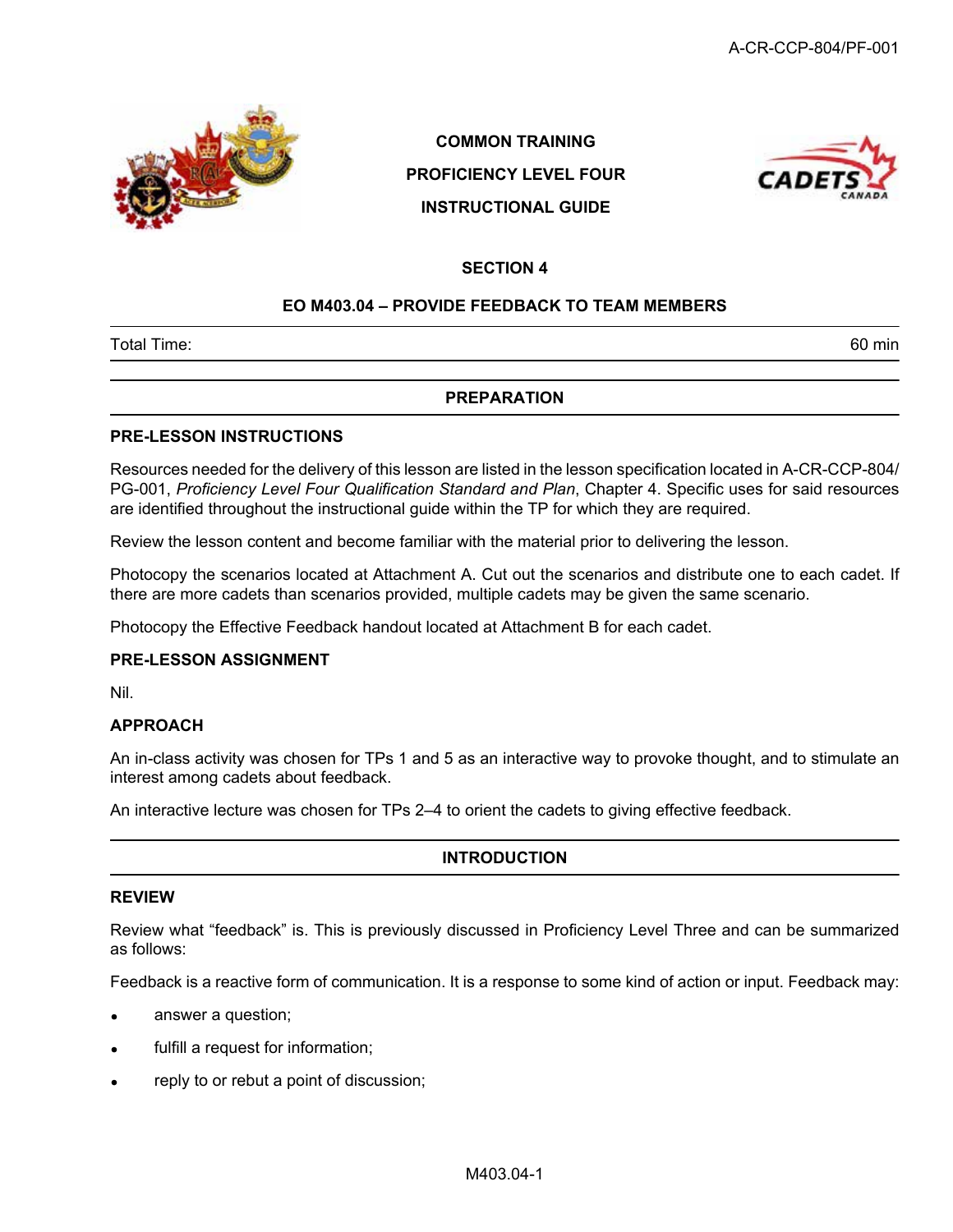- suggest a revision during a task; or  $\bullet$
- evaluate task or job performance.

#### **OBJECTIVES**

By the end of this lesson the cadet shall have provided feedback to team members.

# **IMPORTANCE**

It is important for cadets to provide feedback because it is an essential skill for a team leader. Feedback is given to help team members improve. Providing feedback correctly to team members gives the team members regular guidance to complete their tasks.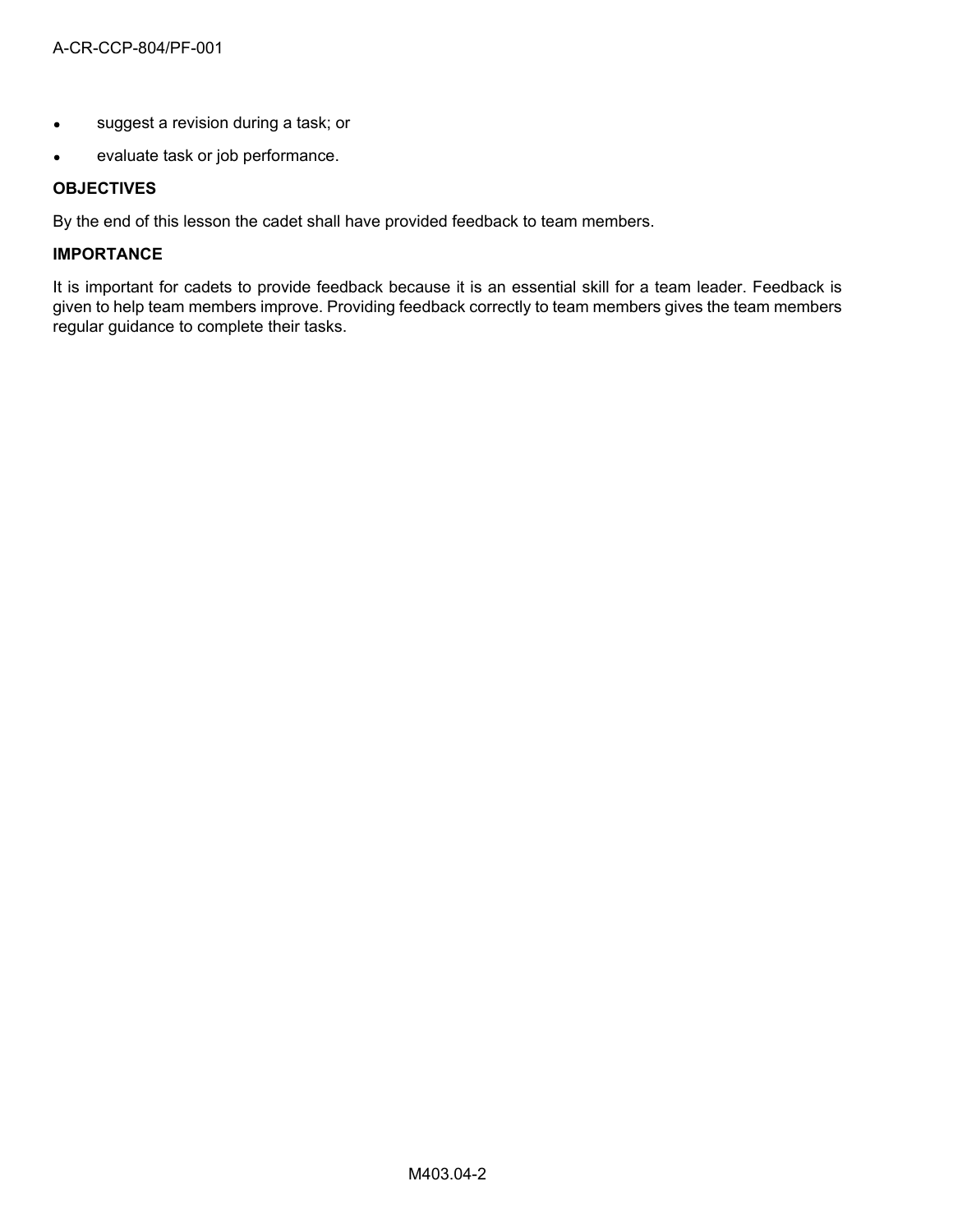# **Teaching Point 1 Have the cadets brainstorm and prepare a list of opportunities when feedback should be provided.**

Time: 5 min Method: In-Class Activity

# **ACTIVITY**

#### **OBJECTIVE**

The objective of this activity is to have cadets brainstorm and prepare a list of opportunities when feedback should be provided.

#### **RESOURCES**

- Two flip charts, and
- Two markers.

# **ACTIVITY LAYOUT**

Nil.

# **ACTIVITY INSTRUCTIONS**

- 1. Divide the cadets into two groups.
- 2. Give each group a flip chart and marker.
- 3. Have each group brainstorm and record on the flip chart a list of opportunities when feedback should be provided.
- 4. Have one member of each group share their list with the class.

#### **SAFETY**

Nil

# **CONFIRMATION OF TEACHING POINT 1**

The cadets' participation in the activity will serve as the confirmation of this TP.

# **Teaching Point 2 Explain the principles of effective feedback.**

#### Time: 10 min Method: Interactive Lecture Companion Companion Companion Companion Method: Interactive Lecture

#### **PRINCIPLES OF EFFECTIVE FEEDBACK**

Feedback may be given to the team as a whole or it may be given to individual team members. Giving feedback well is a skill. Feedback is a practical method for giving team members feedback, and when giving feedback, it should be frequent, accurate, specific, and timely.

**Frequent.** Frequent means occurring often or in close succession. Team leaders should give feedback often. After giving feedback, a team leader should note if the team members are responding. If the feedback is not being used by the team members, it may need to be restated in a different way.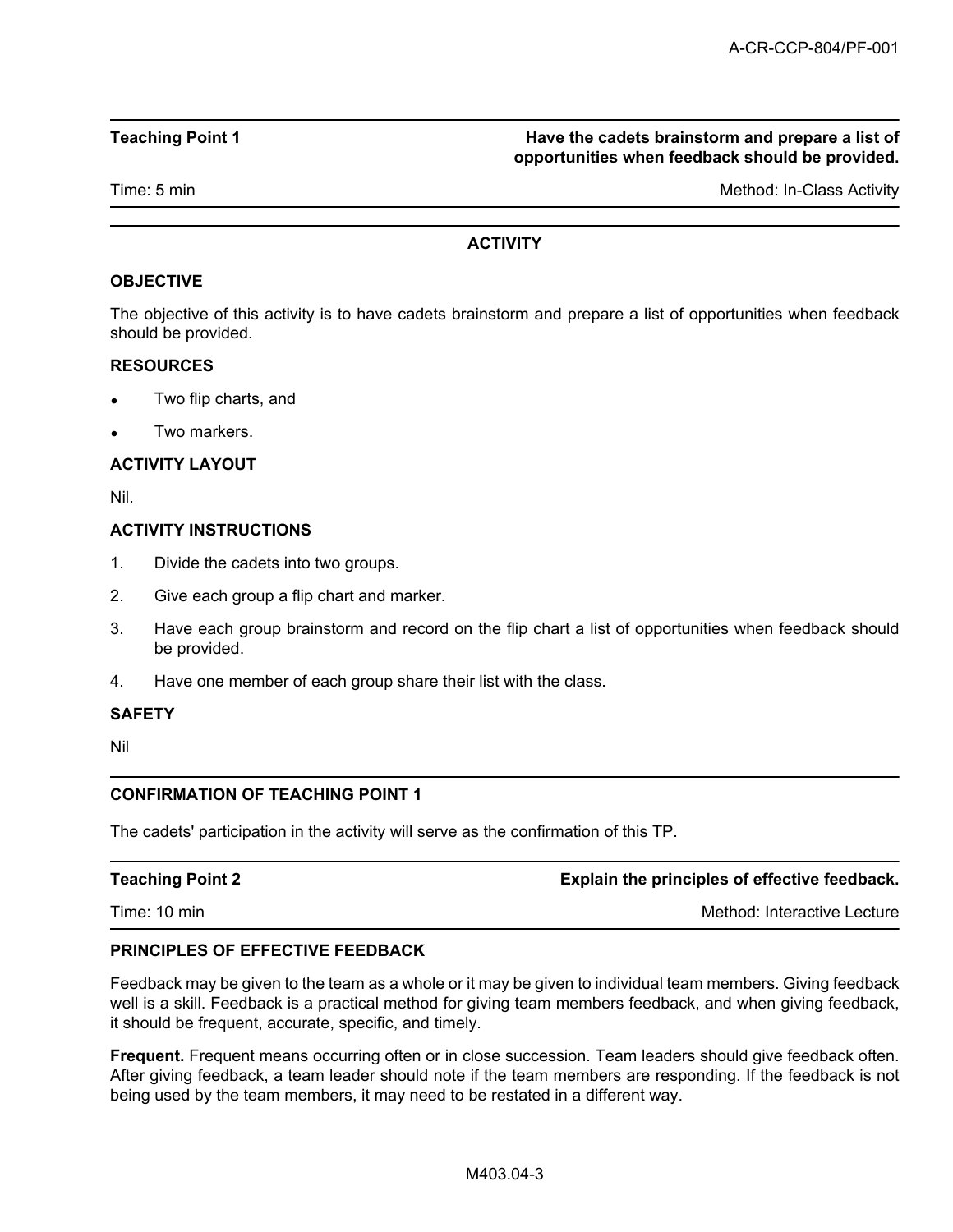**Accurate.** Accurate means careful, precise or lacking errors. Accurate feedback means giving feedback that is truthful and fact-based. Accurate feedback should be correct, balanced and appropriate; if not, team members may begin to lose respect for the team leader as every instance of feedback has an effect on the team members' trust.

**Specific.** Specific means clearly defined, definite or precise. Specific feedback means giving feedback that is detailed and clear-cut. Telling team members what they do right and wrong is not specific enough; the team leader must also tell team members exactly what steps are necessary to improve their performance. This is usually done by asking reflective questions to the team members so they generate suggestions for improvement. When giving specific feedback, team leaders should set concrete goals and deadlines for team members.

**Timely.** Timely means opportune, occurring, done or made at suitable or appropriate time. Timely feedback means giving feedback at the right time. The closer in time the feedback follows the performance, the more impact it will have on team members because the performance and the feedback are tied closely together.



Feedback must be based on the team member's behaviour and / or performance—not the person or their personality.



Ask cadets to give examples of when feedback has been given to them that was frequent, accurate, specific, and timely.

# **CONFIRMATION OF TEACHING POINT 2**

#### **QUESTIONS**:

- Q1. What does frequent feedback mean?
- Q2. What does accurate feedback mean?
- Q3. What does specific feedback mean?
- Q4. What does timely feedback mean?

#### **ANTICIPATED ANSWERS**:

- A1. Frequent feedback means giving feedback to team members often.
- A2. Accurate feedback means giving feedback that is truthful and fact-based.
- A3. Specific feedback means giving feedback that is detailed and clear-cut.
- A4. Timely feedback means giving feedback at the right time.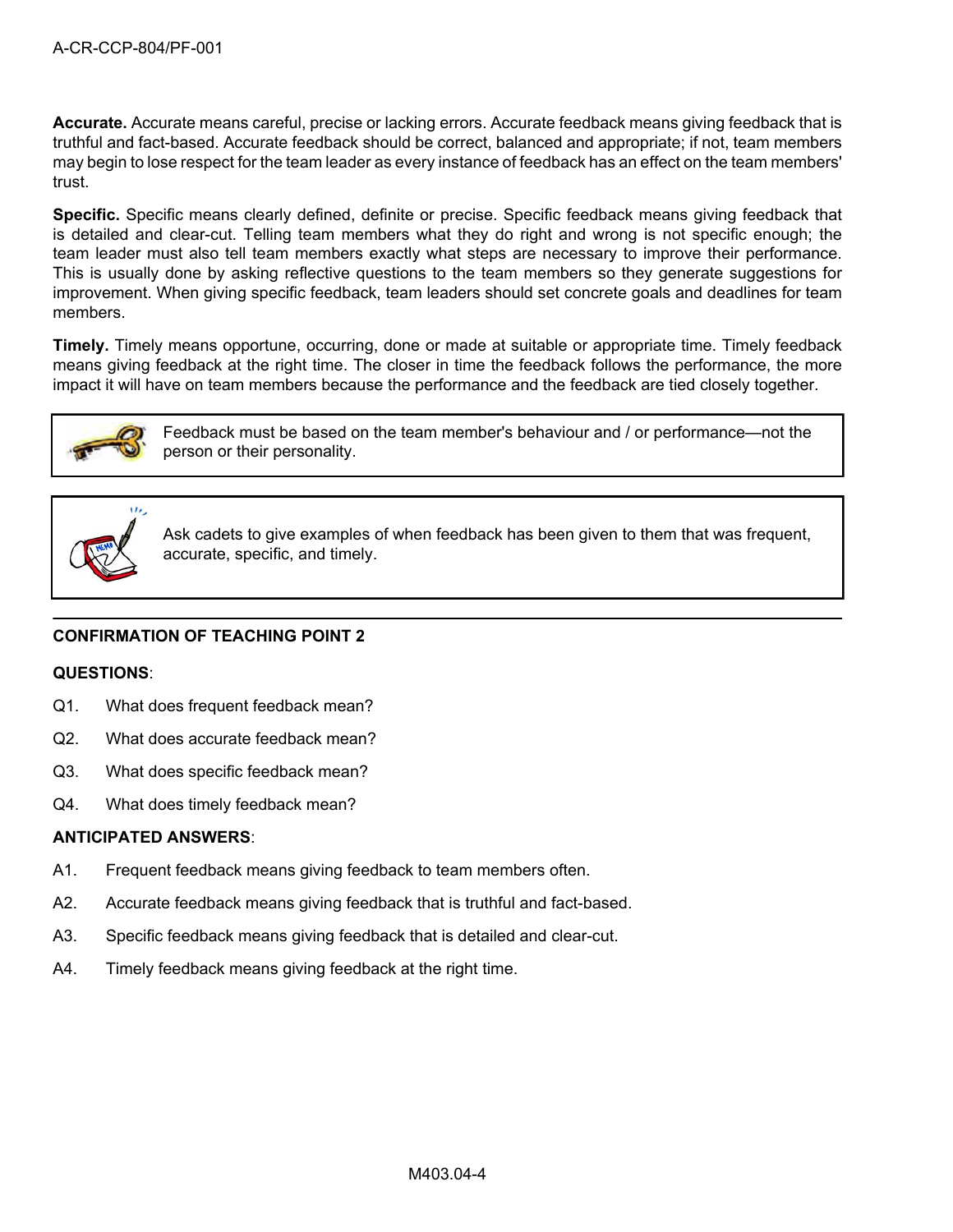# **Teaching Point 3 Explain the ground rules for providing feedback.**

Time: 10 min Method: Interactive Lecture Communication of the Method: Interactive Lecture

# **GROUND RULES FOR PROVIDING FEEDBACK**

The following ground rules for providing feedback may enable the team leader to give helpful, constructive feedback, without creating conflict or confrontational behaviour with team members.

#### **Focusing on What is Observed**

Team leaders should give feedback based on what they see because it is factual. What team leaders believe is based on supposition and inference; it is an interpretation of what they have seen. When team leaders give feedback based on interpretation rather than fact, the interpretation may be wrong.

#### For example:

A team member is looking at their boots as the team leader speaks to him. The team leader says "Pay attention." This is incorrect because the team leader is inferring that the team member is not paying attention. The team leader should say "You should be looking here." This statement focuses on what the team leader saw.

#### **Focusing on Behaviour**

Team leaders should give feedback based on the behaviour of team members, not on the person or personality of a team member.

For example:

A team leader observes a team member slouching against a wall. The team leader says "Don't be lazy." This is incorrect because the team leader is making judgment on the team member's personality. The team leader should say "Stand up straight." This statement does not make any judgment but focuses directly on the behaviour required by the team member.

#### **Keeping it Neutral**

Team leaders should give feedback that is unbiased and does not make judgments. When a team leader is objective when giving feedback, the team members can determine for themselves the effect of their behaviour. This presents a more meaningful learning opportunity for team members.

#### For example:

The team leader observes a team member arriving late again. The team leader says "You are late a lot." This is incorrect because the team leader has made a judgment on how many times the team member has been late. The team leader should say "You have been late three times in the past two months." This is a statement of fact.

#### **Using it to Inform**

Team leaders should give feedback that is enlightening and does not advise. When the team leader gives feedback, it leaves the team members free to draw their own conclusions. This freedom allows the team members to decide what actions are necessary to change their behaviour.

#### For example:

A team leader does an inspection and observes that a team member's boots are not up to standard. The team leader says "Everyone needs to work on their boots." The team leader should say "Our team's boots are not meeting inspection standard." This statement allows team members to decide what should be done.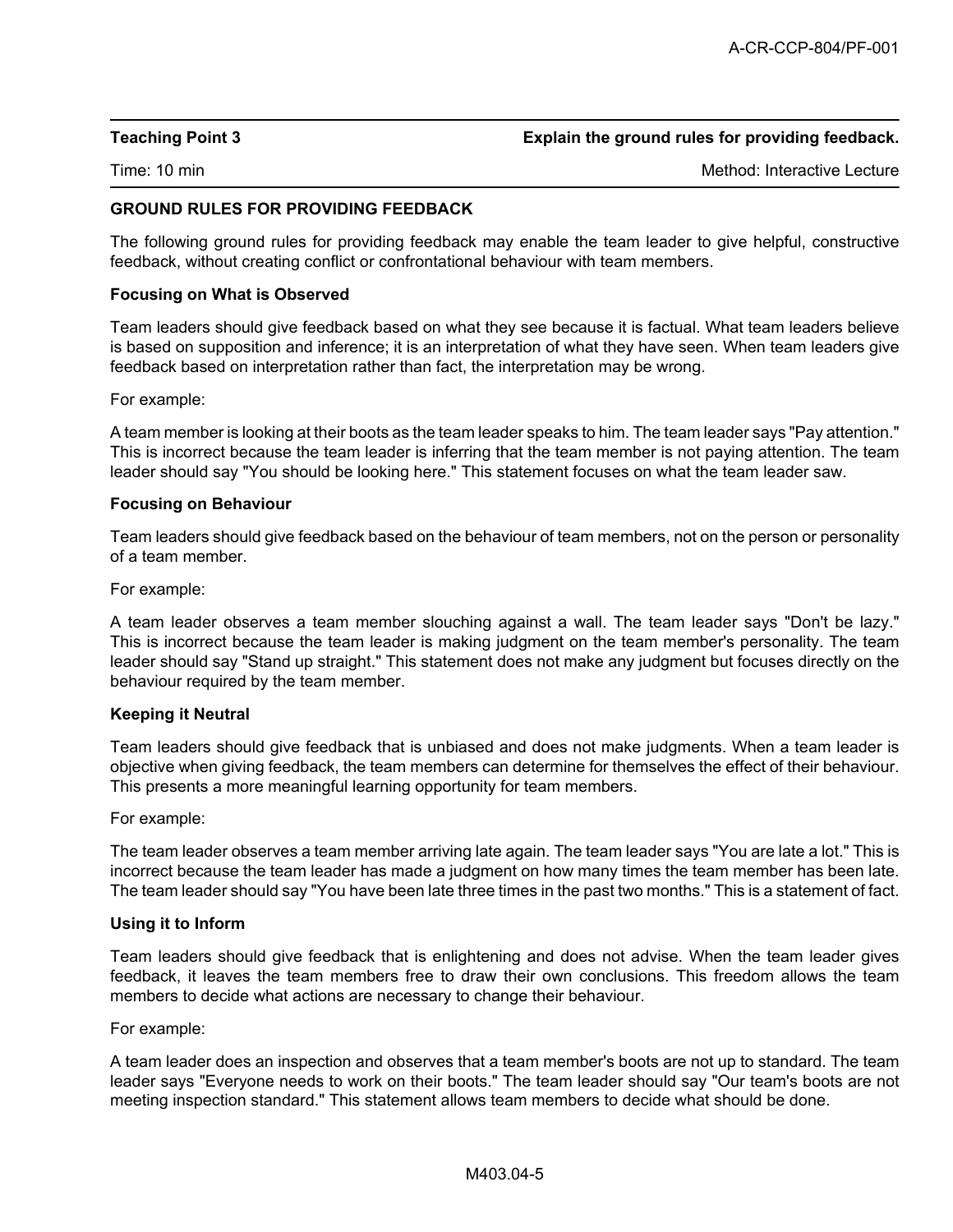

If the team members cannot generate an idea, the team leader may have to explain what behaviour is required.

# **Making it Supportive**

Team leaders should give feedback that is reassuring and not threatening. When the team leader gives feedback that is supportive, it does not sound like a put-down. The choice of language and tone must be carefully considered. Even the friendliest and best intentioned feedback can sound intimidating.

For example:

A team leader observes a team member leading a team-building activity. The team leader says "I want to talk to you about that activity." This may be perceived as frightful and ominous. The team leader should say "I thought your activity went well, but let's have a chat about making it even better." This statement starts with something positive and then offers and opportunity to discuss ways of improving.

# **Keeping it Simple**

Team leaders should give feedback that is uncomplicated. Team members can usually only process one or two pieces of information at any one time. If team leaders overload team members with too much feedback, there is a possibility that the information will not be received. Feedback on one or two major points is more useful than feedback on six or seven minor points.

For example:

A team leader supervises as a team member conducts an inspection. The team leader notices that the team member's uniform and boots are not up to inspection standard. The team member starts the inspection at the cadet's back and continues to make errors. The team leader says "Very few things went correctly during that inspection—you look bad, you started with their backs and your comments made no sense." This is incorrect because the team leader is focusing on too many issues at once. The team leader should have said "Very few things went correctly during that inspection and we will start with your uniform." This allows the team member to focus on one behaviour at a time.

# **ACTIVITY**

Time: 5 min

# **OBJECTIVE**

The objective of this activity is to have the cadets identify the ground rules for providing feedback.

#### **RESOURCES**

Nil.

# **ACTIVITY LAYOUT**

Nil.

# **ACTIVITY INSTRUCTIONS**

- 1. Have the cadets find a partner.
- 2. Have the cadet with the earliest birthday recite one ground rule for providing feedback to their partner.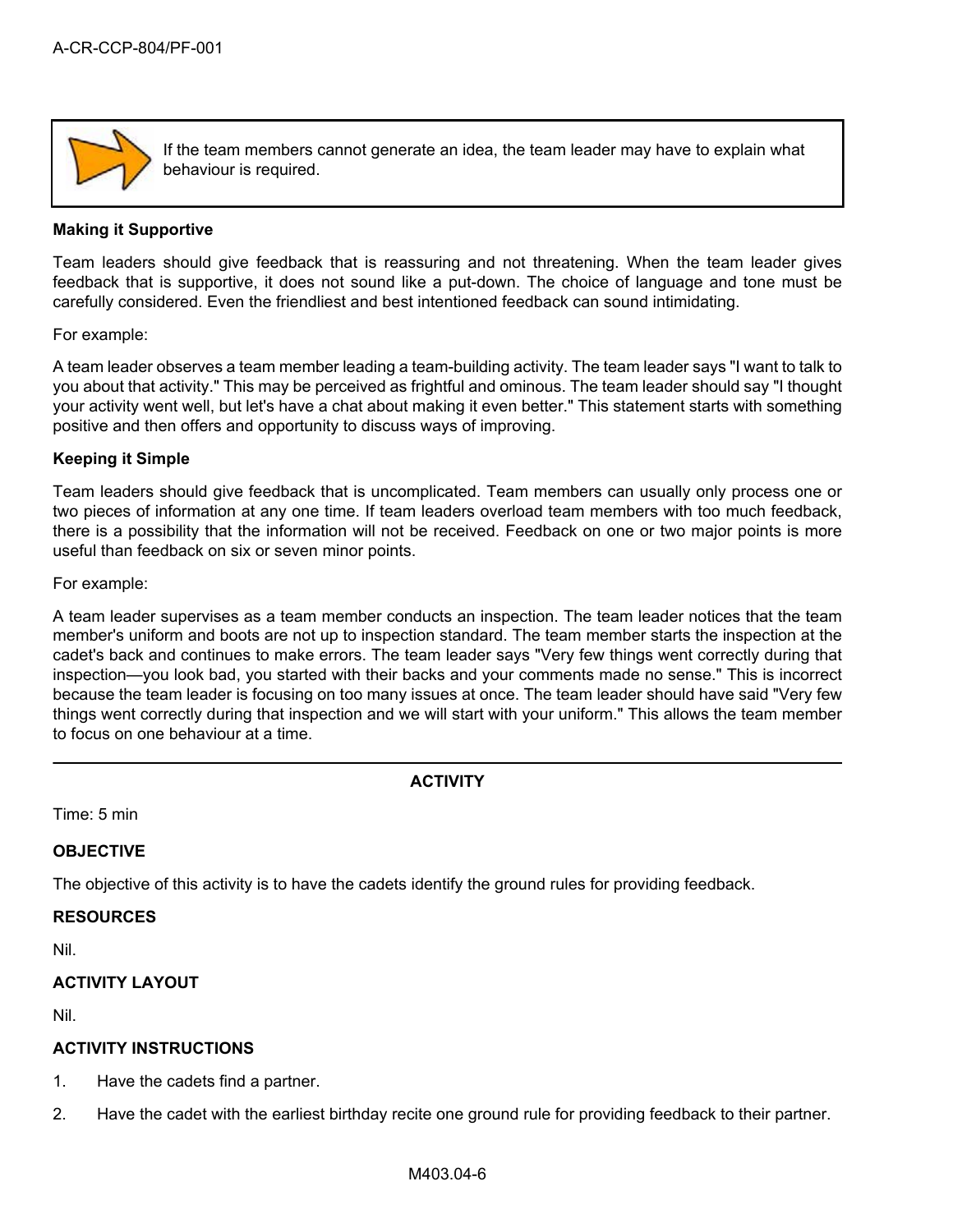- 3. Have the cadet with the latest birthday recite another ground rule for providing feedback to their partner.
- 4. Have the cadets take turns reciting the ground rules for providing feedback until all the ground rules have been recited.

#### **SAFETY**

Nil.

# **CONFIRMATION OF TEACHING POINT 3**

The cadets' participation in the activity will serve as the confirmation of this TP.

#### **Teaching Point 4 Explain the steps for providing and receiving feedback.**

Time: 10 min Method: Interactive Lecture Communication of the Method: Interactive Lecture

# **STEPS FOR PROVIDING FEEDBACK**

The purpose for providing feedback is to let team members know how they are doing and when they are not meeting expectations. Team leaders should ensure that feedback is given when team members meet and / or exceed their commitments, as well as when team members do not meet their commitments. There are five steps for providing feedback.

**Planning What to Say.** Team leaders need to plan what they will say during feedback using the ground rules for providing feedback. Team leaders should think ahead of time about the team member's behaviour to be discussed. Team leaders should also have suggestions for improvement; however, these ideas should only be given if the team member cannot generate suggestions for improvement themselves.

**Providing Examples of Behaviours.** Team leaders need to give feedback that provides examples of the behaviour that needs to change. Giving unclear or vague examples may lead to anxiety in team members because they are not sure what behaviour needs to be modified.

**Allowing Time for Feedback.** Once team leaders have provided examples to the team members, they should allow time for discussion. The team members may agree, disagree or provide their perspective of the situation to the team leader. The team members may need to ask for clarification of the behaviours or they may ask for suggestions to assist them in changing their behaviour.

**Motivating.** Once team leaders have allowed time for discussion of the feedback, team leaders should motivate the team members. The team member may be disappointed by the feedback so the team leader should encourage and stimulate them to reach their goals.

**Setting a Timeline for Action and Follow-Up.** Team leaders need to set a timeframe for action by the team member to check for progress on the behaviour change. Team leaders need to follow up to ensure the team members are making the corrections required.

#### **RECEIVING FEEDBACK**

In every feedback session, there must be a sender and a receiver. When receiving feedback, there are five considerations.

**Seeing Each Feedback Session as a Learning Opportunity.** Each time feedback is received, the feedback session should be seen as a learning opportunity because ideas are generated on how to improve performance. Whether the idea comes from the receiver or the sender, acting on suggestions usually leads to developing skills and knowledge.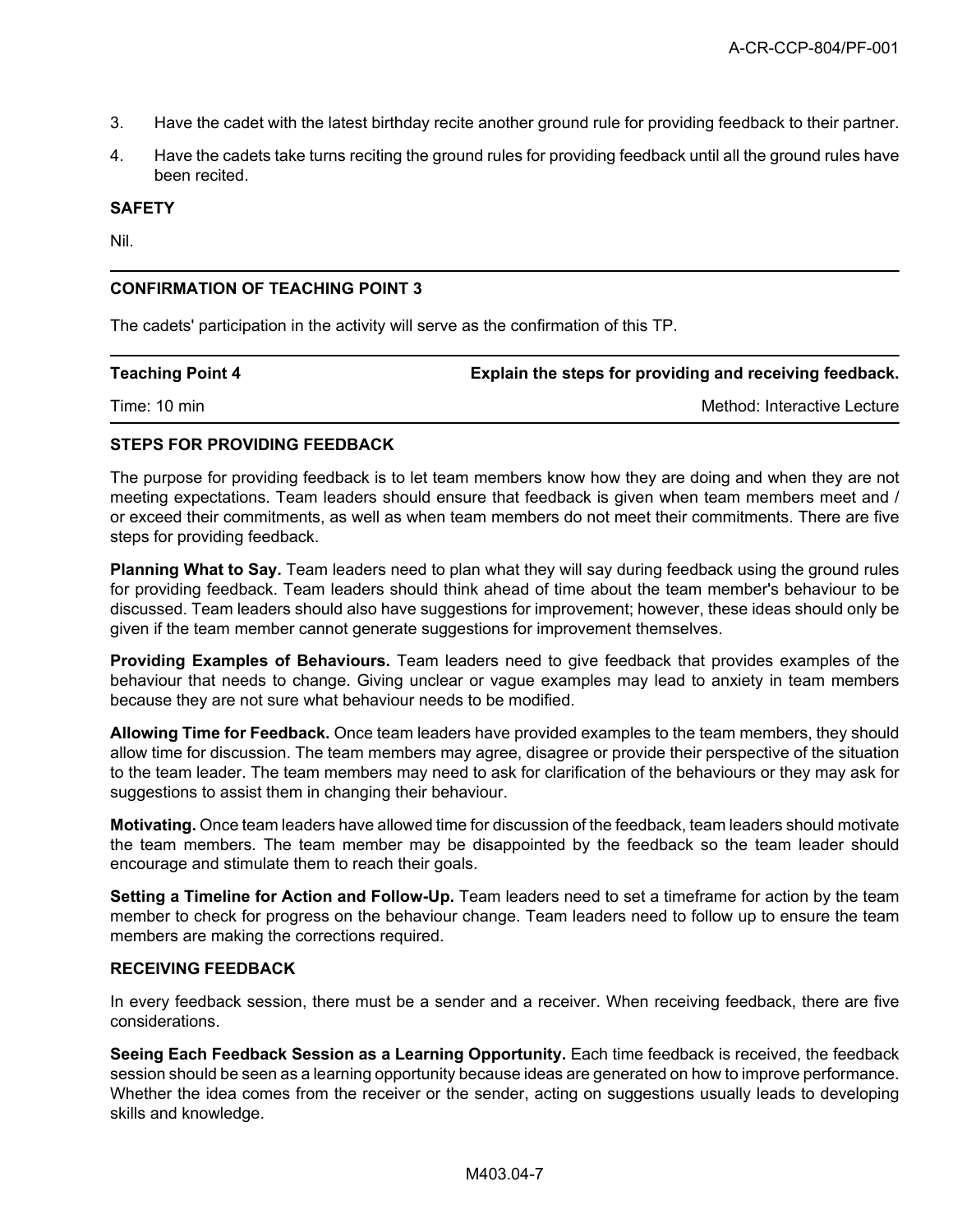**Actively Listening to the Sender's Ideas.** Active listening encourages the sender to present their feedback in a non-threatening environment. Active listening on the part of the receiver shows the sender that their feedback is important.

**Asking for More Information if the Ideas are Not Understood.** When the sender gives feedback and the ideas are not understood, the receiver should ask for more information. By asking questions for clarification, the receiver should be able to understand the sender's intent.

**Being Honest About How the Feedback is Affecting One's Emotions.** Receiving feedback can make the receiver feel uncomfortable. The receiver should be honest with the sender about how the feedback is affecting them. As the receiver, try not to get emotional or take the feedback personally.

**Remaining Open-Minded About Future Learning Opportunities.** It is important to be open-mined about future feedback. Senders may follow up on their feedback and may even provide even more feedback. The receiver should be aware of these future learning opportunities.

# **CONFIRMATION OF TEACHING POINT 4**

# **QUESTIONS**:

- Q1. State two of the five steps for providing feedback.
- Q2. State two of the five considerations for receiving feedback.

# **ANTICIPATED ANSWERS**:

- A1. Planning what to say; providing examples of behaviours; allowing time for feedback; motivating; and setting a timeline for action and follow-up.
- A2. Seeing each feedback session as a learning opportunity; actively listening to the sender's ideas; asking for more information if the ideas are not understood; being honest about how the feedback is affecting one's emotions; and remaining open-minded about future learning opportunities.

| <b>Teaching Point 5</b> | Using scenarios, have the cadets practice providing<br>feedback to team members. |
|-------------------------|----------------------------------------------------------------------------------|
| Time: 15 min            | Method: In-Class Activity                                                        |
|                         |                                                                                  |

**ACTIVITY**

# **OBJECTIVE**

The objective of this activity is to have cadets practice providing feedback to team members.

# **RESOURCES**



If there are more cadets than scenarios provided, multiple cadets may be given the same scenario.

Scenarios located at Attachment A.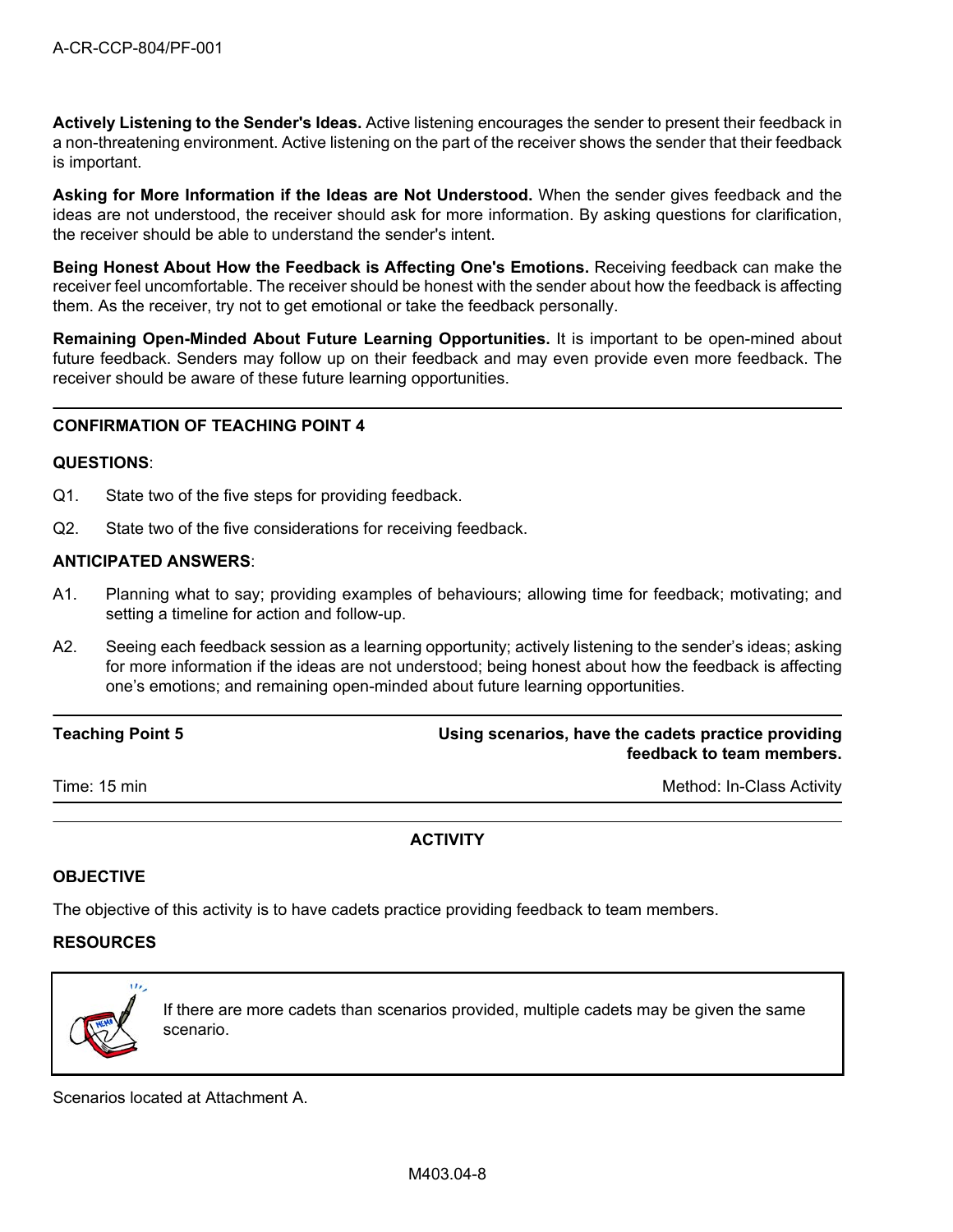# **ACTIVITY LAYOUT**

Nil.

# **ACTIVITY INSTRUCTIONS**



To give each cadet an equal opportunity to give feedback, divide the time equally between the number of cadets in the group.

- 1. Distribute a scenario to each cadet.
- 2. Give the cadets one minute to read the scenario and make notes on the feedback they wish to give. Ensure the cadets know the length of time they have to give feedback.
- 3. Ask for a volunteer to give their feedback.
- 4. Have the volunteer read their scenario and then give their feedback.
- 5. Repeat Steps 3 and 4 until all cadets have given their feedback.

# **SAFETY**

Nil.

# **CONFIRMATION OF TEACHING POINT 5**

The cadets' participation in the activity will serve as the confirmation of this TP.

# **END OF LESSON CONFIRMATION**

The cadets' participation in the feedback activity will serve as the confirmation of this lesson.



Distribute the Effective Feedback handout located at Attachment B to each cadet.

# **CONCLUSION**

# **HOMEWORK / READING / PRACTICE**

Nil.

#### **METHOD OF EVALUATION**

This EO is assessed IAW A-CR-CCP-804/PG-001, *Proficiency Level Four Qualification Standard and Plan*, Chapter 3, Annex B, 403 PC.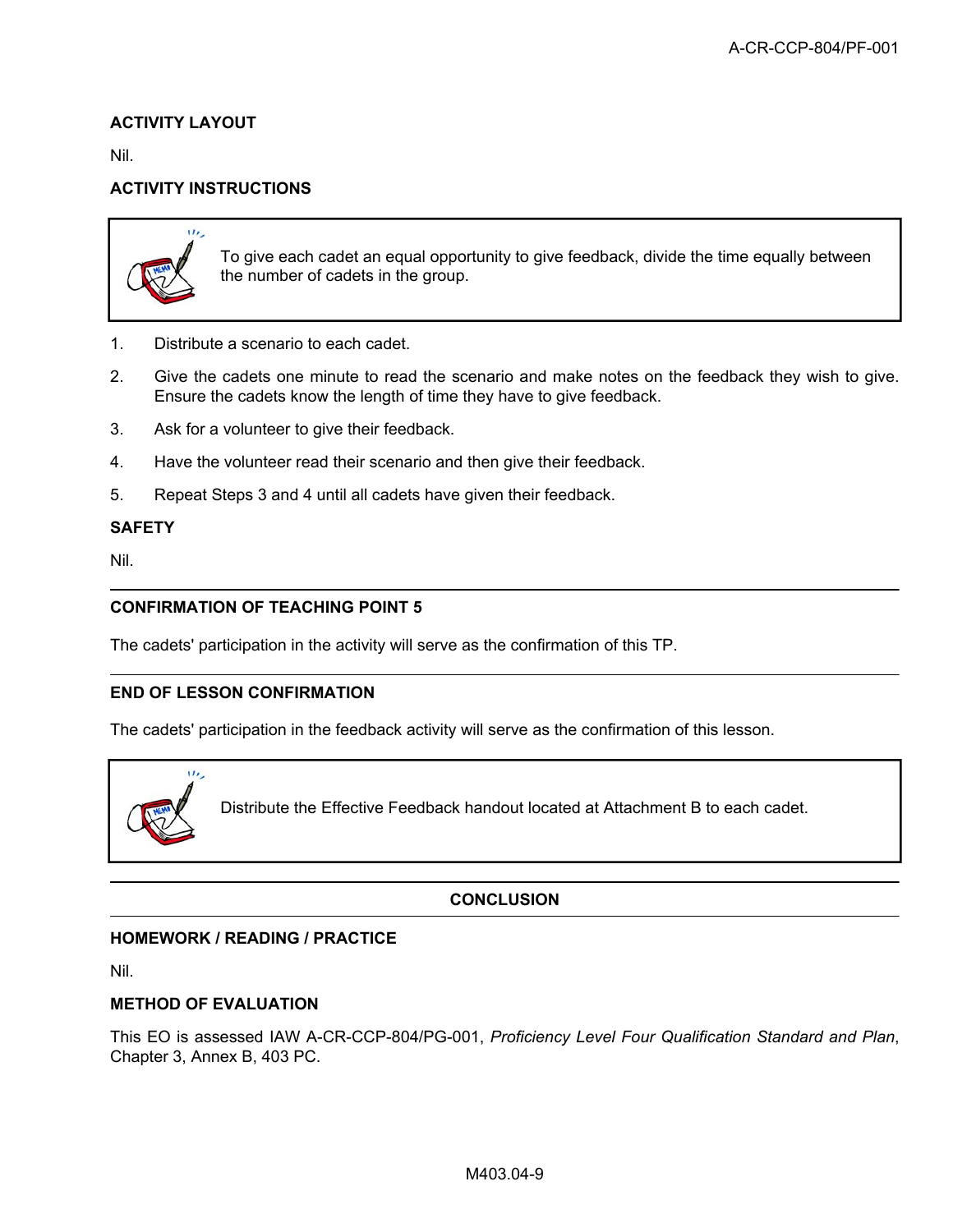# **CLOSING STATEMENT**

Providing feedback is an essential skill for a team leader. Feedback is given to help team members improve. Providing feedback correctly to team members gives the team members regular guidance to complete their tasks.

# **INSTRUCTOR NOTES / REMARKS**

Nil.

# **REFERENCES**

C0-258 ISBN 978-1-59869-450-5 Nigro, N. (2008). *The everything coaching and mentoring book*. (2nd ed.). Avon, MA: F+W Publications Company.

C0-403 Peeling, G. (2000). *Feedback techniques: 7 things to know about giving feedback: Trainers Guide*. Cambridgeshire, England: Fenman Limited.

C0-404 Mochal, T. (2006). *Follow these six steps when providing constructive performance feedback*. Retrieved February 5, 2009, from http://articles.techrepublic.com.com/5100-10878\_11-6102736.html

C0-412 ISBN 978-0-87425-495-2 Tulgan, B. (1999). *Fast feedback* (2nd ed). Amherst, MA: HRD Press, Inc.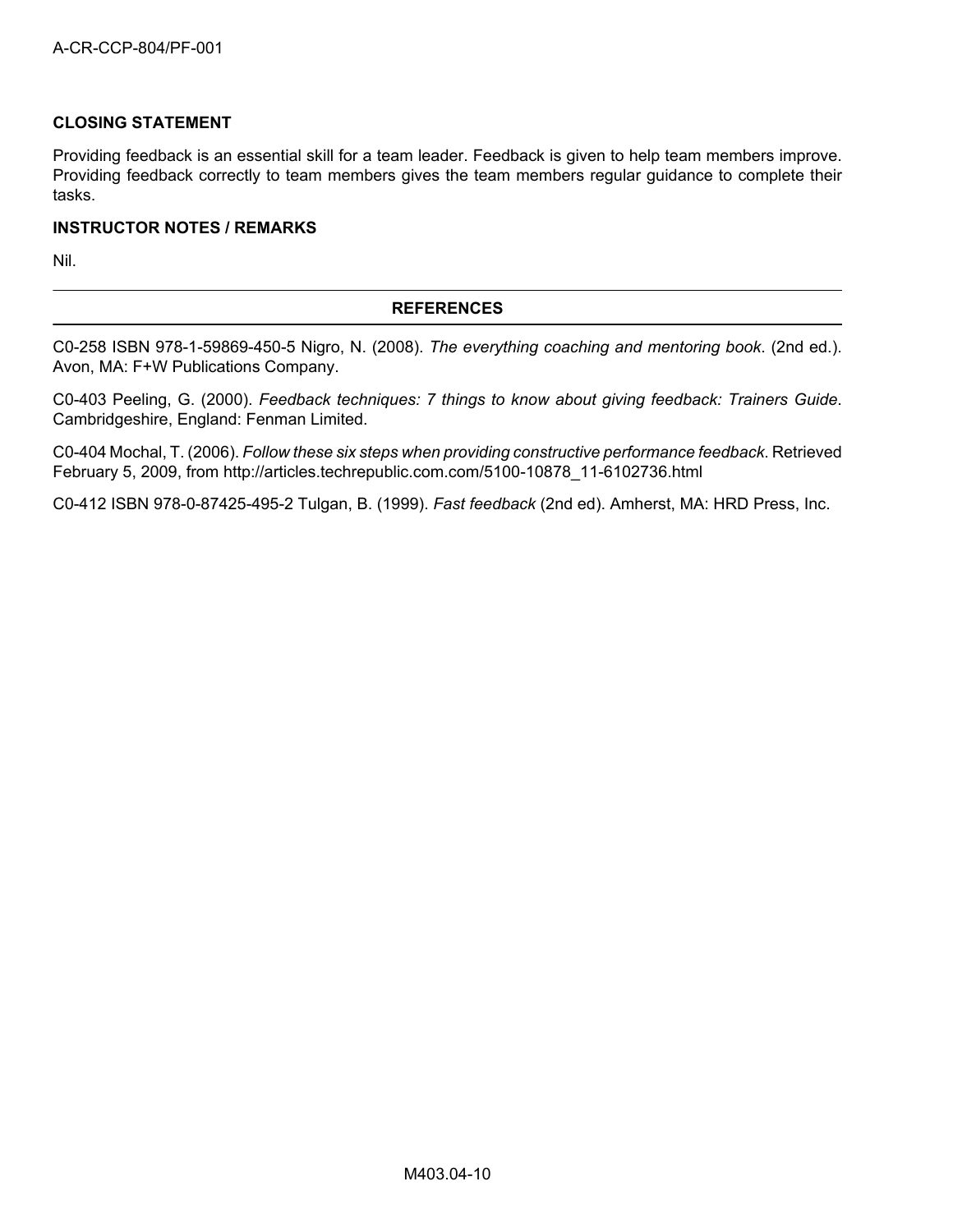# **SCENARIOS FOR PROVIDING FEEDBACK**

# **SCENARIO #1**

One of your team members has not displayed a positive attitude toward the last three tasks assigned to him. He is complaining about having to do any work at all. His outlook is having a negative effect on the team. He is a second year cadet and wishes to go to summer training this summer.

#### **SCENARIO #2**

One of your team members has not worn her uniform to cadets twice this month. When she has worn her uniform, it has not been up to inspection standards. She is a first year cadet and does very well in her classes.

#### **SCENARIO #3**

One of your team members was tasked with setting up and tearing down a classroom for a staff meeting. He completed the task but was 10 minutes late for the set-up and 5 minutes late for the tear-down. He is always asking to be given more duties.

# **SCENARIO #4**

One of your team members was absent from the last three parade nights and did not call to explain his absence. He is at cadets this evening. He is a first year cadet and wishes to go to summer training this summer.

# **SCENARIO #5**

One of your team members has been late coming to class after break the last three weeks in a row. He is a volunteer at the canteen.

# **SCENARIO #6**

One of your team members was tasked to clean up a classroom. This task was not accomplished. She is a third year cadet.

#### **SCENARIO #7**

One of your team member's hair does not meet the standard. Her hair is on her shoulders. Her uniform and boots do meet the standard.

#### **SCENARIO #8**

One of your team members has been accomplishing all tasks assigned. He has been to every parade night and volunteers for all cadet activities. He is a second year cadet and wishes to go to summer training this summer.

# **SCENARIO #9**

One of your team members has been accomplishing three quarters of the tasks assigned. She has been to all parade nights except two. She volunteers for nearly all cadet activities. She is a second year cadet and wishes to go to summer training this summer.

#### **SCENARIO #10**

One of your team members has been accomplishing all tasks assigned and is very enthusiastic while doing them. He has been to all parade nights except two. He volunteers for nearly all cadet activities. He is a first year cadet and wishes to go to summer training this summer.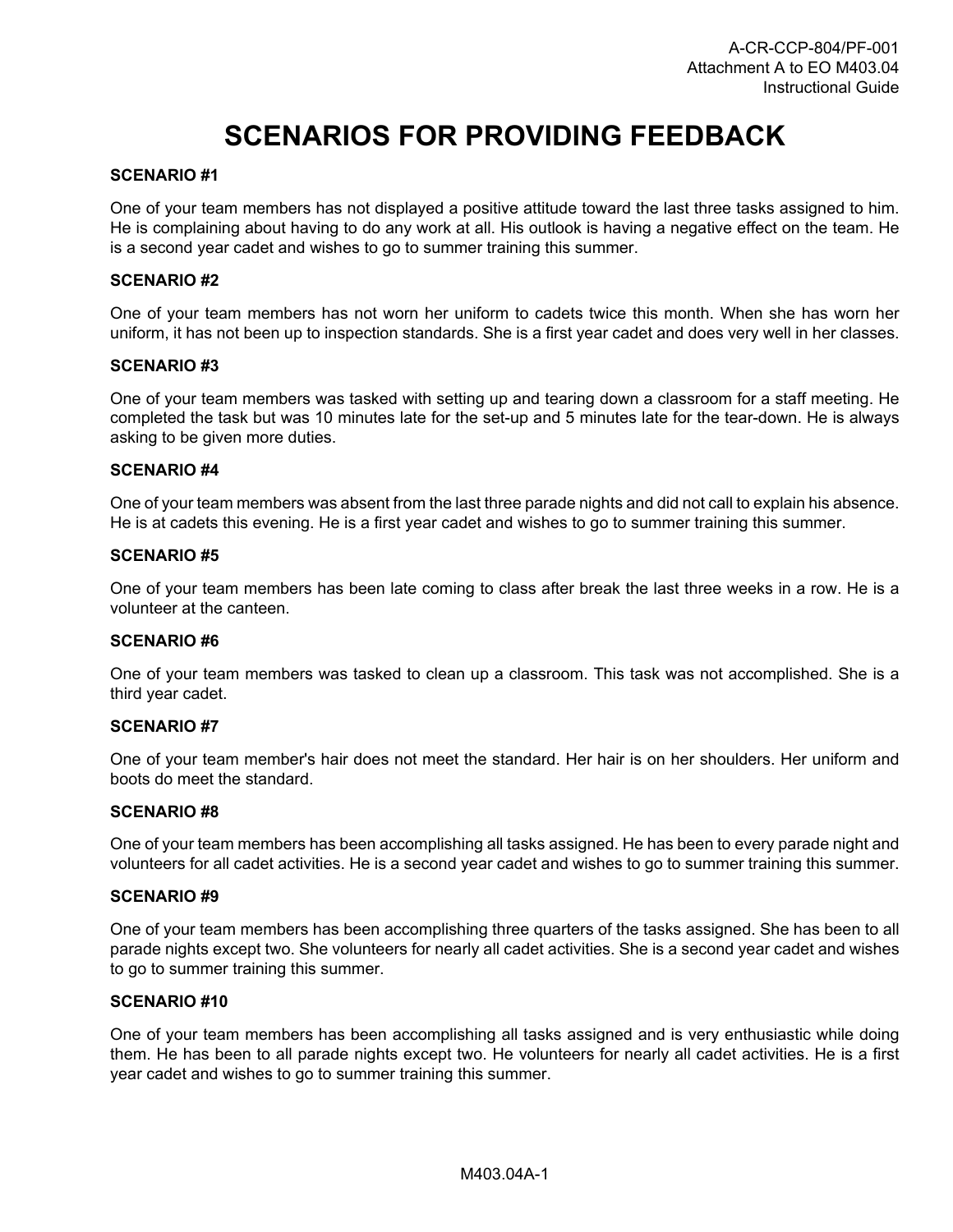A-CR-CCP-804/PF-001 Attachment A to EO M403.04 Instructional Guide

THIS PAGE INTENTIONALLY LEFT BLANK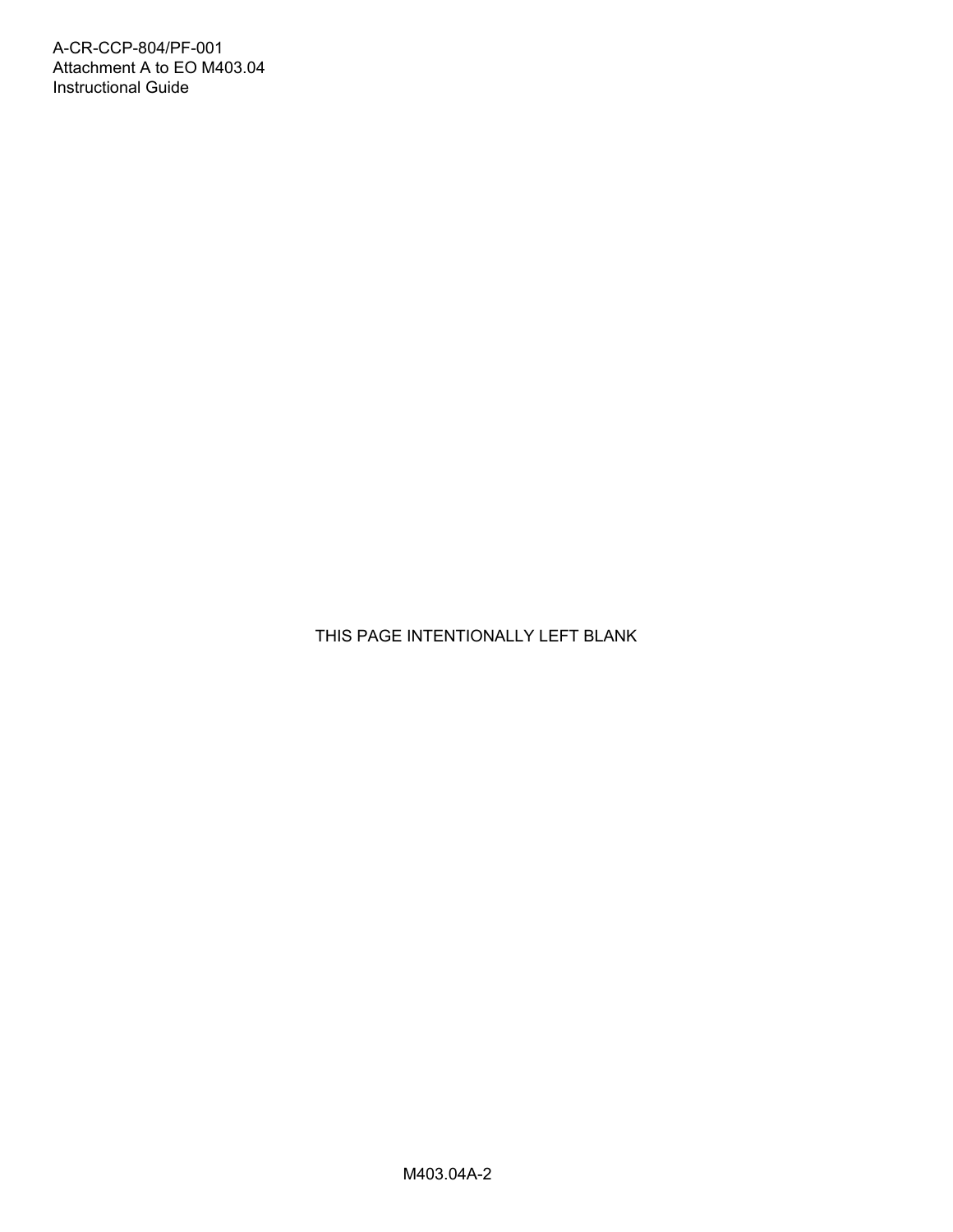# **EFFECTIVE FEEDBACK**

# **PRINCIPLES OF EFFECTIVE FEEDBACK**

Feedback is a reactive form of communication. It is a response to some kind of action or input. Feedback may:

- answer a question;
- fulfill a request for information;
- reply to or rebut a point of discussion;
- suggest a revision during a task; or
- evaluate task or job performance.

Feedback may be given to the team as a whole or it may be given to individual team members. Giving feedback well is a skill. Feedback is a practical method for giving team members feedback, and when giving feedback, it should be frequent, accurate, specific, and timely.

**Frequent.** Frequent means occurring often or in close succession. Team leaders should give feedback often. After giving feedback, a team leader should note if the team members are responding. If the feedback is not being used by the team members, it may need to be restated in a different way.

**Accurate.** Accurate means careful, precise or lacking errors. Accurate feedback means giving feedback that is truthful and fact-based. Accurate feedback should be correct, balanced and appropriate; if not, team members may begin to lose respect for the team leader as every instance of feedback has an effect on the team members' trust.

**Specific.** Specific means clearly defined, definite or precise. Specific feedback means giving feedback that is detailed and clear-cut. Telling team members what they do right and wrong is not specific enough; the team leader must also tell team members exactly what steps are necessary to improve their performance. This is usually done by asking reflective questions to the team members so they generate suggestions for improvement. When giving specific feedback, team leaders should set concrete goals and deadlines for team members.

**Timely.** Timely means opportune, occurring, done or made at suitable or appropriate time. Timely feedback means giving feedback at the right time. The closer in time the feedback follows the performance, the more impact it will have on team members because the performance and the feedback are tied closely together.

# **GROUND RULES FOR PROVIDING FEEDBACK**

The following ground rules for providing feedback may enable the team leader to give helpful, constructive feedback, without creating conflict or confrontational behaviour with team members.

# **Focusing on What is Observed**

Team leaders should give feedback based on what they see because it is factual. What team leaders believe is based on supposition and inference; it is an interpretation of what they have seen. When team leaders give feedback based on interpretation rather than fact, the interpretation may be wrong.

#### **Focusing on Behaviour**

Team leaders should give feedback based on the behaviour of team members, not on the person or personality of a team member.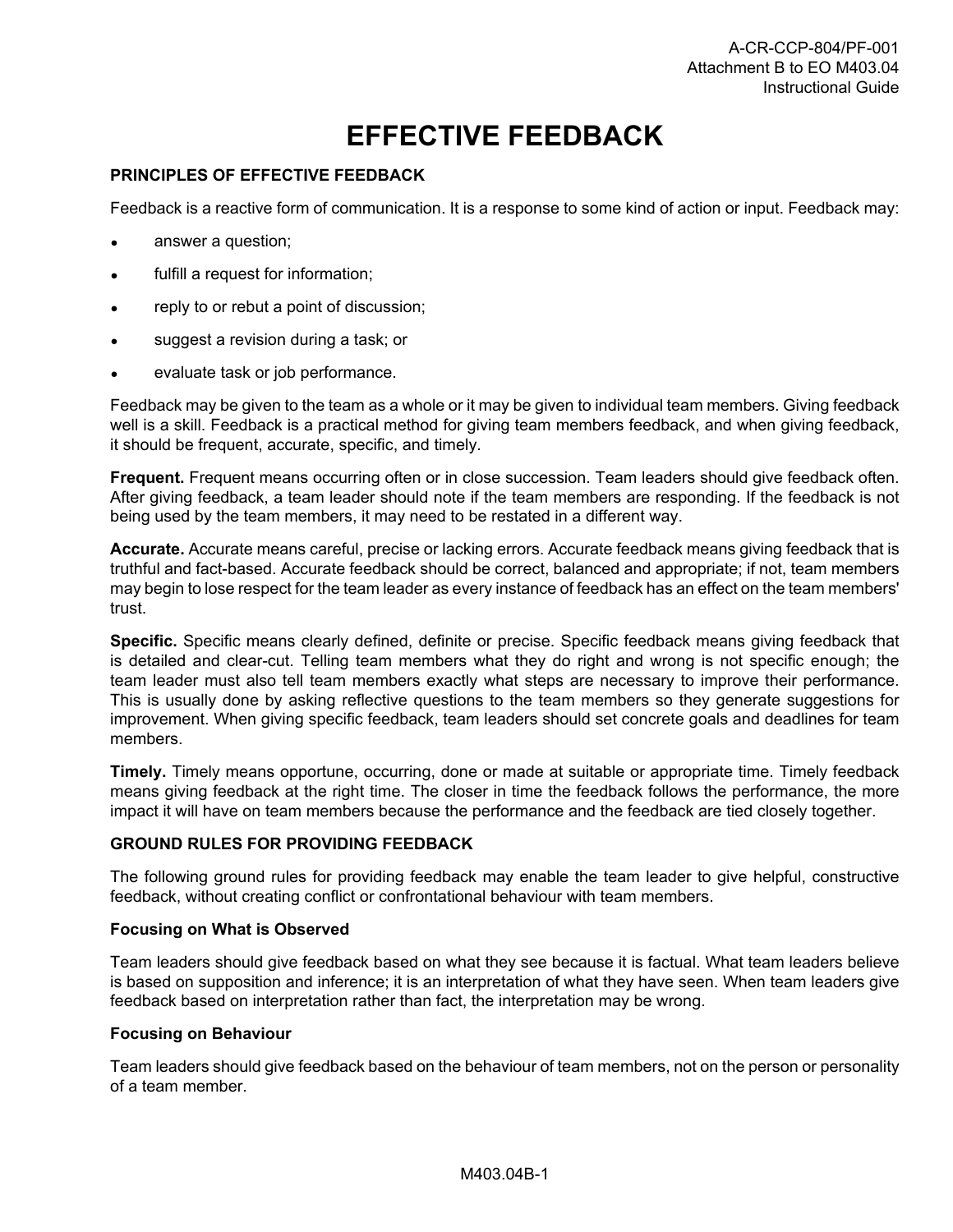# **Keeping it Neutral**

Team leaders should give feedback that is unbiased and does not make judgments. When a team leader is objective when giving feedback, the team members can determine for themselves the effect of their behaviour. This presents a more meaningful learning opportunity for team members.

# **Using it to Inform**

Team leaders should give feedback that is enlightening and does not advise. When the team leader gives feedback, it leaves the team members free to draw their own conclusions. This freedom allows the team members to decide what actions are necessary to change their behaviour.

# **Making it Supportive**

Team leaders should give feedback that is reassuring and not threatening. When the team leader gives feedback that is supportive, it does not sound like a put-down. The choice of language and tone must be carefully considered. Even the friendliest and best intentioned feedback can sound intimidating.

# **Keeping it Simple**

Team leaders should give feedback that is uncomplicated. Team members can usually only process one or two pieces of information at any one time. If team leaders overload team members with too much feedback, there is a possibility that the information will not be received. Feedback on one or two major points is more useful than feedback on six or seven minor points.

# **STEPS FOR PROVIDING FEEDBACK**

The purpose for providing feedback is to let team members know how they are doing and when they are not meeting expectations. Team leaders should ensure that feedback is given when team members meet and / or exceed their commitments, as well as when team members do not meet their commitments. There are five steps for providing feedback.

**Planning What to Say.** Team leaders need to plan what they will say during feedback using the ground rules for providing feedback. Team leaders should think ahead of time about the team member's behaviour to be discussed. Team leaders should also have suggestions for improvement; however, these ideas should only be given if the team member cannot generate suggestions for improvement themselves.

**Providing Examples of Behaviours.** Team leaders need to give feedback that provides examples of the behaviour that needs to change. Giving unclear or vague examples may lead to anxiety in team members because they are not sure what behaviour needs to be modified.

**Allowing Time for Feedback.** Once team leaders have provided examples to the team members, they should allow time for discussion. The team members may agree, disagree or provide their perspective of the situation to the team leader. The team members may need to ask for clarification of the behaviours or they may ask for suggestions to assist them in changing their behaviour.

**Motivating.** Once team leaders have allowed time for discussion of the feedback, team leaders should motivate the team members. The team member may be disappointed by the feedback so the team leader should encourage and stimulate them to reach their goals.

**Setting a Timeline for Action and Follow-Up.** Team leaders need to set a timeframe for action by the team member to check for progress on the behaviour change. Team leaders need to follow up to ensure the team members are making the corrections required.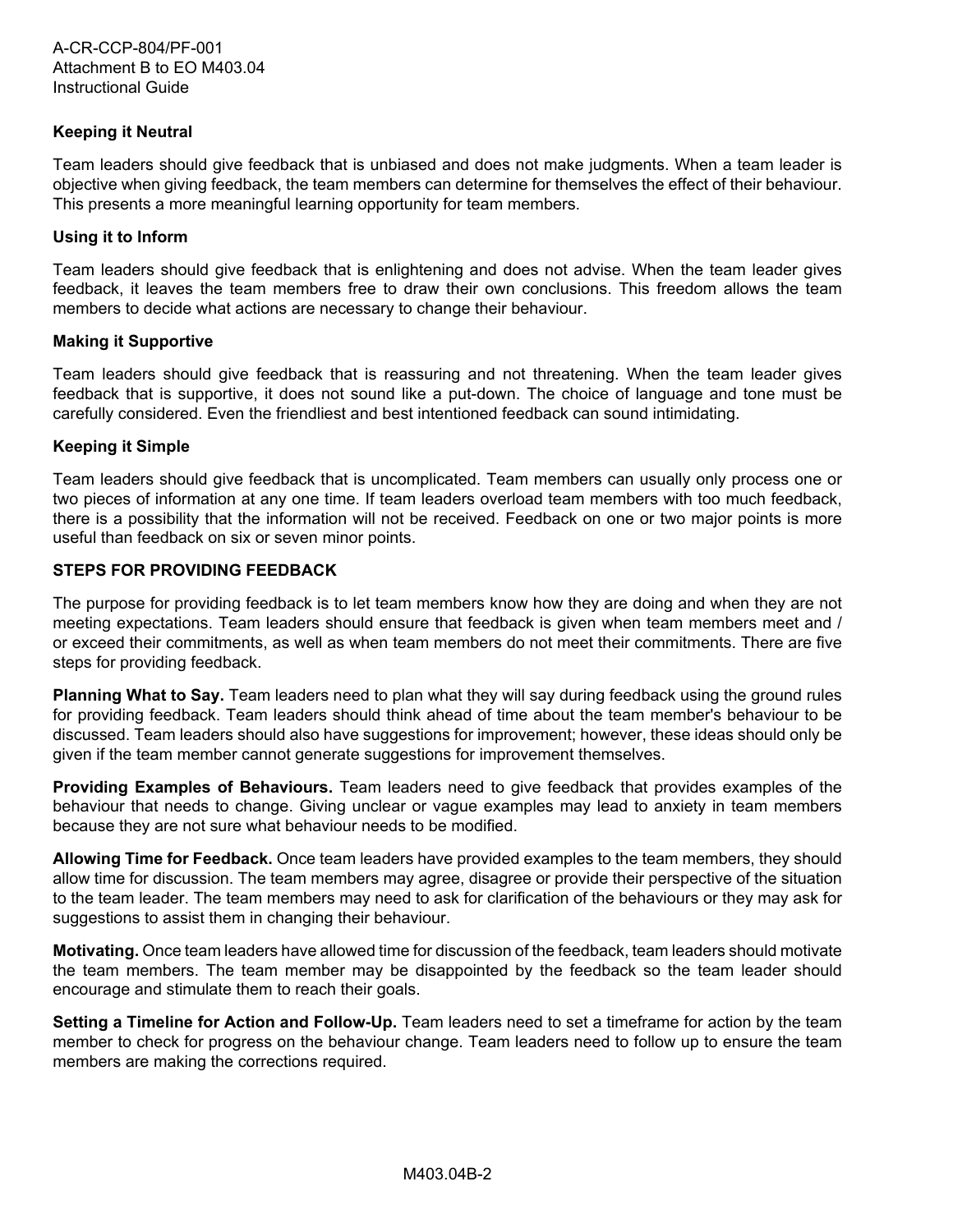# **RECEIVING FEEDBACK**

In every feedback session, there must be a sender and a receiver. When receiving feedback, there are five considerations.

**Seeing Each Feedback Session as a Learning Opportunity.** Each time feedback is received, the feedback session should be seen as a learning opportunity because ideas are generated on how to improve performance. Whether the idea comes from the receiver or the sender, acting on suggestions usually leads to developing skills and knowledge.

**Actively Listening to the Sender's Ideas.** Active listening encourages the sender to present their feedback in a non-threatening environment. Active listening on the part of the receiver shows the sender that their feedback is important.

**Asking for More Information if the Ideas are Not Understood.** When the sender gives feedback and the ideas are not understood, the receiver should ask for more information. By asking questions for clarification, the receiver should be able to understand the sender's intent.

**Being Honest About How the Feedback is Affecting One's Emotions.** Receiving feedback can make the receiver feel uncomfortable. The receiver should be honest with the sender about how the feedback is affecting them. As the receiver, try not to get emotional or take the feedback personally.

**Remaining Open-Minded About Future Learning Opportunities.** It is important to be open-mined about future feedback. Senders may follow up on their feedback and may even provide even more feedback. The receiver should be aware of these future learning opportunities.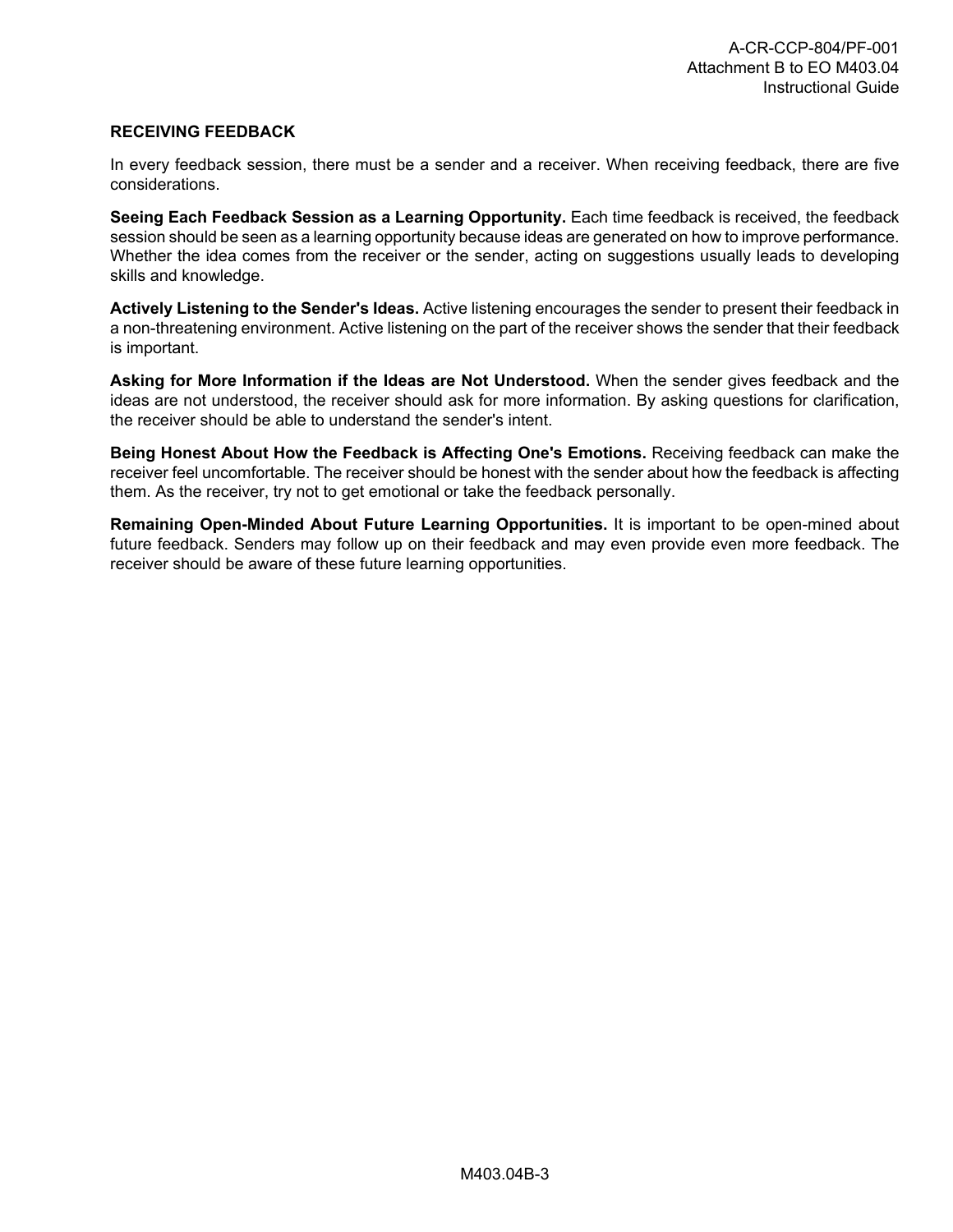A-CR-CCP-804/PF-001 Attachment B to EO M403.04 Instructional Guide

THIS PAGE INTENTIONALLY LEFT BLANK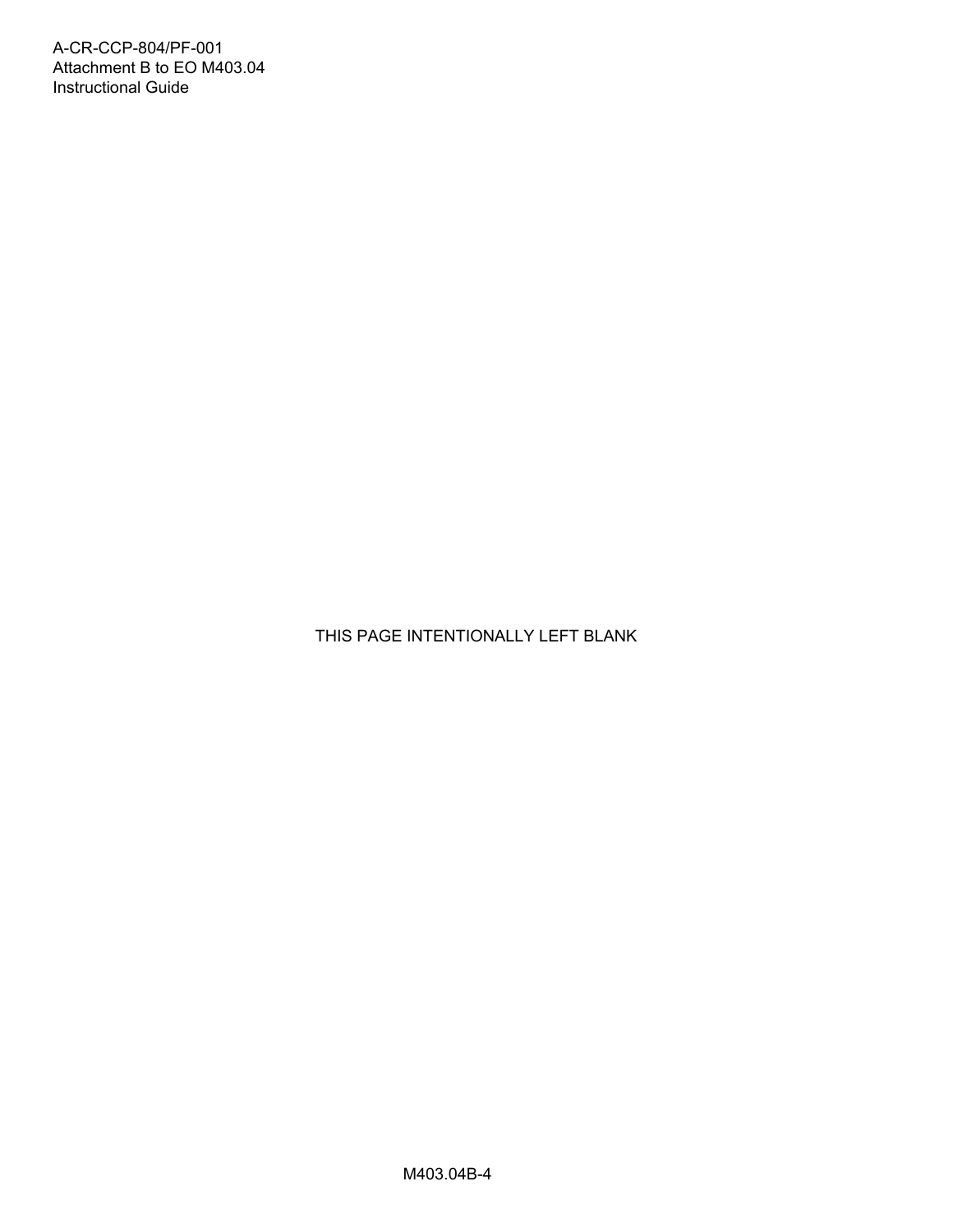

**COMMON TRAINING PROFICIENCY LEVEL FOUR INSTRUCTIONAL GUIDE**



# **SECTION 5**

# **EO M403.05 – PARTICIPATE IN A MENTORING RELATIONSHIP**

Total Time: 60 min

# **PREPARATION**

# **PRE-LESSON INSTRUCTIONS**

Resources needed for the delivery of this lesson are listed in the lesson specification located in A-CR-CCP-804/ PG-001, *Proficiency Level Four Qualification Standard and Plan*, Chapter 4. Specific uses for said resources are identified throughout the instructional guide within the TP for which they are required.

Review the lesson content and become familiar with the material prior to delivering the lesson.

Photocopy the scenario located at Attachment B for half the cadets in the class.

Photocopy the scenario located at Attachment C for half the cadets in the class.

# **PRE-LESSON ASSIGNMENT**

Nil.

# **APPROACH**

An interactive lecture was chosen for TPs 1 and 3 to review the mentoring relationship and to orient the cadets to the steps in a mentoring session.

A group discussion was chosen for TP 2 as it allows the cadets to interact with their peers and share knowledge, experiences, opinions and feeling about formal and informal mentoring.

A demonstration was chosen for TP 4 as it allows the instructor to explain and demonstrate a mentoring session.

A role-play was chosen for TP 5 as it provides the cadets an opportunity to view and then conduct a mentoring session under supervision.

|               | <b>INTRODUCTION</b> |
|---------------|---------------------|
| <b>REVIEW</b> |                     |

Nil.

# **OBJECTIVES**

By the end of this lesson the cadet shall have participated in a mentoring relationship.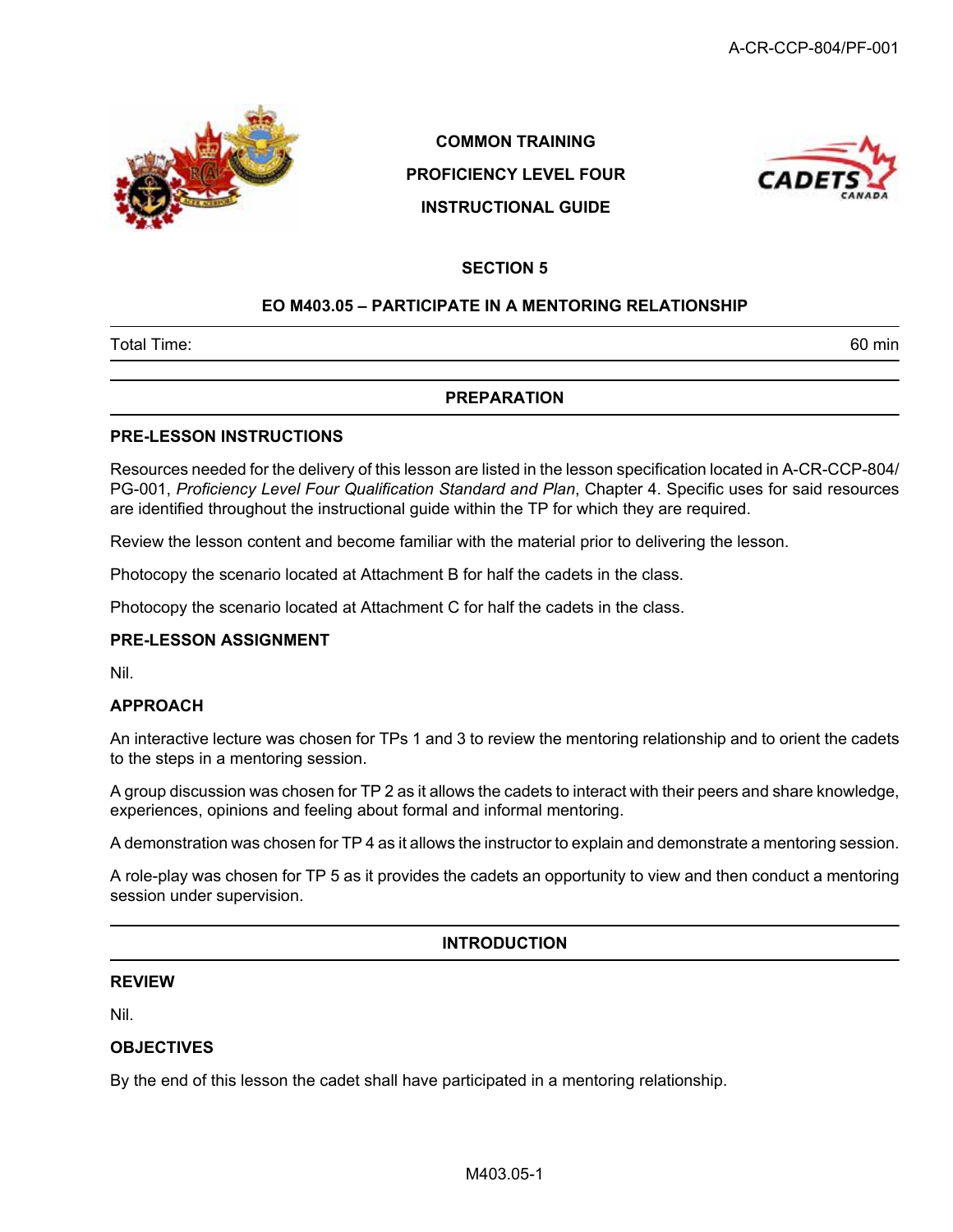# **IMPORTANCE**

It is important for cadets to participate in a mentoring relationship to assist in the development of their leadership abilities. The mentoring relationship provides an opportunity to expand leadership knowledge and skills of participants, enhances communication skills, resolves conflict and promotes constructive feedback, and should aid in leadership development.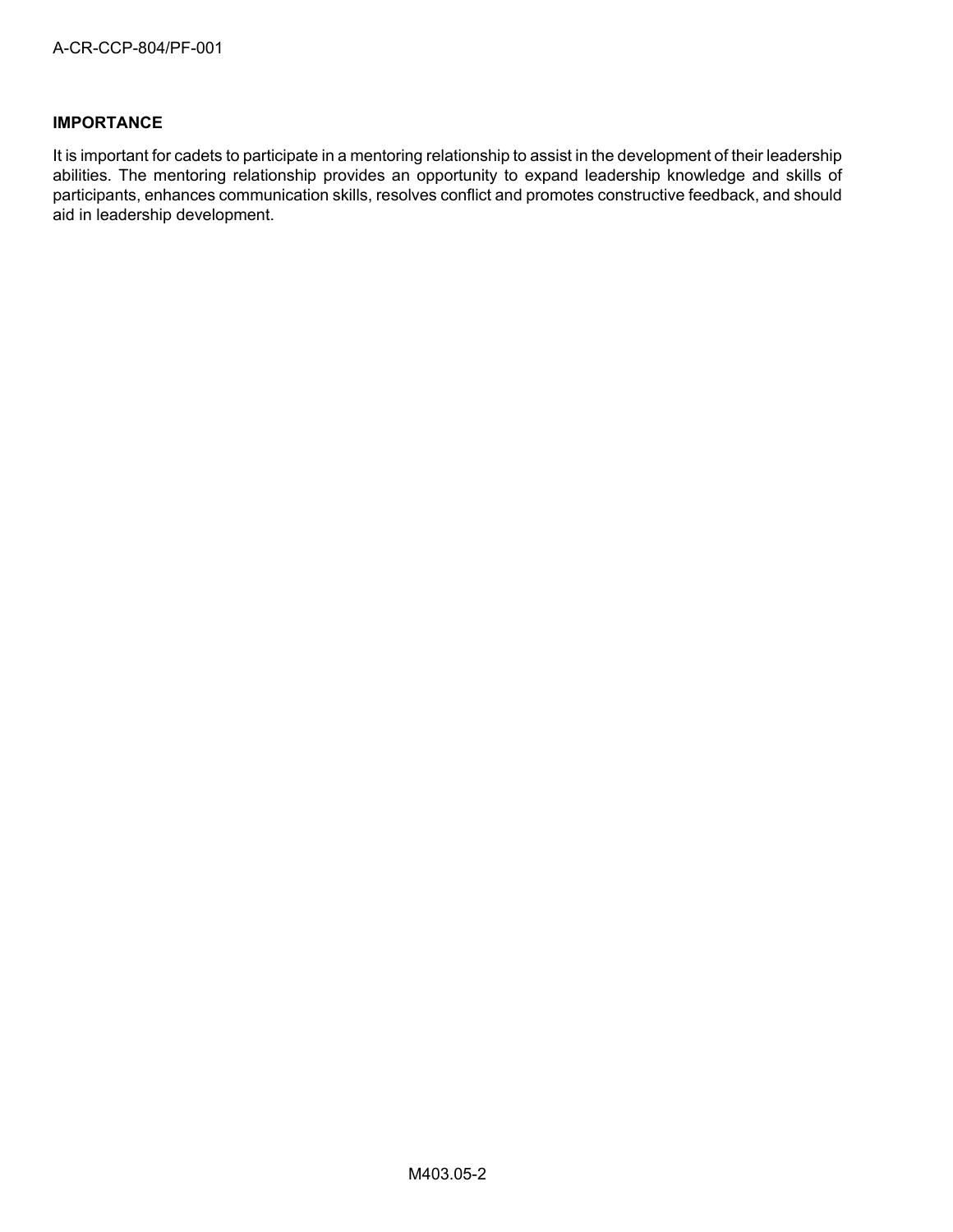| <b>Teaching Point 1</b> | Review the mentoring relationship. |
|-------------------------|------------------------------------|
| Time: 5 min             | Method: Interactive Lecture        |

# **THE MENTORING RELATIONSHIP**

A mentoring relationship is an association between two people that focuses on self-development. One is the mentor; the other is the cadet being mentored. Both individuals are expected to learn from the relationship.

#### **Recognizing the Purpose of a Mentoring Relationship**

The purpose of the mentoring relationship is to share experiences between the mentor and the cadet being mentored, so the cadet being mentored is better prepared to move forward through the program with knowledge and confidence.

# **Identifying the Benefits of Participating in a Mentoring Relationship**

The most significant benefit for the mentor is the realization that they have inspired the cadet to perform at higher levels than the cadet would have without a mentor. The basic benefit for a cadet being mentored is to show growth in skills and become a more independent and effective cadet.

# **Contributing to a Mentoring Match**

Both the mentor and the cadet being mentored will have input with whom they are matched. The mentoring relationship is based on trust; ensure a long-term and valuable connection can be made with the person chosen.

#### **Being Open to New Things**

For a mentoring relationship to be successful, both individuals must be willing to try new things. Expanding boundaries and increasing knowledge are foundations of the mentoring relationship. Being receptive to new ideas and experiences takes courage.

#### **Being Responsive to Suggestions and Constructive Criticism**

The mentor should use constructive criticism and attempt to provide feedback that will assist the cadet being mentored. The task of the cadet being mentored is to be receptive to recommendations being made.

#### **Providing Feedback to the Mentor**

It is important that the cadet being mentored provides feedback to the mentor. This feedback should be based on feelings, both positive and negative, and observations. If the cadet being mentored does not express feelings to the mentor about the relationship, then progress may be hindered.

#### **Learning From the Mentor's Example**

It is up to the mentor to set an example that the cadet being mentored would want to emulate. This example should be in all facets of the program. The cadet being mentored should learn not only from the mentor's successes but from the mentor's failures.

#### **Participating in Mentoring Activities**

The cadet being mentored must be prepared to participate in mentoring activities. These activities may include reflection, self-assessment, and discussions about successes, problems and failures. The mentor must also be prepared for each mentoring session. They need to have an agenda or plan of what will be discussed and ensure that the discussions stay on track.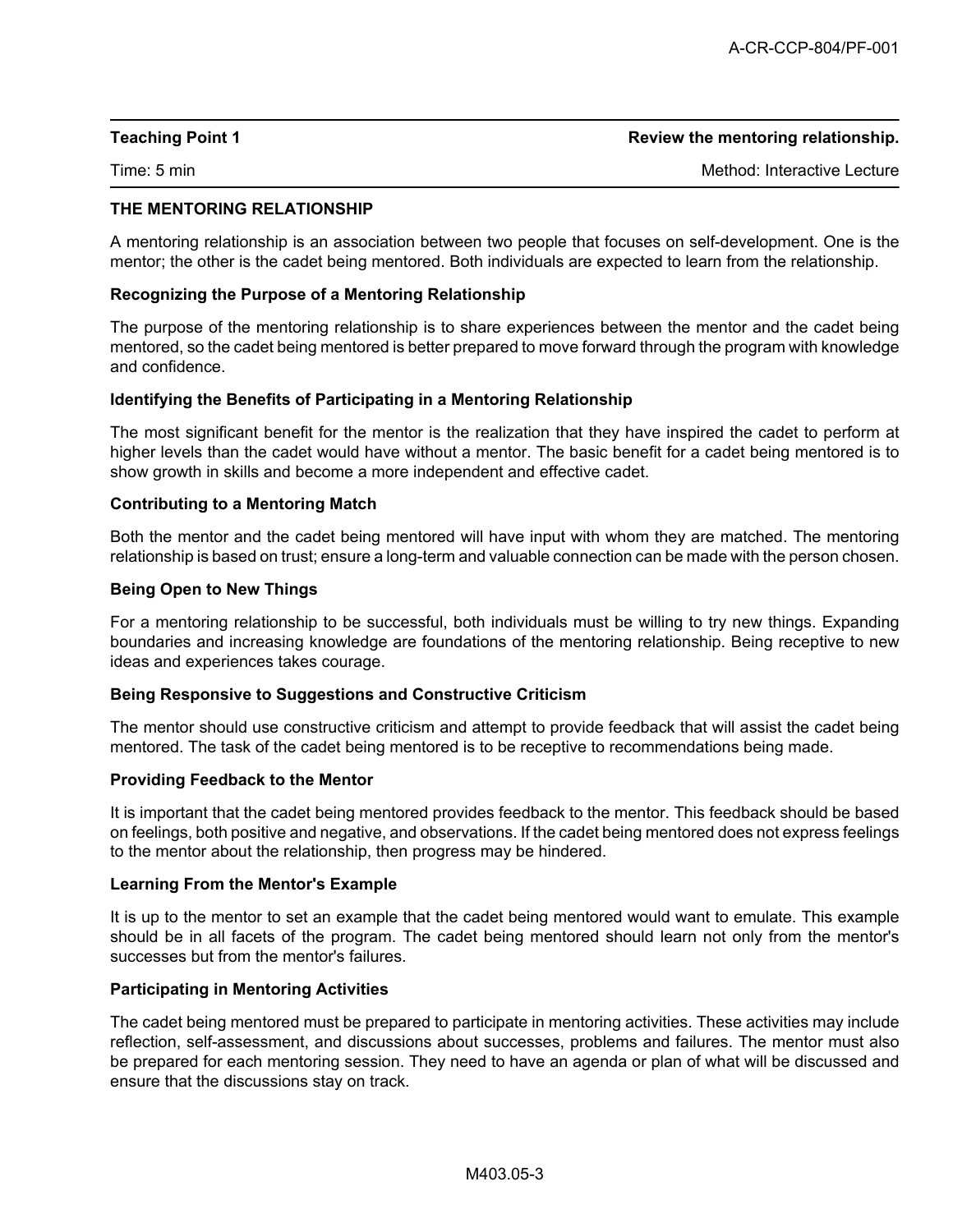# **Appreciating the Mentoring Relationship**

An effective mentoring relationship must be respected by both people involved. Each person should have a high regard for the other in the relationship. Appreciating the other person for their effort, time and accomplishments can help ensure a long-lasting and mutually beneficial partnership.

# **CONFIRMATION OF TEACHING POINT 1**

#### **QUESTIONS**:

- Q1. What is the basic benefit of a mentoring relationship for the cadet being mentored?
- Q2. What are the foundations of a mentoring relationship?
- Q3. What are some examples of mentoring activities?

# **ANTICIPATED ANSWERS**:

- A1. The basic benefit is that the cadet being mentored will grow in their skills and become a more independent cadet.
- A2. Expanding boundaries and increasing knowledge are foundations of the mentoring relationship.
- A3. Mentoring activities may include reflection, self-assessment, and discussions about successes, problems and failures.

**Teaching Point 2 Discuss the difference between formal and informal mentoring.**

Time: 5 min Method: Group Discussion and Method: Group Discussion

# **BACKGROUND KNOWLEDGE**



The purpose of the group discussion is to draw the following information from the group using the tips for answering / facilitating discussion and the suggested questions provided.

# **FORMAL MENTORING**

Formal mentoring is a process where the mentor and cadet being mentored have regular meetings to discuss feedback. By the end of each meeting, expectations for the participants are agreed to. Usually, formal mentoring has specific goals such as the transfer of knowledge from the mentor to the cadet being mentored and developing the mentored cadet's leadership skills.

#### **INFORMAL MENTORING**

Informal mentoring is a practice where the mentor and the cadet being mentored discuss feedback. Informal mentoring is similar to teaching / coaching on the spot. There are no specific meetings during informal mentoring. The dialogue between the mentor and the cadet being mentored takes place as soon as possible after the activity or task.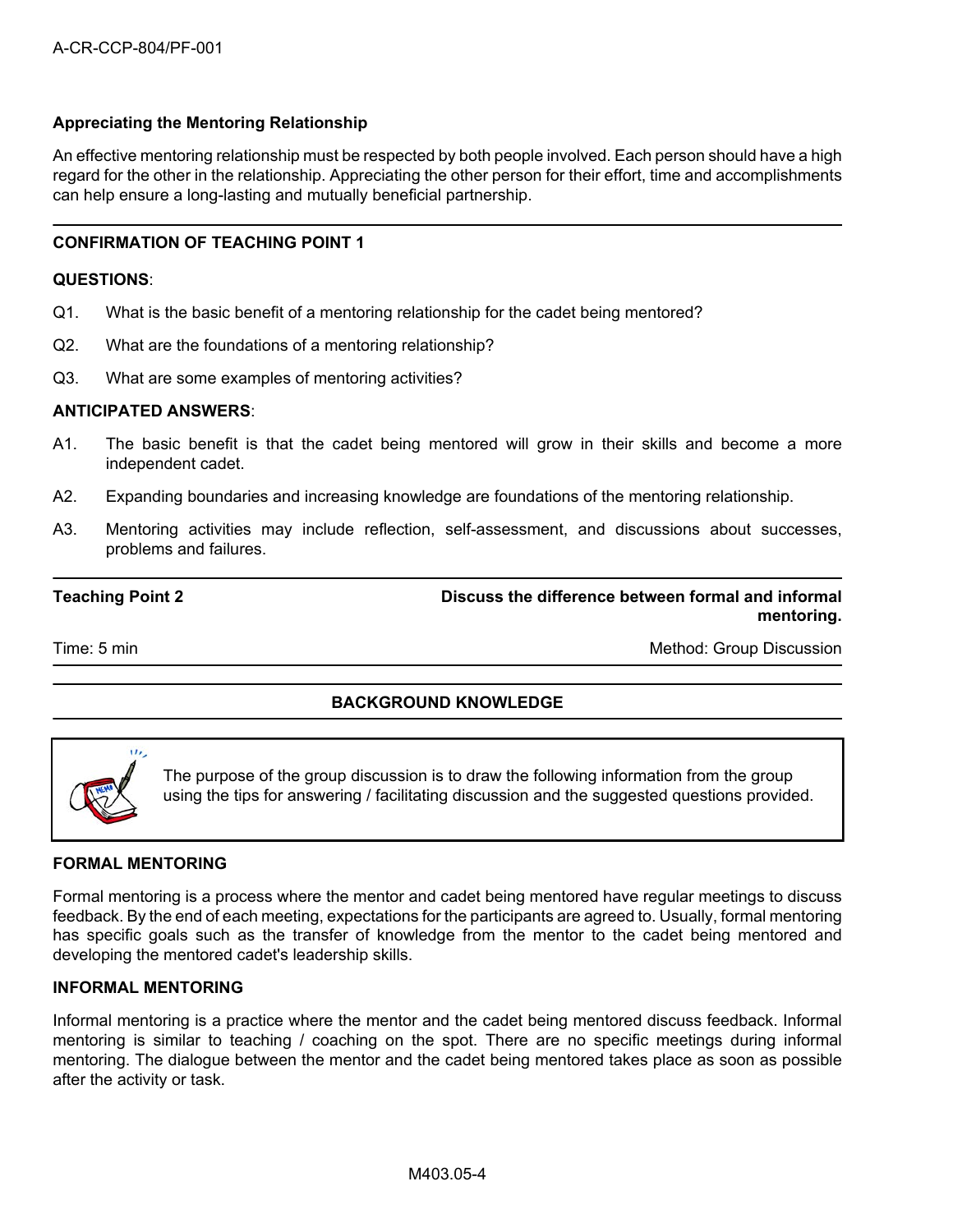# **GROUP DISCUSSION**



# **SUGGESTED QUESTIONS**:

- Q1. Do you feel there is a difference between formal and informal mentoring? What is the difference?
- Q2. Which do you feel would be more appropriate for you? Why?
- Q3. Is formal or informal mentoring used more often within the Cadet Program? Give some examples of formal mentoring you have seen. Give some examples of informal mentoring you have seen.



Other questions and answers will develop throughout the group discussion. The group discussion should not be limited to only those suggested.



Reinforce those answers given and comments made during the group discussion, ensuring the teaching point has been covered.

# **CONFIRMATION OF TEACHING POINT 2**

The cadets' participation in the group discussion will serve as the confirmation for this TP.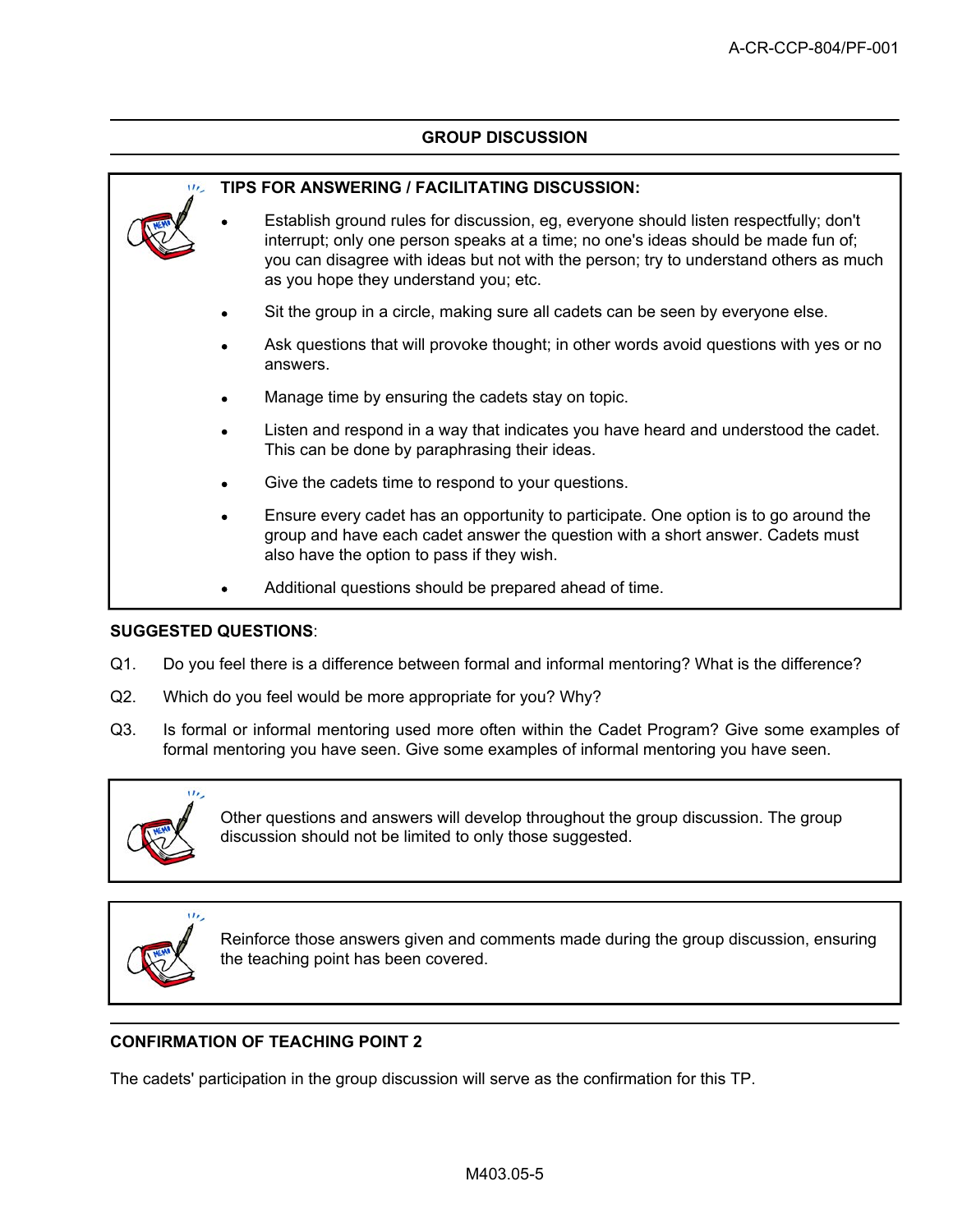**Teaching Point 3 Describe the steps of a formal mentoring session.**

Time: 10 min Method: Interactive Lecture Communication of the Method: Interactive Lecture



When a cadet mentors another individual, the cadet contributes to the social competence and cognitive competence participant outcomes of the Cadet Program as listed in CATO 11- 03, *Cadet Program Mandate*.

# **STEPS OF A FORMAL MENTORING SESSION**

Mentoring is results-oriented. The mentor and the cadet being mentored must see results for the mentoring sessions to be considered successful.



Mentoring is based on three Ps: people, performance and positive outcomes.

A formal mentoring session has four steps:

1. **Getting acquainted.** The initial mentoring session must have an introduction where both the mentor and the cadet who is being mentored provide a few details about themselves. This step should allow both participants to establish a bond of trust.



Active listening is the most important skill of a good mentor. Active listening demands that the listener put aside any internal reactions and turn their attention to the speaker without judging what is being said.

- 2. **Setting goals.** During this step, goals are established. Work must be done to ensure the goals are specific, measurable, achievable, relevant, and timed. These goals should be in writing.
- 3. **Meeting goals and expectations.** During this step, the cadet being mentored must describe how they are going to meet the goals just set. In subsequent mentoring sessions, the cadet being mentored should be praised for achieving goals but may need to account for why the goals and expectations were not met.
- 4. **Concluding the mentoring session.** This conclusion should begin with the cadet being mentored giving a short explanation of new goals to be met and how the cadet plans to achieve them. The mentor should encourage the cadet being mentored and arrange the time and date for the next mentoring session.

#### **CONFIRMATION OF TEACHING POINT 3**

#### **QUESTIONS**:

- Q1. What are the three Ps of mentoring?
- Q2. What is the most important skill for a mentor?
- Q3. What are the four steps of a formal mentoring session?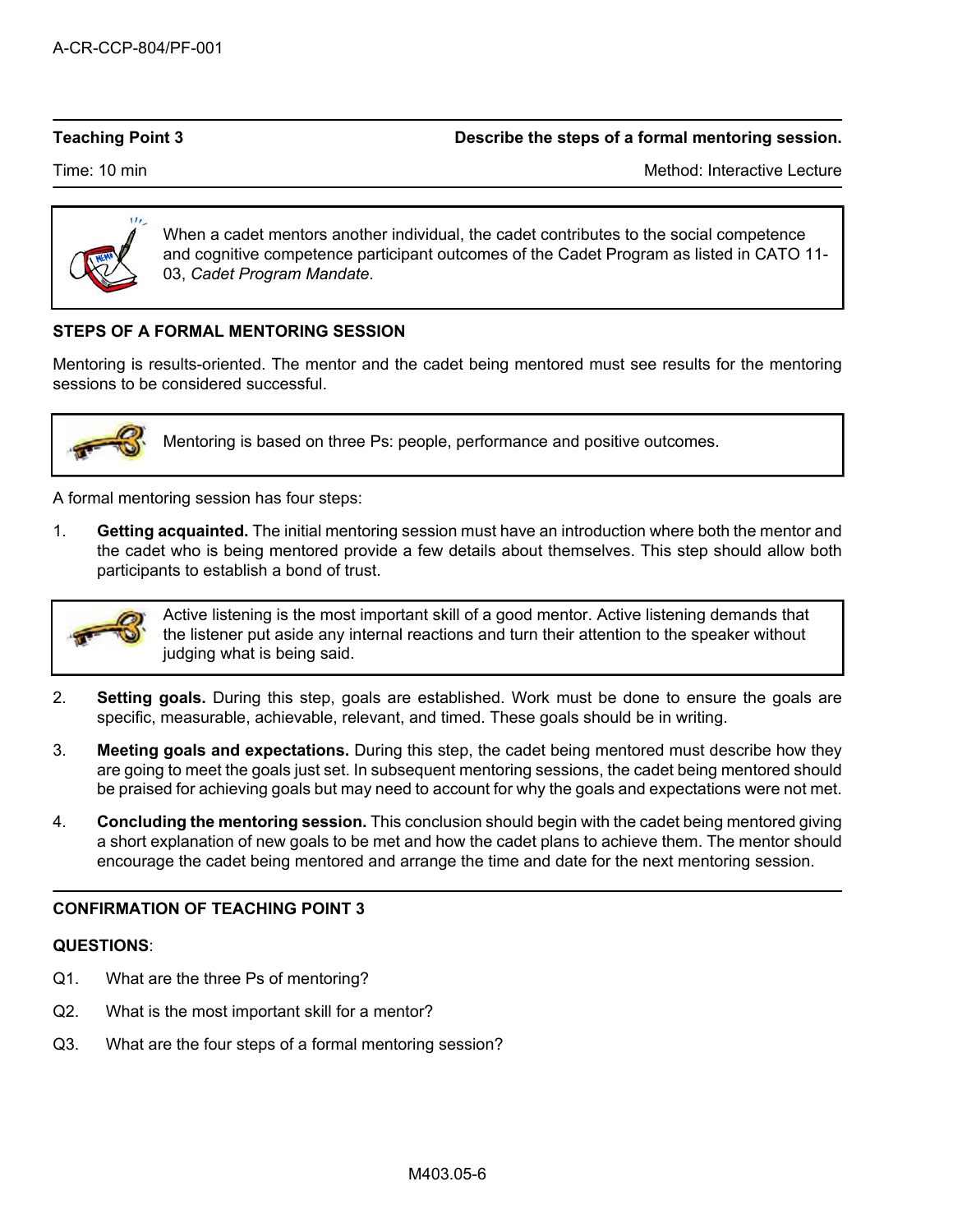# **ANTICIPATED ANSWERS**:

- A1. The three Ps of mentoring are people, performance and positive outcomes.
- A2. The most important skill for a mentor is active listening.
- A3. The four steps of a formal mentoring session are:
	- 1. getting acquainted;
	- 2. setting goals;
	- 3. meeting goals and expectations; and
	- 4. concluding the mentoring session.

# **Teaching Point 4 Demonstrate and explain a mentoring session.**

Time: 10 min Method: Demonstration Number of Time: 10 min Method: Demonstration



Present the following information before demonstrating a mentoring session.

Successful mentoring is based on the quality of the relationship between both participants. Trust is a basic ingredient to this relationship. The mentor must build and maintain trust by:

- keeping the mentoring relationship professional;
- keeping the conversation during the mentoring session in confidence; and
- using the ground rules for feedback during a mentoring session.

#### **KEEPING THE MENTORING RELATIONSHIP PROFESSIONAL**

Mentors must maintain a professional relationship with the cadet being mentored. The position of mentor can be rewarding but comes with inherent risks. Mentors need to remember that they are in a position of authority and must use their authority wisely. Mentors may deal with the cadets being mentored in a friendly manner; however, mentors cannot be their friends.

#### **KEEPING THE CONVERSATION DURING THE MENTORING SESSION IN CONFIDENCE**

The mentor and the cadet being mentored should keep the conversation between them in confidence. The dialogue should be kept private to avoid embarrassment by either participant.

# **USING THE GROUND RULES FOR FEEDBACK DURING A MENTORING SESSION**

The mentor should use the ground rules for feedback during a mentoring session. It is important to provide feedback during a mentoring session correctly by:

- focusing on what is observed;
- focusing on behaviour;
- keeping it neutral;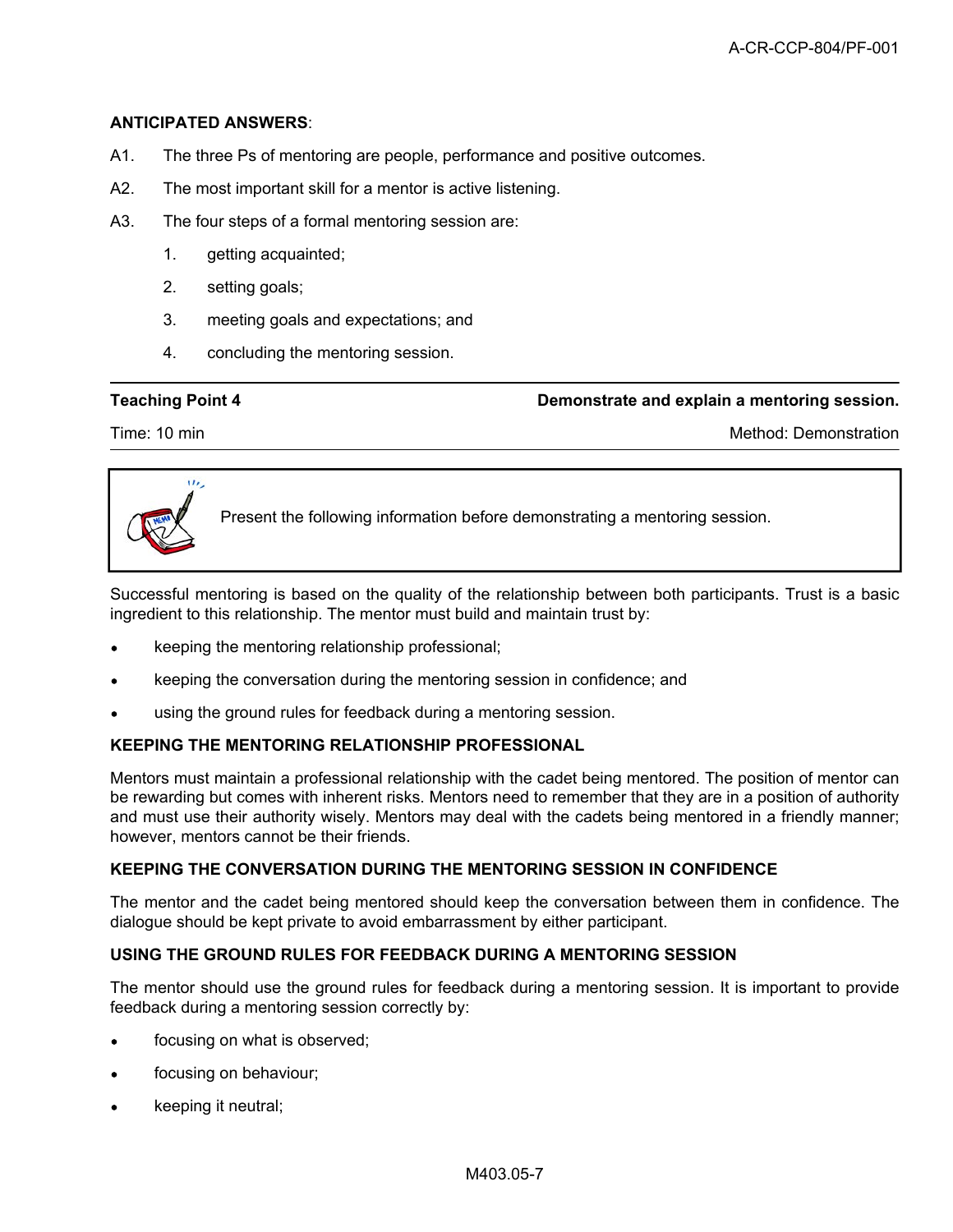- using it to inform;
- making it supportive; and
- keeping it simple.



This demonstration should be conducted as a role-play, where the instructor is the mentor and a cadet from the group is the cadet being mentored. Begin the demonstration by reading the scenario located at Attachment A to the cadets. Then begin introducing the remaining information in this TP while demonstrating a mentoring session.

One of the duties of a team leader is to mentor cadets. The format for a mentoring session is done using the following sequence:

- 1. The mentor and the cadet being mentored will sit across from each other and begin the session by introducing themselves.
- 2. The mentor and the cadet being mentored must set goals if goals have not been set.
- 3. If the goals have been set, the mentor will review the goals and expecatations and ask the cadet being mentored how they are meeting those goals and expectations. The cadet being mentored is required to use self-reflection during this review stage.

This review stage should be done by asking various questions such as:

- How do you think things are going for you?
- Do you think you have areas that need improvement?
- What areas would you like to see improvement?
- How do you think you can improve in those areas?

If the cadet being mentored has no ideas on how to improve, then suggestions by the mentor may be given.

4. Before leaving the mentoring session, the cadet being mentored must be able to explain to the mentor their plan to keep old goals or set new goals. The mentor should encourage the cadet being mentored and arrange the time and date for the next mentoring session.



Planning to keep old goals or set new goals may be done by asking various questions such

- What are your long-term goals?
- What are you going to do to meet your long-term goals?

If the cadet being mentored has no ideas on how to keep old goals or set new goals, then suggestions by the mentor may be given.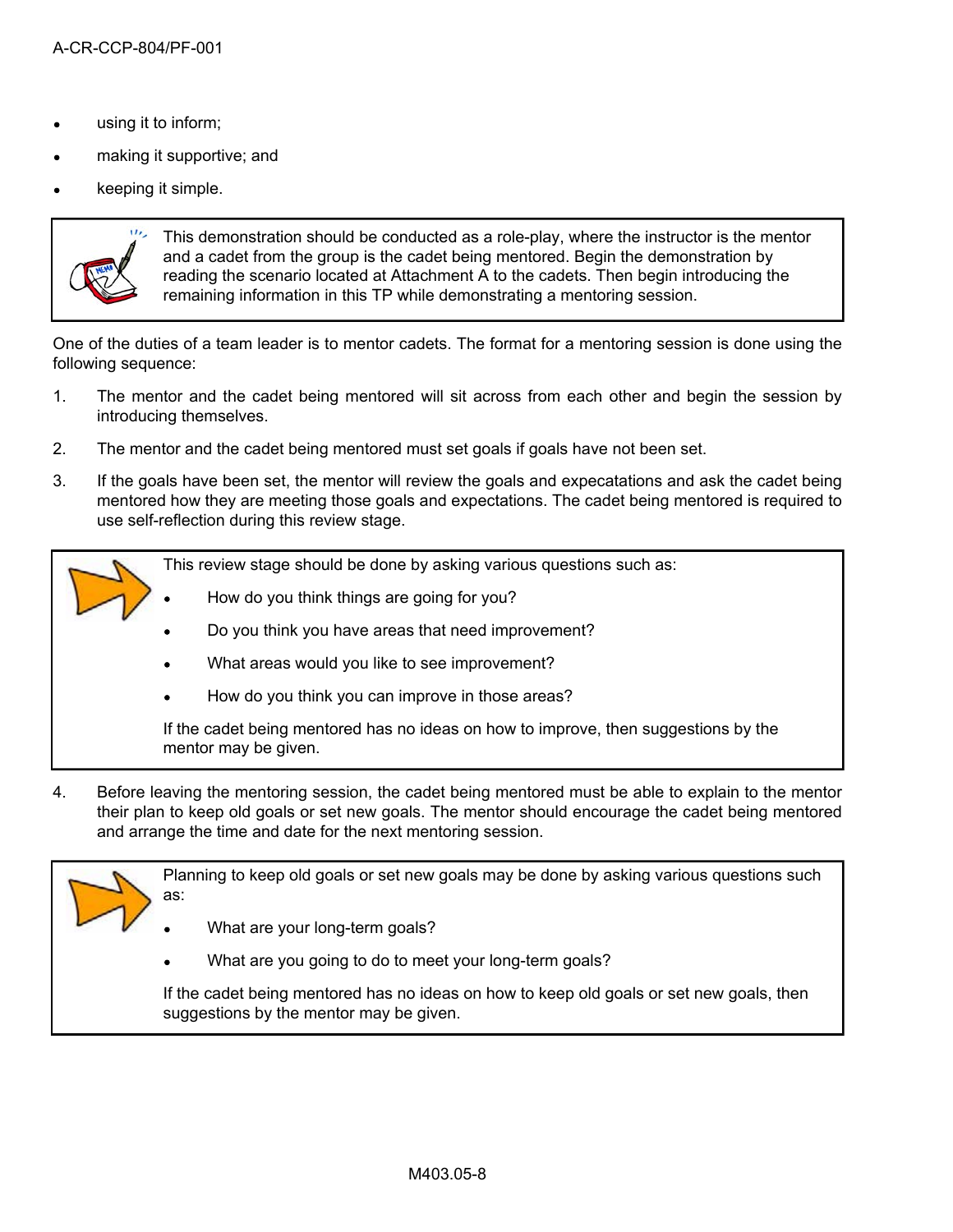# **CONFIRMATION OF TEACHING POINT 4**

# **QUESTIONS**:

- Q1. How does a mentor build trust with the cadet being mentored?
- Q2. Did the mentoring session go well? Why or why not?
- Q3. Give some examples of how the mentor used active listening skills?

#### **ANTICIPATED ANSWERS**:

- A1. The mentor builds trust by:
	- keeping the mentoring relationship professional;  $\bullet$
	- keeping the conversation during the mentoring session in confidence; and  $\bullet$
	- using the ground rules for feedback during a mentoring session.  $\bullet$
- A2. Answers will vary.
- A3. Answers will vary.

| <b>Teaching Point 5</b> | Have the cadets role-play a mentoring session based on two<br>given scenarios. |
|-------------------------|--------------------------------------------------------------------------------|
| Time: 20 min            | Method: Role-play                                                              |



The scenarios for the role-play activity are located at Attachment B for Scenario 1 and Attachment C for Scenario 2.

# **ACTIVITY**

#### **OBJECTIVE**

The objective of this activity is to have the cadets role-play a mentoring session based on given scenarios.

#### **RESOURCES**

Scenarios located at Attachments B and C.

#### **ACTIVITY LAYOUT**

Nil.

# **ACTIVITY INSTRUCTIONS**

- 1. Divide the cadets into pairs.
- 2. Distribute Attachment B to one cadet in each pair.
- 3. Distribute Attachment C to the other cadet in each pair.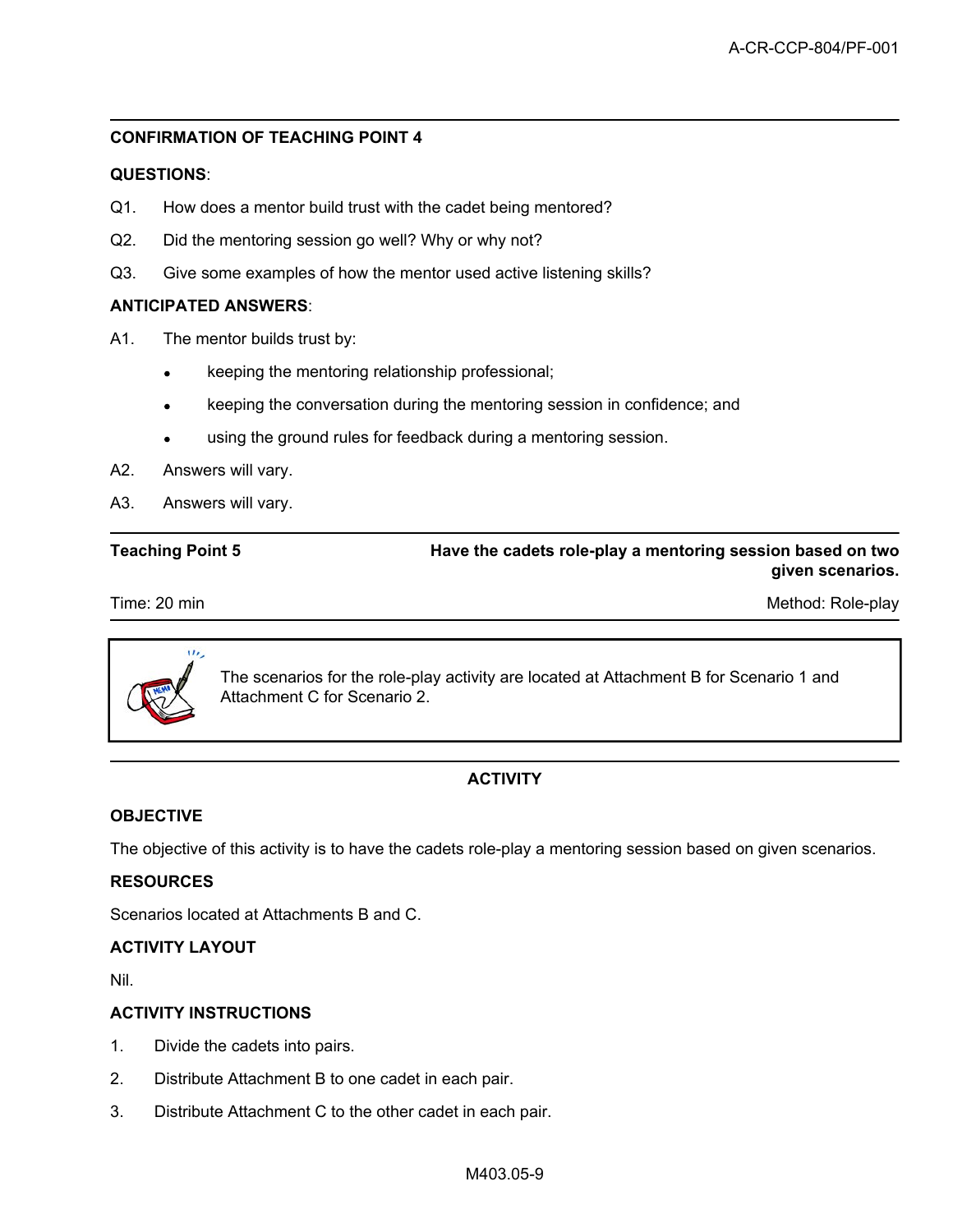- 4. Designate one cadet as the mentor and the other cadet as the cadet to be mentored in each pair.
- 5. Supervise while one cadet mentors another cadet by:
	- a. getting acquainted;
	- b. setting goals;
	- c. meeting goals and expectations; and
	- d. concluding the mentoring session.
- 6. After approximately 10 minutes have the cadets change roles.
- 7. Repeat Steps 4 and 5 for approximately 10 minutes.

# **SAFETY**

Nil.

# **CONFIRMATION OF TEACHING POINT 5**

The cadets' participation in the activity will serve as the confirmation for this TP.

# **END OF LESSON CONFIRMATION**

The cadets' participation in the role-play will serve as the confirmation for this lesson.

# **CONCLUSION**

# **HOMEWORK / READING / PRACTICE**

Nil.

# **METHOD OF EVALUATION**

Nil.

# **CLOSING STATEMENT**

Being mentored and mentoring others is one way to enhance skills and knowledge of leadership. The mentoring relationship develops trust and trust is the foundation of leadership. The mentoring relationship provides an opportunity to expand leadership knowledge and skills, enhances communication skills, resolves conflict and promotes constructive feedback.

# **INSTRUCTOR NOTES / REMARKS**

Cadets will have opportunities to participate in formal and informal mentoring relationships through the training year. A cadet in Proficiency Level Four is in a position to both mentor a subordinate cadet and be mentored by a more senior cadet and / or adult staff member.

# **REFERENCES**

C0-258 ISBN 978-1-59869-450-5 Nigro, N. (2008). *The everything coaching and mentoring book*. (2nd ed.). Avon, MA: F+W Publications Company.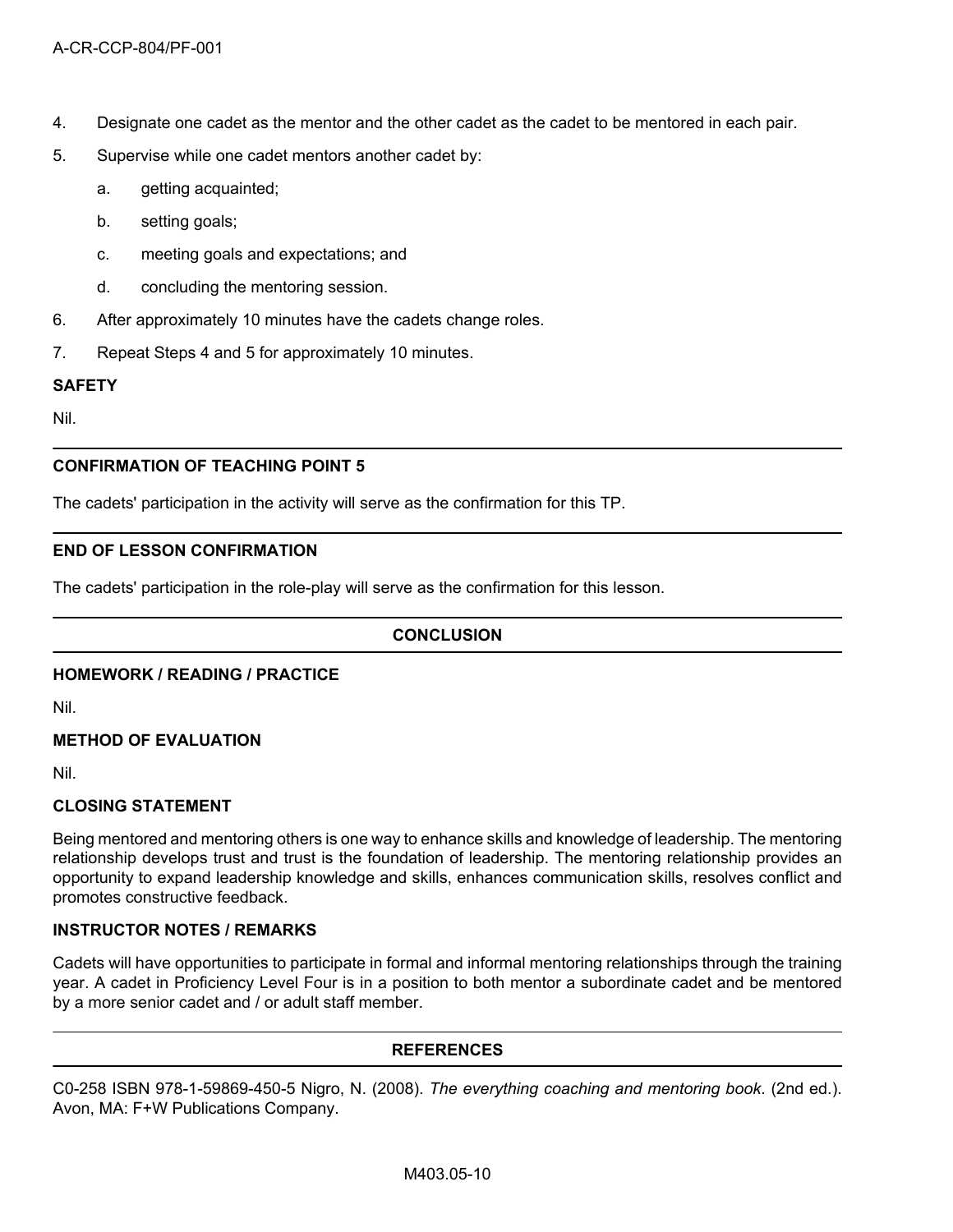C0-324 Taylor, J. S. (2003). *Training new mentees: A manual for preparing youth in mentoring programs*. USA: The National Mentoring Center.

C0-405 ISBN 0-7879-6294-5 Rhodes, J. (2002). *New directions for youth development: A critical view of youth mentoring*. New York, NY: Jossey-Bass.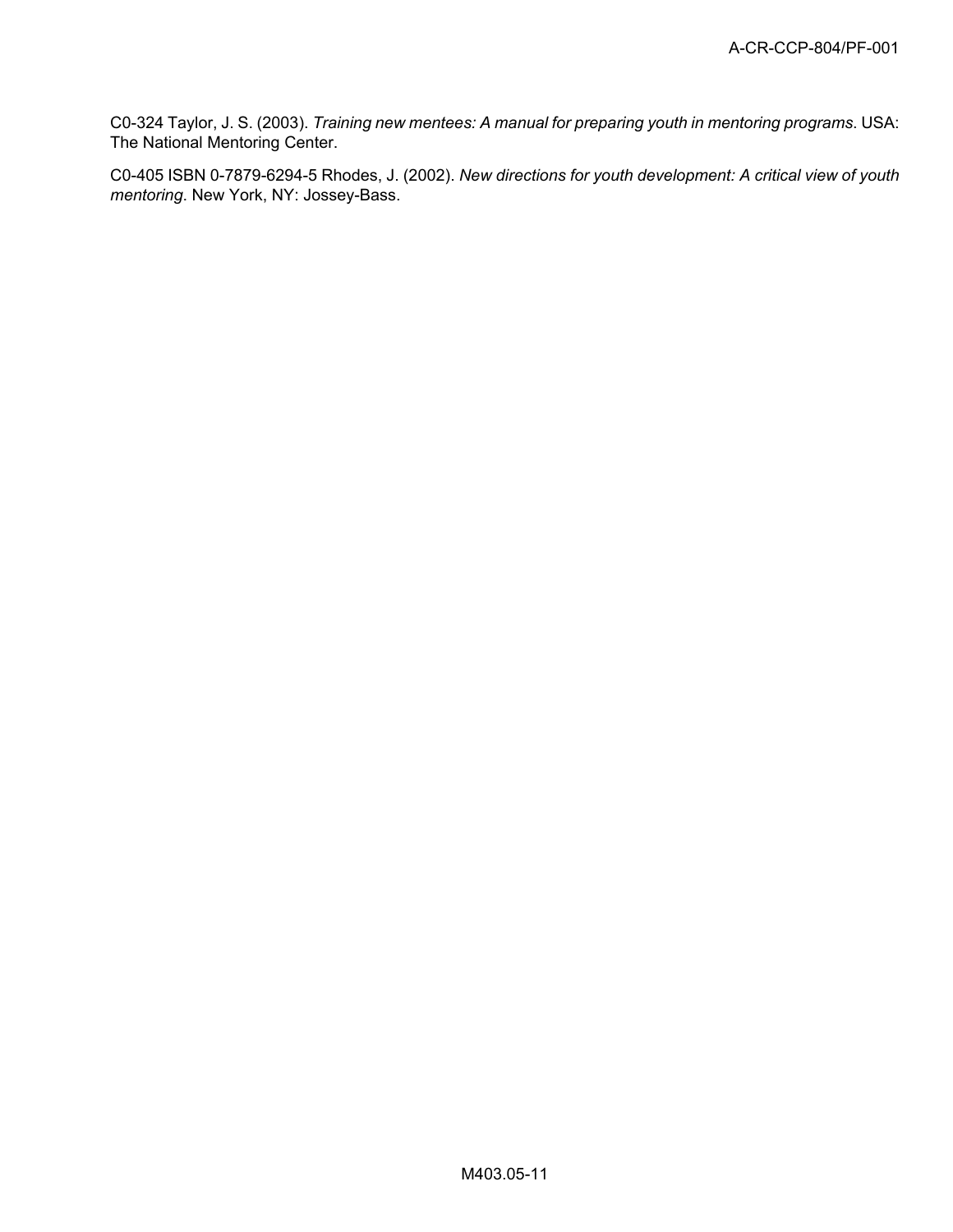THIS PAGE INTENTIONALLY LEFT BLANK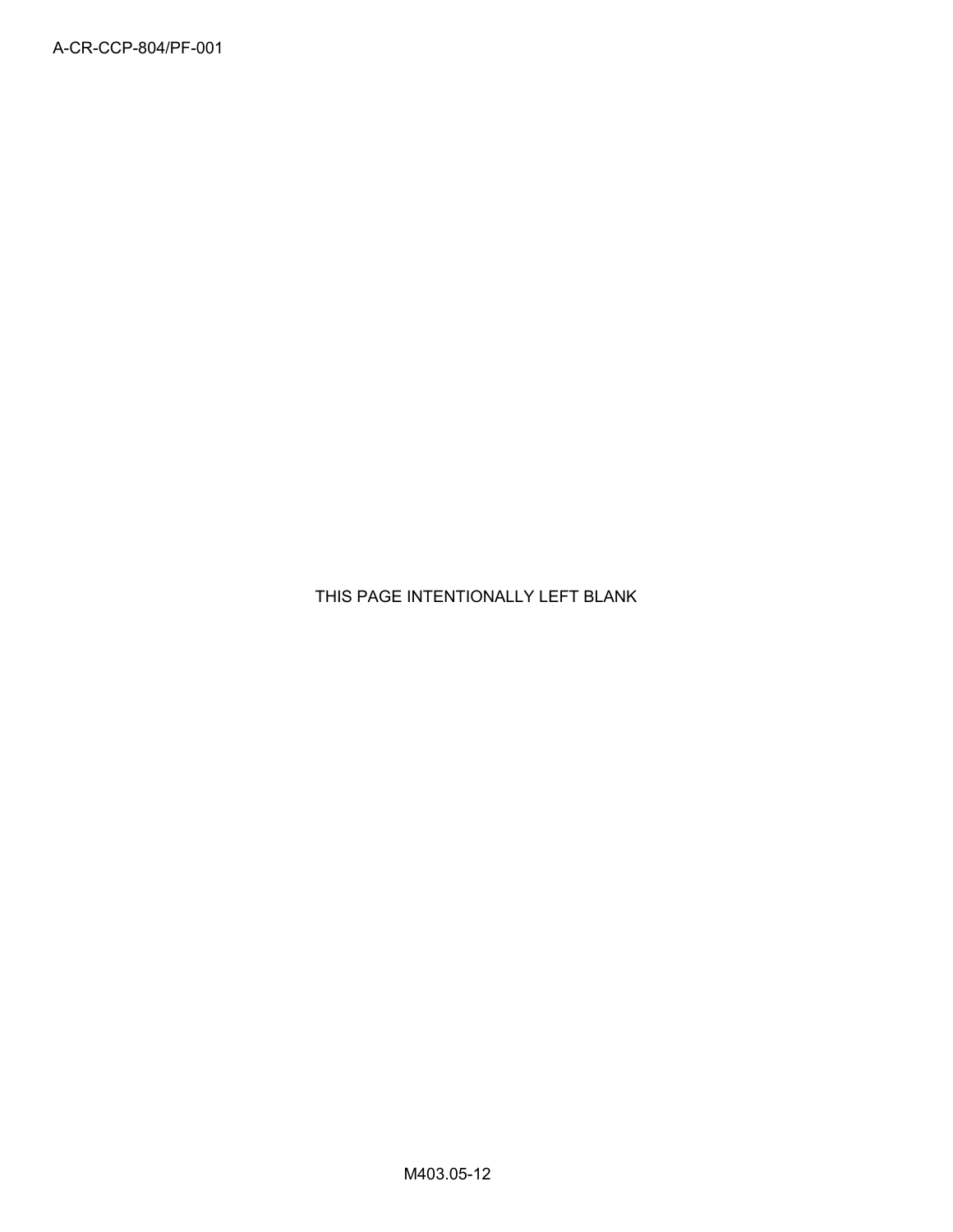# **SCENARIO FOR THE MENTORING DEMONSTRATION**

The cadet being mentored is in the second year of training. The cadet is still having problems with wearing their uniform. The cadet being mentored is quite shy and does not like to ask for assistance. The cadet being mentored has set a goal of attending the Basic Leadership course for the summer.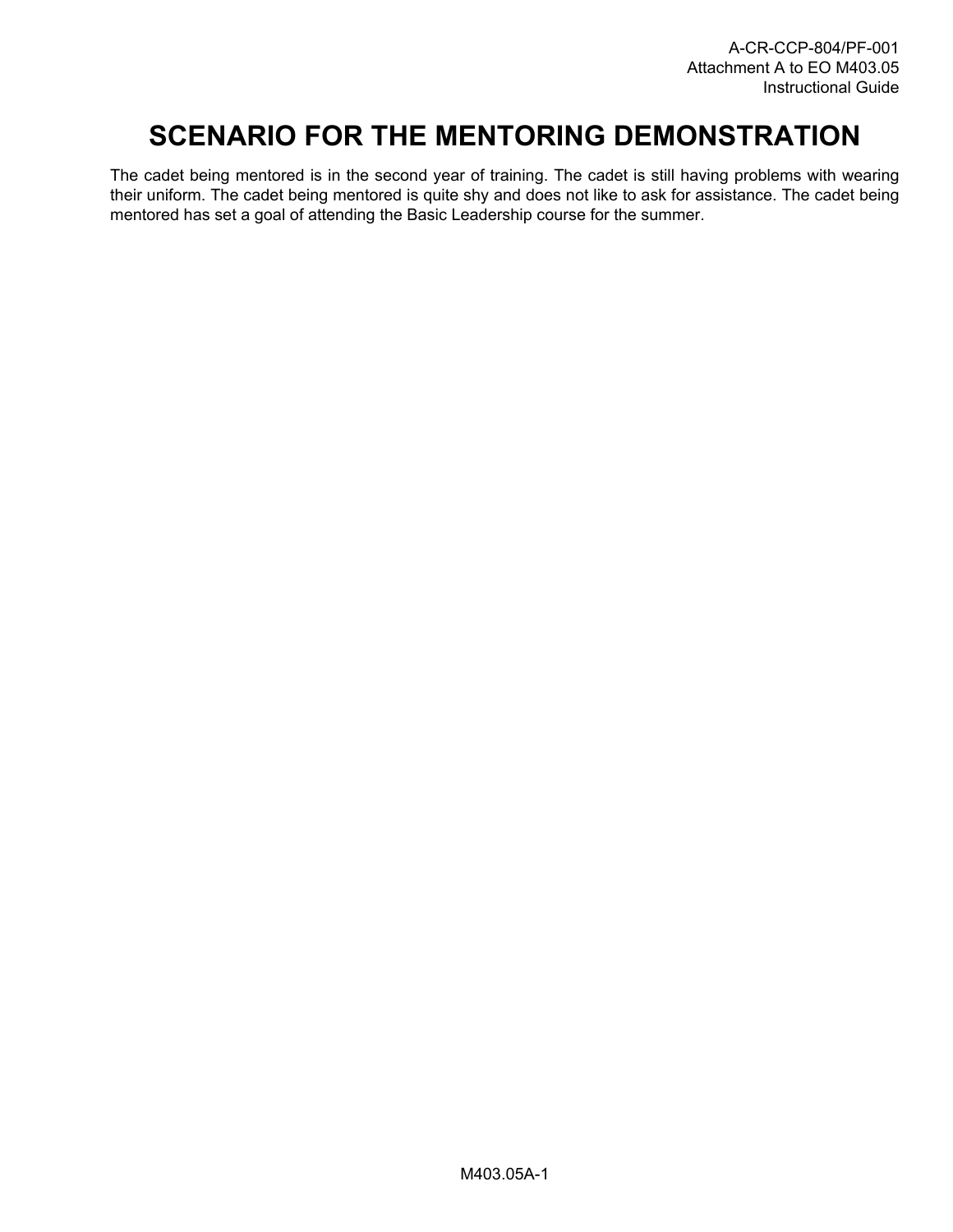A-CR-CCP-804/PF-001 Attachment A to EO M403.05 Instructional Guide

THIS PAGE INTENTIONALLY LEFT BLANK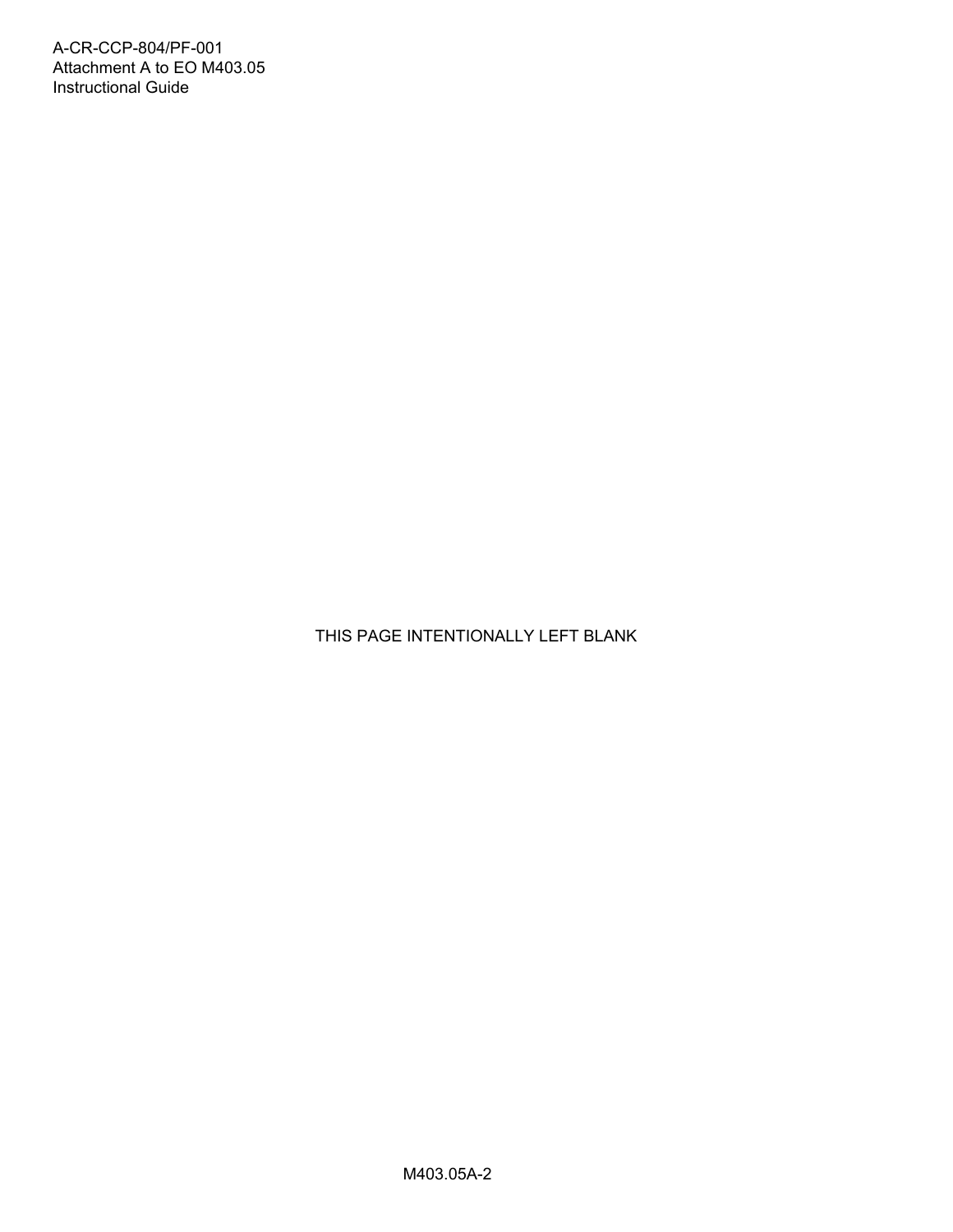# **SCENARIO 1 FOR THE ROLE-PLAY ACTIVITY**

The cadet being mentored is in their first year of training. They are having problems attending training nights each week. They have missed three of the last six training nights. The cadet being mentored is quite confident and when they attend training nights, their uniform and boots exceed inspection standard. The cadet being mentored has set a goal of attending the General Training course for the summer.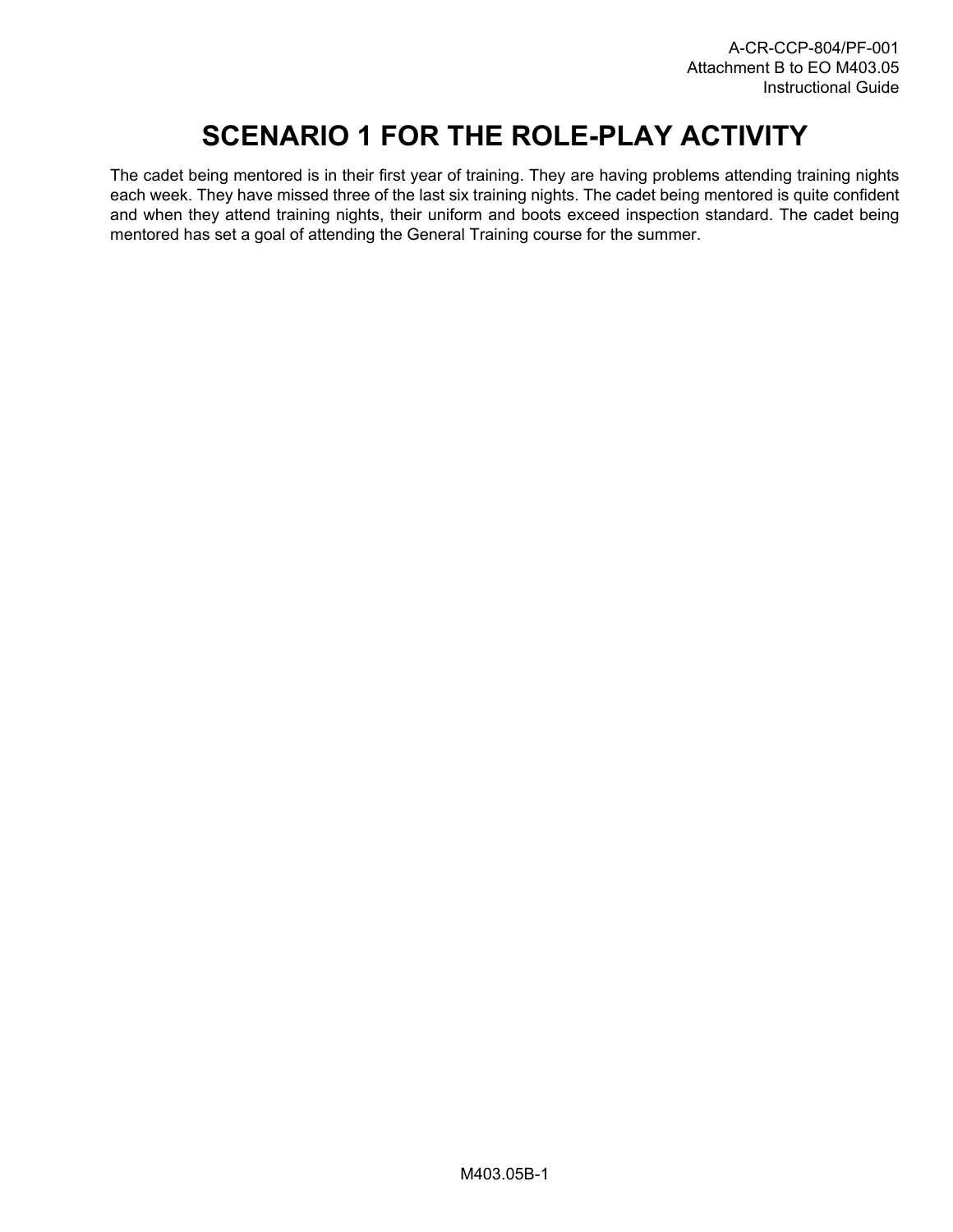A-CR-CCP-804/PF-001 Attachment B to EO M403.05 Instructional Guide

THIS PAGE INTENTIONALLY LEFT BLANK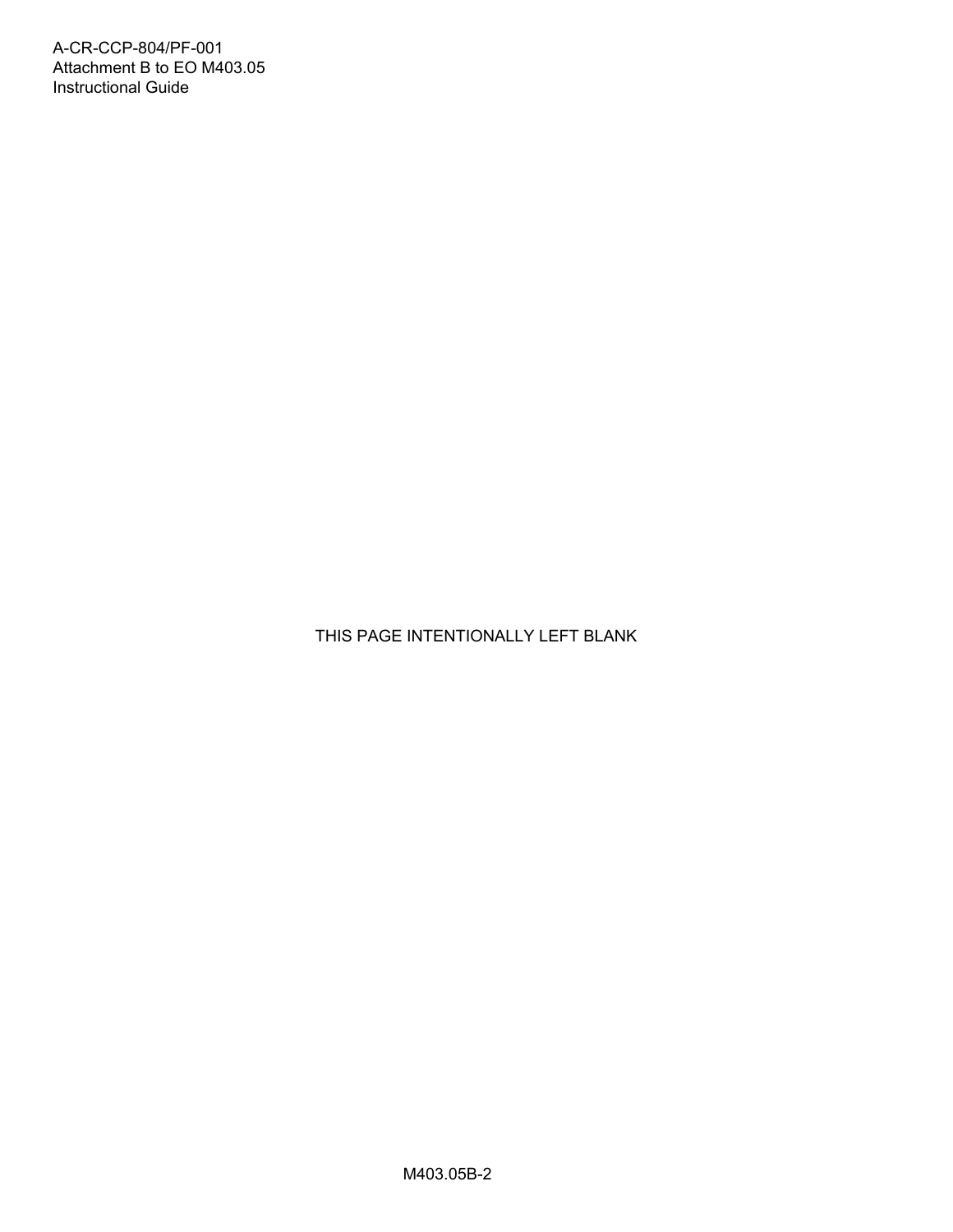# **SCENARIO 2 FOR THE ROLE-PLAY ACTIVITY**

The cadet being mentored is in their second year of training. The cadet always talks while on parade and during classes and is disruptive to other members of the class. The cadet being mentored is sometimes defensive when correction is given to them. The cadet being mentored has set a goal of attending the Basic Fitness and Sports course for the summer.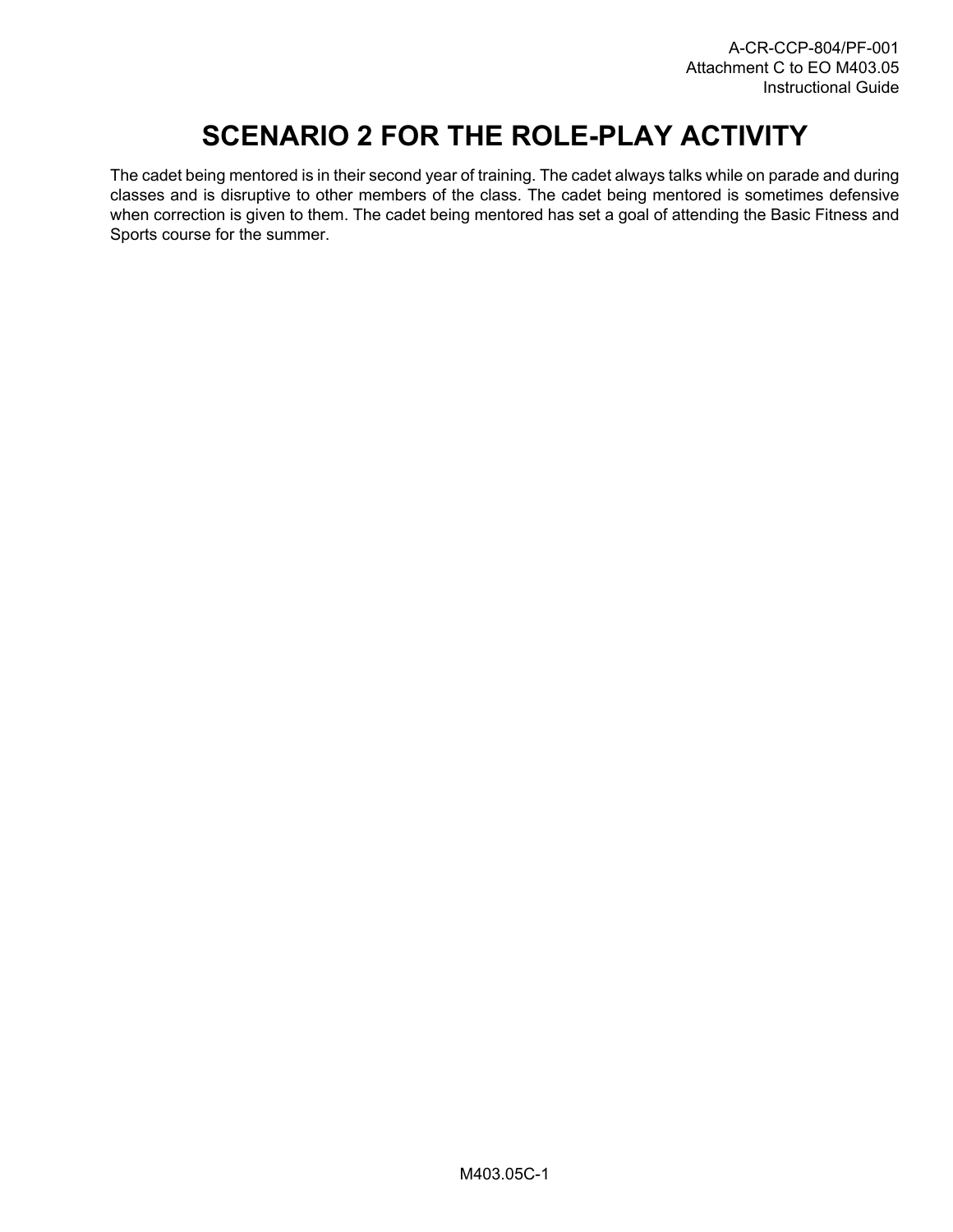A-CR-CCP-804/PF-001 Attachment C to EO M403.05 Instructional Guide

THIS PAGE INTENTIONALLY LEFT BLANK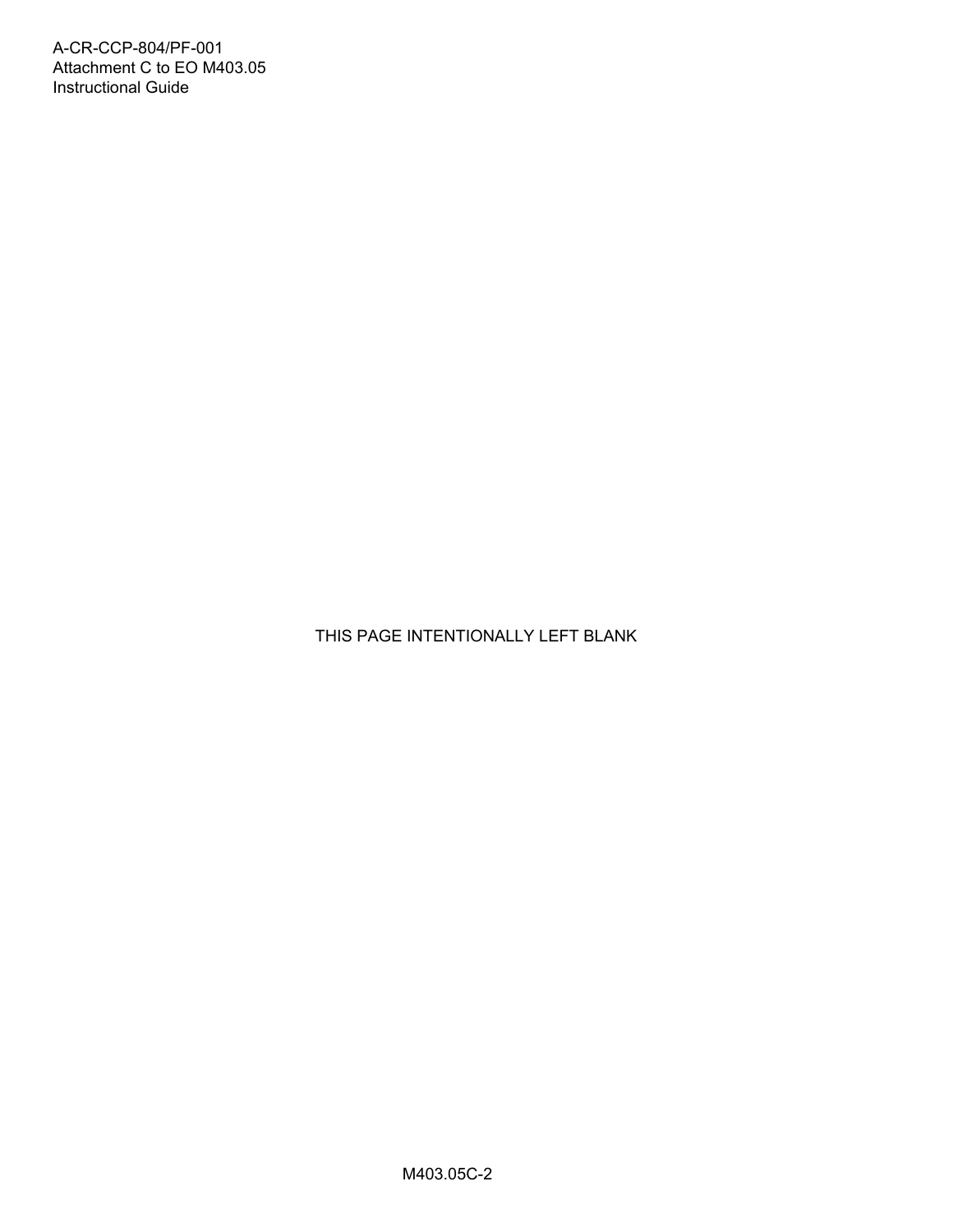

**COMMON TRAINING PROFICIENCY LEVEL FOUR INSTRUCTIONAL GUIDE**



# **SECTION 6**

# **EO M403.06 – ACT AS A TEAM LEADER DURING A LEADERSHIP APPOINTMENT**

Total Time: 30 min

# **PREPARATION**

#### **PRE-LESSON INSTRUCTIONS**

Resources needed for the delivery of this lesson are listed in the lesson specification located in A-CR-CCP-804/ PG-001, *Proficiency Level Four Qualification Standard and Plan*, Chapter 4. Specific uses for said resources are identified throughout the instructional guide within the TP for which they are required.

Review the lesson content and become familiar with the material prior to delivering the lesson.

Acquire the list of leadership appointments developed by the Training Officer.

Photocopy the Leadership Appointment Aide-Memoire located at Attachment B for each cadet.

### **PRE-LESSON ASSIGNMENT**

Nil.

### **APPROACH**

An interactive lecture was chosen for this lesson to orient the cadets to the leadership appointment.

# **INTRODUCTION**

### **REVIEW**

Nil.

### **OBJECTIVES**

By the end of this lesson the cadet shall be expected to act as a team leader during a leadership appointment.

### **IMPORTANCE**

It is important for cadets to understand the concept of and steps involved in successfully completing a leadership appointment. All cadets will be assessed during a leadership appointment in Proficiency Level Four. When appointed in their given role, each cadet must know the expectations for successful completion. An effective team leader will merge together what has been learned throughout previous leadership training and practice, including problem solving and supervision.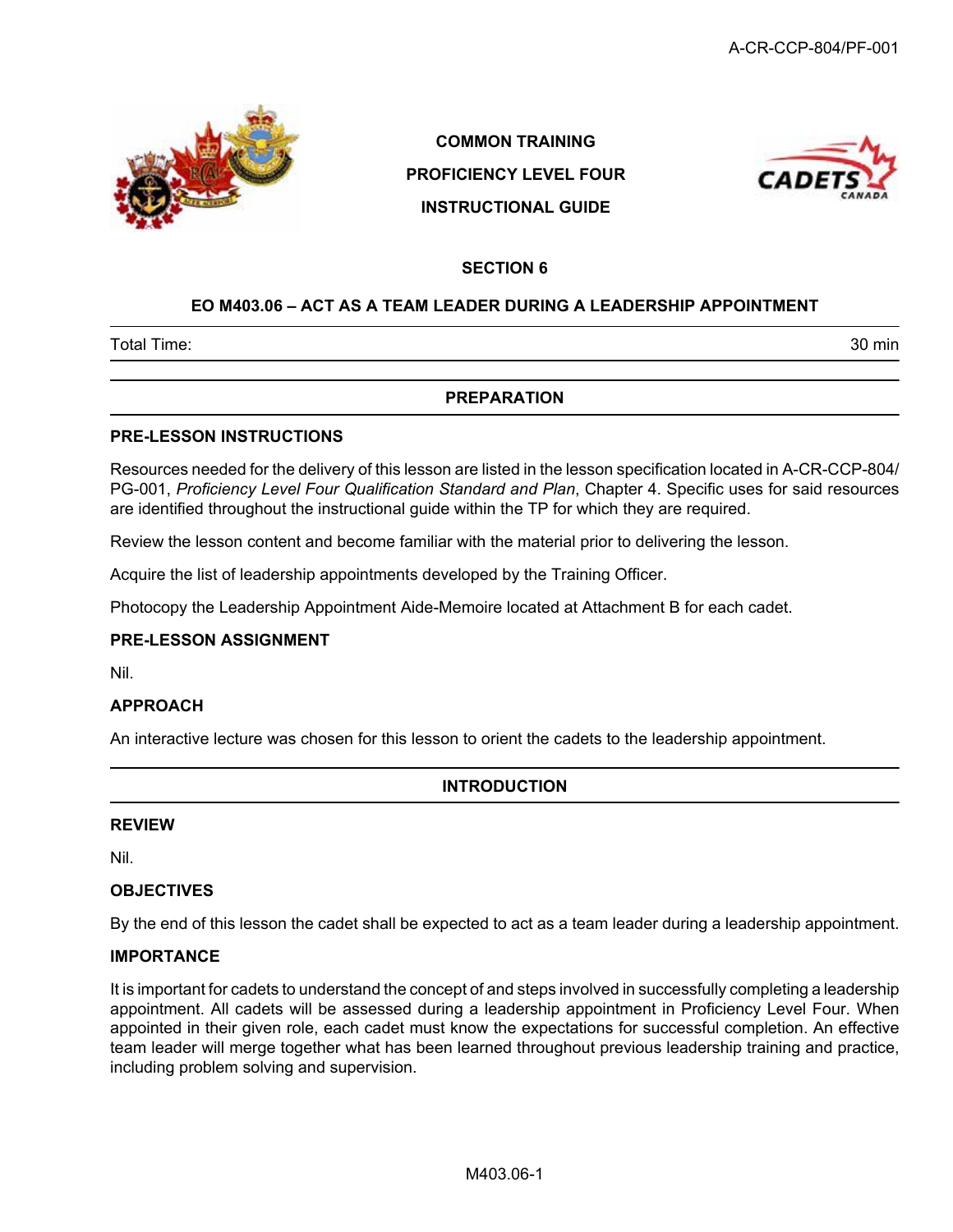# **Teaching Point 1 Describe a leadership assignment and a leadership appointment.**

Time: 5 min Method: Interactive Lecture Companies and Method: Interactive Lecture

### **LEADERSHIP ASSIGNMENT**

A leadership assignment is a specific, short- or long-term practical leadership opportunity during which the team leader must apply their leadership skills. The team leader will have temporary team members either within or outside their peer group for whom they will be responsible. The team will accomplish a singular minor duty or task.



Leadership assignments in Proficiency Level Four (PL4) may be the same as PL3. Each PL4 cadet has already completed at least two leadership assignments during their third year of training.

### **LEADERSHIP APPOINTMENT**

A leadership appointment is a specific long-term practical leadership opportunity that is more comprehensive in nature than a leadership assignment. The team leader must apply their leadership knowledge and skills and display the core leadership qualities of a cadet. The team leader will have an assigned, established team of cadets outside their peer group. The team will accomplish a singular major duty or task. These may be organizational appointments (eg, Flight Sergeant, Squadron Commander, etc.), training appointments (eg, Proficiency Level Instructor, Leadership and Ceremonial Instructor, etc.) or supplementary appointments (eg, Canteen Steward, Drill Team Commander, etc.). In generating leadership appointments, consideration must be given to the duration of the major duty or task and frequency of opportunities to exercise leadership. The team leader is expected to meet with their team on a number of occasions over a period of time. Leadership appointments may be held by a single PL4 cadet (eg, Drill Team Commander) or the PL4 cadets may rotate through a position (eg, Canteen Steward). If a PL4 cadet rotates through a leadership appointment, the appointment must be meaningful for the cadet and be of a duration that allows the cadet to meet the objectives of applying their leadership knowledge and skills and displaying the core leadership qualities of a cadet.

The team leader must supervise team members, communicate with team members to solve problems, strive to meet the needs and expectations of team members, motivate team members, and provide feedback to team members. The team leader must attempt to develop the skills and knowledge of their team members.

Direction for the leadership appointment must be given by a superior, usually an activity leader or activity manager.



During PL4 training, each cadet will be assessed at least once on a leadership assignment and once on a leadership appointment.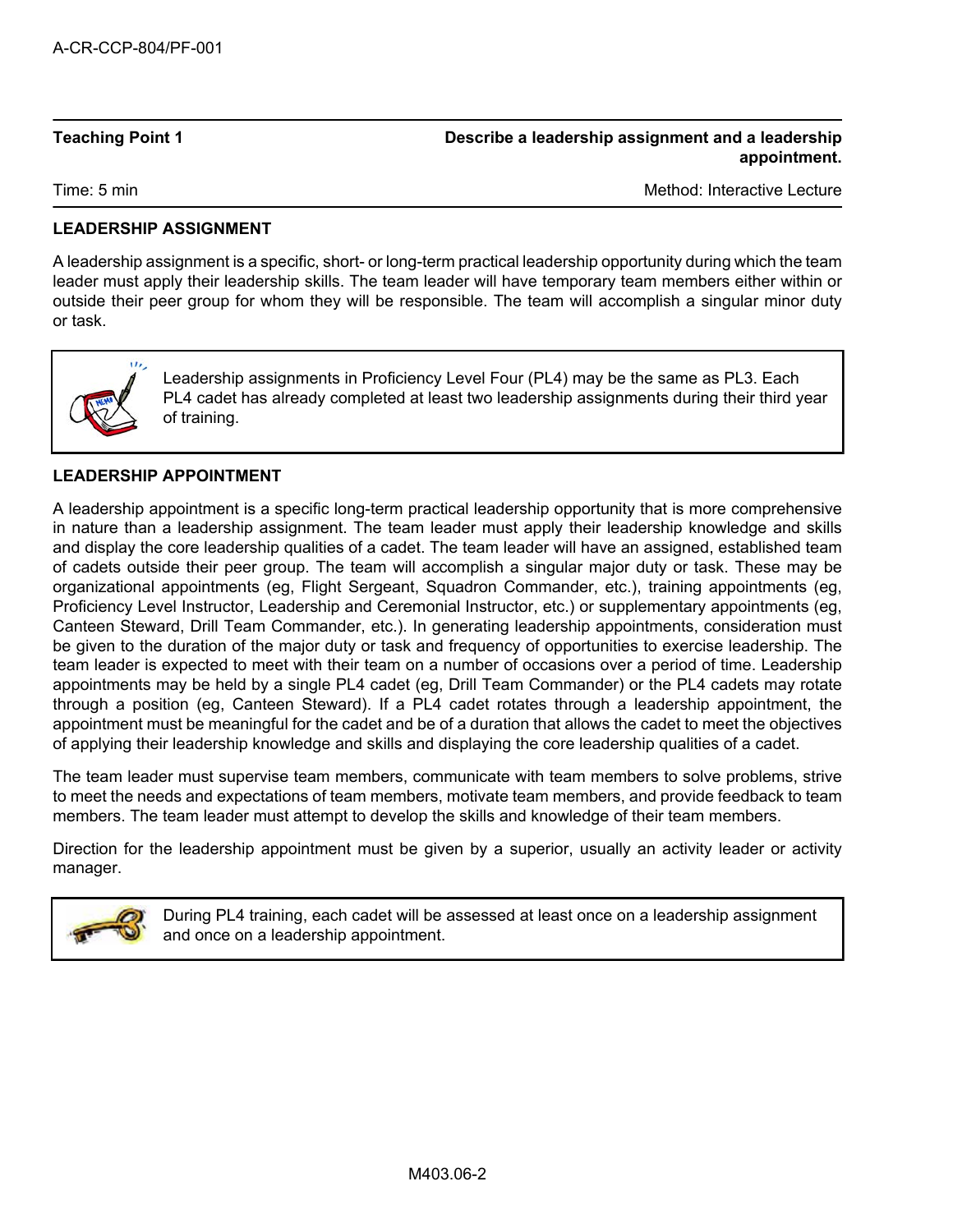### **CONFIRMATION OF TEACHING POINT 1**

#### **QUESTIONS**:

- Q1. What kind of team will the team leader have during a leadership appointment?
- Q2. How many leadership assignments will be assessed in PL4 training?
- Q3. How many leadership appointments will be assessed in PL4 training?

#### **ANTICIPATED ANSWERS**:

- A1. During a leadership appointment, the team leader will have an assigned, established team of cadets outside their peer group.
- A2. At least one leadership assignment will be assessed in PL4 training.
- A3. One leadership appointment will be assessed in PL4 training.

**Teaching Point 2 Describe the leadership appointments that may be assigned at the squadron.**

Time: 5 min Method: Interactive Lecture Company of Time: 5 min Method: Interactive Lecture

u,

Acquire the list of leadership appointments developed by the Training Officer before instructing this class. A list of possible Proficiency Level Four leadership assignments and appointments is located at Attachment A.

### **SAMPLE YEAR FOUR LEADERSHIP APPOINTMENTS**

#### **Organizational Appointments**

- Flight Sergeant,
- Flight Commander,
- Squadron Commander,
- Drum Major, and
- Flag Party Commander.

### **Training Appointments**

- Proficiency Level Instructor,
- Aviation Subjects Instructor,
- $\bullet$ Leadership and Ceremonial Instructor,
- Fitness and Sports and Instructor,
- Air Rifle Marksmanship Instructor,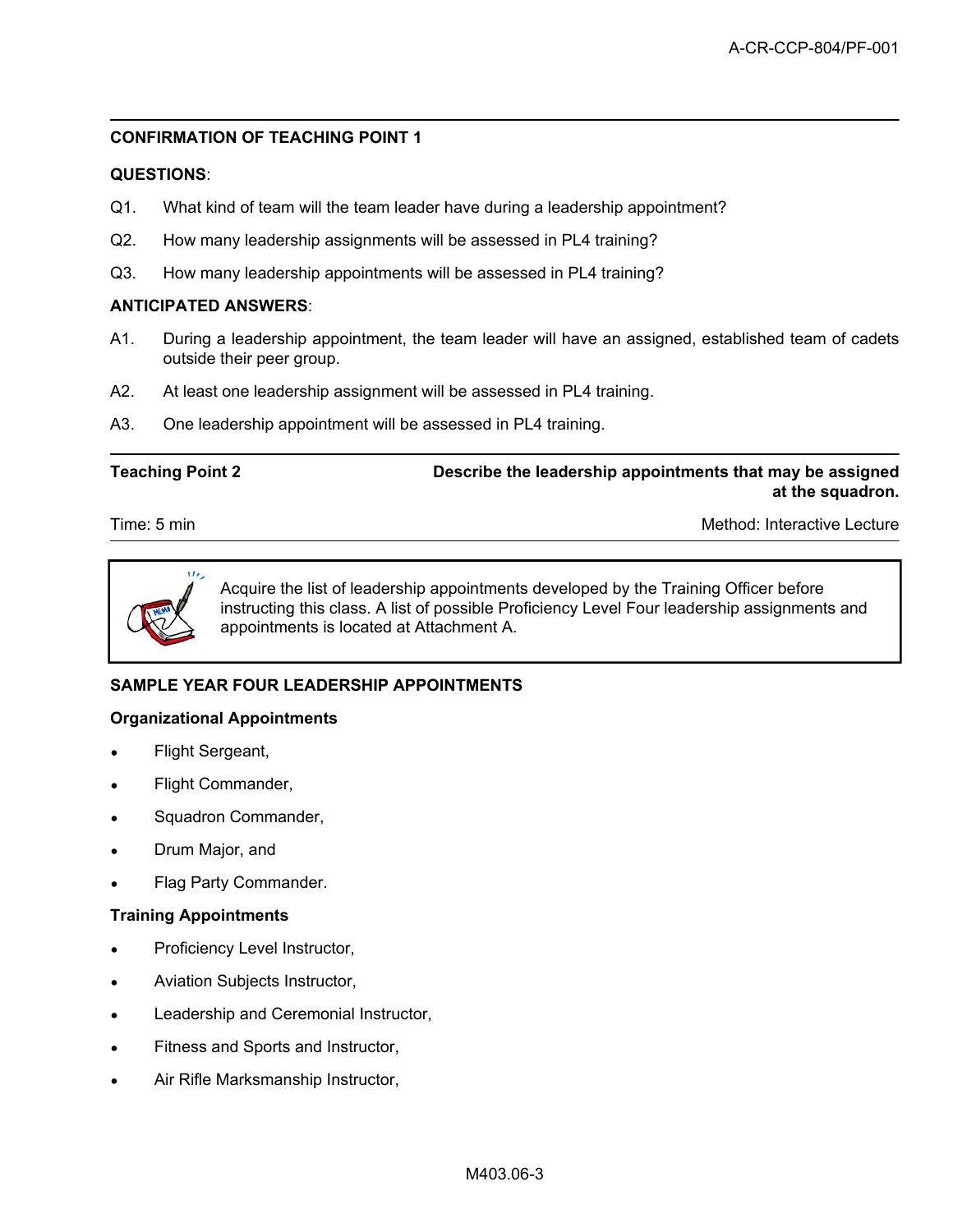- Survival Instructor, and
- Band Section Leader.

### **Supplementary Appointments**

- Supply Assistant,
- Administration Assistant,
- Training Assistant,
- Canteen Steward,
- Drill Team Commander,
- Marksmanship Team Captain,
- Range Assistant,
- First Aid Team Captain,
- Biathlon Team Captain, and
- Sports Team Captain.

# **CONFIRMATION OF TEACHING POINT 2**

#### **QUESTIONS**:

Q1. What leadership appointments are available at the squadron?

# **ANTICIPATED ANSWERS**:

A1. Answers will vary.

# **Teaching Point 3 Describe how to conduct the leadership appointment.**

Time: 15 min Method: Interactive Lecture Communication of the Method: Interactive Lecture



Each cadet has led a team through at least two leadership assignments; the steps for a leadership appointment are very similar.

When conducting the leadership appointment, use the following steps:

- 1. prepare for the leadership appointment;
- 2. brief the team members at the onset and then throughout the leadership appointment;
- 3. carry out the tasks associated with the leadership appointment;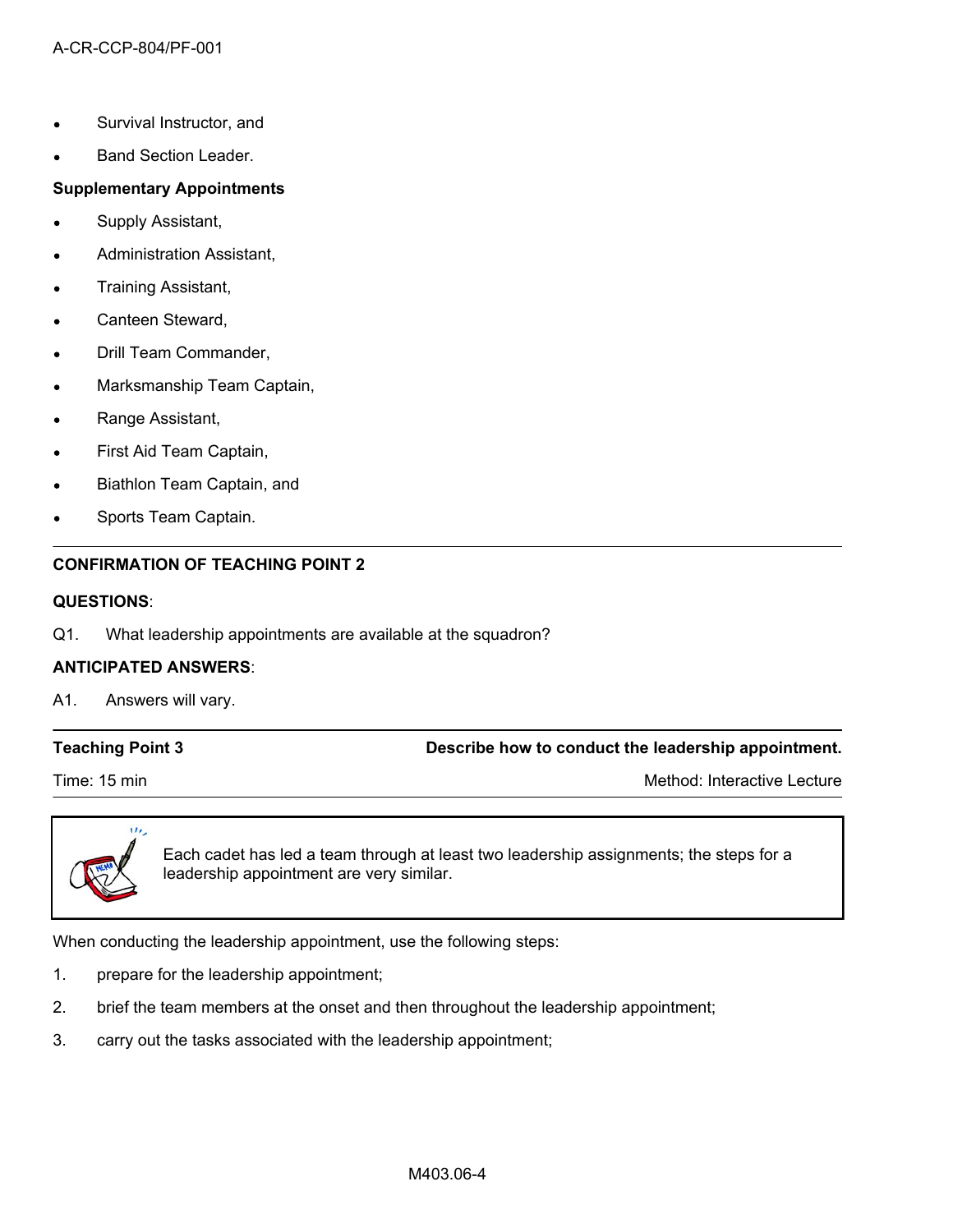- 4. provide feedback to the team members throughout and at the completion of the leadership appointment; and
- 5. meet with the activity manager throughout and at the completion of the leadership appointment to discuss the outcomes of the leadership appointment.

#### **PREPARING FOR THE LEADERSHIP APPOINTMENT**

#### **Ensuring the Required Resources are Available**

Make sure all the resources necessary for using during the appointment are available. For example, if the appointment is to act as a flag party commander, the flags, poles, etc will need to be available, both for practice and performance opportunities.

#### **Completing a Time Appreciation**

Be aware of the end date of the appointment. If the appointment is comprised of stages or phases, the leader must determine how much time to allocate to each stage or phase. All members involved in the appointment must be aware of the current date and the end date of the appointment.

#### **Making a Plan**

Make a plan to be successful in the appointment by:

- 1. determining what stages or phases comprise the appointment;
- 2. determining tasks inherent within the appointment;
- 3. developing a process to accomplish all tasks; and
- 4. identifying and allocating resources.

#### **BRIEFING TEAM MEMBERS DURING THE LEADERSHIP APPOINTMENT**

#### **Communicating the Overall Plan**

Explain how the appointment will be carried out. All team members should know what is involved as the leader carries out the appointment. This may include identifying various stages and phases.

#### **Communicating the Tasks Involved in the Leadership Appointment**

Explain the tasks involved within the leadership appointment. Leadership appointments may be comprised of a series of tasks.

#### **Assigning Tasks to Team Members as Applicable**

Assign each team member the tasks that must be completed within the scope of the appointment. Every team member should be actively engaged in a meaningful activity.

#### **Ensuring the Team Members Understand Their Tasks**

Confirm the team members understand their tasks and ask the team members if they have any questions. The team leader should also ask a few questions to various team members to ensure comprehension. When team members are assigned specific tasks, it is important they understand what is expected of them.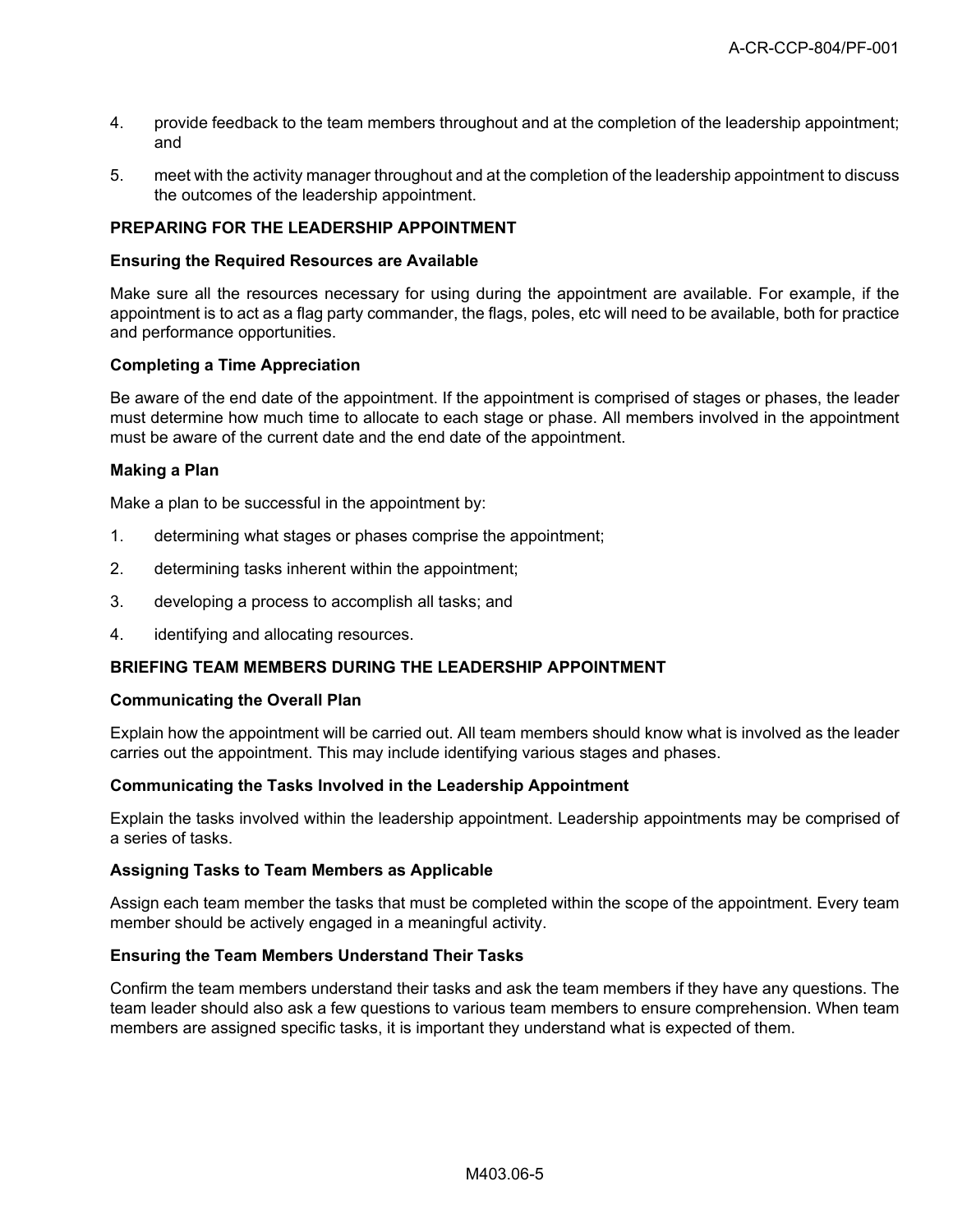# **CARRYING OUT THE TASKS ASSOCIATED WITH THE LEADERSHIP APPOINTMENT**

#### **Supervising Team Members**

Throughout the leadership appointment, the team leader will have many occasions during which to supervise team members. The most important aspect of supervision is to ensure the tasks are being conducted safely. Supervision also allows the team leader to provide ongoing feedback to team members.

#### **Ensuring the Tasks Within the Appointment are Progressing According to the Time Allotted**

Do not wait until the last minute to ensure tasks are being completed. If tasks are not being completed as planned, whether too slow or too fast, the plan may need to be adjusted and feedback should be given. Careful monitoring of team members and the overall situation will ensure the team leader is leading successfully during the leadership appointment and the major duty or task will be accomplished.

#### **Providing Feedback to the Team Members Throughout the Appointment**

The team leader will provide feedback throughout the appointment. This feedback may be given to the team as a whole or it may be given to individual team members. Feedback should be provided such that it is frequent, accurate, specific, and timely. Successful supervision allows for ongoing feedback to be provided to the team. Feedback is necessary for the team members as it will allow them to develop as leaders also.

#### **Modifying the Plan as Required**

If the plan is not working, take time to modify it. If help is required from team members, ask for it. Modifying aspects of the plan partway through the appointment may benefit the outcome; however, always keep time limits and constraints in mind. If the plan is being revised, communicate the new plan to the team members and work with them to implement it.

# **PROVIDING FEEDBACK TO THE TEAM MEMBERS UPON CONCLUSION OF THE LEADERSHIP APPOINTMENT**

It is important to give feedback to the team members upon conclusion of the leadership appointment. It is vital for the team leader to spend time focusing on how the team members worked together to achieve a common goal. When team members successfully complete a task, praise should be given. It is important to recognize dedication shown in seeing a task through to completion. Team leaders should try to recognize each team member for their contribution to the completion of a task.



It is important to know how the team members felt about their participation in the completion of the assignment.

The team leader should ask for feedback on the appointment from the team members. This can be done using general questions about the leadership appointment, such as:

- What was learned during the appointment?
- Was the goal met? What contributed to the success?
- How did everyone interact during the appointment?  $\bullet$
- Were there behaviours that helped and / or hindered during the appointment?
- Were there any cadets who were not motivated to participate in the activity? How did this affect the morale of the remainder of the team?
- Were there leaders that emerged from within the team?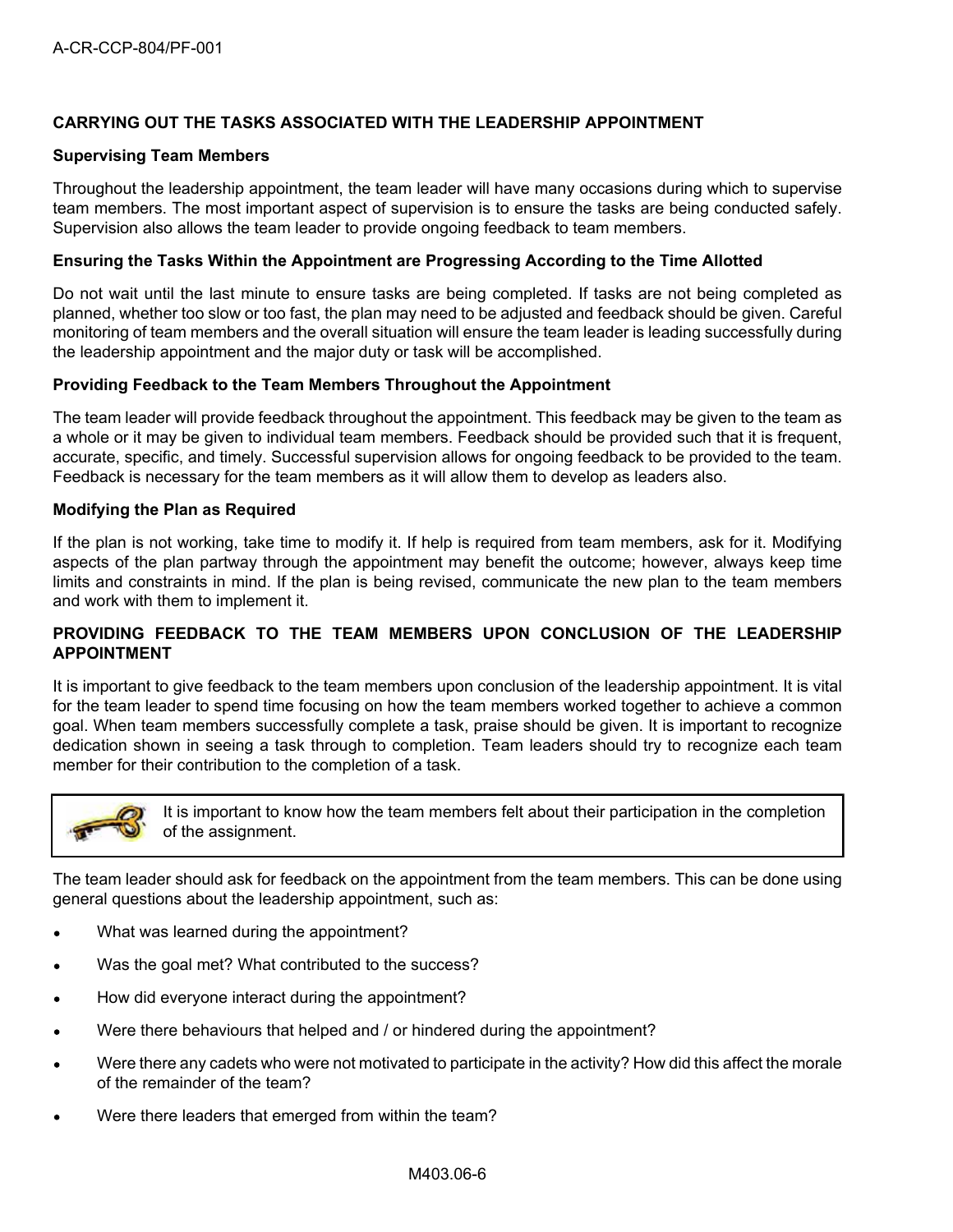# **MEETING WITH THE ACTIVITY MANAGER TO DISCUSS THE OUTCOMES OF THE LEADERSHIP APPOINTMENT**

Just as the team leader will provide ongoing feedback to the team members during the leadership appointment, the team leader will need periodic feedback from the activity manager to discuss and monitor progress of the major duty or task. Feedback from the activity manager should assist the team leader in improving performance. Once the leadership appointment is concluded, the team leader should meet with the activity leader for an overall debriefing. This feedback will aid the team leader during future leadership appointments.

### **CONFIRMATION OF TEACHING POINT 3**

### **QUESTIONS**:

- Q1. List the steps to conduct a leadership appointment.
- Q2. How does the team leader brief team members during a leadership appointment?
- Q3. After the leadership appointment is completed, why should the team leader meet with the activity manager to discuss the appointment?

### **ANTICIPATED ANSWERS**:

- A1. The steps to conduct a leadership appointment are:
	- 1. prepare for the leadership appointment;
	- 2. brief the team members at the onset and then throughout the leadership appointment;
	- 3. carry out the tasks associated with the leadership appointment;
	- 4. provide feedback to the team members throughout and at the completion of the leadership appointment; and
	- 5. meet with the activity manager throughout and at the completion of the leadership appointment to discuss the outcomes of the leadership appointment.
- A2. The team leader briefs team members during a leadership appointment by:
	- 1. communicating the overall plan;
	- 2. communicating the tasks involved in the leadership appointment;
	- 3. assigning tasks to team members as applicable; and
	- 4. ensuring the team members understand their tasks.
- A3. After the leadership appointment is completed, the team leader should meet with the activity manager to discuss the appointment because feedback from the activity manager should give the team leader ideas to help improve performance.



Distribute the Leadership Appointment Aide-Memoire located at Attachment B to each cadet.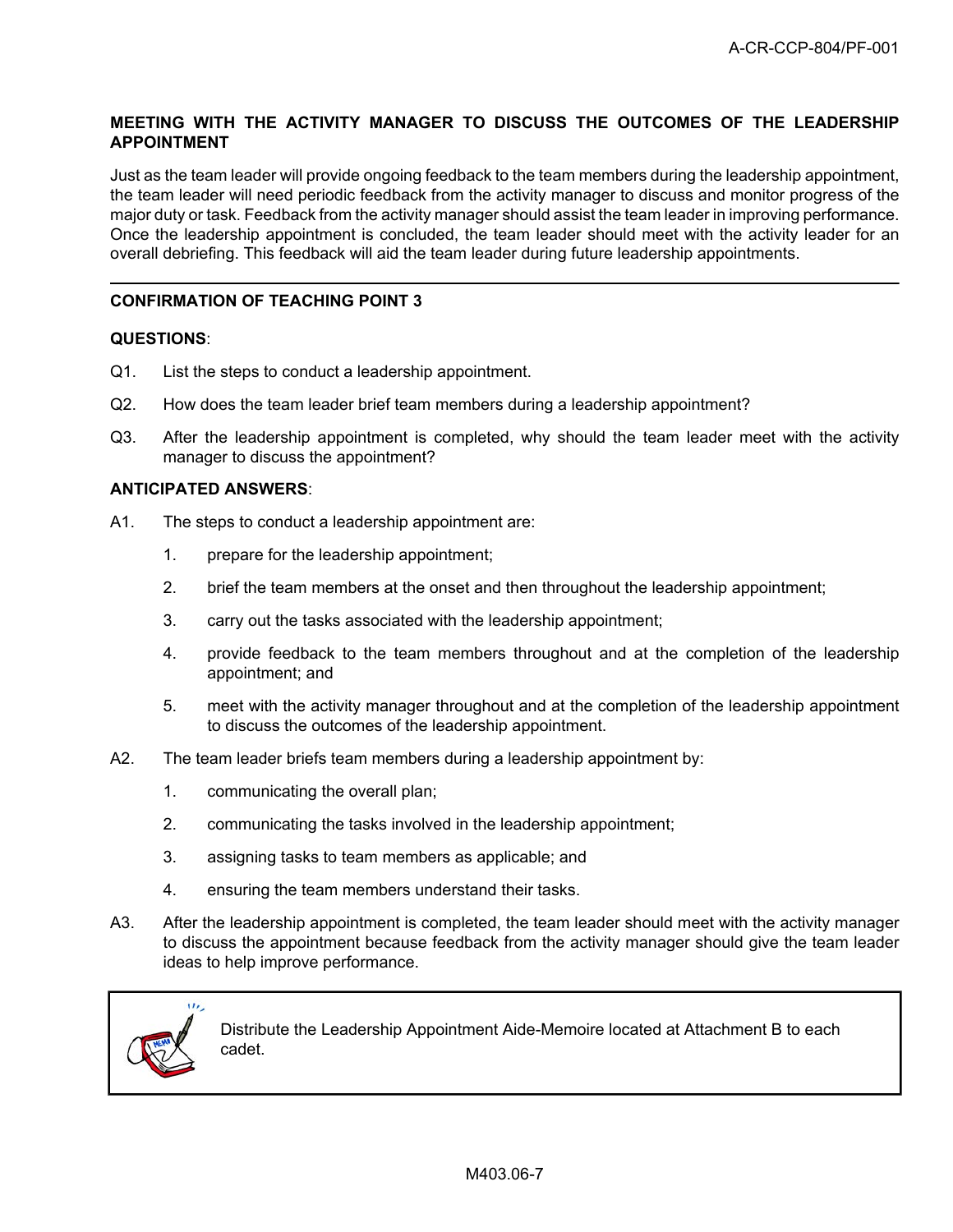#### **END OF LESSON CONFIRMATION**

#### **QUESTIONS**:

- Q1. What kind of team will the team leader have during a leadership appointment?
- Q2. What leadership appointments are available at the squadron?
- Q3. List the steps to conduct a leadership appointment.

#### **ANTICIPATED ANSWERS**:

- A1. The team leader for a leadership appointment will have an assigned, established team of cadets outside their peer group.
- A2. Answers will vary.
- A3. The steps to conduct a leadership appointment are:
	- 1. prepare for the leadership appointment;
	- 2. brief the team members at the onset and then throughout the leadership appointment;
	- 3. carry out the tasks associated with the leadership appointment;
	- 4. provide feedback to the team members throughout and at the completion of the leadership appointment; and
	- 5. meet with the activity manager throughout and at the completion of the leadership appointment to discuss the outcomes of the leadership appointment.

### **CONCLUSION**

### **HOMEWORK / READING / PRACTICE**

Nil.

### **METHOD OF EVALUATION**

This EO is assessed IAW A-CR-CCP-804/PG-001, *Proficiency Level Four Qualification Standard and Plan* Chapter 3, Annex B, 403 PC.

### **CLOSING STATEMENT**

When appointed as team leader for a given major duty or task, the team leader is expected to follow a series of steps for successful conclusion of the appointment. Being able to motivate cadets, solve problems, supervise followers, give feedback and develop the skills and knowledge of team members during a leadership appointment is an expectation of all year four cadets.

#### **INSTRUCTOR NOTES / REMARKS**

Acquire the list of leadership appointments developed by the Training Officer before instructing this lesson.

### **REFERENCES**

C0-114 ISBN 0-02-863656-2 Pell, A. R. (1999). *The complete idiot's guide to team building*. Indianapolis, IN: Alpha Books.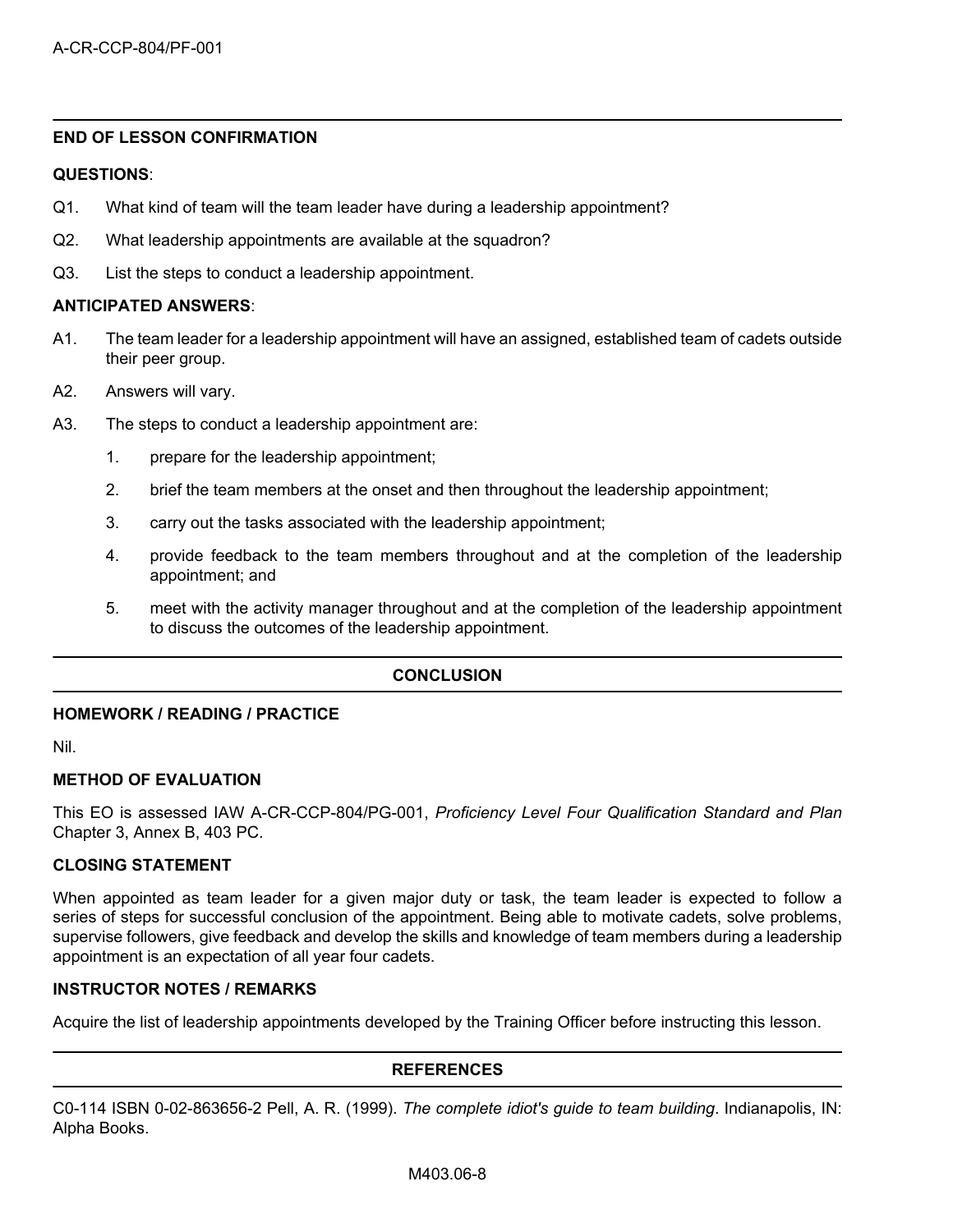C0-243 Clark, D. (2007). *After action reviews*. Retrieved February 21, 2008, from http://www.nwlink.com/ ~donclark/leader/leadaar.html

C0-243 Clark, D. (2007). *Leadership & direction*. Retrieved February 21, 2008, from http://www.nwlink.com/ ~donclark/leader/leaddir.html

C0-245 ISBN 1-58062-513-4 Adams, B. (2001). *The everything leadership book*. Avon, MA: Adams Media.

C0-247 ISBN 0-14-024272-4 Rosen, R. H., & Brown, P. B. (1997). *Leading people*. New York, NY: Penguin Books.

C0-248 ISBN 0-7894-4862-9 Heller, R. (1999). *Learning to lead*. New York, NY: DK Publishing, Inc.

C0-253 ISBN 0-7894-8006-9 Bruce, A., & Langdon, K. (2001). *Do it now!* New York, NY: DK Publishing, Inc.

C0-254 ISBN 0-7894-3244-7 Heller, R. (1998). *Communicate clearly*. New York, NY: DK Publishing, Inc.

C0-255 ISBN 0-7645-5408-5 Brounstein, M. (2002). *Managing teams for dummies*. Indianapolis, IN: Wiley Publishing, Inc.

C0-256 ISBN 0-7894-4863-7 Heller, R. (1999). *Achieving excellence*. New York, NY: DK Publishing, Inc.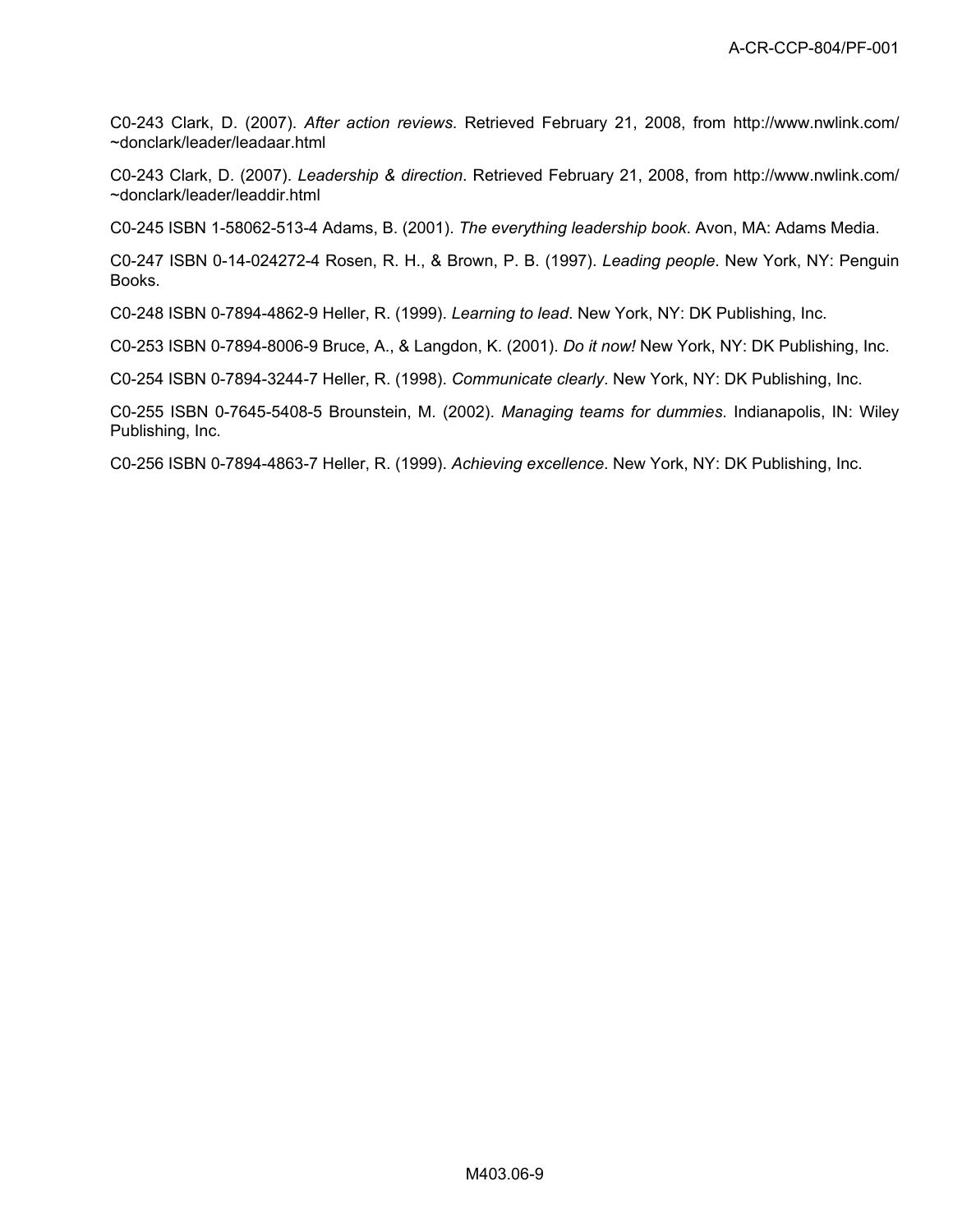THIS PAGE INTENTIONALLY LEFT BLANK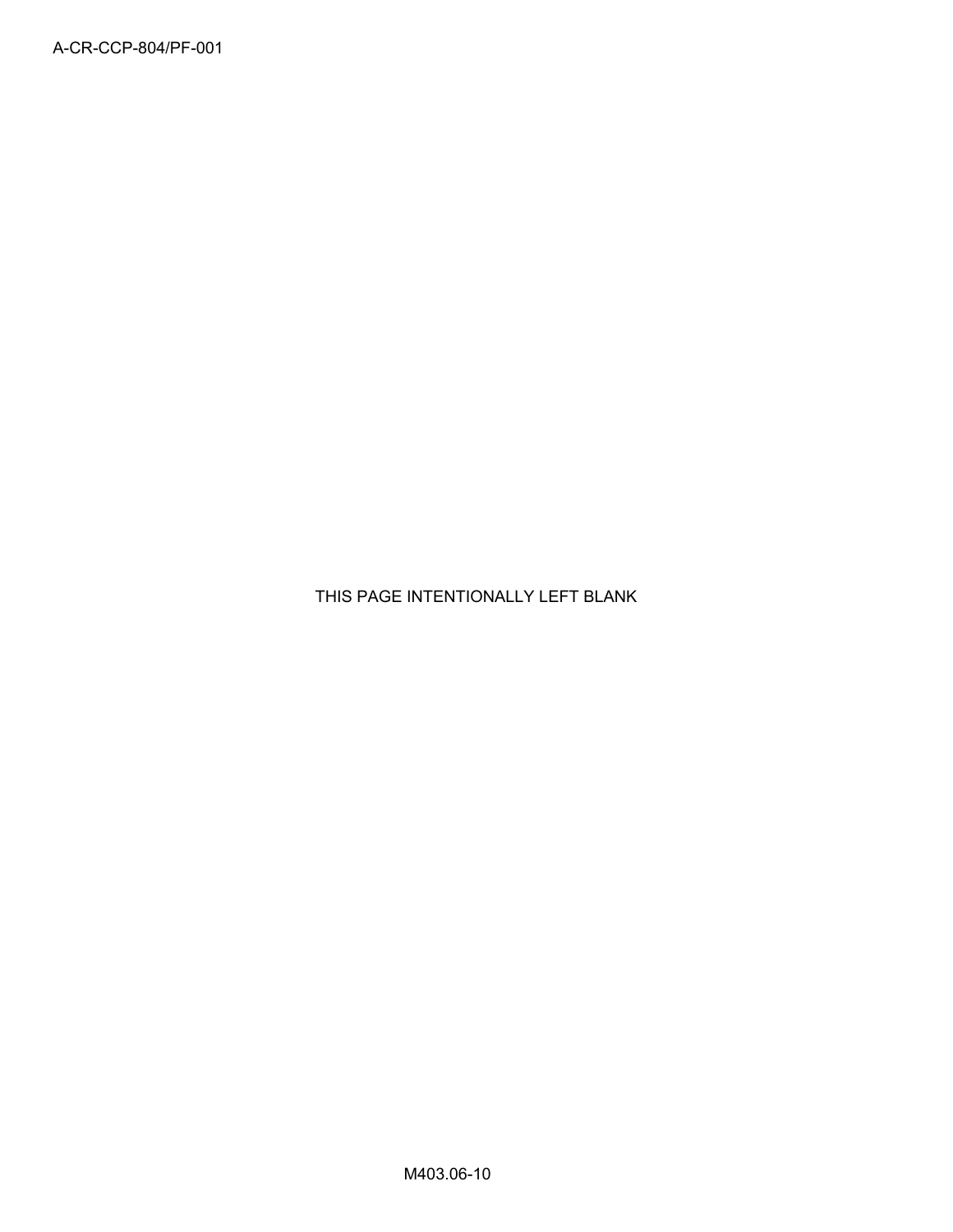# **POSSIBLE YEAR FOUR LEADERSHIP ASSIGNMENTS**

### **Recreational Marksmanship Assignments**

- Set up a range for recreational marksmanship.
- Organize relays for recreational marksmanship.
- Control pellets and issue targets for recreational marksmanship.
- Conduct concurrent activities during recreational marksmanship.
- Tear down a range after recreational marksmanship.

# **Summer Biathlon Assignments**

- Set up a range for a recreational summer biathlon activity.
- Conduct a warm-up activity prior to participating in a recreational summer biathlon activity.
- Control pellets for a recreational summer biathlon activity.
- Conduct a cool-down activity after participating in a recreational summer biathlon activity.
- Tear down a range after a recreational summer biathlon activity.

# **Recreational Sports Assignments**

- Set up a recreational sports activity.
- Tear down a recreational sports activity.
- Organize a team for recreational sports.
- Conduct a warm-up prior to recreational sports.
- Conduct a concurrent activity during recreational sports.
- Conduct a cool-down after recreational sports.

### **Parade Assignments**

- Set up chairs for a parade.
- Set up the dais area for a parade.
- Set up flags and parade markers for a parade.
- Tear down chairs after a parade.
- Tear down the dais area after a parade.
- Tear down flags and parade markers after a parade.  $\bullet$

### **Weekly Cadet Night Assignments**

- Set up classroom space.
- Rearrange classroom space.
- Tear down classroom space.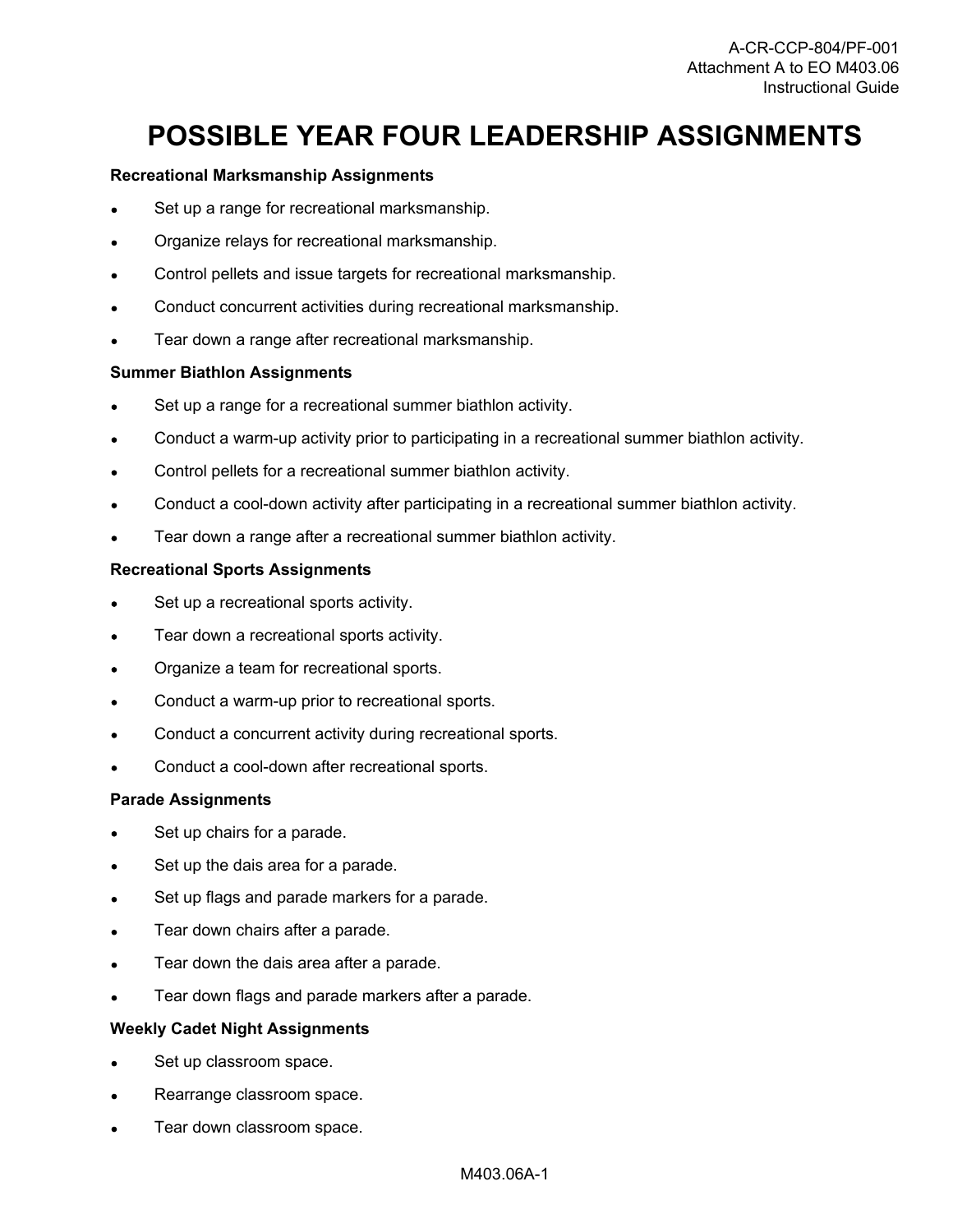# A-CR-CCP-804/PF-001 Attachment A to EO M403.06 Instructional Guide

- Set up a canteen.
- Staff a canteen.  $\bullet$
- Tear down a canteen.  $\bullet$
- Set up a presentation area for a guest speaker.
- Tear down a presentation area for a guest speaker.
- Set up for an extracurricular activity.  $\bullet$
- Conduct a concurrent activity.  $\bullet$

### **Community Service Assignments**

- Organize a team during a community service activity.  $\bullet$
- Conduct concurrent activities during a community service activity.  $\bullet$
- Complete a final garbage sweep.

# **Other Leadership Assignment Possibilities**

- Ensure the safe loading and unloading of personnel on vehicles during transportation.  $\bullet$
- Conduct uniform inspection of cadets.  $\bullet$
- Collect and dispose of garbage after weekly parade.  $\bullet$
- Collect, sort and dispose of recycling after weekly parade.
- Turn off lights and close windows after weekly parade.

# **AIR CADET SURVIVAL TRAINING ASSIGNMENTS**

### **Prior to the Survival Training**

- Distribute personal equipment.  $\bullet$
- Label personal equipment.  $\bullet$
- Load team equipment and supplies.  $\bullet$

### **Setting Up the Bivouac Site**

- Unload equipment and supplies.  $\bullet$
- Construct a food hang.  $\bullet$
- Set up the POL, first aid and fire points.  $\bullet$
- Set up the female sleeping area.  $\bullet$
- Set up the male sleeping area.  $\bullet$
- Mark the components of the bivouac site. $\bullet$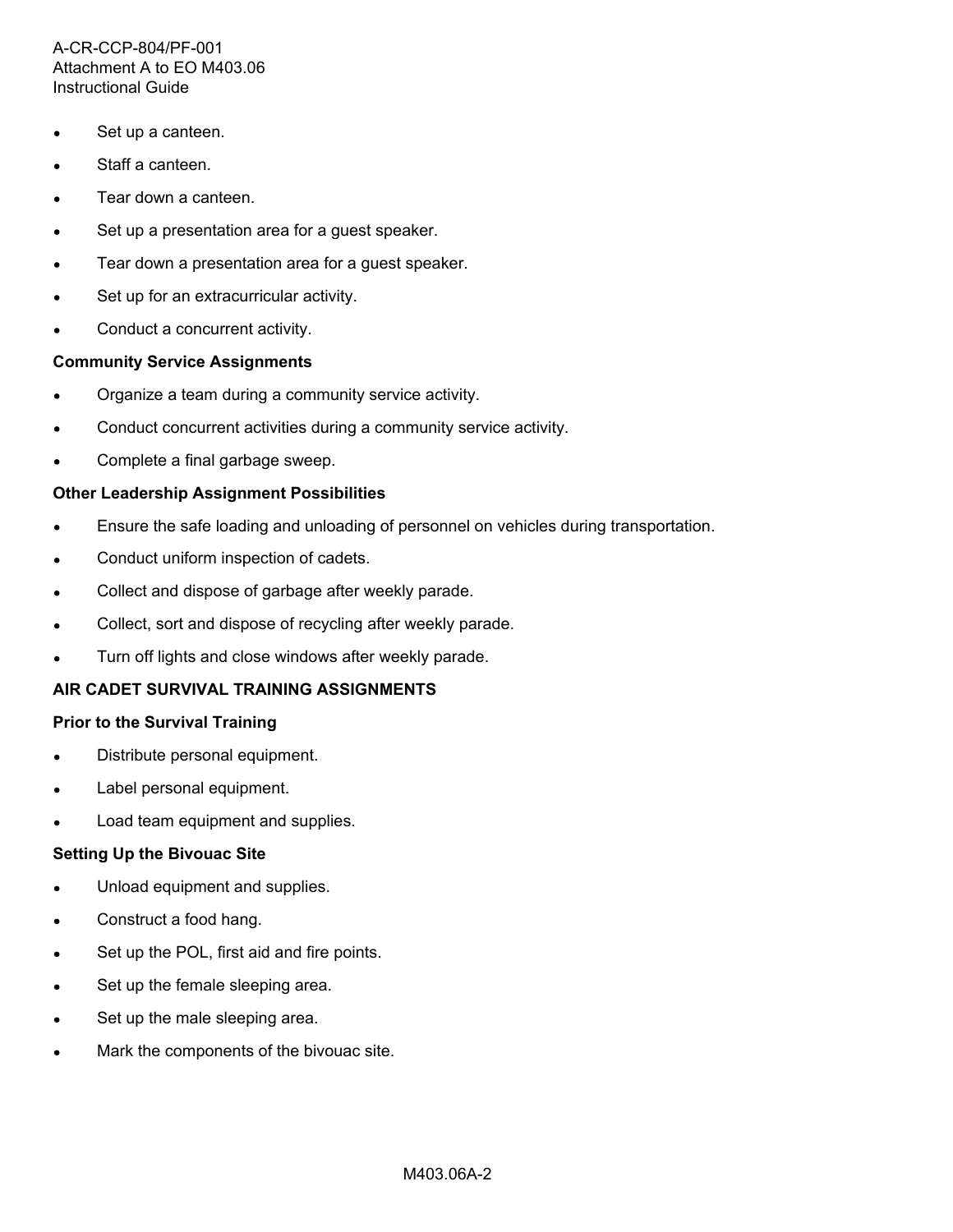# **Routine Tasks That Will Occur Throughout the Survival Training**

- Prepare a meal for a section.
- Clean up the site after a meal.
- Prepare the bivouac site for the night.
- Organize lights out for the female cadets.
- Organize lights out for the male cadets.

### **Tearing Down the Bivouac Site**

- Tear down the female sleeping area.
- Tear down the male sleeping area.
- Dismantle the POL, first aid and fire points.
- Load team equipment and supplies after the survival training.
- Erase signs of occupancy and complete a final garbage sweep.

### **After the Survival Training**

- Unload equipment and supplies.
- Collect personal equipment.

### **AIR CADET GLIDING DAY ASSIGNMENTS**

- Organize the distribution of a meal.
- Clean up the site after a meal.
- Conduct concurrent activities.
- Complete a final garbage sweep.

### **AIR CADET SKILLS DAY ASSIGNMENTS**

- Organize the distribution of a meal.
- Clean up the site after a meal.
- Set up a skills activity.
- Organize a team for a skills activity.
- Conduct a warm-up prior to the skills activity.
- Conduct a concurrent activity during the skills activity.
- Conduct a cool-down after skills activity.
- Tear down a skills activity.
- Complete a final garbage sweep.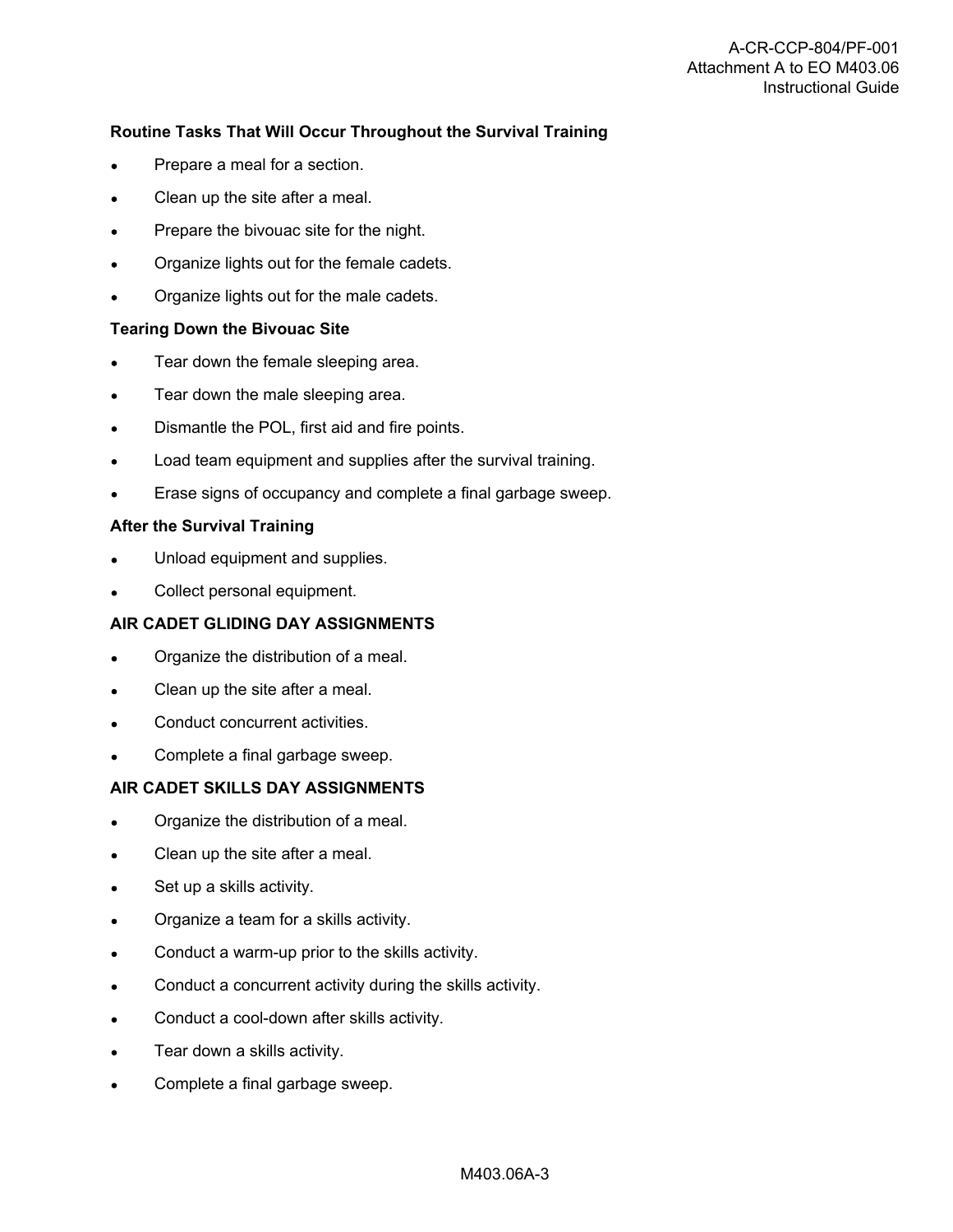# **POSSIBLE YEAR FOUR LEADERSHIP APPOINTMENTS**

# **Organizational Appointments**

- Flight Sergeant,  $\bullet$
- Flight Commander,  $\bullet$
- Squadron Commander,  $\bullet$
- Drum Major, and  $\bullet$
- Flag Party Commander.  $\bullet$

### **Training Appointments**

- Proficiency Level Instructor,  $\bullet$
- Aviation Subjects Instructor,  $\bullet$
- Leadership and Ceremonial Instructor,  $\bullet$
- Fitness and Sports and Instructor,  $\bullet$
- Air Rifle Marksmanship Instructor,  $\bullet$
- Survival Instructor, and  $\bullet$
- Band Section Leader.  $\bullet$

### **Supplementary Appointments**

- Supply Assistant,  $\bullet$
- Administration Assistant,  $\bullet$
- Training Assistant,  $\bullet$
- Canteen Steward,  $\bullet$
- Drill Team Commander,  $\bullet$
- Marksmanship Team Captain,  $\bullet$
- Range Assistant,
- First Aid Team Captain,  $\bullet$
- Biathlon Team Captain, and  $\bullet$
- Sports Team Captain. $\bullet$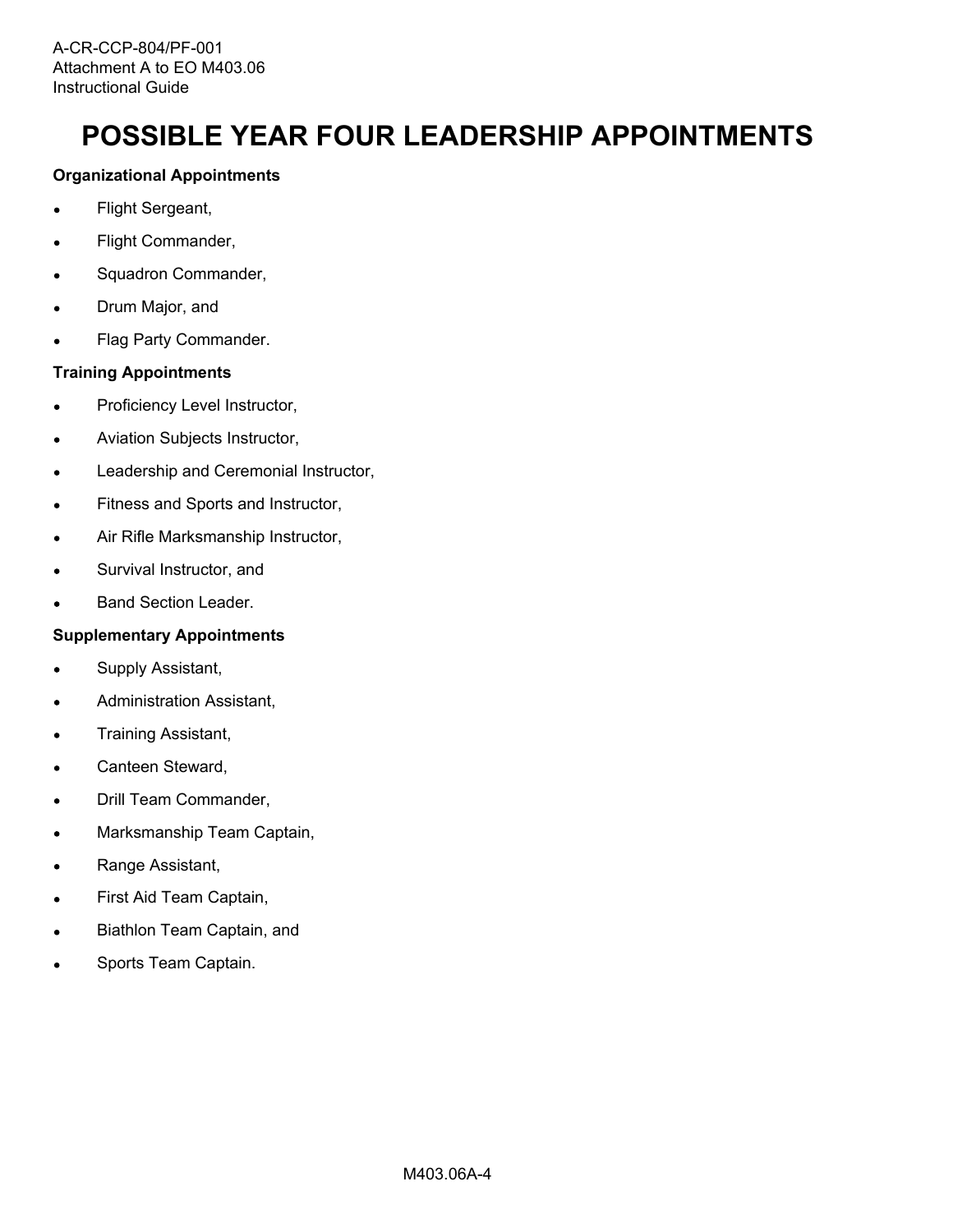# **LEADERSHIP APPOINTMENT AIDE-MEMOIRE**

# **TABLE OF CONTENTS**

| Leadership Assignment                                                                      | $B-2$ |
|--------------------------------------------------------------------------------------------|-------|
| Leadership Appointment                                                                     | $B-2$ |
| How to Conduct a Leadership Appointment                                                    | $B-2$ |
| Preparing for the Leadership Appointment                                                   | $B-2$ |
| Briefing Team Members During a Leadership Appointment                                      | $B-3$ |
| Carrying Out the Tasks Associated With the Leadership Appointment                          | B-3   |
| Providing Feedback to the Team Upon Conclusion of the Leadership Appointment               | B-4   |
| Meeting With the Activity Manager to Discuss the Outcomes of the Leadership<br>Appointment | $B-4$ |
| 403 PC 01 Assessment Rubric Leadership Assignment                                          | B-5   |
| 403 PC 02 Assessment Rubric Leadership Appointment                                         | $B-6$ |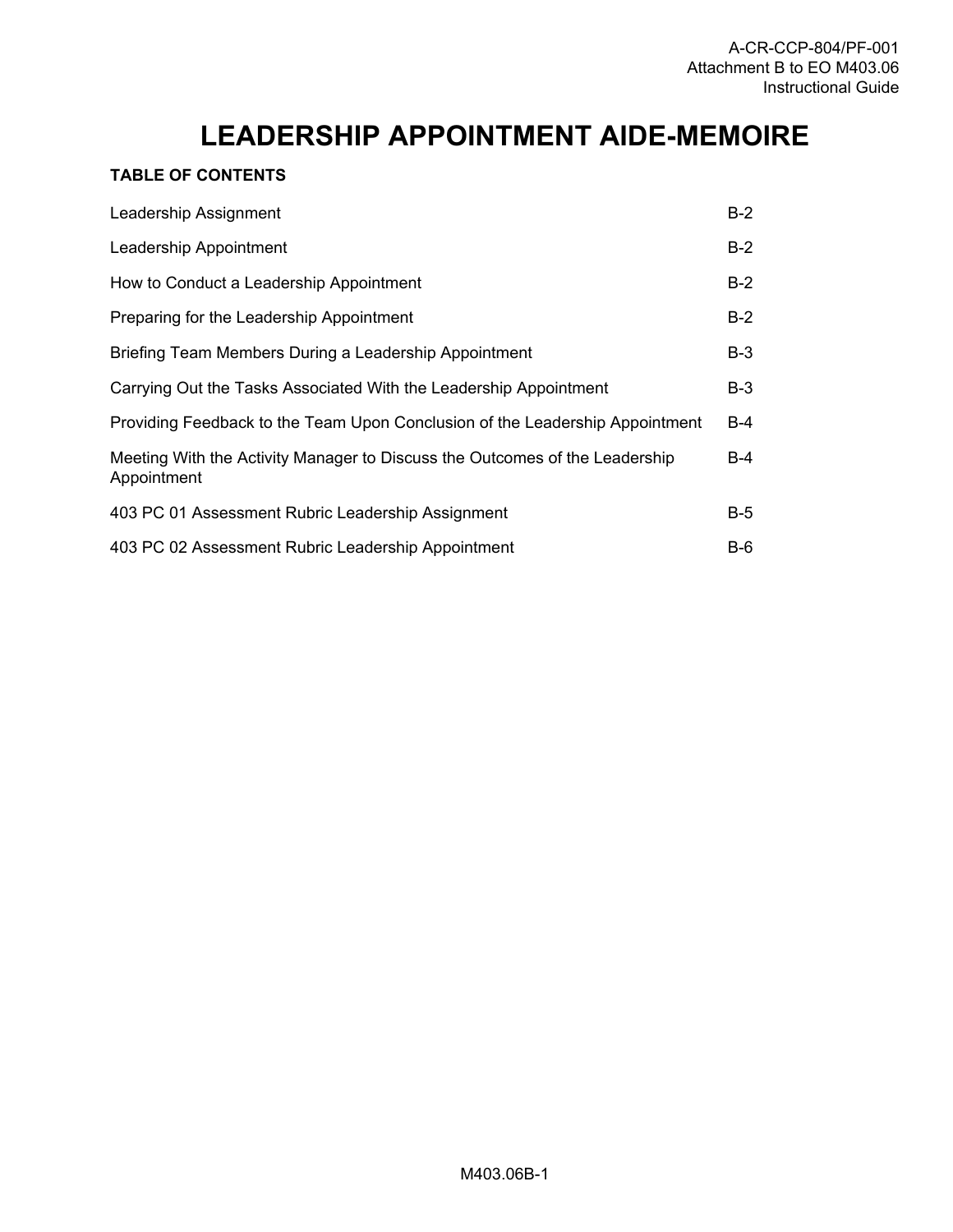A-CR-CCP-804/PF-001 Attachment B to EO M403.06 Instructional Guide

During year four training, each cadet will be assessed at least once on a leadership assignment and once on a leadership appointment.

### **LEADERSHIP ASSIGNMENT**

A leadership assignment is a specific, short- or long-term practical leadership opportunity during which the team leader must apply their leadership skills. The team leader will have temporary team members either within or outside their peer group for whom they will be responsible. The team will accomplish a singular minor duty or task.

### **LEADERSHIP APPOINTMENT**

A leadership appointment is a specific long-term practical leadership opportunity that is more comprehensive in nature than a leadership assignment. The team leader must apply their leadership knowledge and skills and display the core leadership qualities of a cadet. The team leader will have an assigned, established team of cadets outside their peer group. The team will accomplish a singular major duty or task. These may be organizational appointments (eg, Flight Sergeant, Squadron Commander, etc.), training appointments (eg, Proficiency Level Instructor, Leadership and Ceremonial Instructor, etc.) or supplementary appointments (eg, Canteen Steward, Drill Team Commander, etc.). In generating leadership appointments, consideration must be given to the duration of the major duty or task and frequency of opportunities to exercise leadership. The team leader is expected to meet with their team on a number of occasions over a period of time. Leadership appointments may be held by a single PL4 cadet (eg, Drill Team Commander) or the PL4 cadets may rotate through a position (eg, Canteen Steward). If a PL4 cadet rotates through a leadership appointment, the appointment must be meaningful for the cadet and be of a duration that allows the cadet to meet the objectives of applying their leadership knowledge and skills and displaying the core leadership qualities of a cadet.

The team leader must supervise team members, communicate with team members to solve problems, strive to meet the needs and expectations of team members, motivate team members, and provide feedback to team members. The team leader must attempt to develop the skills and knowledge of their team members.

Direction for the leadership appointment must be given by a superior, usually an activity leader or activity manager.

### **HOW TO CONDUCT A LEADERSHIP APPOINTMENT**

When conducting the leadership appointment, use the following steps:

- 1. prepare for the leadership appointment;
- 2. brief the team members at the onset and then throughout the leadership appointment;
- 3. carry out the tasks associated with the leadership appointment;
- 4. provide feedback to the team members throughout and at the completion of the leadership appointment; and
- 5. meet with the activity manager throughout and at the completion of the leadership appointment to discuss the outcomes of the leadership appointment.

#### **PREPARING FOR THE LEADERSHIP APPOINTMENT**

#### **Ensuring the Required Resources are Available**

Make sure all the resources necessary for using during the appointment are available. For example, if the appointment is to act as a flag party commander, the flags, poles, etc will need to be available, both for practice and performance opportunities.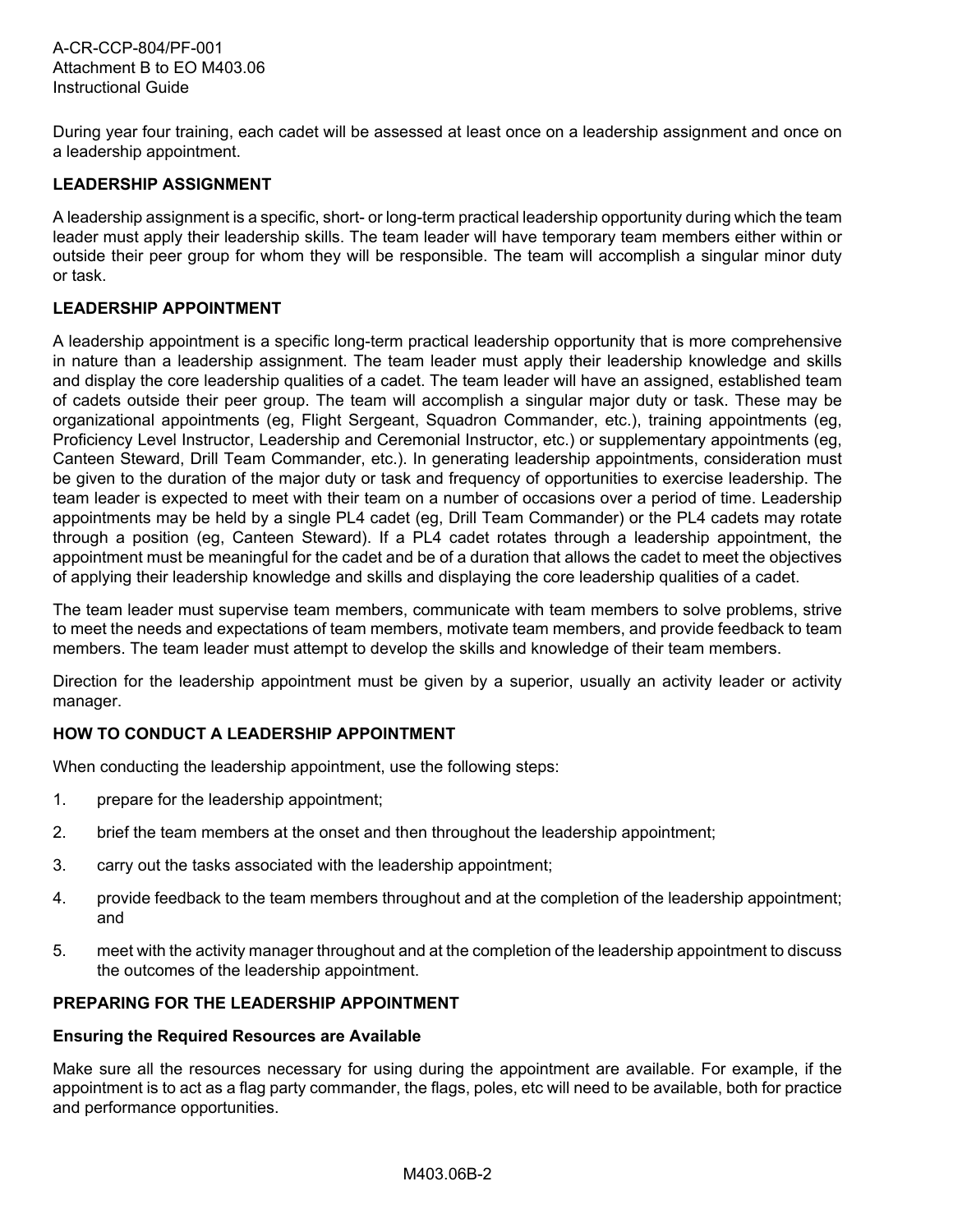# **Completing a Time Appreciation**

Be aware of the end date of the appointment. If the appointment is comprised of stages or phases, the leader must determine how much time to allocate to each stage or phase. All members involved in the appointment must be aware of the current date and the end date of the appointment.

#### **Making a Plan**

Make a plan to be successful in the appointment by:

- 1. determining what stages or phases comprise the appointment;
- 2. determining tasks inherent within the appointment;
- 3. developing a process to accomplish all tasks; and
- 4. identifying and allocating resources.

### **BRIEFING TEAM MEMBERS DURING THE LEADERSHIP APPOINTMENT**

#### **Communicating the Overall Plan**

Explain how the appointment will be carried out. All team members should know what is involved as the leader carries out the appointment. This may include identifying various stages and phases.

#### **Communicating the Tasks Involved in the Leadership Appointment**

Explain the tasks involved within the leadership appointment. Leadership appointments may be comprised of a series of tasks.

#### **Assigning Tasks to Team Members as Applicable**

Assign each team member the tasks that must be completed within the scope of the appointment. Every team member should be actively engaged in a meaningful activity.

#### **Ensuring the Team Members Understand Their Tasks**

Confirm the team members understand their tasks and ask the team members if they have any questions. The team leader should also ask a few questions to various team members to ensure comprehension. When team members are assigned specific tasks, it is important they understand what is expected of them.

### **CARRYING OUT THE TASKS ASSOCIATED WITH THE LEADERSHIP APPOINTMENT**

#### **Supervising Team Members**

Throughout the leadership appointment, the team leader will have many occasions during which to supervise team members. The most important aspect of supervision is to ensure the tasks are being conducted safely. Supervision also allows the team leader to provide ongoing feedback to team members.

#### **Ensuring the Tasks Within the Appointment are Progressing According to the Time Allotted**

Do not wait until the last minute to ensure tasks are being completed. If tasks are not being completed as planned, whether too slow or too fast, the plan may need to be adjusted and feedback should be given. Careful monitoring of team members and the overall situation will ensure the team leader is leading successfully during the leadership appointment and the major duty or task will be accomplished.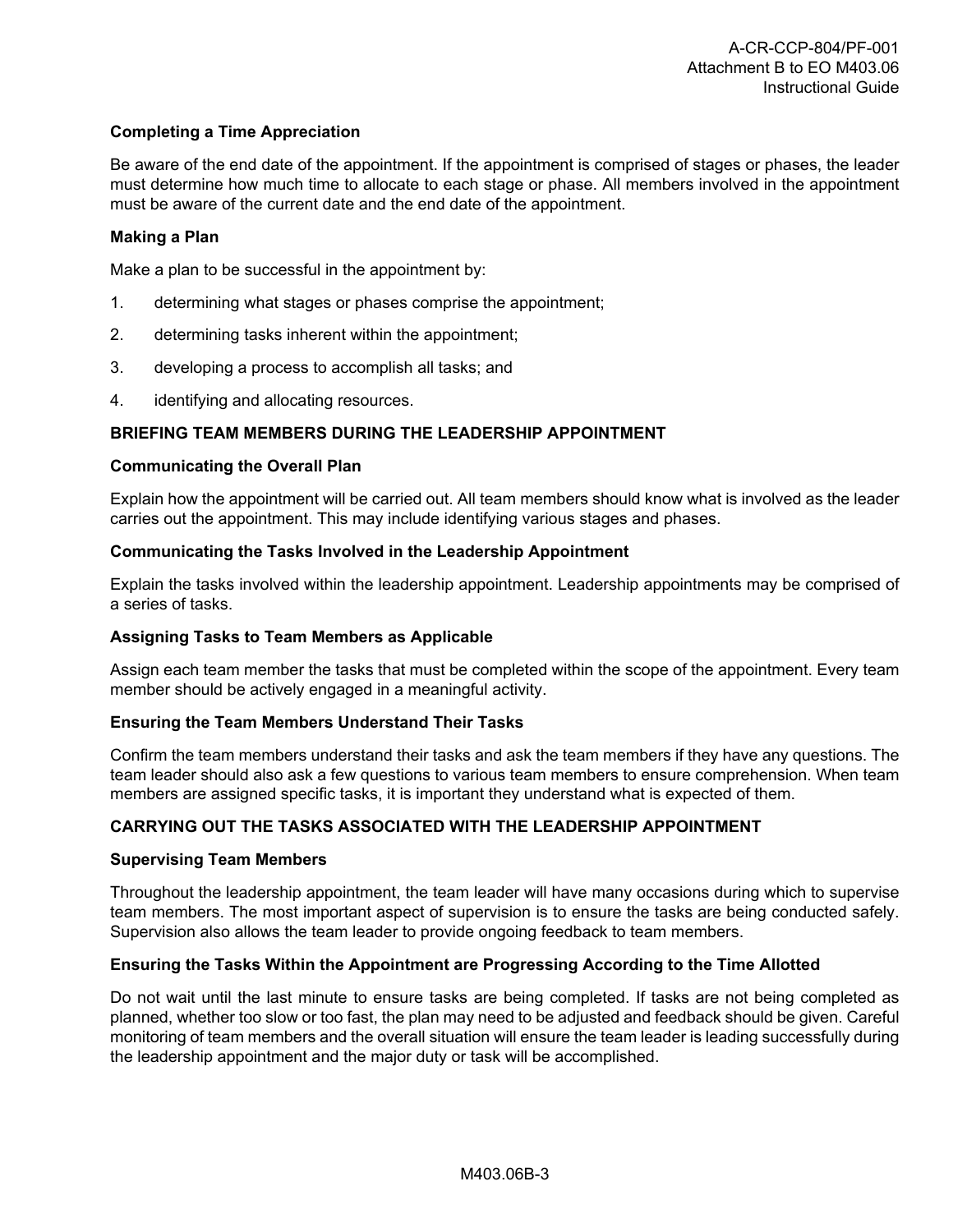# **Providing Feedback to the Team Members Throughout the Appointment**

The team leader will provide feedback throughout the appointment. This feedback may be given to the team as a whole or it may be given to individual team members. Feedback should be provided such that it is frequent, accurate, specific, and timely. Successful supervision allows for ongoing feedback to be provided to the team. Feedback is necessary for the team members as it will allow them to develop as leaders also.

#### **Modifying the Plan as Required**

If the plan is not working, take time to modify it. If help is required from team members, ask for it. Modifying aspects of the plan partway through the appointment may benefit the outcome; however, always keep time limits and constraints in mind. If the plan is being revised, communicate the new plan to the team members and work with them to implement it.

### **PROVIDING FEEDBACK TO THE TEAM MEMBERS UPON CONCLUSION OF THE LEADERSHIP APPOINTMENT**

It is important to give feedback to the team members upon conclusion of the leadership appointment. It is vital for the team leader to spend time focusing on how the team members worked together to achieve a common goal. When team members successfully complete a task, praise should be given. It is important to recognize dedication shown in seeing a task through to completion. Team leaders should try to recognize each team member for their contribution to the completion of a task.

The team leader should ask for feedback on the appointment from the team members. This can be done using general questions about the leadership appointment, such as:

- What was learned during the appointment?  $\bullet$
- Was the goal met? What contributed to the success?
- How did everyone interact during the appointment?  $\bullet$
- Were there behaviours that helped and / or hindered during the appointment?
- Were there any cadets who were not motivated to participate in the activity? How did this affect the morale  $\bullet$ of the remainder of the team?
- Were there leaders that emerged from within the team?

# **MEETING WITH THE ACTIVITY MANAGER TO DISCUSS THE OUTCOMES OF THE LEADERSHIP APPOINTMENT**

Just as the team leader will provide ongoing feedback to the team members during the leadership appointment, the team leader will need periodic feedback from the activity manager to discuss and monitor progress of the major duty or task. Feedback from the activity manager should assist the team leader in improving performance. Once the leadership appointment is concluded, the team leader should meet with the activity leader for an overall debriefing. This feedback will aid the team leader during future leadership appointments.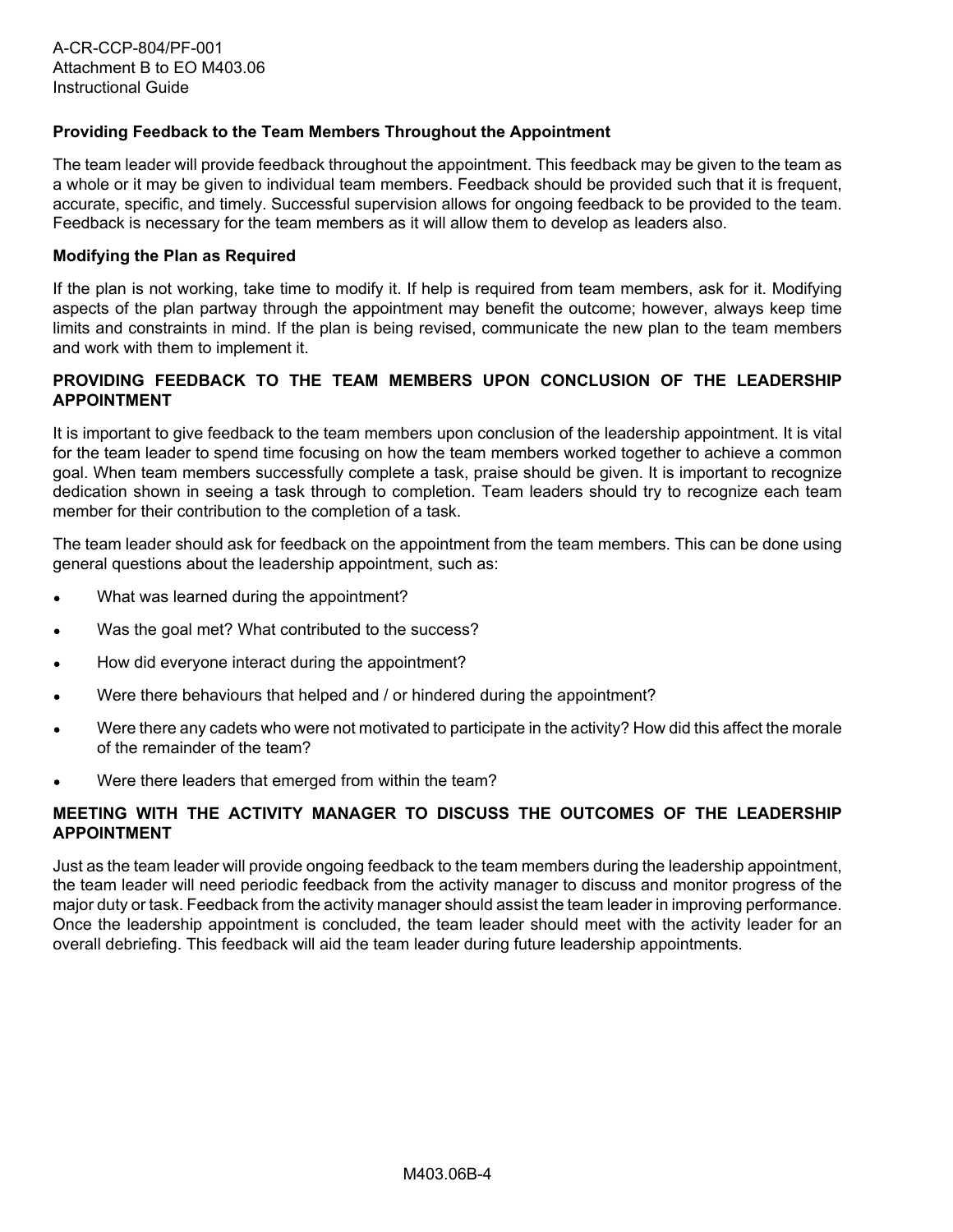### **403 PC 01 ASSESSMENT RUBRIC LEADERSHIP ASSIGNMENT**

|                                                  | Incomplete (I)                                                           | <b>Completed With Difficulty (D)</b>                                                                       | <b>Completed Without Difficulty (C)</b>                                                                               | <b>Exceeded the Standard (E)</b>                                                                                                          |
|--------------------------------------------------|--------------------------------------------------------------------------|------------------------------------------------------------------------------------------------------------|-----------------------------------------------------------------------------------------------------------------------|-------------------------------------------------------------------------------------------------------------------------------------------|
| Select a<br>leadership<br>approach.              | Did not select an approach<br>appropriate to the assignment.             | Selected an approach and was<br>challenged with balancing focus on<br>the team members and the goal.       | Selected an approach and strived<br>to balance team members and the<br>goal and simplicity and safety of<br>the task. | Selected the most appropriate<br>approach with a strong balance of<br>team members and the goal and<br>simplicity and safety of the task. |
| Communicate<br>as a team<br>leader.              | Did not communicate with team<br>members.                                | Communicated with team members<br>occasionally. Team members<br>needed clarification on many<br>occasions. | Communicated with team members<br>on many occasions. Team<br>members needed few clarifications.                       | Communicated to the team<br>throughout the leadership task.<br>Team members did not need<br>clarification.                                |
| <b>Supervise team</b><br>members.                | Did not supervise team members.                                          | Only supervised team members at<br>the beginning and / or end of the<br>leadership assignment.             | Supervised throughout the<br>leadership assignment making<br>some corrections when necessary.                         | Supervised throughout the<br>leadership assignment making<br>corrections as necessary.                                                    |
| Solve problems.                                  | Did not solve problems.                                                  | Attempted to solve some problems<br>and selected inefficient problem<br>solving methods.                   | Solved most problems as they<br>arose and often selected the<br>appropriate problem solving<br>method.                | Solved problems as they arose<br>and selected the most appropriate<br>problem solving method.                                             |
| <b>Motivate team</b><br>members.                 | Did not motivate team members.                                           | Only motivated periodically and<br>without enthusiasm.                                                     | Motivated frequently and with<br>enthusiasm, with attention at times<br>to both individuals and the team.             | Motivated consistently and with<br>enthusiasm, addressing both<br>individuals and the team.                                               |
| <b>Provide</b><br>feedback to team<br>members.   | Did not provide feedback to team<br>members.                             | Provided select feedback; was not<br>always frequent, accurate, specific<br>and / or timely.               | Provided periodic feedback and<br>was often frequent, accurate,<br>specific and / or timely.                          | Provided consistent feedback and<br>was regularly frequent, accurate,<br>specific and / or timely.                                        |
| <b>Meet</b><br>expectations of<br>team members.  | Made no effort to meet the<br>needs and expectations of team<br>members. | Made some efforts to meet the<br>needs and expectations of team<br>members but with limited results.       | Made considerable efforts to meet<br>the needs and expectations of<br>team members with adequate<br>results.          | Made consistent efforts to meet the<br>needs and expectations of team<br>members with solid results.                                      |
| <b>Complete the</b><br>leadership<br>assignment. | Did not complete the leadership<br>assignment.                           |                                                                                                            | Completed the leadership<br>assignment.                                                                               |                                                                                                                                           |
| Perform self-<br>assessment.                     | Did not complete the self-<br>assessment.                                |                                                                                                            | Completed the self-assessment.                                                                                        |                                                                                                                                           |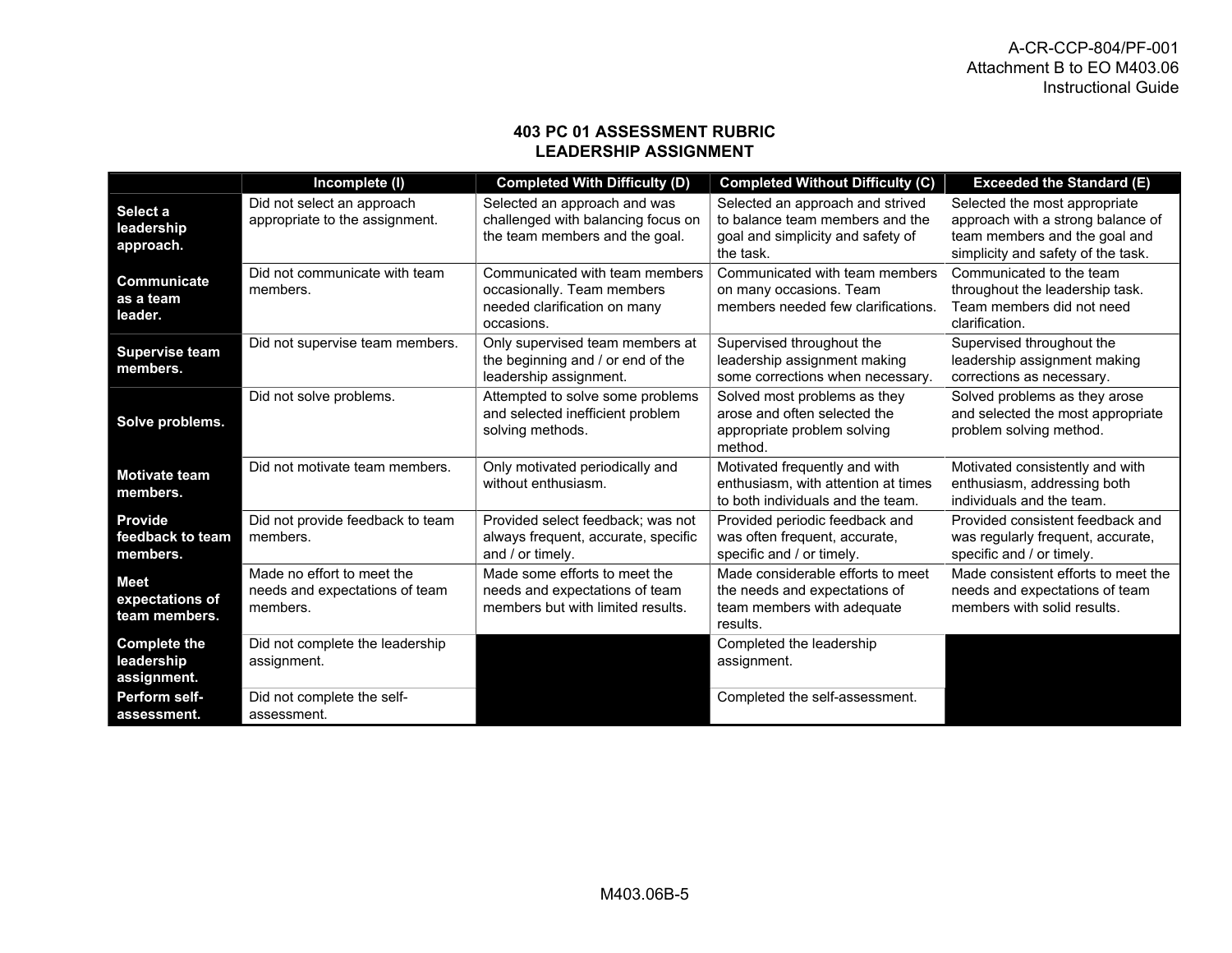# **403 PC 02 ASSESSMENT RUBRIC LEADERSHIP APPOINTMENT**

|                                                 | Incomplete (I)                                                            | <b>Completed With Difficulty (D)</b>                                                                                               | <b>Completed Without Difficulty (C)</b>                                                                                                              | <b>Exceeded the Standard (E)</b>                                                                                                                                            |
|-------------------------------------------------|---------------------------------------------------------------------------|------------------------------------------------------------------------------------------------------------------------------------|------------------------------------------------------------------------------------------------------------------------------------------------------|-----------------------------------------------------------------------------------------------------------------------------------------------------------------------------|
| Select a<br>leadership<br>approach.             | Did not select appropriate<br>approach(es) throughout the<br>appointment. | Selected an approach and was<br>challenged with balancing focus<br>on the team members and the goal<br>throughout the appointment. | Selected approach(es) throughout<br>the appointment and strived to<br>balance team members and the<br>goal and simplicity and safety of<br>the task. | Selected the most appropriate<br>approach(es) throughout the<br>appointment with a strong balance<br>of team members and the goal and<br>simplicity and safety of the task. |
| Communicate<br>as a team<br>leader.             | Did not communicate with team<br>members.                                 | Did not communicate with team<br>members frequently enough. Team<br>members needed clarification on<br>many occasions.             | Communicated with team members<br>on many occasions. Team<br>members needed few clarifications.                                                      | Communicated with team members<br>consistently throughout the<br>leadership appointment. Team<br>members did not need clarification.                                        |
| <b>Supervise</b><br>team members.               | Did not supervise team members.                                           | Did not successfully apply<br>the principles of supervision;<br>supervision was infrequent<br>throughout the appointment.          | Supervised throughout the<br>leadership appointment, making<br>some corrections when necessary.                                                      | Supervised consistently throughout<br>the leadership assignment, making<br>corrections as necessary.                                                                        |
| Solve problems.                                 | Did not solve problems.                                                   | Attempted to solve some problems<br>and selected inefficient problem<br>solving methods.                                           | Solved most problems as they<br>arose and often selected the<br>appropriate problem solving<br>method.                                               | Solved problems as they arose<br>and selected the most appropriate<br>problem solving method.                                                                               |
| <b>Motivate team</b><br>members.                | Did not motivate team members.                                            | Only motivated periodically and<br>without enthusiasm.                                                                             | Motivated frequently and with<br>enthusiasm, with attention at times<br>to both individuals and the team.                                            | Motivated consistently and with<br>enthusiasm, addressing both<br>individuals and the team.                                                                                 |
| <b>Provide feedback</b><br>to team<br>members.  | Did not provide feedback to team<br>members.                              | Provided select feedback; was not<br>always frequent, accurate, specific<br>and / or timely.                                       | Provided periodic feedback and<br>was often frequent, accurate,<br>specific and / or timely.                                                         | Provided consistent feedback and<br>was regularly frequent, accurate,<br>specific and / or timely.                                                                          |
| <b>Meet</b><br>expectations of<br>team members. | Made no effort to meet the<br>needs and expectations of team<br>members.  | Made some efforts throughout the<br>appointment to meet the needs and<br>expectations of team members but<br>with limited results. | Made considerable efforts<br>throughout the appointment to<br>meet the needs and expectations<br>of team members with adequate<br>results.           | Made consistent efforts throughout<br>the appointment to meet the needs<br>and expectations of team members<br>with solid results.                                          |
| Perform self-<br>assessment.                    | Did not complete the self-<br>assessment.                                 |                                                                                                                                    | Completed the self-assessment.                                                                                                                       |                                                                                                                                                                             |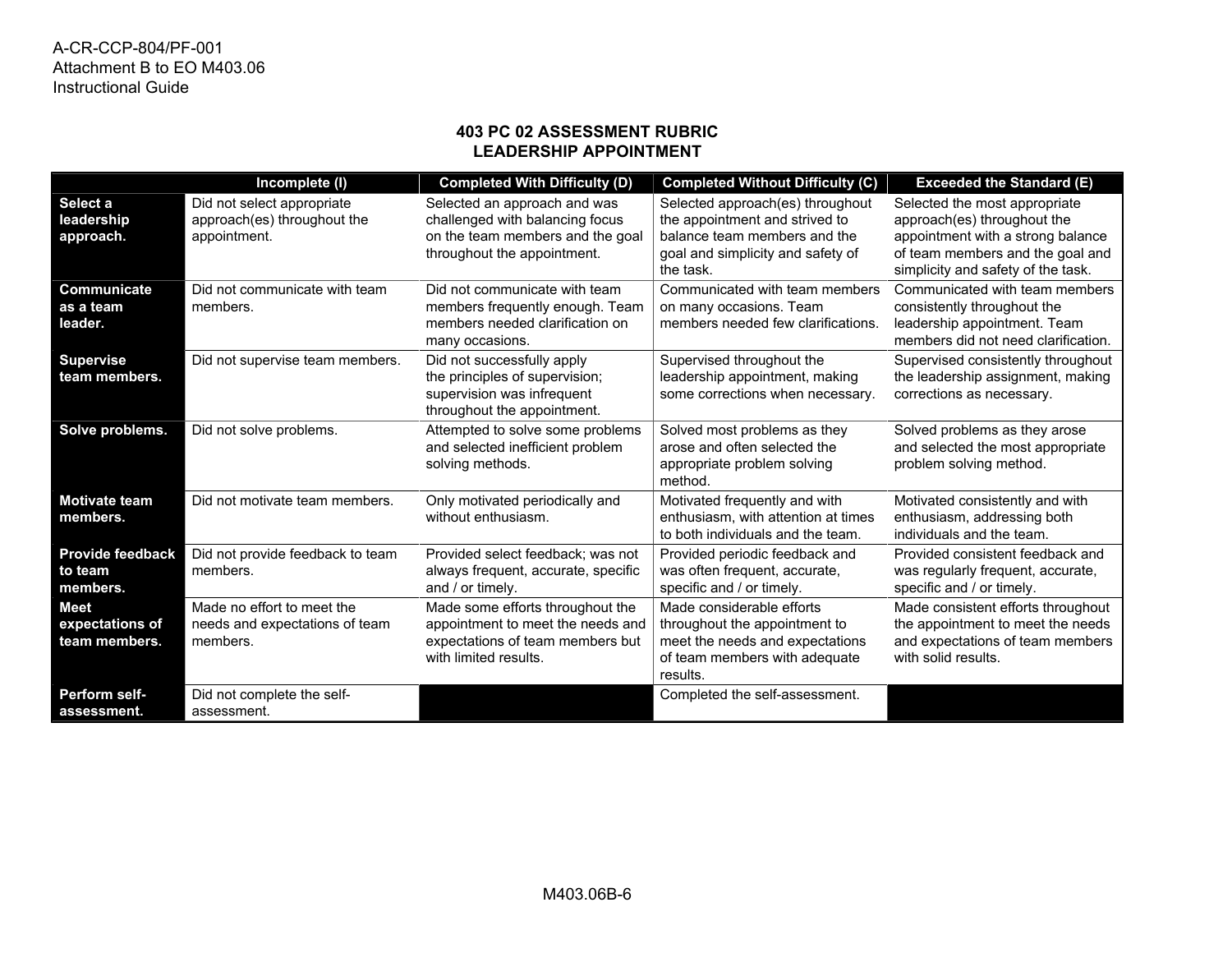

**COMMON TRAINING PROFICIENCY LEVEL FOUR INSTRUCTIONAL GUIDE**



# **SECTION 7**

### **EO C403.01 – PARTICIPATE IN A LEADERSHIP SEMINAR**

Total Time: 90 min

### **PREPARATION**

#### **PRE-LESSON INSTRUCTIONS**

Resources needed for the delivery of this lesson are listed in the lesson specification located in A-CR-CCP-804/ PG-001, *Proficiency Level Four Qualification Standard and Plan*, Chapter 4. Specific uses for said resources are identified throughout the instructional guide within the TP for which they are required.

Review the lesson content and become familiar with the material prior to delivering the lesson.

Review the information on seminars located at Attachment A.

Choose one of the four seminars. Prepare all materials for the seminar located at Attachments B–E.

### **PRE-LESSON ASSIGNMENT**

Nil.

### **APPROACH**

A seminar method was chosen for this lesson to stimulate active participation in a tutorial setting and to allow cadets to practice reflective thinking skills. Seminars assist cadets in developing new and imaginative interpretations of leadership topics being explored. Seminars are an interactive way to exchange information on techniques and approaches to the leadership subjects being researched and discussed.

### **INTRODUCTION**

#### **REVIEW**

Nil.

#### **OBJECTIVES**

By the end of this lesson the cadets shall have participated in a leadership seminar.

#### **IMPORTANCE**

It is important for cadets to participate in a leadership seminar so they have an opportunity to further develop their leadership skills and knowledge. Leadership seminars allow cadets to discuss the best practices and explore leadership topics. This EO may be an introduction to the seminar format, which will be used throughout Proficiency Level Five.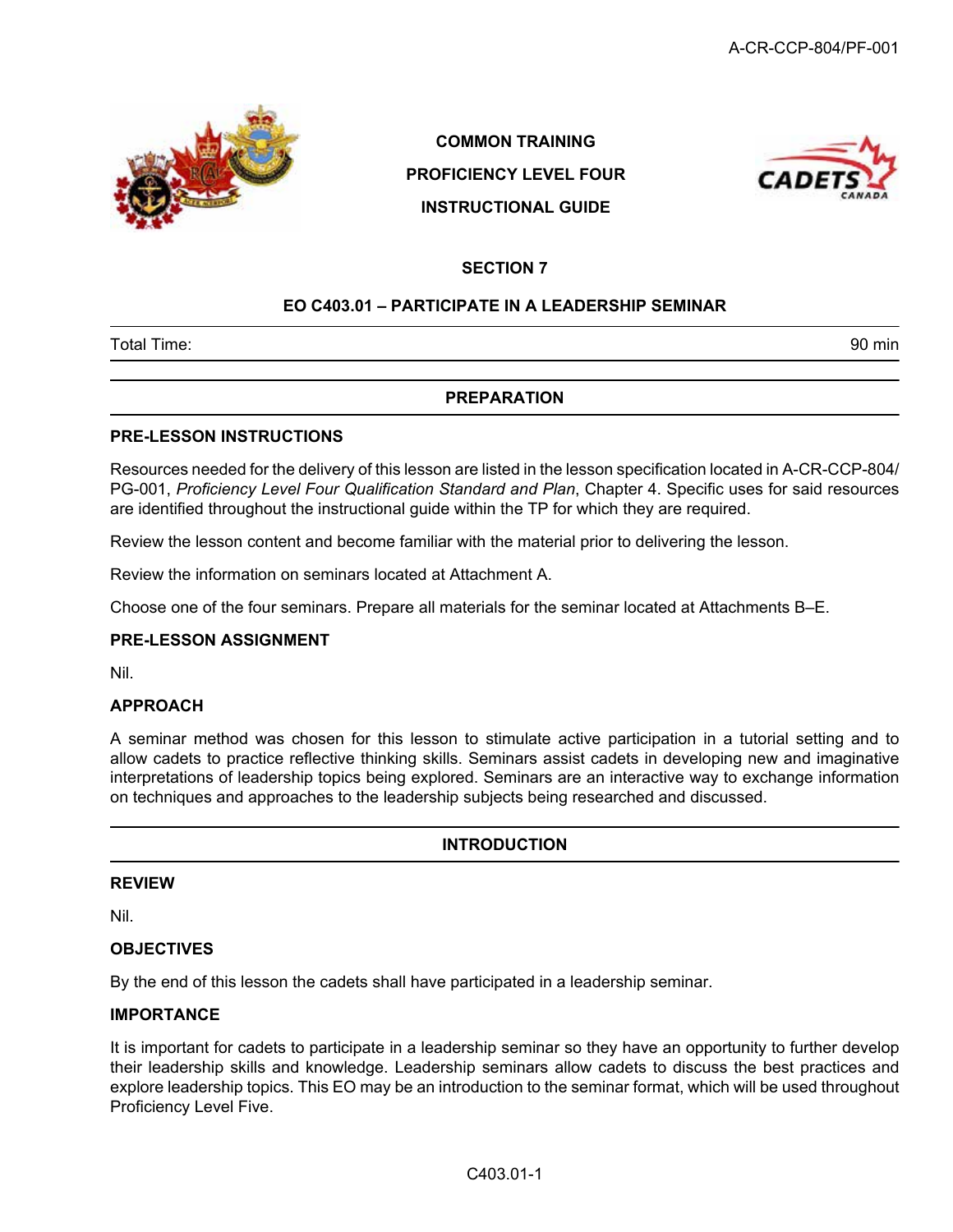# **Teaching Point 1 Have the cadets participate in a leadership seminar.**

Time: 80 min Method: Seminar Method: Seminar Method: Seminar Method: Seminar Method: Seminar Method: Seminar Method: Seminar Method: Seminar Method: Seminar Method: Seminar Method: Seminar Method: Seminar Method: Seminar M

Have the cadets participate in a leadership seminar on one or more of the following topics:  $\overline{u}$ 

- problem solving,
- time management,
- communication, and
- supervision.

# **ACTIVITY**

# **OBJECTIVE**

The objective of this activity is to have the cadets participate in a leadership seminar.

# **RESOURCES**

As per the selected topic (located at Attachments B–E).

# **ACTIVITY LAYOUT**

Set up the classroom IAW the selected leadership seminar (located at Attachments B–E).

# **ACTIVITY INSTRUCTIONS**

Follow the activity instructions IAW the selected leadership seminar (located at Attachments B–E).

# **SAFETY**

Nil.

# **CONFIRMATION OF TEACHING POINT 1**

The cadets' participation in a leadership seminar will serve as the confirmation of this TP.

### **END OF LESSON CONFIRMATION**

The cadets' participation in a leadership seminar will serve as the confirmation of this lesson.

# **CONCLUSION**

# **HOMEWORK / READING / PRACTICE**

Nil.

# **METHOD OF EVALUATION**

Nil.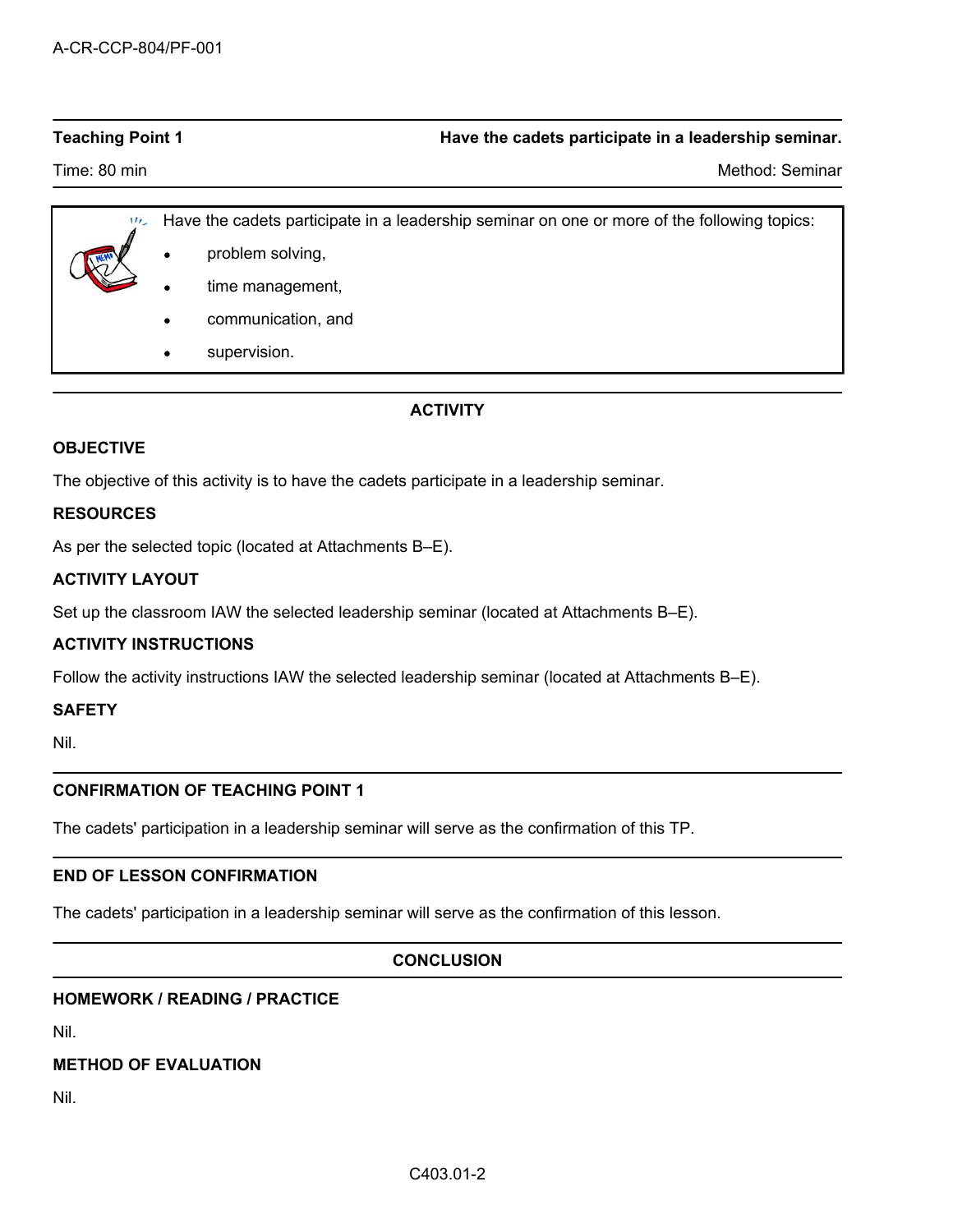#### **CLOSING STATEMENT**

Participating in leadership seminars may assist you in further developing leadership skills and knowledge. One can never know all there is to know about leadership and seminars are an important tool to further explore each leadership topic. In addition, the seminar format used during this lesson will be used throughout Proficiency Level Five.

#### **INSTRUCTOR NOTES / REMARKS**

This EO may be conducted as many as four times during Proficiency Level Four training.

### **REFERENCES**

C0-022 ISBN 0-02864-207-4 Cole, Kris (2002). *The complete idiot's guide to clear communication*. Indianapolis, IN: Alpha Books.

C0-115 ISBN 0-7879-4059-3 van Linden, J. A., & Fertman, C. I. (1998). *Youth leadership*. San Francisco, CA: Jossey-Bass Inc., Publishers.

C0-425 Shurdington Scouts Resource. (1999). *NASA exercise: Survival on the moon*. Retrieved April 14, 2009, from http://www.shurdington.org/Downloads/NASA%20Exercise.pdf

C0-477 Mindtools: Essential skills for an excellent career. (2009). *Stepladder technique: Making better group decisions*. Retrieved April 14, 2009, from http://www.mindtools.com/pages/article/newTED\_89.htm

C0-477 Mindtools: Essential skills for an excellent career. (2009). *Six thinking hats*. Retrieved April 14, 2009, from http://www.mindtools.com/pages/article/newTED\_07.htm

C0-477 Mindtools: Essential skills for an excellent career. (2009). *Why do we procrastinate*. Retrieved March 30, 2009, from http://www.mindtools.com/pages/article/newHTE\_96.htm

C0-477 Mindtools: Essential skills for an excellent career. (2009). *Preparing a to-do list*. Retrieved March 30, 2009, from http://www.mindtools.com/pages/article/newHTE\_05.htm

C0-477 Mindtools: Essential skills for an excellent career. (2009). *Simple prioritization*. Retrieved March 30, 2009, from http://www.mindtools.com/pages/article/newHTE\_92.htm

C0- 479 PedagoNet: Brainteasers. (2009). *Problem solving: Do you have the answer?* Retrieved April 15, 2009, from http://www.pedagonet.com/brain/brainers.html

C0-480 Discovery Education. (2009). *Brain boosters*. Retrieved April 15, 2009, from http:// school.discoveryeducation.com/brainboosters/

C0-481 Total success: A different type of training. (2009). *Time management: Manage yourself, not your time*. Retrieved March 31, 2009, from, http://www.tsuccess.dircon.co.uk/timemanagementtips.htm

C0-482 About.com: Small Business: Canada. (2009). *11 Time management tips*. Retrieved March 30, 2009, from, http://sbinfocanada.about.com/cs/timemanagement/a/timemgttips.htm

C0-483 College Board: Inspiring Minds (2009). *Time management tips for high school students*. Retrieved March 31, 2009, from, http://www.collegeboard.com/student/plan,college-success/116.html

C0-487 Department for Community Development, Government of Western Australia. (2008). *Supervision of children*. Retrieved April 1, 2009, from http://www.pscwa.org.au/documents/ DCDGUIOSHCFactSheetSupervisionofChildren.pdf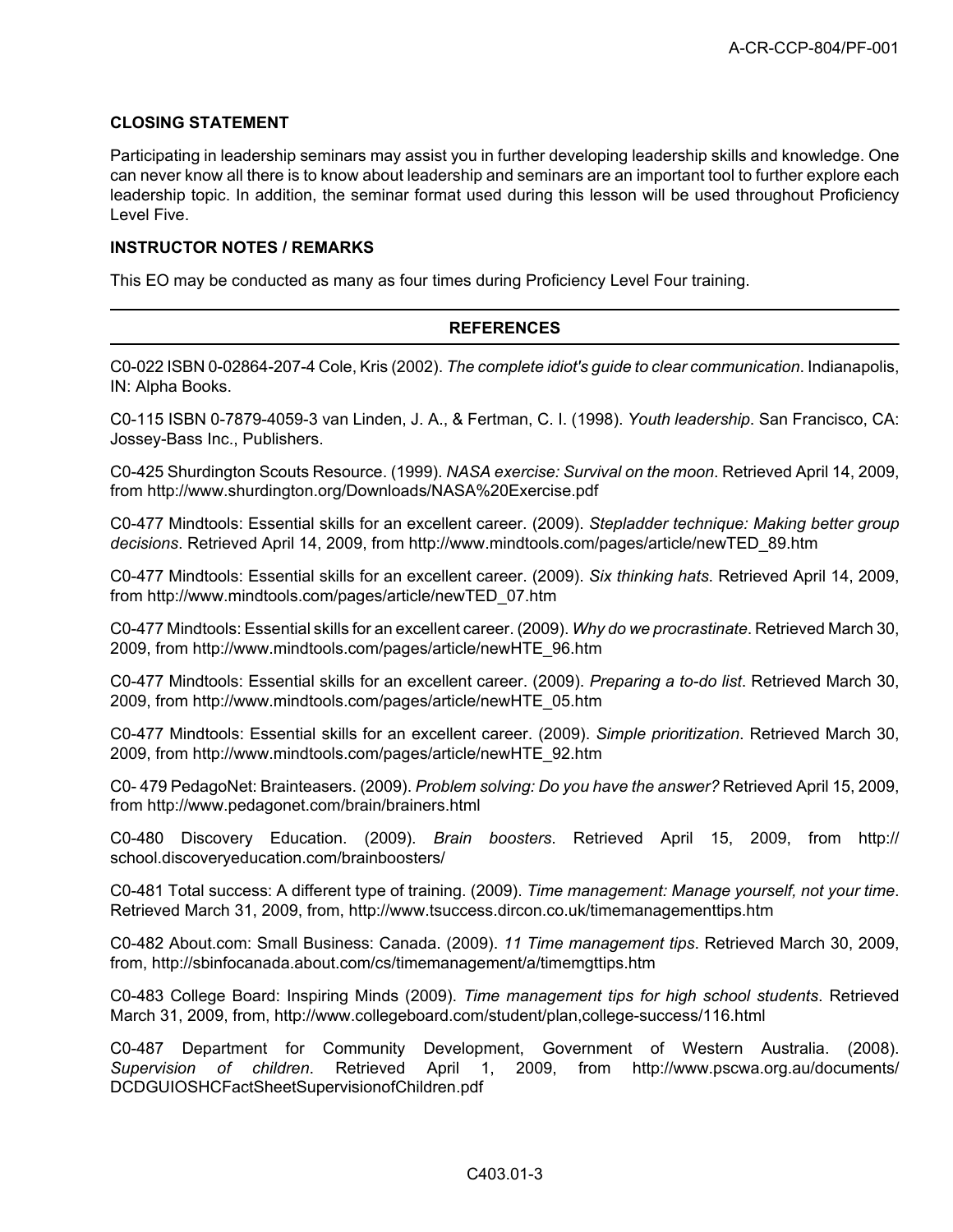THIS PAGE INTENTIONALLY LEFT BLANK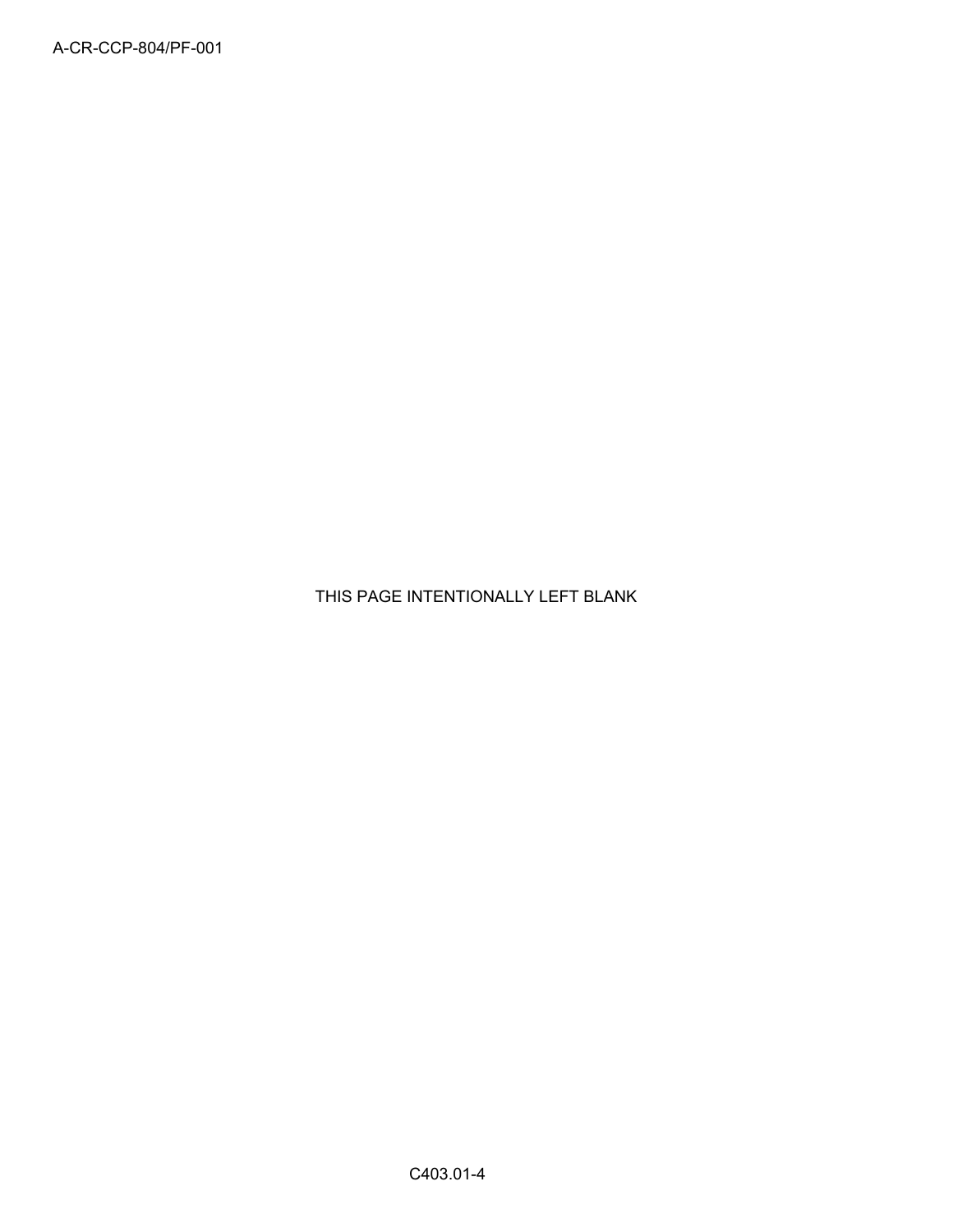# **SEMINAR INFORMATION**

#### **SEMINARS**

Seminars are effective ways to communicate information on a particular topic to the rest of the group. Seminars are a tutorial arrangement involving an instructor and a small group. They are best used as a part of the developmental learning process. A seminar will be meaningful and realistic when it is focused on specific needs.

Seminars have many uses. They can be used to:

- pass on new information to a group;
- provide general guidance for a group working on a project;
- exchange information on techniques and approaches being explored by members of a group; and
- develop new and imaginative solutions to problems a group is encountering.

#### **PREPARATION OF A GROUP**

Prepare the group attending the activity so that they understand the importance of the seminar and are in the proper mindset. The instructor should:

- 1. prepare the problem, project, or topic of study in advance of the session;
- 2. introduce the lesson, identify the topic and its importance / relevance to the group, and describe how the seminar will proceed prior to the actual forum; and
- 3. assign research or study materials on a topic, prior to the seminar, if appropriate.

### **HOW TO CONDUCT A SEMINAR**

During a seminar, employ strategies / approaches to explore new material, solve problems and exchange information such as:

- instructor presentation;  $\bullet$
- learner presentation;
- group discussion;  $\bullet$
- group brainstorming; or
- group work.

Follow the discussions and lead the group to draw conclusions regarding how to solve the problem or how they will use the new information.

Finally, close the discussion by highlighting the major conclusions and decisions made.

Workshops are similar and closely related to seminars. During a workshop, the group is presented with a problem or study subject and are required to produce possible solutions. A workshop can be used as an aspect of a seminar where the group concentrates on small amounts of material.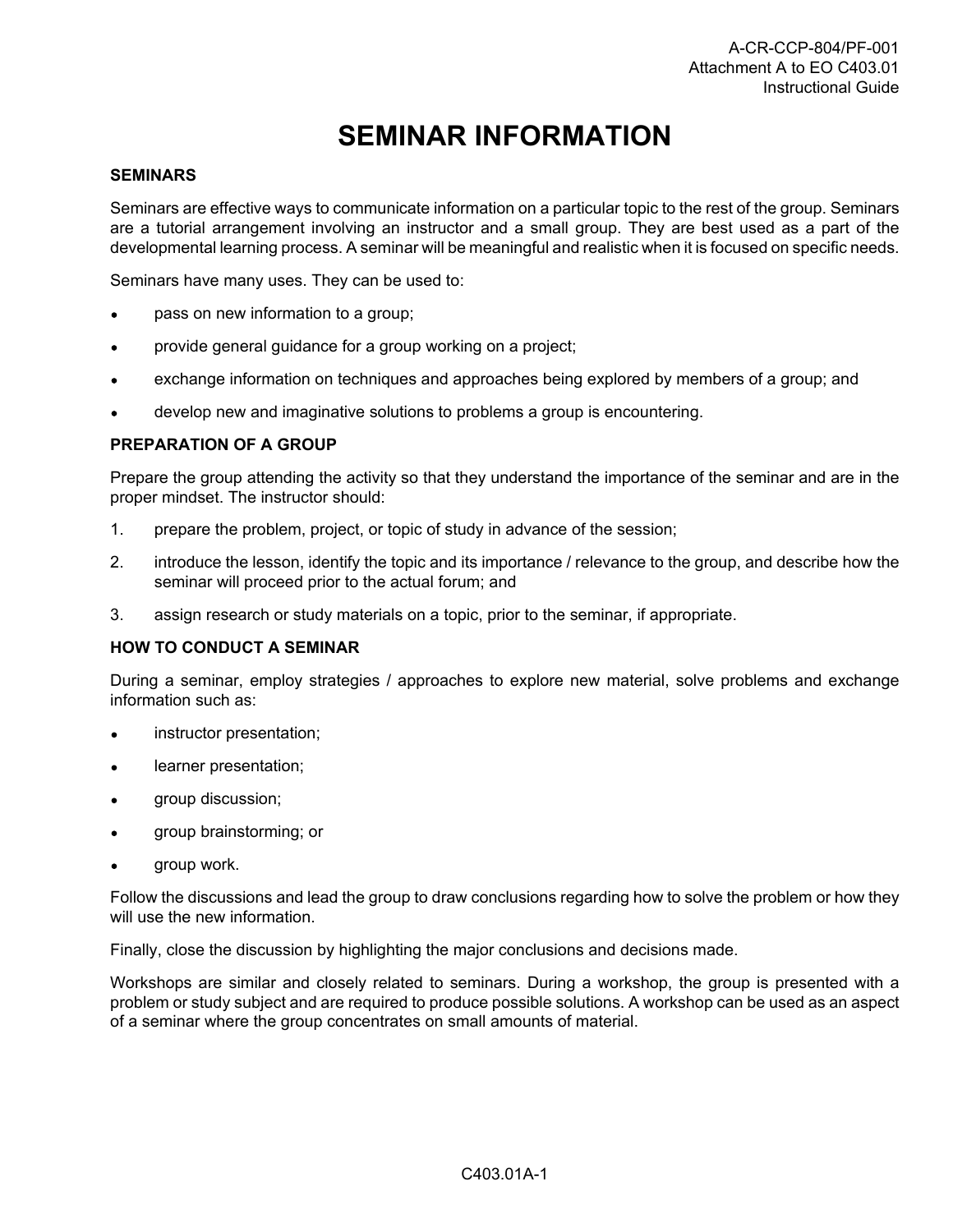A-CR-CCP-804/PF-001 Attachment A to EO C403.01 Instructional Guide

THIS PAGE INTENTIONALLY LEFT BLANK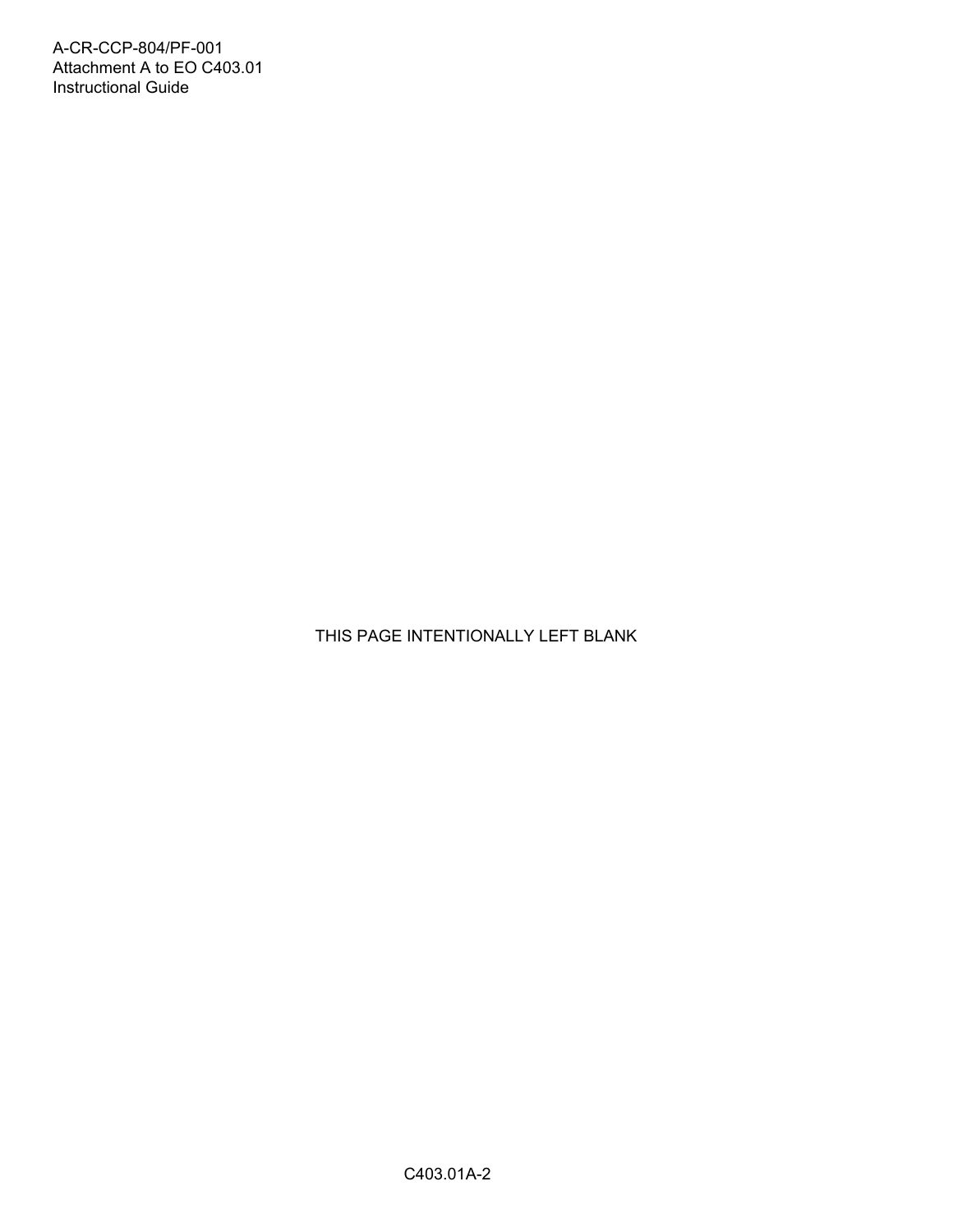# **LEADERSHIP SEMINAR PROBLEM SOLVING**

Total Time: 90 min

### **PREPARATION**

Photocopy Appendices 1, 4, 5 and 6 to Attachment B for each cadet.

Photocopy Appendices 2 and 3 to Attachment B.

The following components are conducted during this seminar:

| <b>Number</b>  | <b>Component</b>                                                                                                  | Time             |
|----------------|-------------------------------------------------------------------------------------------------------------------|------------------|
|                | Conduct an in-class activity where cadets solve the NASA moon survival scenario<br>individually.                  | $10 \text{ min}$ |
| $\overline{2}$ | Conduct an in-class activity where cadets solve the NASA moon survival scenario<br>as a group.                    | 20 min           |
| 3              | Conduct a group discussion on the NASA moon survival scenario.                                                    | $10 \text{ min}$ |
| 4              | Explain how to use the stepladder problem-solving technique and the six thinking<br>hats technique.               | $10$ min         |
| 5              | Conduct an in-class activity where cadets solve a problem using the stepladder or<br>six thinking hats technique. | $10$ min         |
| 6              | Have cadets solve problems.                                                                                       | $15$ min         |
|                | Conduct a group discussion on the problem-solving seminar.                                                        | 5 min            |

### **CONDUCT AN IN-CLASS ACTIVITY WHERE CADETS SOLVE THE NASA MOON SURVIVAL SCENARIO INDIVIDUALLY**

# **ACTIVITY**

Time: 10 min

### **OBJECTIVE**

The objective of this activity is to have the cadets solve the NASA Survival on the Moon scenario individually.

### **RESOURCES**

- NASA Survival on the Moon scenario and individual answer sheet located at Appendix 1 to Attachment B, and
- Pen / pencil.

# **ACTIVITY LAYOUT**

Nil.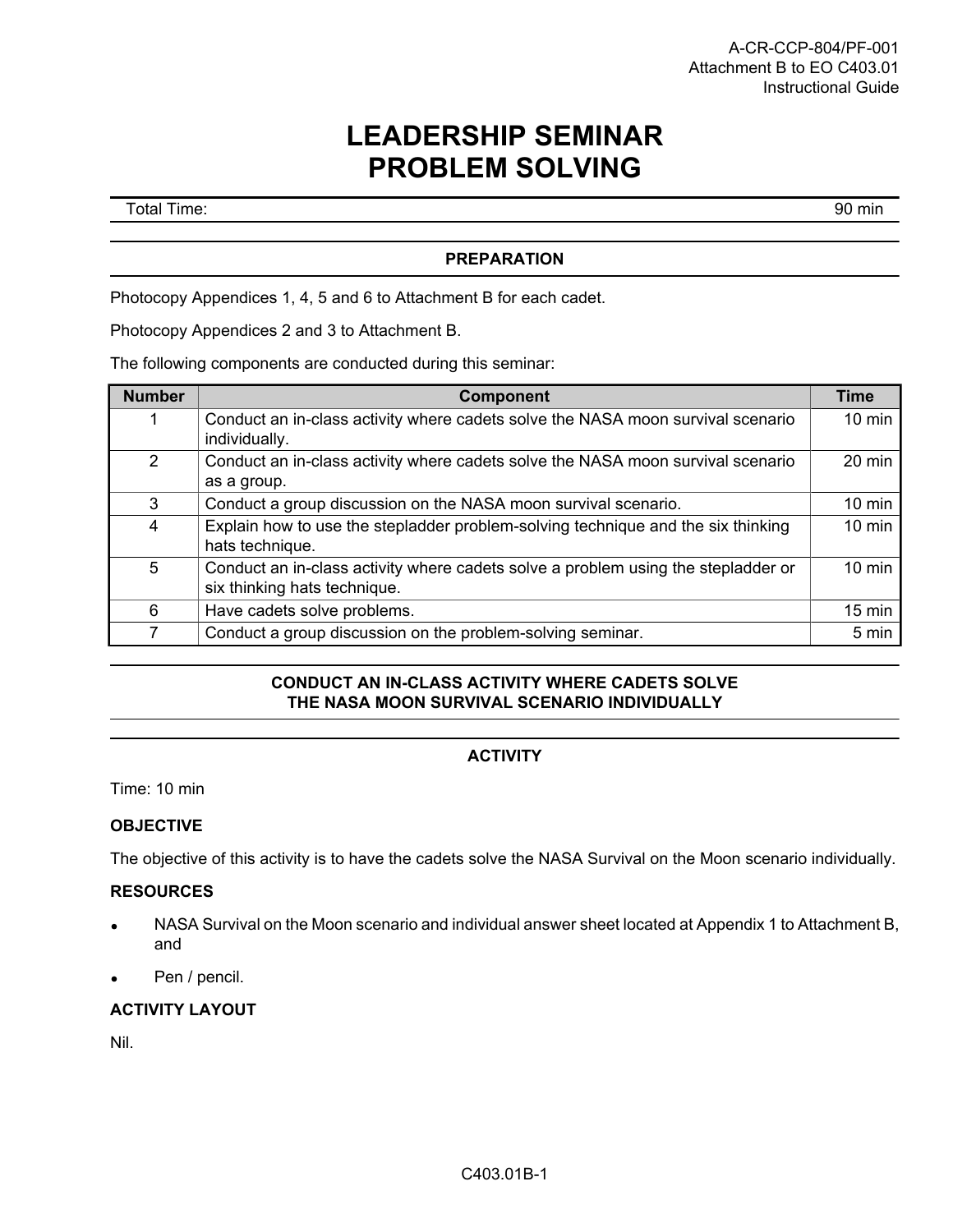A-CR-CCP-804/PF-001 Attachment B to EO C403.01 Instructional Guide

# **ACTIVITY INSTRUCTIONS**

- 1. Distribute the NASA Survival on the Moon scenario and individual answer sheet to each cadet.
- 2. Have the cadets complete the NASA Survival on the Moon scenario.

### **SAFETY**

Nil.

# **CONDUCT AN IN-CLASS ACTIVITY WHERE CADETS SOLVE THE NASA MOON SURVIVAL SCENARIO AS A GROUP**

### **ACTIVITY**

Time: 20 min

#### **OBJECTIVE**

The objective of this activity is to have cadets solve the NASA Survival on the Moon scenario as a group.

#### **RESOURCES**

- NASA Survival on the Moon scenario,
- Completed NASA Survival on the Moon scenario and individual answer sheet from previous activity,  $\bullet$
- NASA Survival on the Moon team answer sheet located at Appendix 2 to Attachment B, and  $\bullet$
- Pen / pencil.  $\bullet$

### **ACTIVITY LAYOUT**

Nil.

#### **ACTIVITY INSTRUCTIONS**

- 1. Distribute NASA Survival on the Moon scenario to one cadet from the group.
- 2. Have one cadet read the scenario to the group.
- 3. Have the cadets complete the NASA Survival on the Moon scenario as a group using their previous answers as a guide.
- 4. Review the group's answers to the NASA Survival on the Moon scenario using Appendix 3 to Attachment B.
- 5. Have cadets score their answers as a group and then as individuals.

### **SAFETY**

Nil.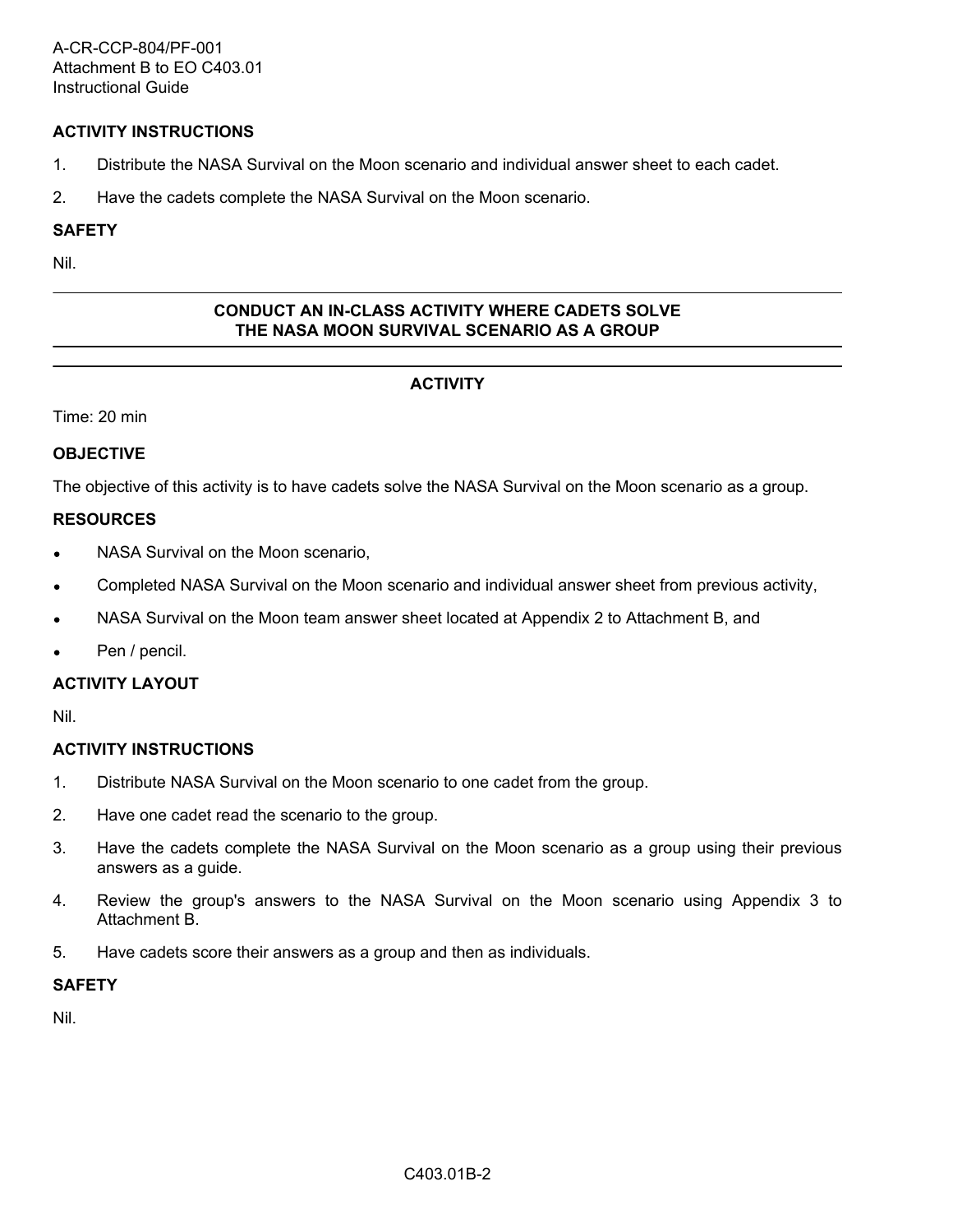## **CONDUCT A GROUP DISCUSSION ON THE NASA MOON SURVIVAL SCENARIO**

Time: 10 min

## **BACKGROUND KNOWLEDGE**



The purpose of the group discussion is to draw the following information from the group using the tips for answering / facilitating discussion and the suggested questions provided.

## **TRANSACTIONAL AND TRANSFORMATIONAL LEADERSHIP**

**Transactional leadership.** Leaders exchange promises of rewards and benefits to team members so the team members will fulfill agreements with the leaders. This type of leadership is task-oriented. The leader sets the rules and procedures to complete a task and the team members comply with the rules and follow the procedures to accomplish the task.

Transactional Leadership:

- Values problem and solution identification.
- Makes decisions even if everyone has not been heard in order to move forward.
- Uses standards and principles as guides in decision making.
- Develops the self to be a better decision maker for the group.
- Gets things done.
- Recognizes the importance of the product.
- Takes charge (personal power).

**Transformational leadership.** Focuses on the process of being a leader by helping team members transform themselves from followers into leaders. Transformational leadership involves assisting team members to transcend their own self-interest for the good of the group, organization or society; to consider their long-term needs to develop themselves, rather than their immediate needs; and generally, to become more aware of what is really important.

Transformational Leadership:

- Values the participation and contribution of others.
- Takes all viewpoints and advice into account before making a decision.
- Considers individuals within their contexts and situations.
- Uses individuals to test decisions.
- Develops the self first to be a better contributor to the group.
- Learns from experiences to generalize to 'real life'.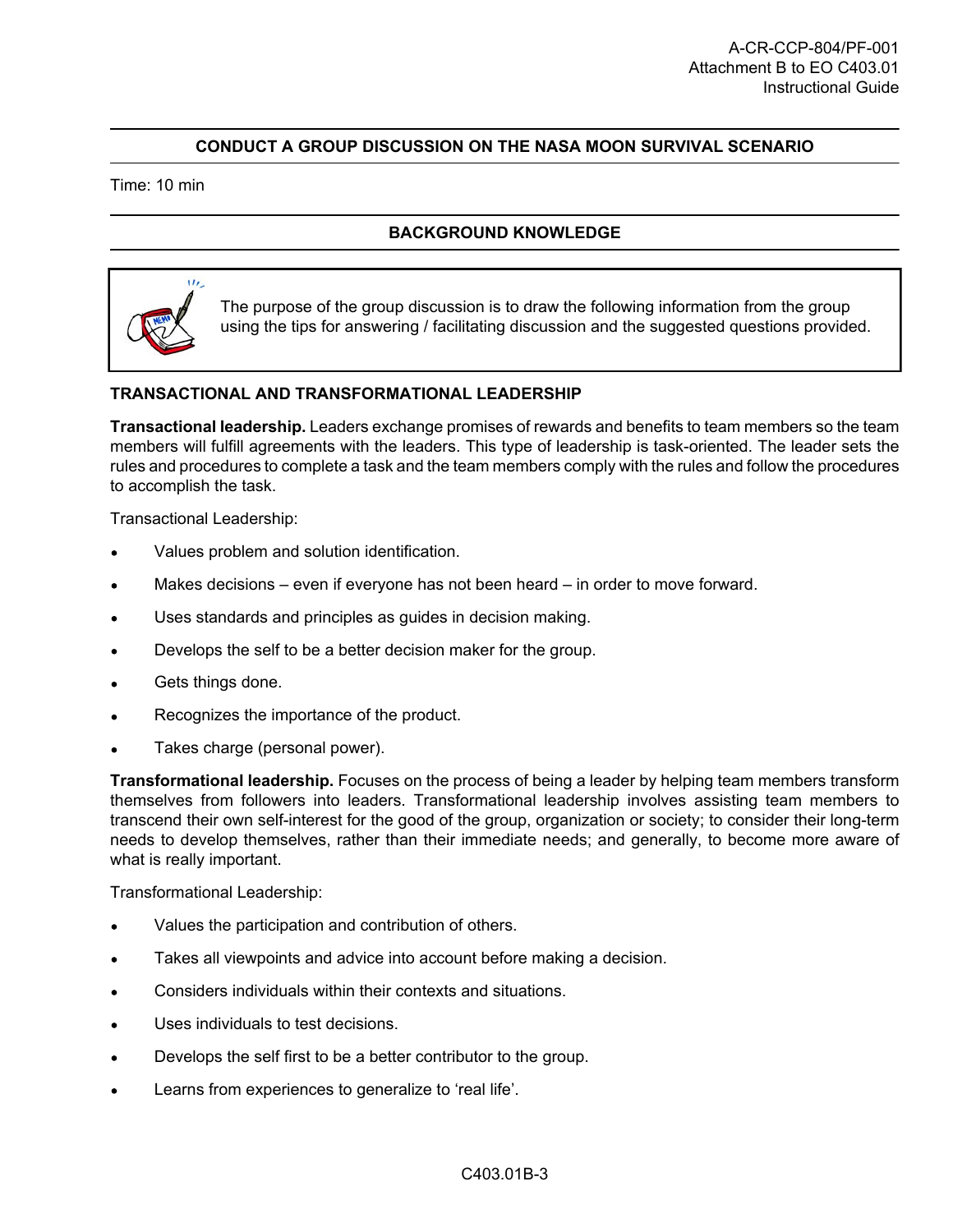A-CR-CCP-804/PF-001 Attachment B to EO C403.01 Instructional Guide

- Recognizes the importance of the process.
- Shares leadership (group power).



Leadership within the cadet program has been designed to create transformational leadership. Transformational leadership enables the Cadet Program to meet its first aim—to develop in youth the attributes of good citizenship and leadership.

Transactional leadership focuses on the skills and tasks associated with leadership, such as public speaking, writing, delegating authority, leading meetings and making decisions. It is what people who are leaders do. Transformational leadership focuses on the process of leadership and what it means to be a leader. It is concerned with how individuals use their abilities to influence people. Think of the main difference between transactional and transformational leadership as doing leadership tasks versus being a leader.

## **GROUP DISCUSSION**



- Q2. Which do you think was more effective?
- Q3. Give some examples of how decisions were made.
- Q4. Who influenced the decisions and how?
- Q5. Could better decisions have been made? How?
- Q6. How was conflict managed?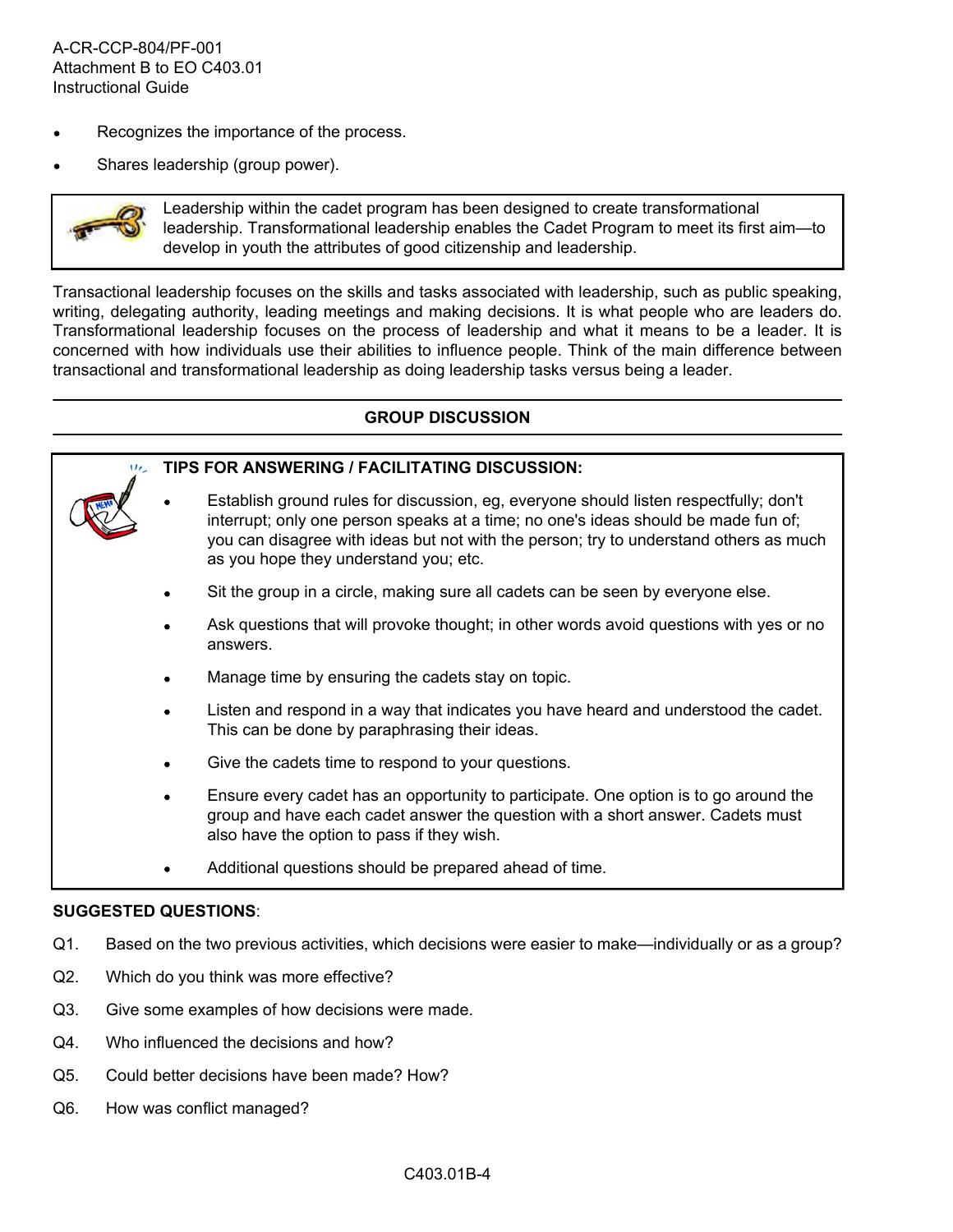- Q7. How do you feel about the decisions?
- Q8. Were you satisfied with each decision? Why or why not?
- Q9. What would you change if you did this again?



Other questions and answers will develop throughout the group discussion. The group discussion should not be limited to only those suggested.



Reinforce those answers given and comments made during the group discussion, ensuring the teaching point has been covered.

## **EXPLAIN HOW TO USE THE STEPLADDER PROBLEM SOLVING TECHNIQUE AND THE SIX THINKING HATS TECHNIQUE**

Time: 10 min

#### **The Stepladder Technique**

The stepladder technique is a step-by-step approach to help ensure that all members of the group are heard. The technique allows shy, quiet people to present their ideas to the group before other group members may influence them. This method allows everyone to hear many different viewpoints before reaching a final decision.

The stepladder technique steps:

- 1. present the problem or task;
- 2. form the core group of two members;
- 3. share ideas and discuss;
- 4. add the third member to the group;
- 5. share ideas and discuss;
- 6. add the fourth member to the group;
- 7. share ideas and discuss;
- 8. add additional members, one at a time, sharing ideas and discussing after each, until all members have been added; and
- 9. reach a final decision.

Many groups begin to lose effectiveness and the ability to make quality decisions if they have too many members. Keep the group small—four to six team members—to maximize effectiveness.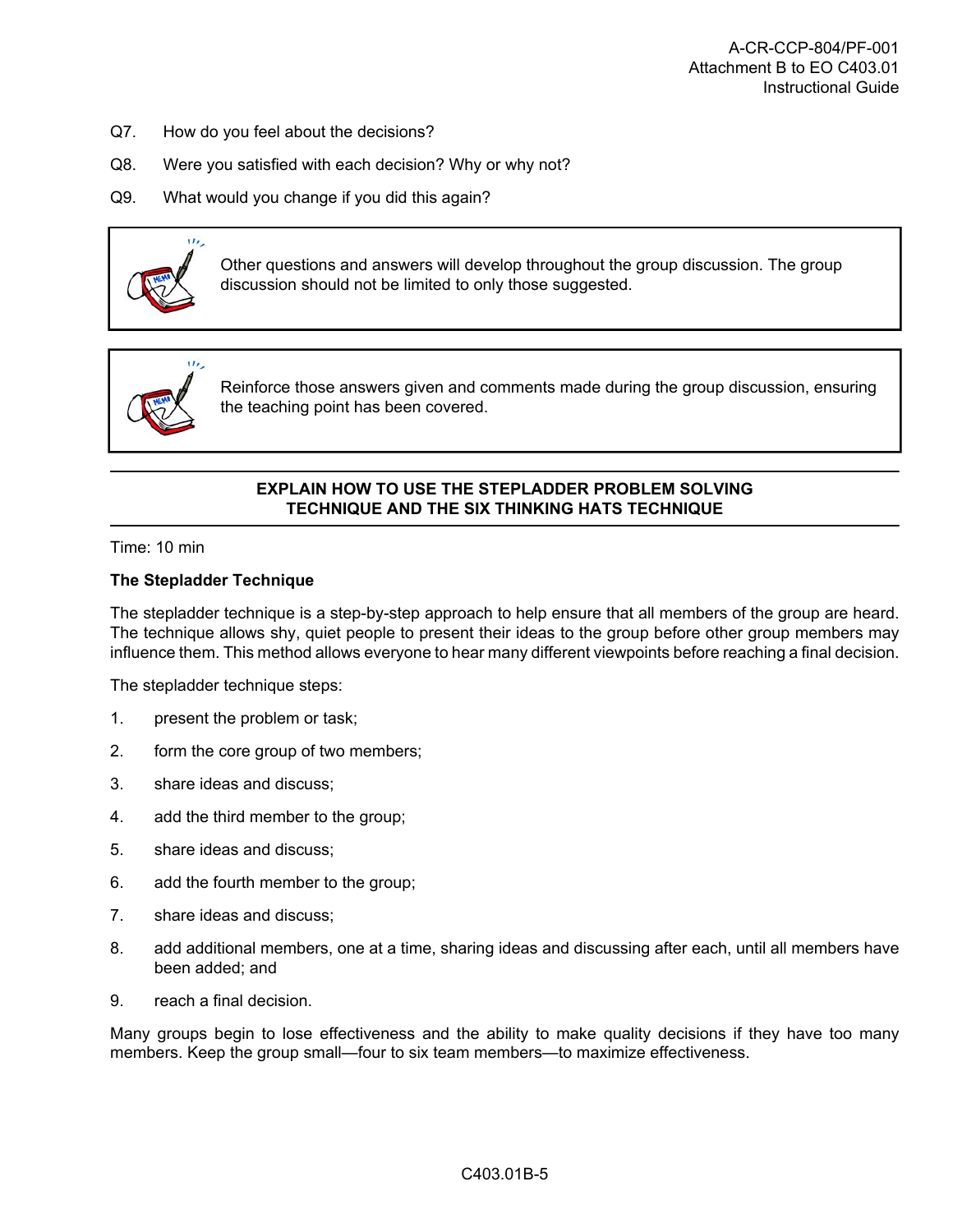## **The Six Thinking Hats Technique**

Six Thinking Hats is a good technique for looking at the effects of a decision from a number of different points of view. It allows necessary emotion and scepticism to be brought into what would otherwise be purely rational decisions. It opens up the opportunity for creativity within decision making. The Six Thinking Hats technique helps groups make better decisions by moving people outside their habitual ways of thinking. For example, persistently pessimistic cadets may be asked to be positive and creative.

Each Thinking Hat is a different style of thinking. These are:

**White Hat.** With this thinking hat, cadets must focus on the data available. They must look at the information they have and see what can be learned from it. They must look at gaps in the knowledge and either try to fill them or account for them. These cadets will analyze past trends and try to predict on the basis of what is known, what may happen.

**Red Hat.** With this thinking hat, cadets must look at the decision using intuition, gut reaction and emotion. They must try to think how other people may react emotionally, and try to understand the responses of others who do not know how the decision was made.

**Black Hat.** With this thinking hat, cadets must look at things pessimistically, cautiously and defensively. They try to see why ideas and approaches might not work. This may highlight the weak points in a plan or course of action. This allows the group to alter the approach or prepare contingency plans to counter problems that arise.

**Yellow Hat.** With this thinking hat, cadets must think only positively. They must keep an optimistic viewpoint that helps to see all the benefits and opportunities that arise from the decision or course of action. Yellow hat thinking helps to keep the group going when everything seems to be gloomy or difficult.

**Green Hat.** With this thinking hat, cadets must think creatively. They try to develop new, innovative and imaginative solutions to the problem or task. These cadets must think outside the box and not critique their own ideas before expressing them.

**Blue Ha**t. With this thinking hat, cadets must focus on process control. This is the hat worn by people chairing the problem-solving session. When running into difficulties because ideas are running dry, they may direct cadets into a different coloured hat.

Using the Six Thinking Hats technique should improve the quality of decision-making. By "wearing" each of the thinking hats in turn, decisions are systematically explored.

## **CONDUCT AN IN-CLASS ACTIVITY WHERE CADETS SOLVE A PROBLEM SCENARIO USING THE STEPLADDER OR SIX THINKING HATS TECHNIQUE**

## **ACTIVITY**

Time: 10 min

## **OBJECTIVE**

The objective of this activity is to have cadets solve a problem using the stepladder or Six Thinking Hats technique.

#### **RESOURCES**

Scenario located at Appendix 4 to Attachment B.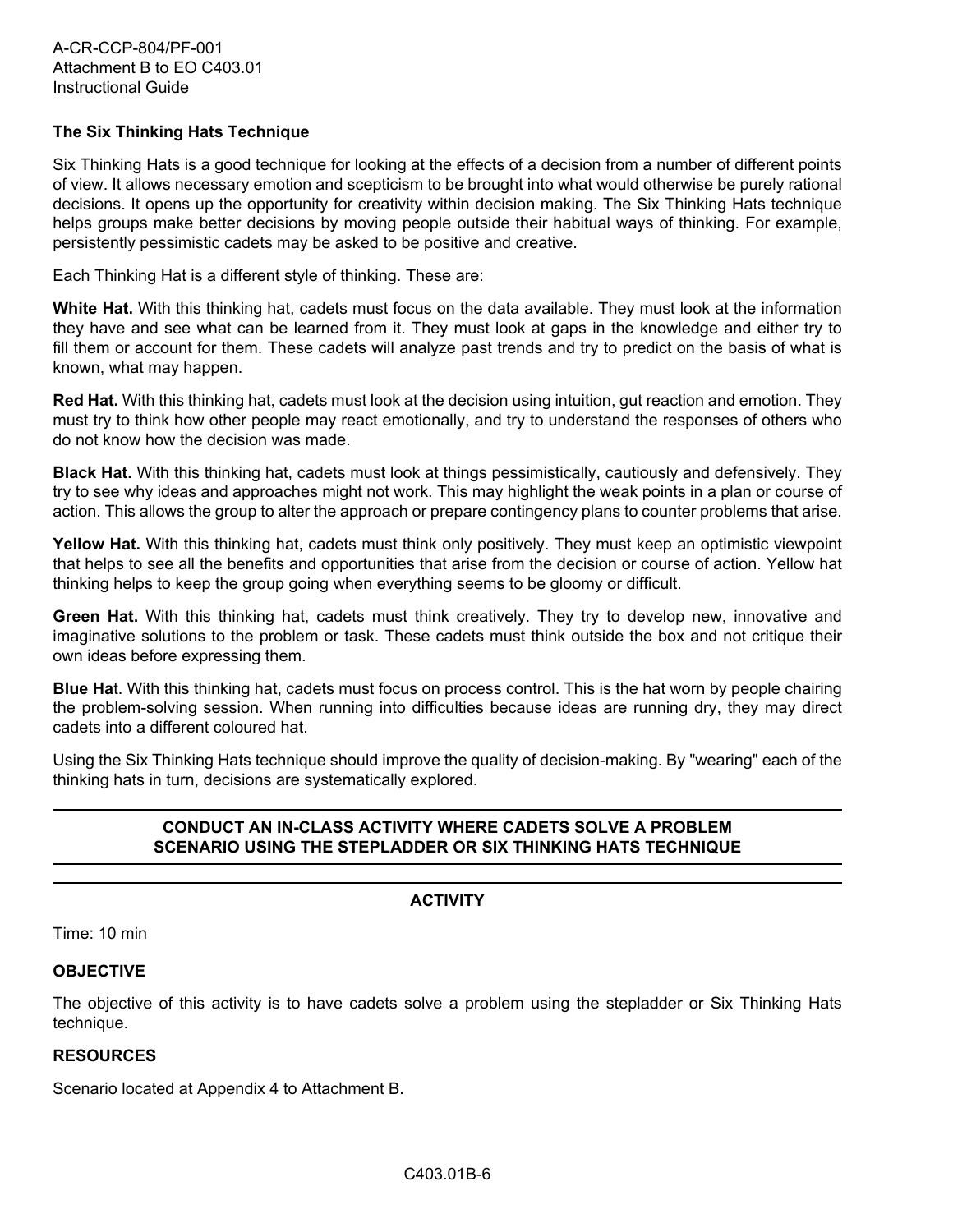# A-CR-CCP-804/PF-001 Attachment B to EO C403.01 Instructional Guide

# **ACTIVITY LAYOUT**

Nil.

## **ACTIVITY INSTRUCTIONS**

- 1. Have the cadets select the stepladder technique or six thinking hats technique to solve the scenario.
- 2. Distribute the scenario to each cadet.
- 3. Have the cadets read the scenario.
- 4. Divide the cadets into groups of no more than six.
- 5. Have the cadets solve the scenario using the technique selected.

## **SAFETY**

Nil.

## **HAVE CADETS SOLVE PROBLEMS**

# **ACTIVITY**

Time: 15 min

## **OBJECTIVE**

The objective of this activity is to have the cadets solve problems.

## **RESOURCES**

- Brainteasers and puzzles located at Appendix 5 to Attachment B, and
- Answer keys located at Appendix 6 to Attachment B.

# **ACTIVITY LAYOUT**

Nil.

## **ACTIVITY INSTRUCTIONS**



There are 10 problems to be solved. Cadets do not have to solve all the problems. Cadets should work on the problems in small groups.

- 1. Distribute Appendix 5 to Attachment B to each cadet.
- 2. Divide cadets into groups of no larger than three.
- 3. Have cadets solve the problems.
- 4. After 12 minutes, distribute answer keys located at Appendix 6 to Attachment B to each group.
- 5. Have the groups check their answers.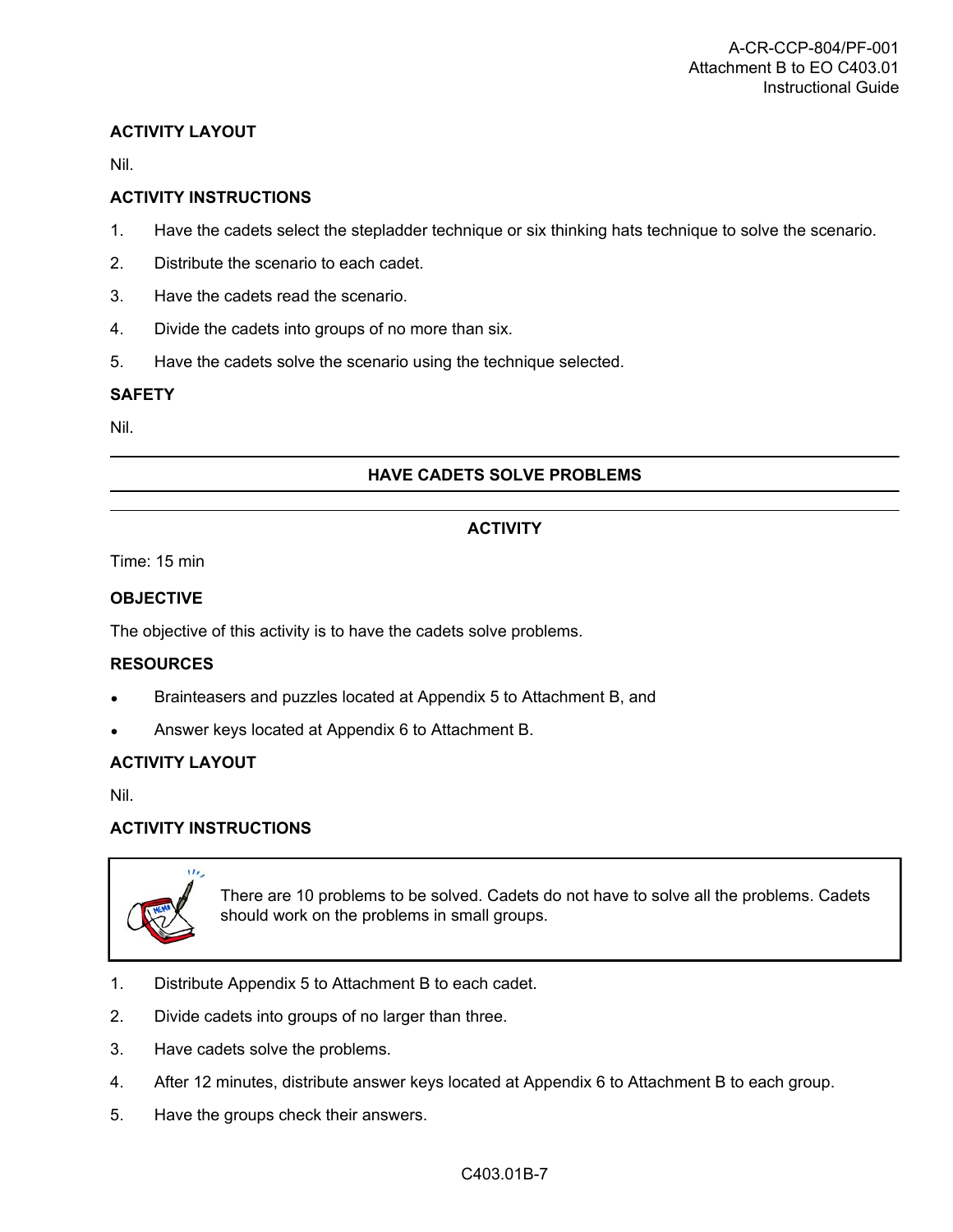## A-CR-CCP-804/PF-001 Attachment B to EO C403.01 Instructional Guide

## **SAFETY**

Nil.

## **CONDUCT A GROUP DISCUSSION ON THE PROBLEM-SOLVING SEMINAR**

#### Time: 5 min



The purpose of the group discussion is to have cadets practice reflective thinking skills. Use the tips for answering / facilitating discussion and the suggested questions provided.

## **GROUP DISCUSSION**

- Establish ground rules for discussion, eg, everyone should listen respectfully; don't interrupt; only one person speaks at a time; no one's ideas should be made fun of; you can disagree with ideas but not with the person; try to understand others as much as you hope they understand you; etc.
	- Sit the group in a circle, making sure all cadets can be seen by everyone else.  $\bullet$
	- Ask questions that will provoke thought; in other words avoid questions with yes or no answers.
	- Manage time by ensuring the cadets stay on topic.  $\bullet$

**TIPS FOR ANSWERING / FACILITATING DISCUSSION:**

- Listen and respond in a way that indicates you have heard and understood the cadet. This can be done by paraphrasing their ideas.
- Give the cadets time to respond to your questions.  $\bullet$
- Ensure every cadet has an opportunity to participate. One option is to go around the group and have each cadet answer the question with a short answer. Cadets must also have the option to pass if they wish.
- Additional questions should be prepared ahead of time.

#### **SUGGESTED QUESTIONS**:

- Q1. What have you learned during this seminar?
- Q2. Which activities did you enjoy during the seminar? Why?
- Q3. Will this information be useful to you?
- Q4. Where do you think you will use the information from this seminar?
- Q5. Now that you know the Stepladder and Six Thinking Hats Techniques, how have you changed your approach to solving a problem? How will this impact your decision-making?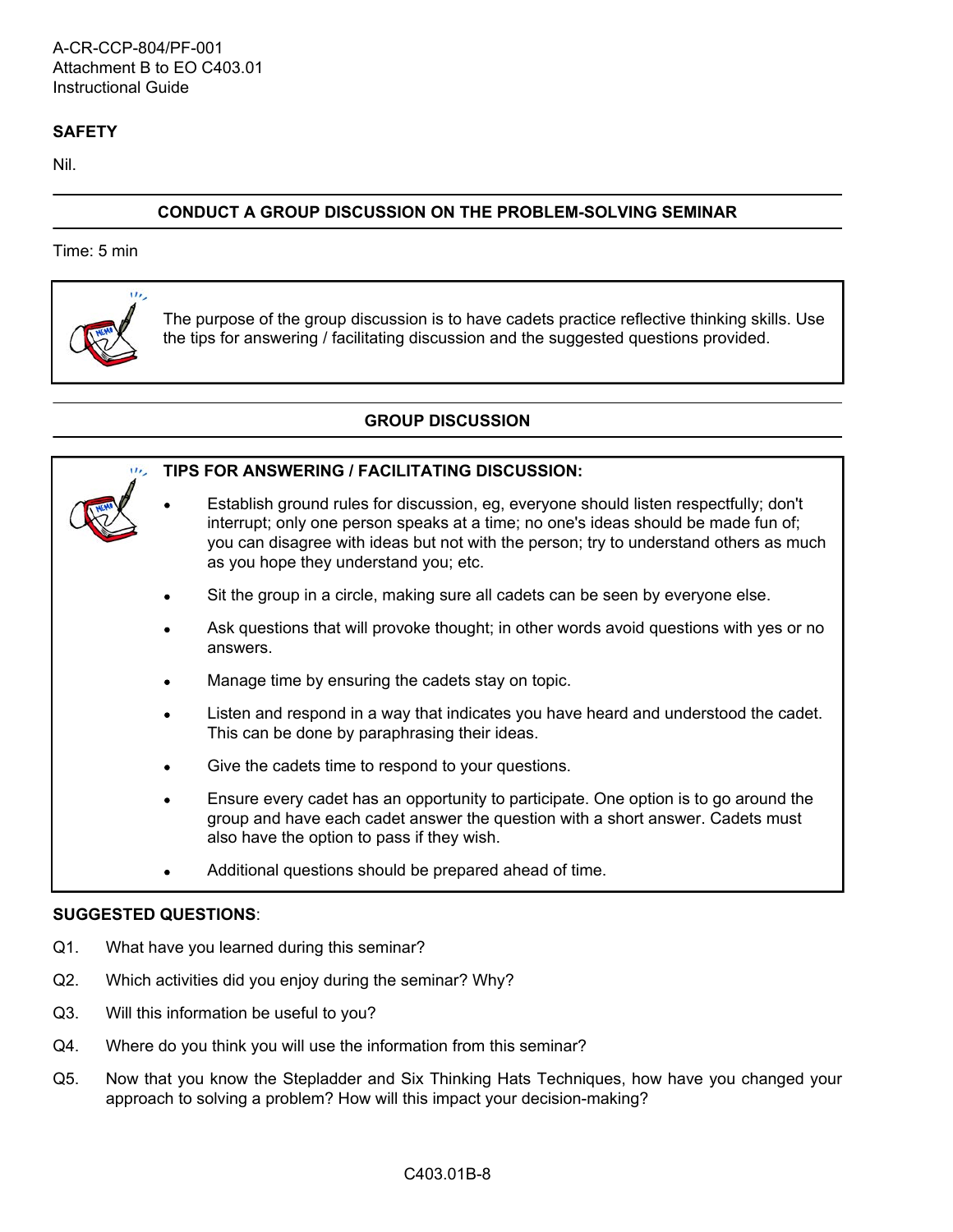

Other questions and answers will develop throughout the group discussion. The group discussion should not be limited to only those suggested.



Reinforce those answers given and comments made during the group discussion, ensuring the teaching point has been covered.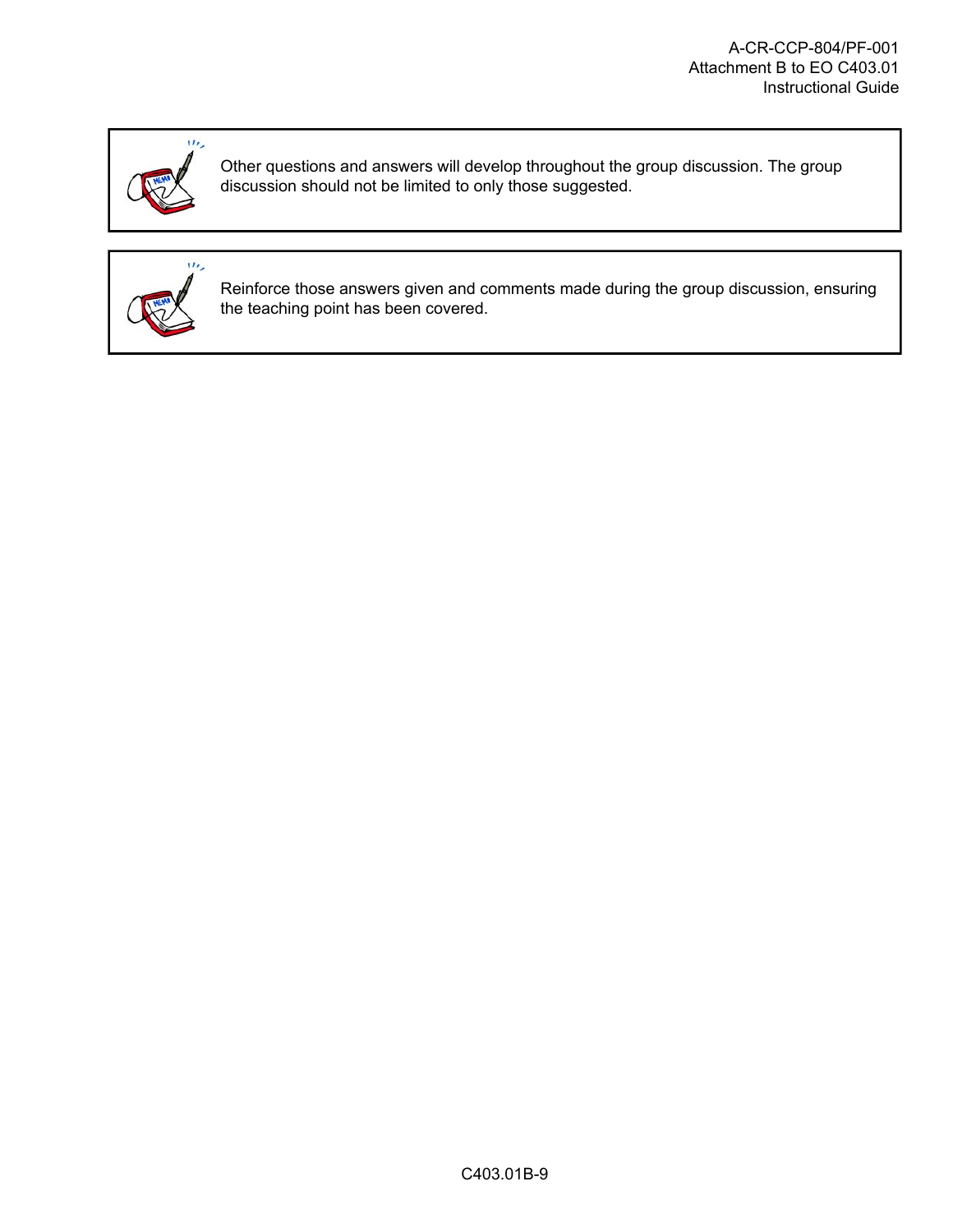A-CR-CCP-804/PF-001 Attachment B to EO C403.01 Instructional Guide

THIS PAGE INTENTIONALLY LEFT BLANK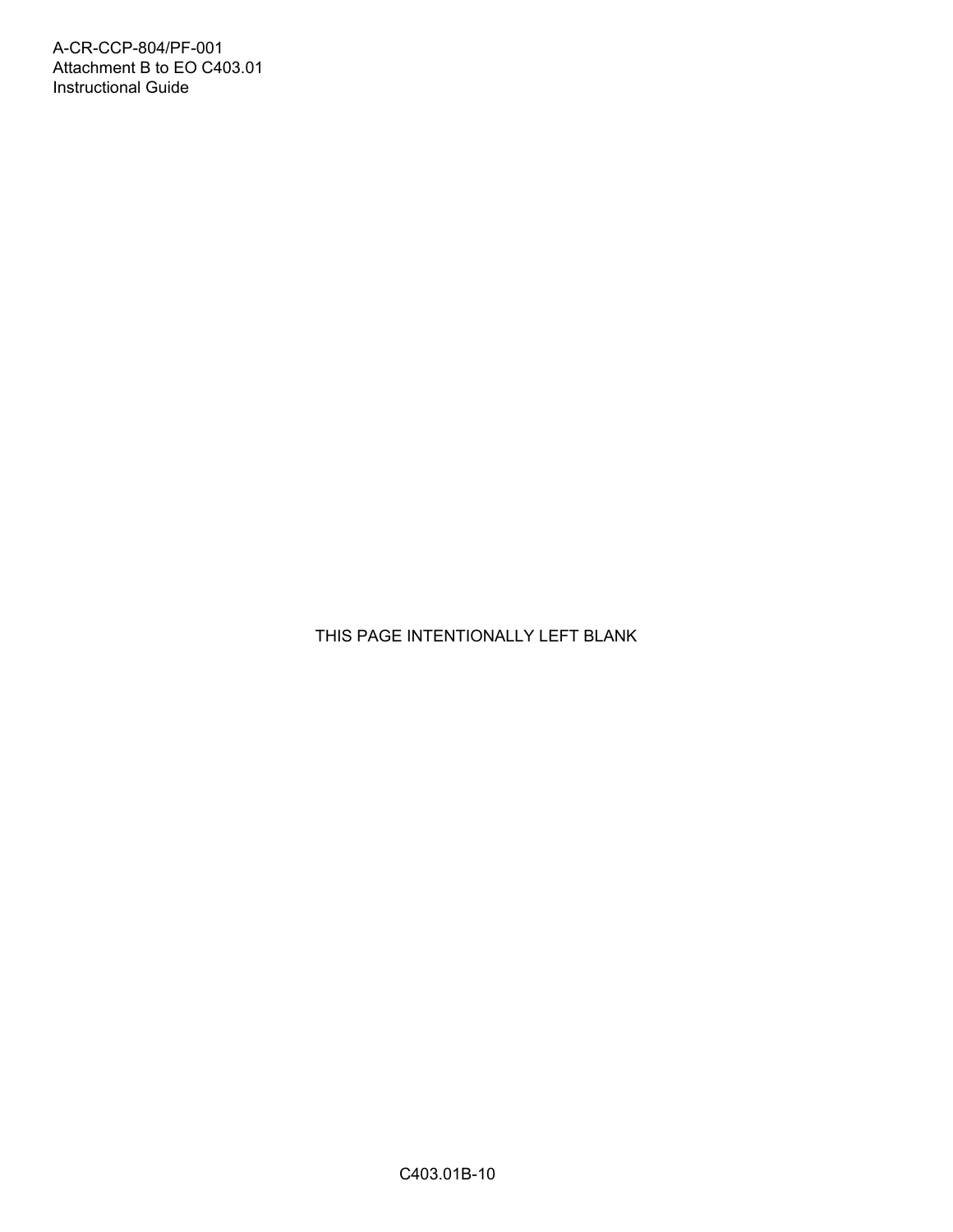

# **NASA Survival on the Moon**

## **Scenario**:

You are a member of a space crew originally scheduled to rendezvous with a mother ship on the lighted surface of the moon. However, due to mechanical difficulties, your ship was forced to land at a spot some 200 kilometres from the rendezvous point. During re-entry and landing, much of the equipment aboard was damaged and, since survival depends on reaching the mother ship, the most critical items available must be chosen for the 200-kilometre trip. The 15 items left intact and undamaged after landing are listed on the next page. Your task is to rank them in order of importance for your crew to help them reach the rendezvous point. Place the number 1 by the most important item, the number 2 by the second most important, and so on through number 15 for the least important.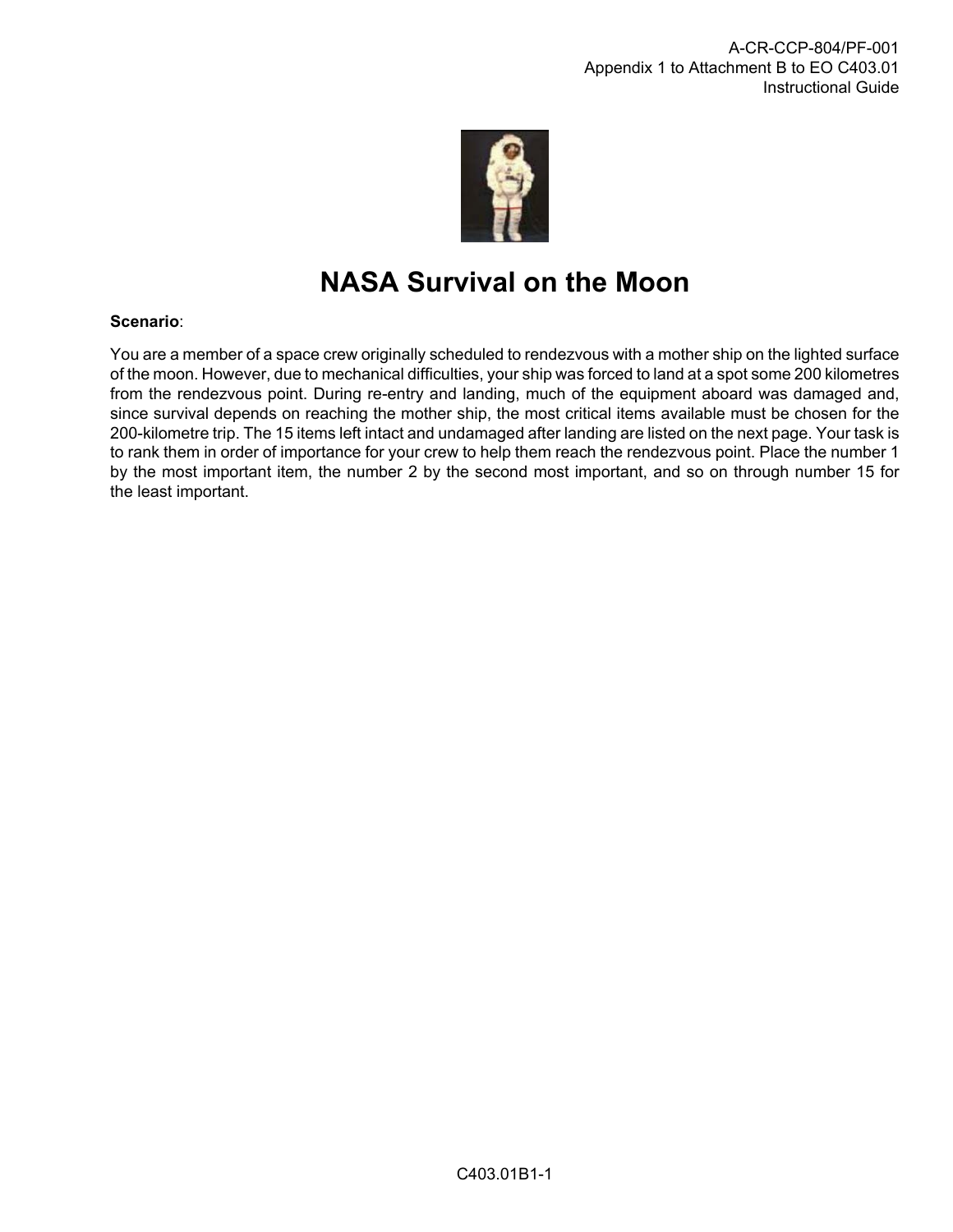# **NASA Survival on the Moon Individual Answer Sheet**

**Name** \_\_\_\_\_\_\_\_\_\_\_\_\_\_\_\_\_\_\_\_\_\_\_\_ To be completed individually. \_\_\_\_\_\_\_ Box of Matches **Example 2** Food Concentrate **\_\_\_\_\_\_\_\_\_\_ 15 Metres of Nylon Rope** \_\_\_\_\_\_\_ Parachute Silk \_\_\_\_\_\_\_ Portable Heating Unit \_\_\_\_\_\_\_ Two .45 Calibre Pistols **CORE Case of Dehydrated Milk Two 50-Kilogram Tanks of Oxygen** \_\_\_\_\_\_\_ Stellar Map \_\_\_\_\_\_\_\_\_\_ Self-Inflating Life Raft \_\_\_\_\_\_\_ Magnetic Compass \_\_\_\_\_\_\_ 20 Litres of Water \_\_\_\_\_\_\_ Signal Flares \_\_\_\_\_\_\_ First Aid Kit, Including Injection Needle **EXAMPE SOLART-Powered FM Receiver-Transmitter**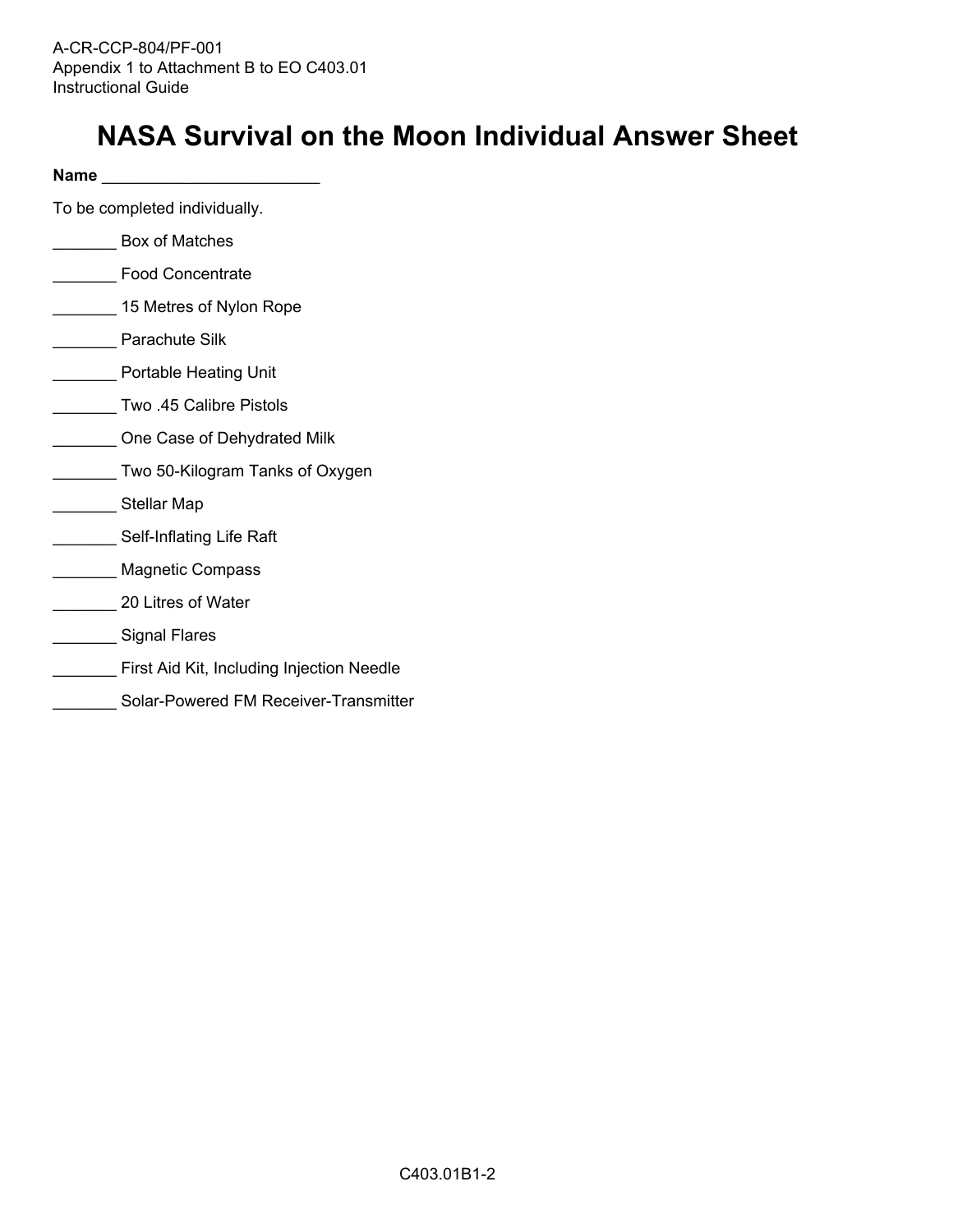# **NASA Survival on the Moon Team Answer Sheet**

**TEAM NAME**\_\_\_\_\_\_\_\_\_\_\_\_\_\_\_\_\_\_\_\_\_\_\_\_ To be completed as a group. Team ranking NASA Ranking Exp. of Matches **Exp. 2.1 Exp. 2.1 Exp. 2.1 Exp. 2.1 Exp. 2.1 Exp. 2.1 Exp. 2.1 Exp. 2.1 Exp. 2.1 Exp. 2.1 Exp. 2.1 Exp. 2.1 Exp. 2.1 Exp. 2.1 Exp. 2.1 Exp. 2.1 Exp. 2.1 Exp. 2.1 Exp. 2.1 Exp. 2.1 Exp. 2.1 Exp. 2.1 Exp. 2.** Food Concentrate \_\_\_\_\_\_\_ 15 Metres of Nylon Rope \_\_\_\_\_\_\_ **Example 2** Parachute Silk **Landsler** Letter Portable Heating Unit Letter Letter \_\_\_\_\_\_\_ Two .45 Calibre Pistols \_\_\_\_\_\_\_ \_\_\_\_\_\_\_ One Case of Dehydrated Milk \_\_\_\_\_\_\_ \_\_\_\_\_\_\_ Two 50-Kilogram Tanks of Oxygen \_\_\_\_\_\_\_ Stellar Map **EXECUTE:** Self-inflating Life Raft \_\_\_\_\_\_\_ Magnetic Compass \_\_\_\_\_\_\_ **Example 20 Litres of water \_\_\_\_\_\_\_\_** \_\_\_\_\_\_\_ Signal Flares \_\_\_\_\_\_\_ **Example 20 First Aid Kit, Including Injection Needle \_\_\_\_\_\_\_\_** \_\_\_\_\_\_\_\_\_ Solar-Powered FM Receiver-Transmitter \_\_\_\_\_\_\_\_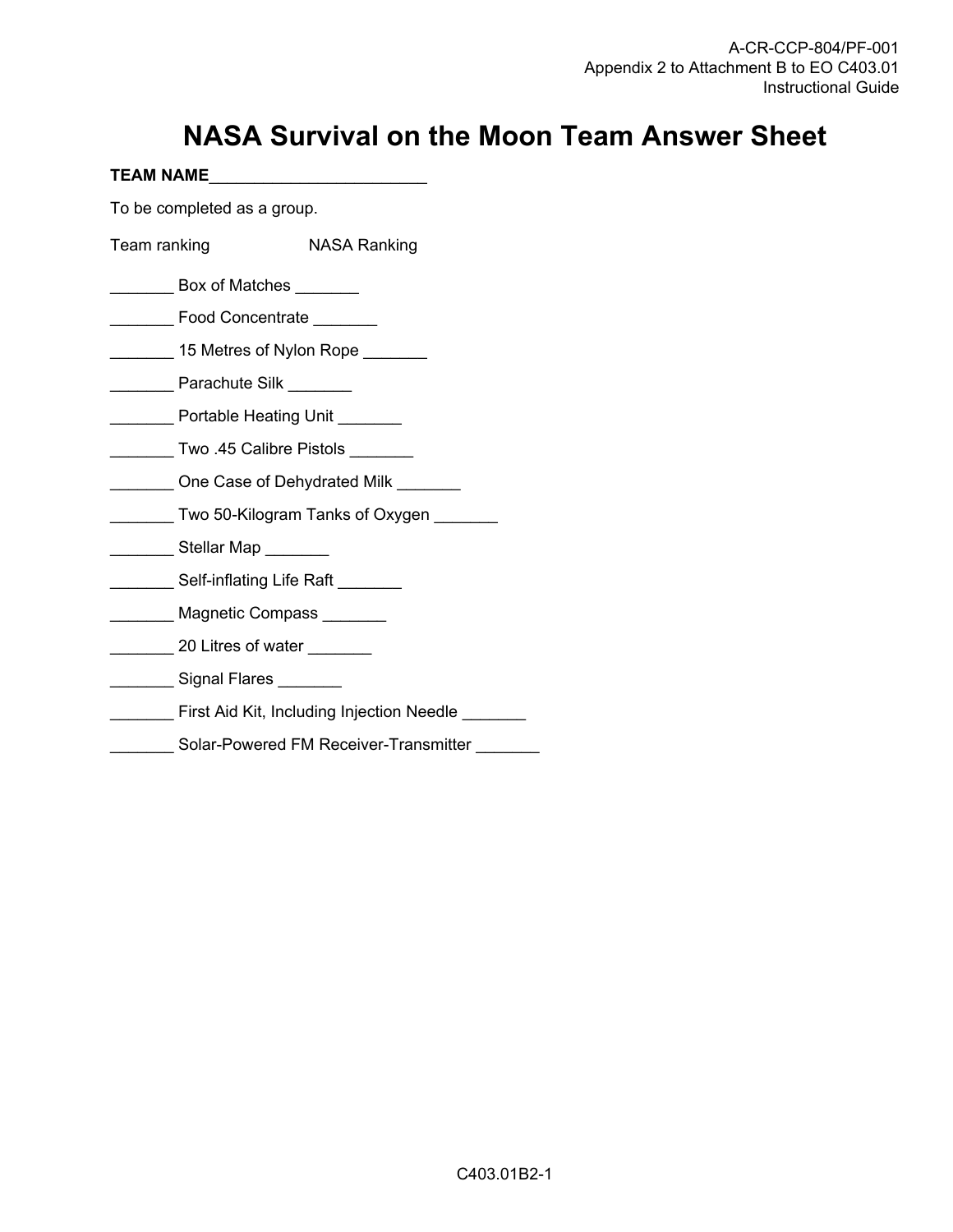A-CR-CCP-804/PF-001 Appendix 2 to Attachment B to EO C403.01 Instructional Guide

THIS PAGE INTENTIONALLY LEFT BLANK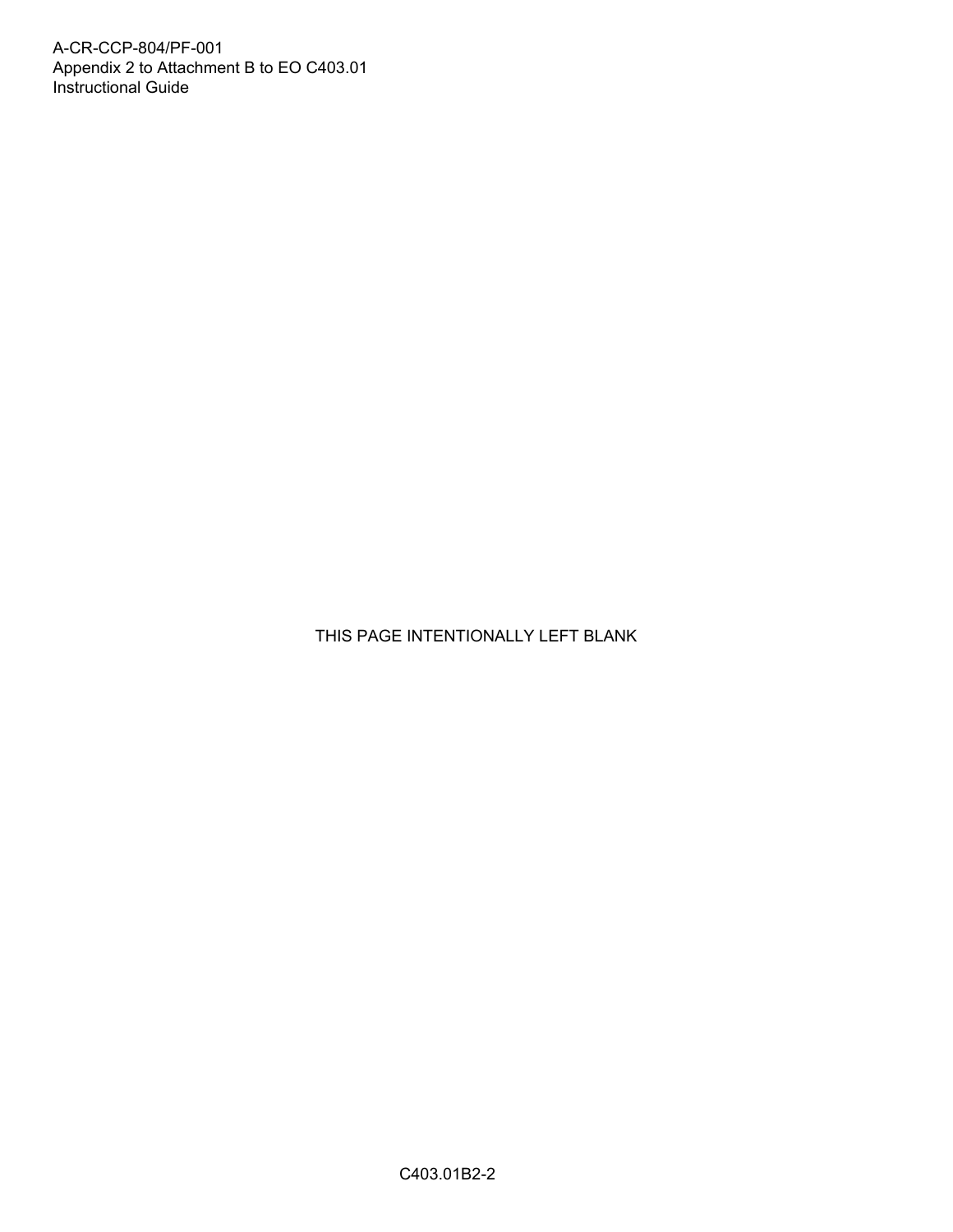# **Answers to the Survival on the Moon**

| <b>ITEM</b>                                        | <b>NASA RANKING</b> | <b>NASA REASONING</b>                                                                                                                 |  |  |
|----------------------------------------------------|---------------------|---------------------------------------------------------------------------------------------------------------------------------------|--|--|
| <b>Box of Matches</b>                              | 15                  | Virtually worthless-there is no oxygen on the moon to<br>sustain combustion.                                                          |  |  |
| <b>Food Concentrate</b>                            | 4                   | Efficient means of supplying energy requirements.                                                                                     |  |  |
| 15 Metres of Nylon<br>Rope                         | 6                   | Useful for scaling cliffs and for tying team members together<br>while scaling cliffs.                                                |  |  |
| Parachute Silk                                     | 8                   | Protection from the sun's rays.                                                                                                       |  |  |
| Portable Heating Unit                              | 13                  | Not needed unless on the dark side of the moon.                                                                                       |  |  |
| Two .45 Calibre<br><b>Pistols</b>                  | 11                  | Possible means of self-propulsion.                                                                                                    |  |  |
| One Case of<br>Dehydrated Milk                     | 12                  | Bulkier duplication of food concentrate.                                                                                              |  |  |
| Two 50-Kilogram<br>Tanks of Oxygen                 | 1                   | Most pressing survival need (weight is not a factor since<br>gravity is one-sixth of the Earth's).                                    |  |  |
| Stellar Map                                        | 3                   | Primary means of navigation-star patterns appear<br>essentially identical on the moon as on Earth.                                    |  |  |
| Self-Inflating Life Raft                           | 9                   | Carbon dioxide bottle in the military raft may be used for<br>propulsion.                                                             |  |  |
| <b>Magnetic Compass</b>                            | 14                  | The magnetic field on the moon is not polarized, so it is<br>worthless for navigation.                                                |  |  |
| 20 Litres of Water                                 | $\overline{2}$      | Needed for tremendous liquid loss on the light side of the<br>moon.                                                                   |  |  |
| <b>Signal Flares</b>                               | 10                  | Use as distress signal when the mother ship is sighted.                                                                               |  |  |
| First Aid Kit Including<br><b>Injection Needle</b> | 7                   | Needles connected to vials of vitamins and medicines will fit<br>in a special aperture in the NASA spacesuit.                         |  |  |
| Solar-Powered FM<br>Receiver-Transmitter           | 5                   | For communications with the mother ship (FM radio requires<br>line of sight transmission and can only be used over a short<br>range). |  |  |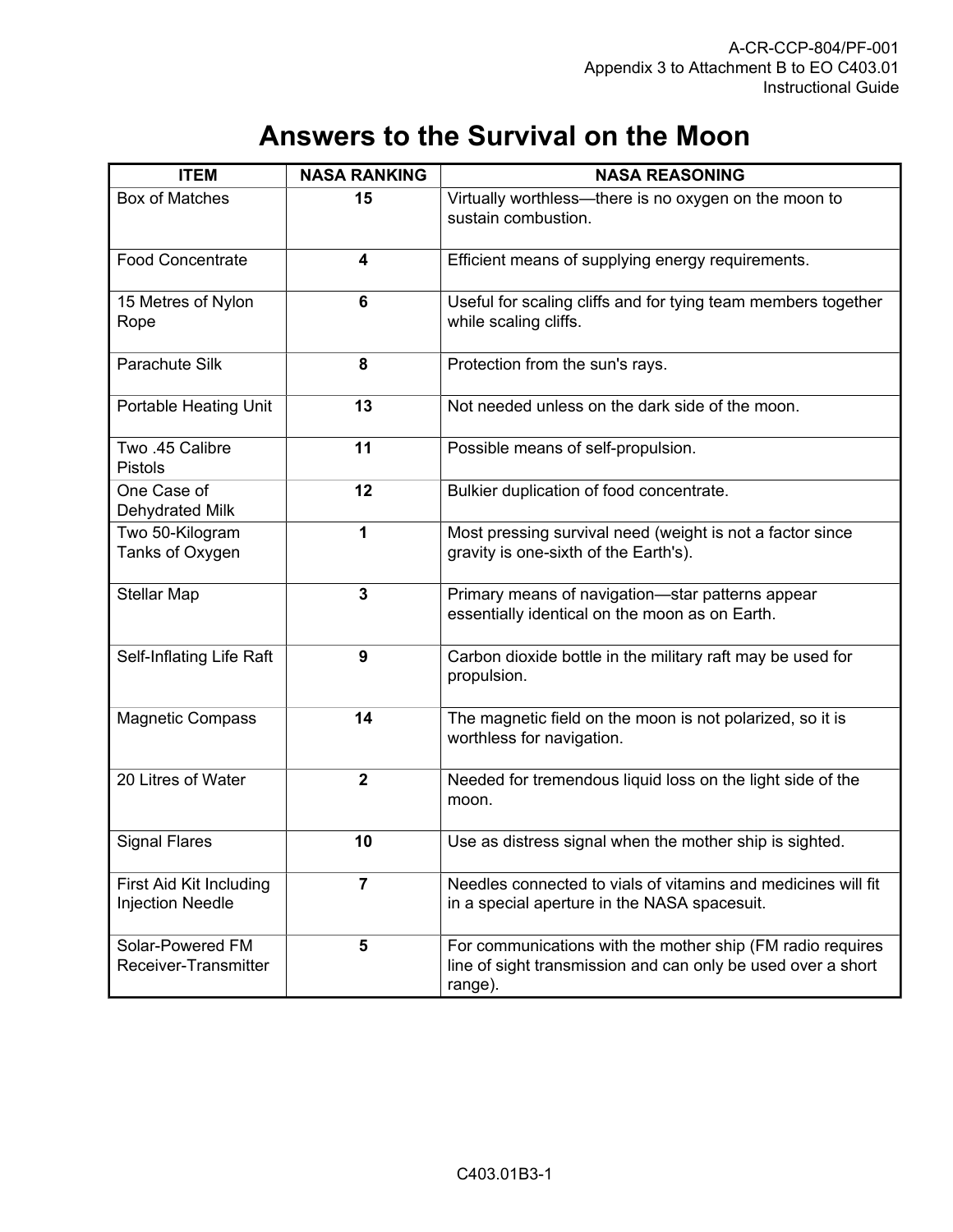# A-CR-CCP-804/PF-001 Appendix 3 to Attachment B to EO C403.01 Instructional Guide

## **Scoring:**

For each item, mark the number of points that your team score differs from the NASA ranking, then add up all the points. Disregard plus or minus differences. The lower the total, the better your score.

**0–25** excellent

- **26–32** good
- **33–45** average
- **46–55** fair
- **56–70** poor—suggests use of Earth-bound logic.
- **71–112** very poor—you are one of the casualties of the space program!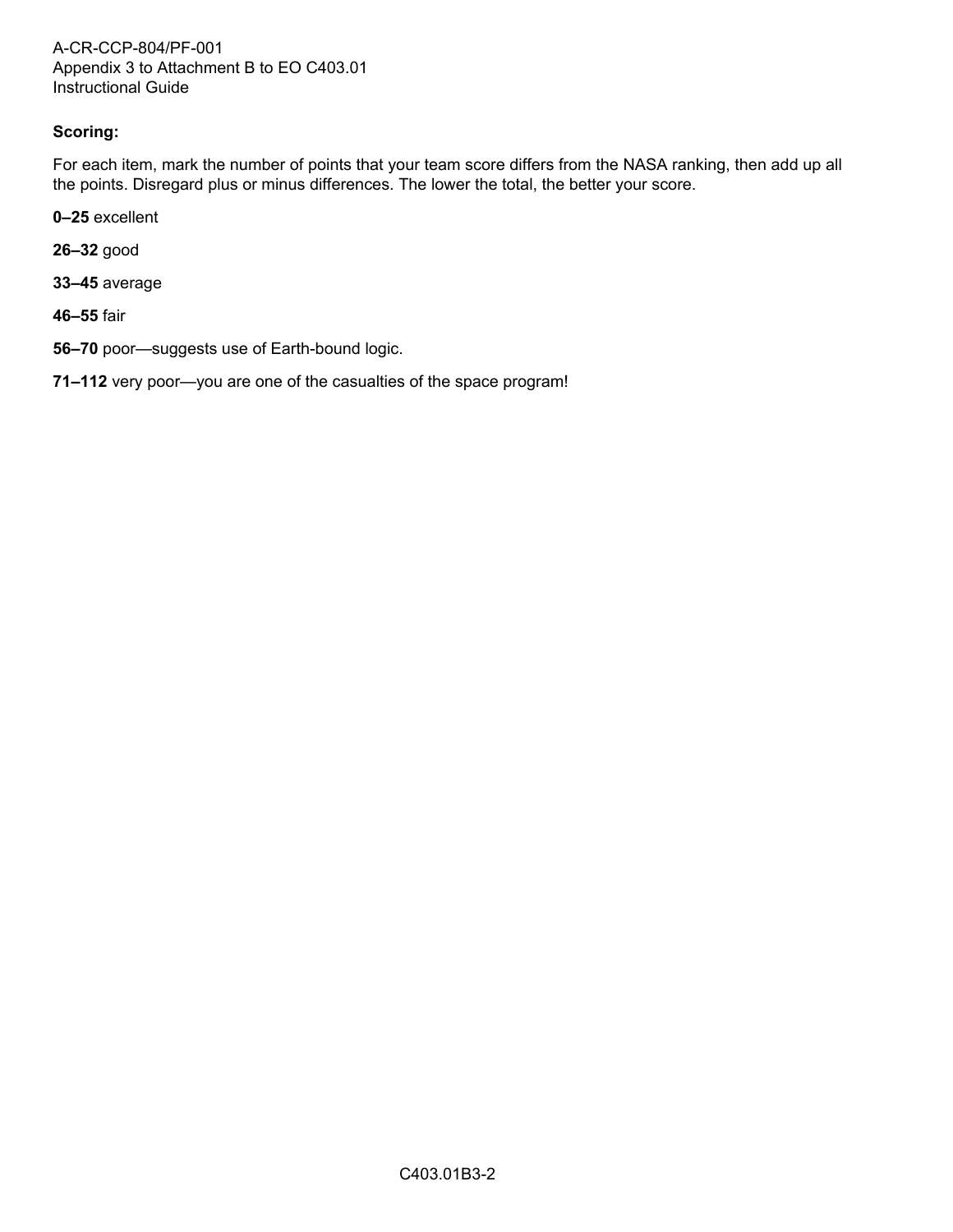# **STEPLADDER OR SIX THINKING HATS SCENARIO**

Your squadron has been given a large grant from the town / city of \$20 000. The squadron staff want to spend the money on a tour. The entire squadron can go on a fully paid tour of Washington, DC for seven days or the squadron can send two cadets from each proficiency level on a fully paid tour for one week to World War II sites in Europe. A decision must be made and the squadron staff would like your input.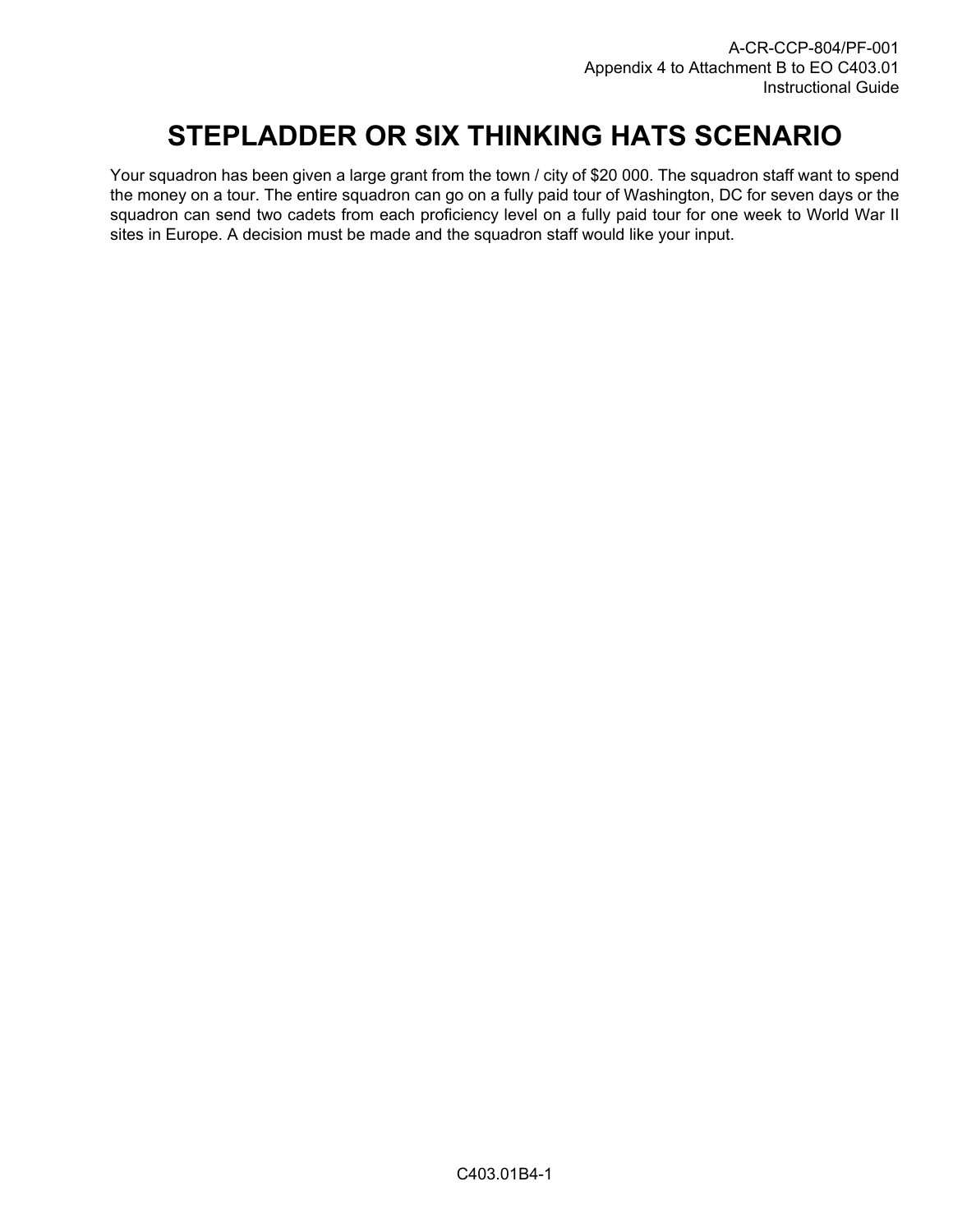A-CR-CCP-804/PF-001 Appendix 4 to Attachment B to EO C403.01 Instructional Guide

THIS PAGE INTENTIONALLY LEFT BLANK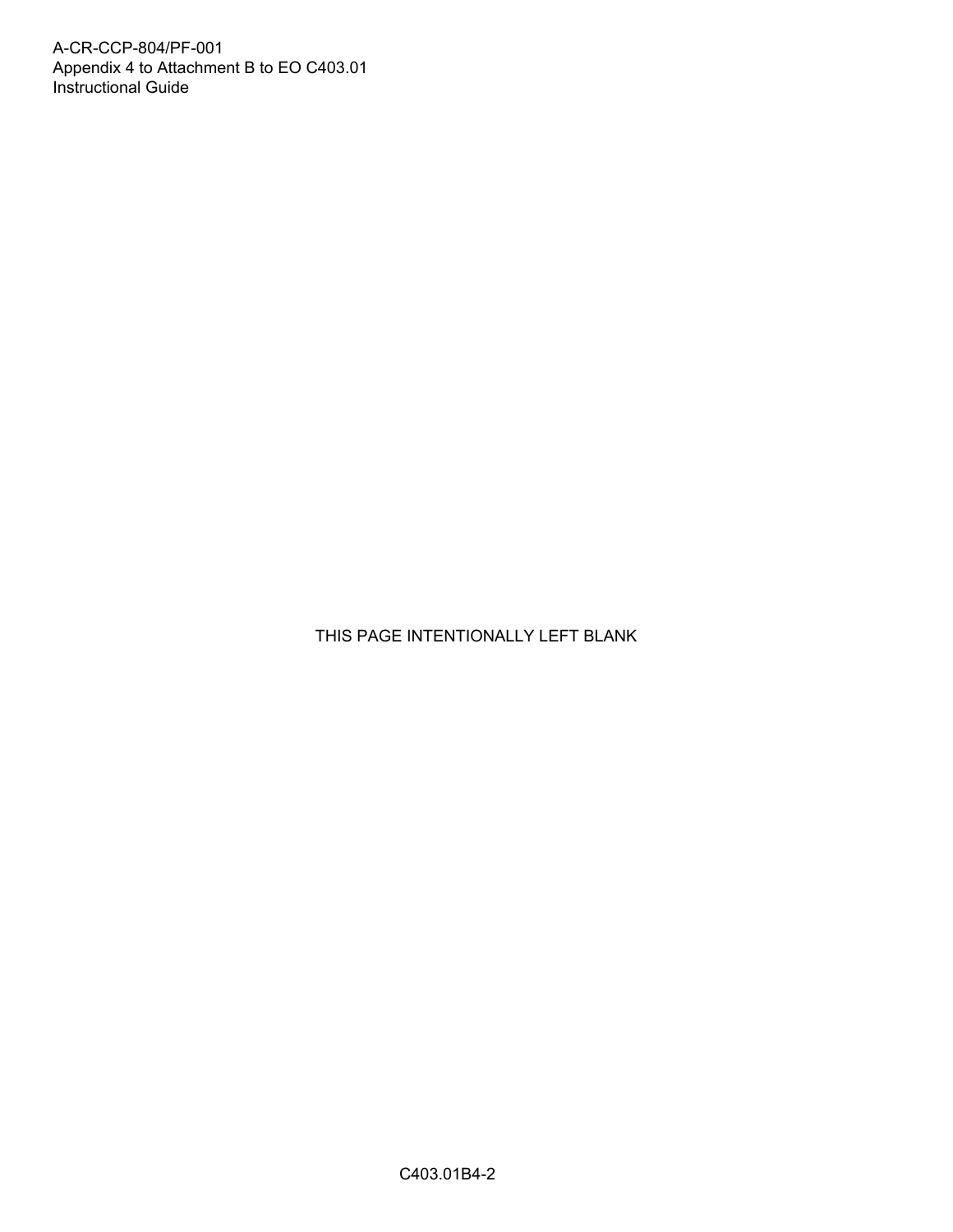# **PROBLEMS TO SOLVE**

# **Problem #1**

Four women, Louise, Lise, Carol and Lily, are seated at a table. They are chatting about their holidays.

They went to California, Texas, Florida and Arizona riding a lion, a tiger, a zebra, and a pony.

Question: What are the destinations and mode of transportation for each woman?

Hints:

- The woman riding the zebra did not smoke.
- Carol declared that she loved Miami.
- The woman riding the tiger had a cigarette with Lily.
- Louise said "Buy your pony a new saddle, Carol. I saw some during our trip to California?"
- The women riding the tiger mentioned that she has seen the Alamo in Texas.
- Lise was a chain smoker.

## **Problem #2**

An army general wanted 10 soldiers to cross a river. There was no bridge and the soldiers could not swim. The general saw a row boat with two children on board. The boat could only hold two children or one soldier.

Question: How did the soldiers cross the river in the boat?

## **Problem #3**

A crime has been committed. A life has been taken. The name, address and personal information are known to the police. However, this person shall never go to trial.

Question: Why?

## **Problem #4**

A knight wanted to visit a princess. He had to arrive exactly at 1700 hours. If he travelled at 15 kilometres per hour, he would arrive one hour too early. If he travelled at 10 kilometres per hour, he would arrive one hour too late.

Questions:

At what time should he leave? What distance will he travel? At what speed will he travel?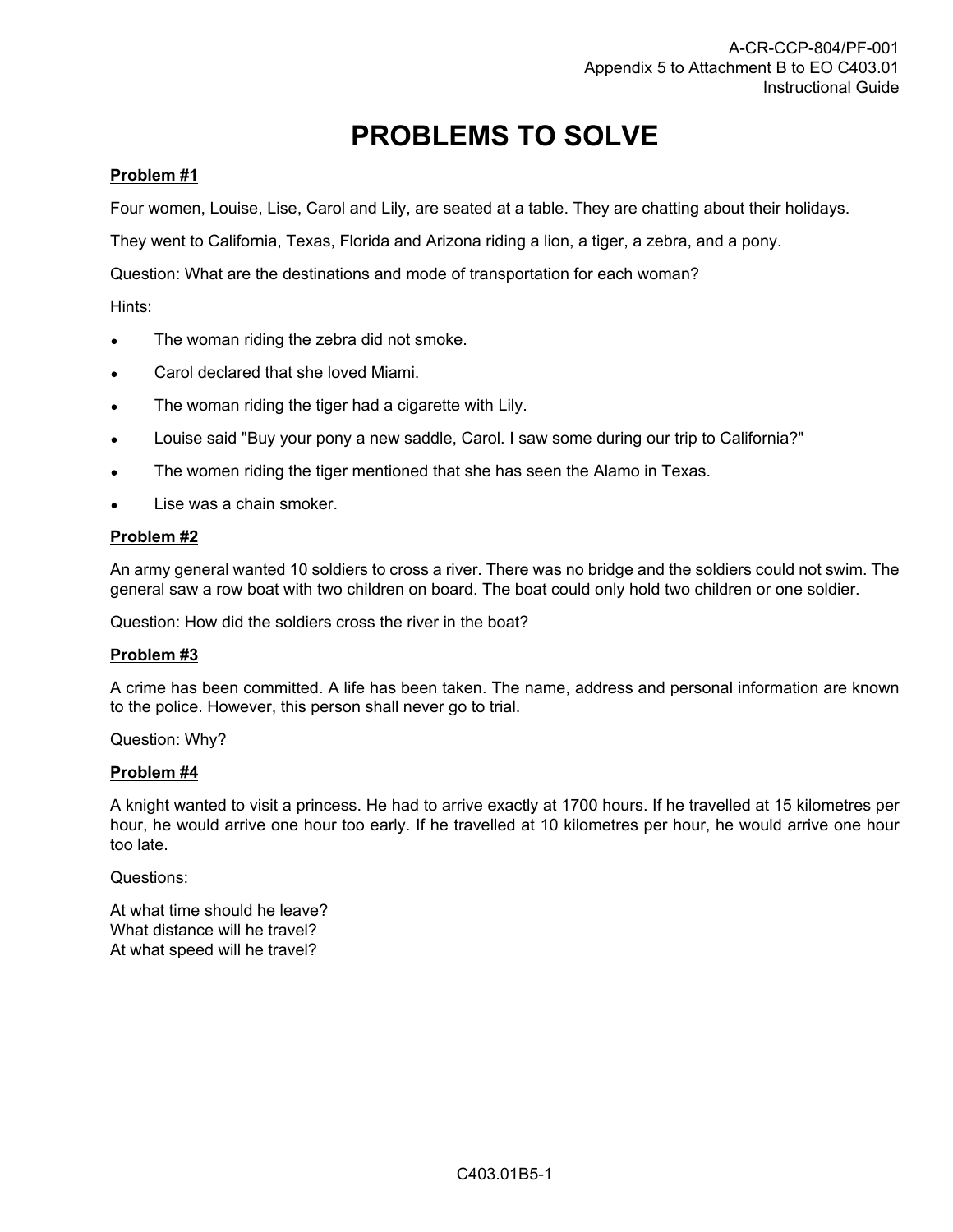# **Problem #5**

A large ship is ignited on the high seas. All sailors, except the captain, leave aboard lifeboats. The captain dives and swims under the water for 90 metres. He hears an explosion. When he surfaces, he immediately hears another explosion. The captain rejoins a lifeboat and is pulled aboard by the sailors.

The captain mentions that he heard two explosions. The sailors state that they only heard one explosion. Both the captain and the sailors are telling the truth.

Question: How is this possible?

## **Problem #6**

A girl, who was just learning to drive, went down a one-way street in the wrong direction, but did not break the law.

Question: How is this possible?

## **Problem #7**

After school on Monday, Jody found this note in code taped to her locker.

Yg ctg jcxkpi c uwtrtkug rctva hqt Ou. Dtqyp.

At first, she couldn't figure it out. Then someone whispered in her ear, "M stands for K." Just that one clue helped Jody crack the code.

Question: What does the note say? How did you crack the code?

#### **Problem #8**

One man, one woman and some kids are out boating. There were three boats—one red, one blue, and one yellow—out on the river that morning. The boats were three different types: a yacht, a sailboat and a canoe. The people on the boats were from three different countries: France, Sweden and Italy.

Questions: What colour is each boat? What type is each boat? Who is on each boat? Which country do the people come from?

Hints:

- The woman is not in a yellow boat and is not from France.  $\bullet$
- The red boat is not from Italy.  $\bullet$
- The kids are in a blue boat, but they are not from Italy or Sweden.  $\bullet$
- The man and his dog are on a yacht with an Italian flag.  $\bullet$
- The sailboat is from France, while the canoe is red.

#### **Problem #9**

Amir tied two sacks of salt to the back of his donkey and headed for the market to sell the salt. On the way, Amir and the donkey passed a stream. The donkey jumped in to cool himself. As a result, much of the salt dissolved into the water, ruining the salt for Amir but improving matters for the donkey because his load became much lighter. Amir tried to get to the market on the following days, but the donkey always ruined the salt. Finally, Amir decided to teach the donkey a lesson. He once again set out with the donkey and the two sacks.

Question: What did Amir do differently this time so that after that day the donkey stopped taking a swim?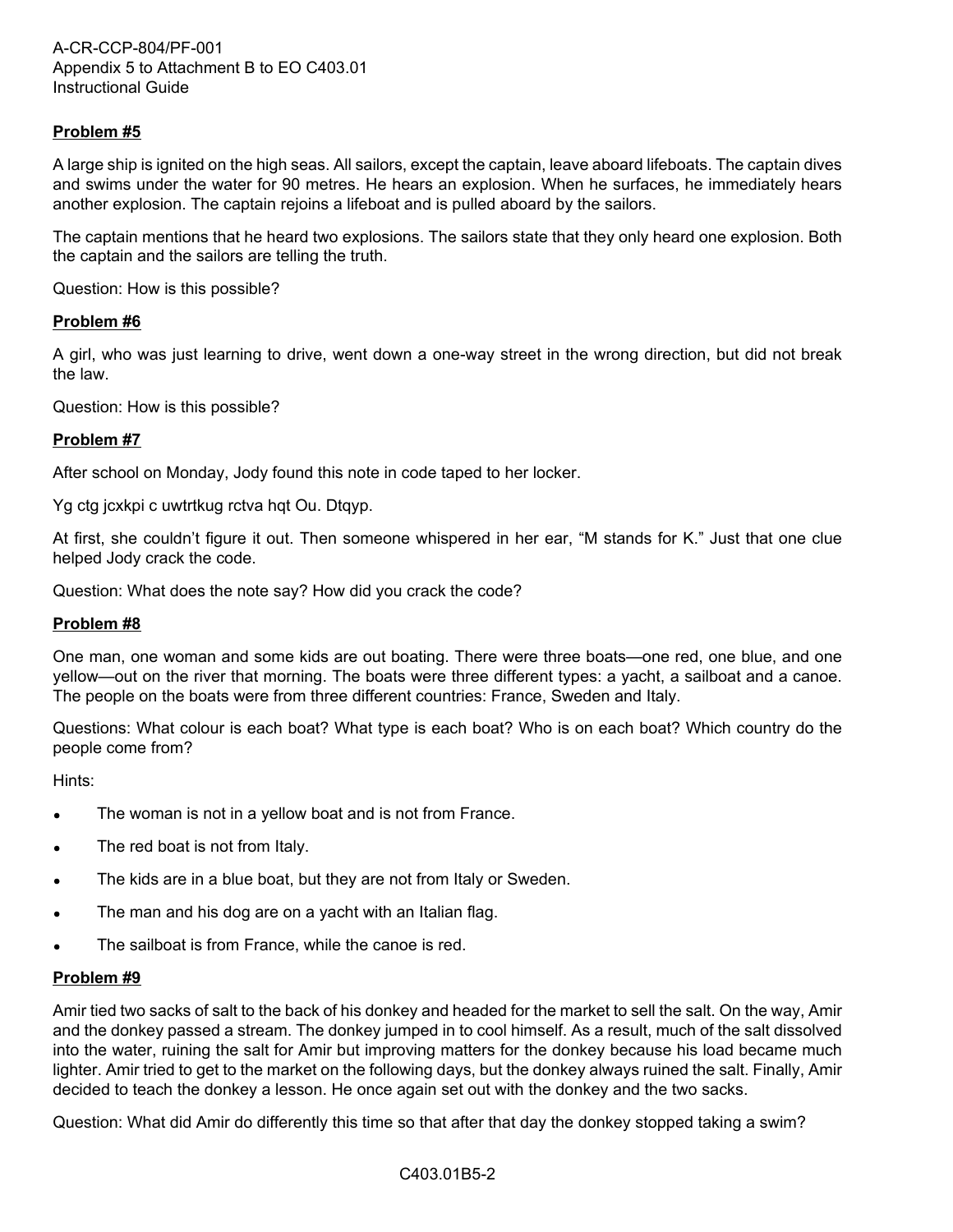# **Problem #10**

Train A and train B are crossing the country, from coast to coast, over 5 000 kilometres of railroad track. Train A is going from east to west at 80 kilometres per hour, and Train B is going from west to east at 90 kilometres per hour.

Question: Which train will be closer to the west coast when they meet?

Hint: You don't have to do any math to get the answer.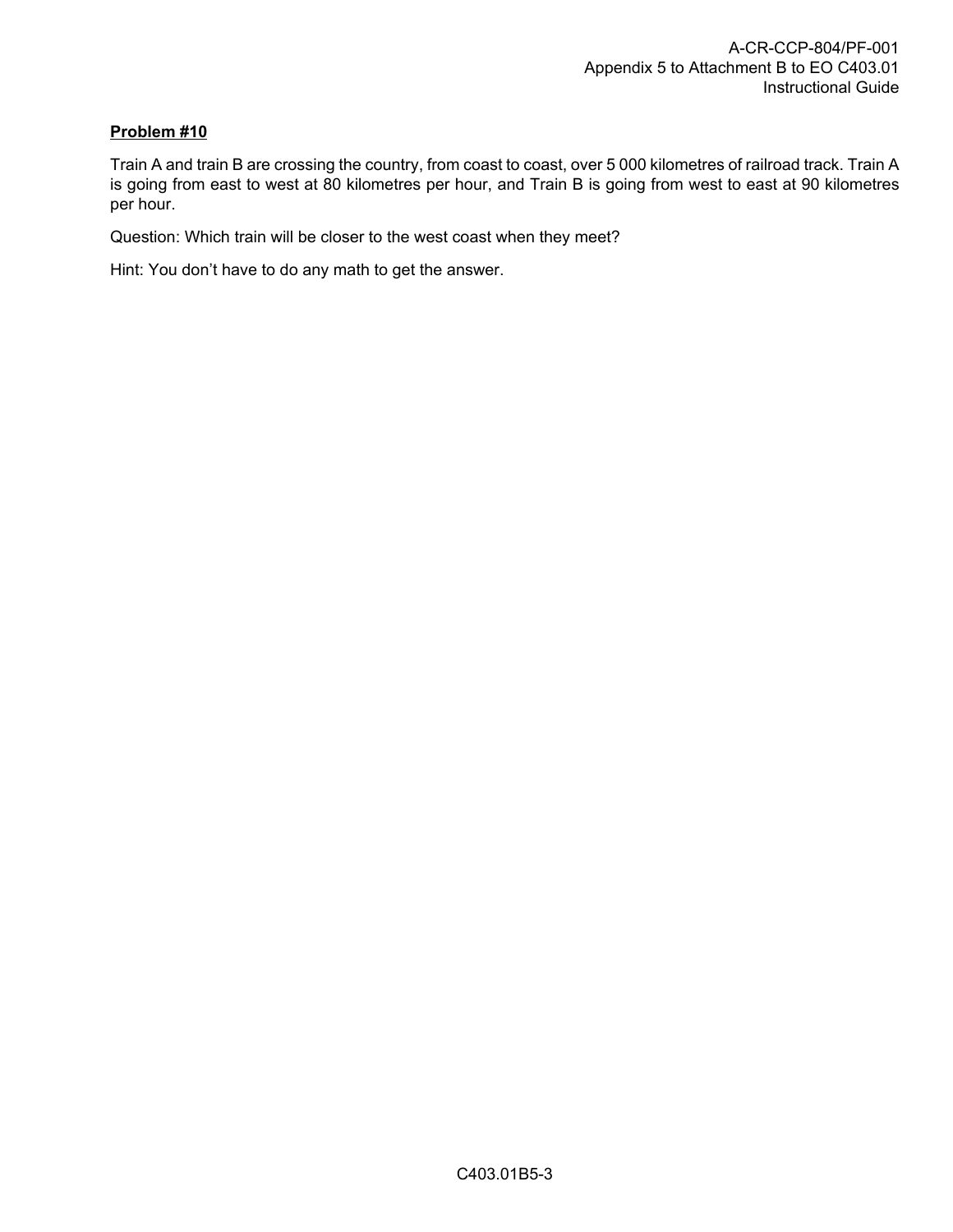A-CR-CCP-804/PF-001 Appendix 5 to Attachment B to EO C403.01 Instructional Guide

THIS PAGE INTENTIONALLY LEFT BLANK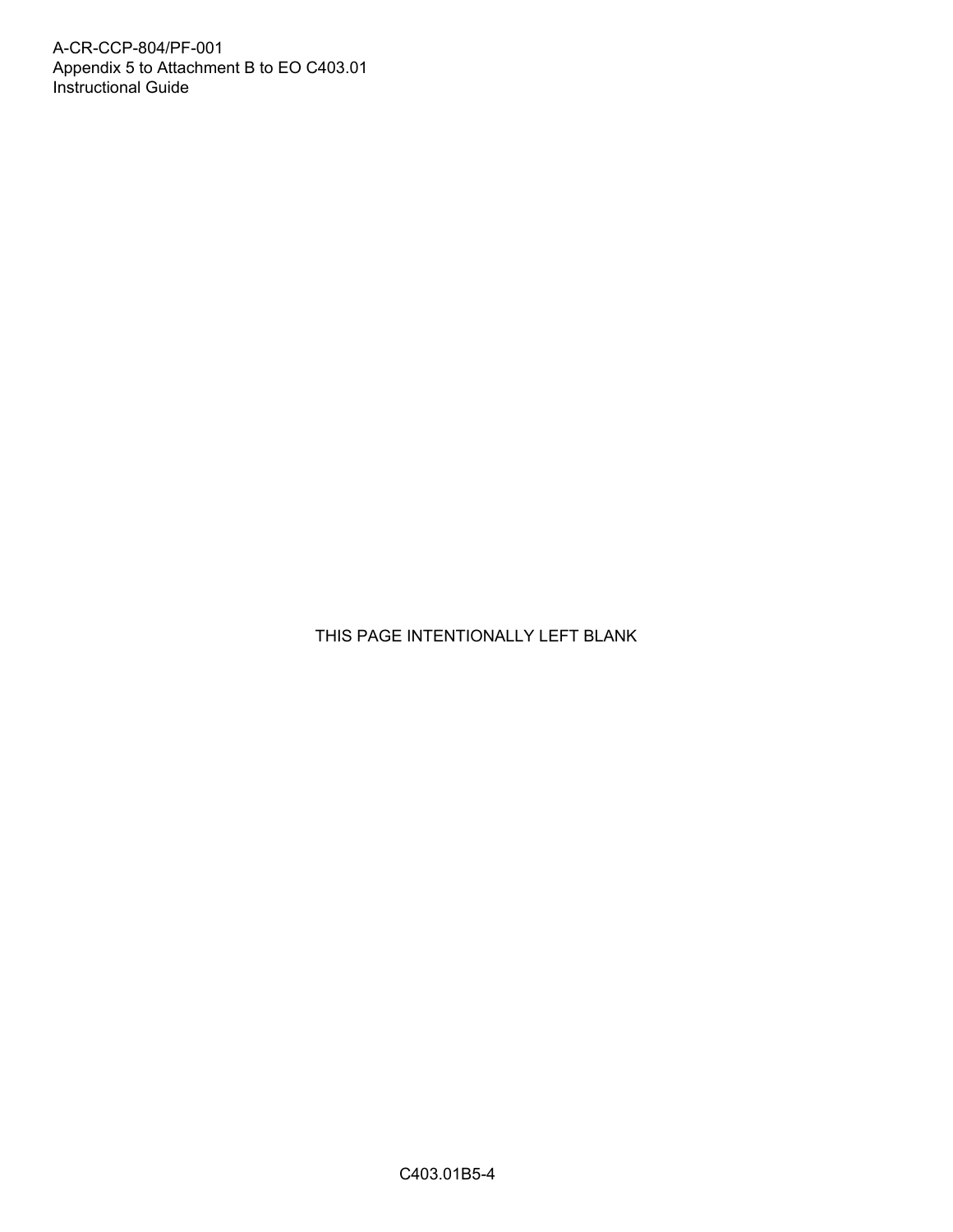# **ANSWER KEY TO PROBLEMS**

# **Problem #1**

#### Answer:

Louise - California - zebra Lise - Texas - tiger Carol - Florida - pony Lily- Arizona - lion

## **Problem #2**

## Answer:

Start with two children crossing. One child gets out of the boat, the other child returns in the boat. The second child gets out of the boat and the soldier crosses. The first soldier gets out of the boat, and the first child gets in the boat and returns. Repeat the process until all the soldiers, the general and the children have crossed the river.

## **Problem #3**

## Answer:

No person shall go to trial because the crime was a suicide.

## **Problem #4**

## Answer:

He should leave at 1200 hours. He will travel 60 kilometres. He will travel 12 kilometres per hour.

## **Problem #5**

Answer:

It is true because sound travels more rapidly under water than on the surface.

## **Problem #6**

Answer:

She was walking.

## **Problem #7**

## Answer:

The message reads, "We are having a surprise party for Ms. Brown." M stands for K tells you that the alphabet has shifted two letters.

STRATEGY: Write the alphabet in a row, with a second alphabet below it, starting with a below c. When you get to x in the second row, go to the a in the top row and write y below it and z below b.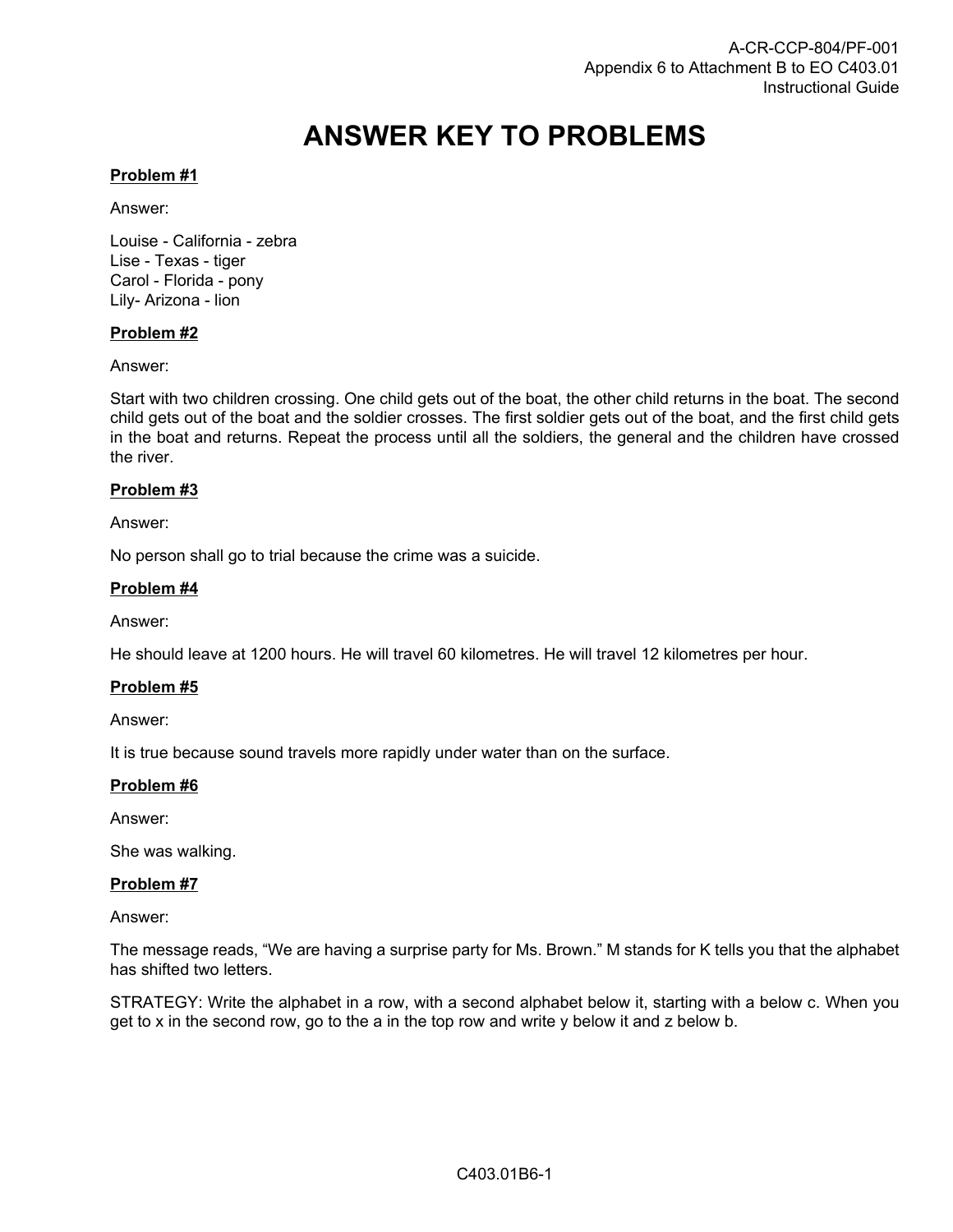A-CR-CCP-804/PF-001 Appendix 6 to Attachment B to EO C403.01 Instructional Guide

## **Problem #8**

Answer:

Yellow - yacht - man - Italy Red - canoe - woman - Sweden Blue - sailboat - kids - France

#### **Problem #9**

Answer:

Amir loaded the sacks not with salt but with sand. When the donkey jumped in the stream and got the sacks wet, they became much heavier.

#### **Problem #10**

When the trains meet, they will be at exactly the same point. Therefore, they will each be the same distance from the west coast.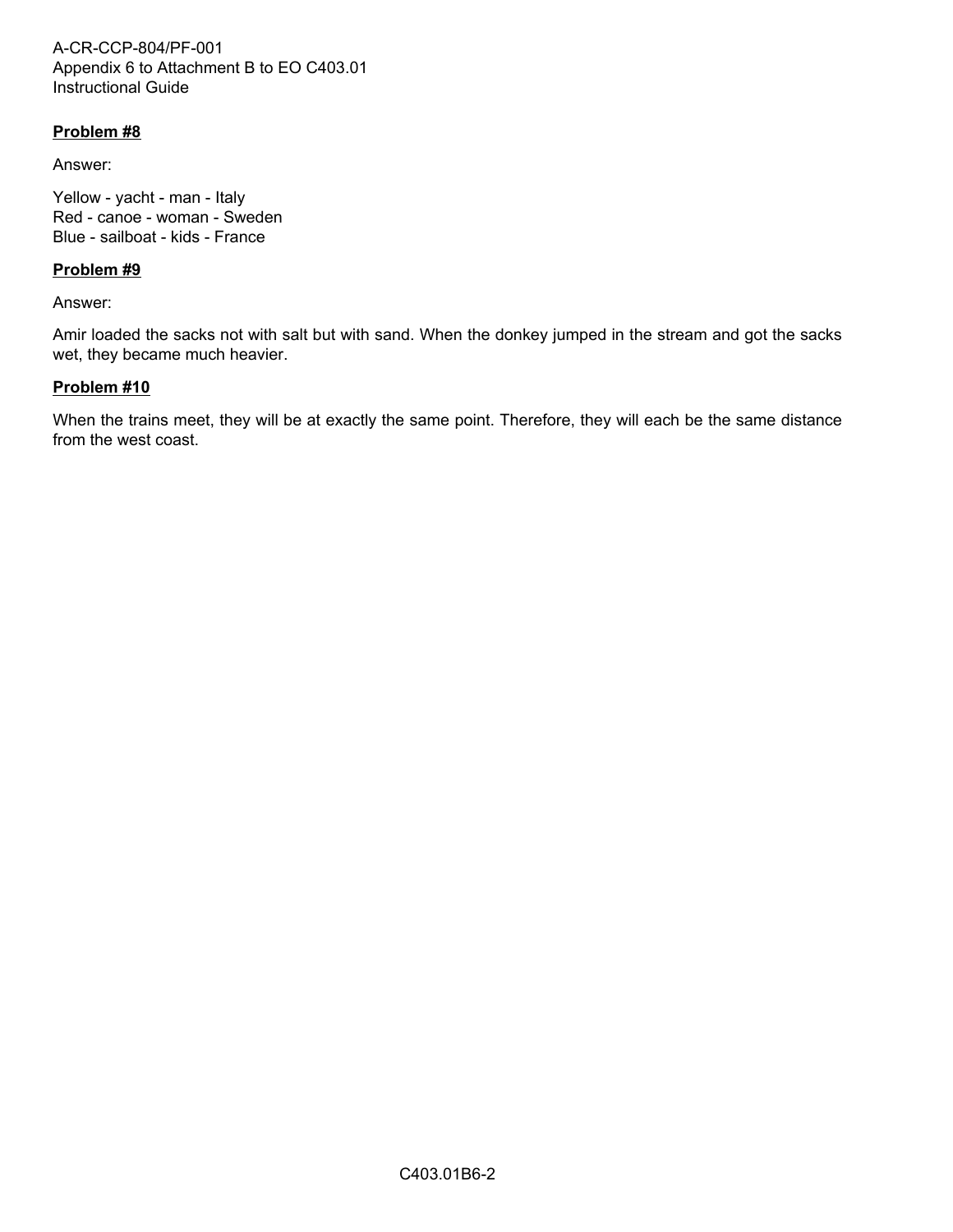# **LEADERSHIP SEMINAR TIME MANAGEMENT**

Total Time: 90 min

## **PREPARATION**

Photocopy Appendix 1 to Attachment C.

The following components are conducted during this seminar:

| <b>Number</b> | <b>Component</b>                                                                                                                  | <b>Time</b>      |
|---------------|-----------------------------------------------------------------------------------------------------------------------------------|------------------|
|               | Explain that time management is a myth.                                                                                           | 5 min            |
| 2             | Conduct an activity where cadets brainstorm a list of time stealers.                                                              | $10 \text{ min}$ |
| 3             | Conduct an activity where cadets reflect on and create a list of activities where<br>they spend the most time and the least time. | $10 \text{ min}$ |
| 4             | Explain procrastination.                                                                                                          | $10 \text{ min}$ |
| 5             | Conduct an activity where cadets brainstorm time-management tips.                                                                 | $10$ min         |
| 6             | Explain time-management tips for teens.                                                                                           | 5 min            |
|               | Explain preparing to-do lists.                                                                                                    | 5 min            |
| 8             | Conduct a group discussion on how technology may aid in time management.                                                          | 5 min            |
| 9             | Conduct an in-class activity where cadets create a to-do list based on a scenario.                                                | $15$ min         |
| 10            | Conduct a group discussion on the time-management seminar.                                                                        | 5 min            |

# **EXPLAIN THAT TIME MANAGEMENT IS A MYTH**

Time: 5 min

## **TIME MANAGEMENT IS A MYTH**

There are only 24 hours in every day. Time never changes. Time management does not refer to managing time; it refers to managing ourselves. Organizing and managing workload and free time is what is meant by time management. It means what one does with the time one has.

# **CONDUCT AN ACTIVITY WHERE CADETS BRAINSTORM A LIST OF TIME STEALERS**

# **BACKGROUND KNOWLEDGE**

Time stealers include:

- interruptions (telephones, visitors, etc),
- procrastination and indecisions,
- dealing with minor tasks that should have be delegated,
- acting with incomplete information,
- lack of planning,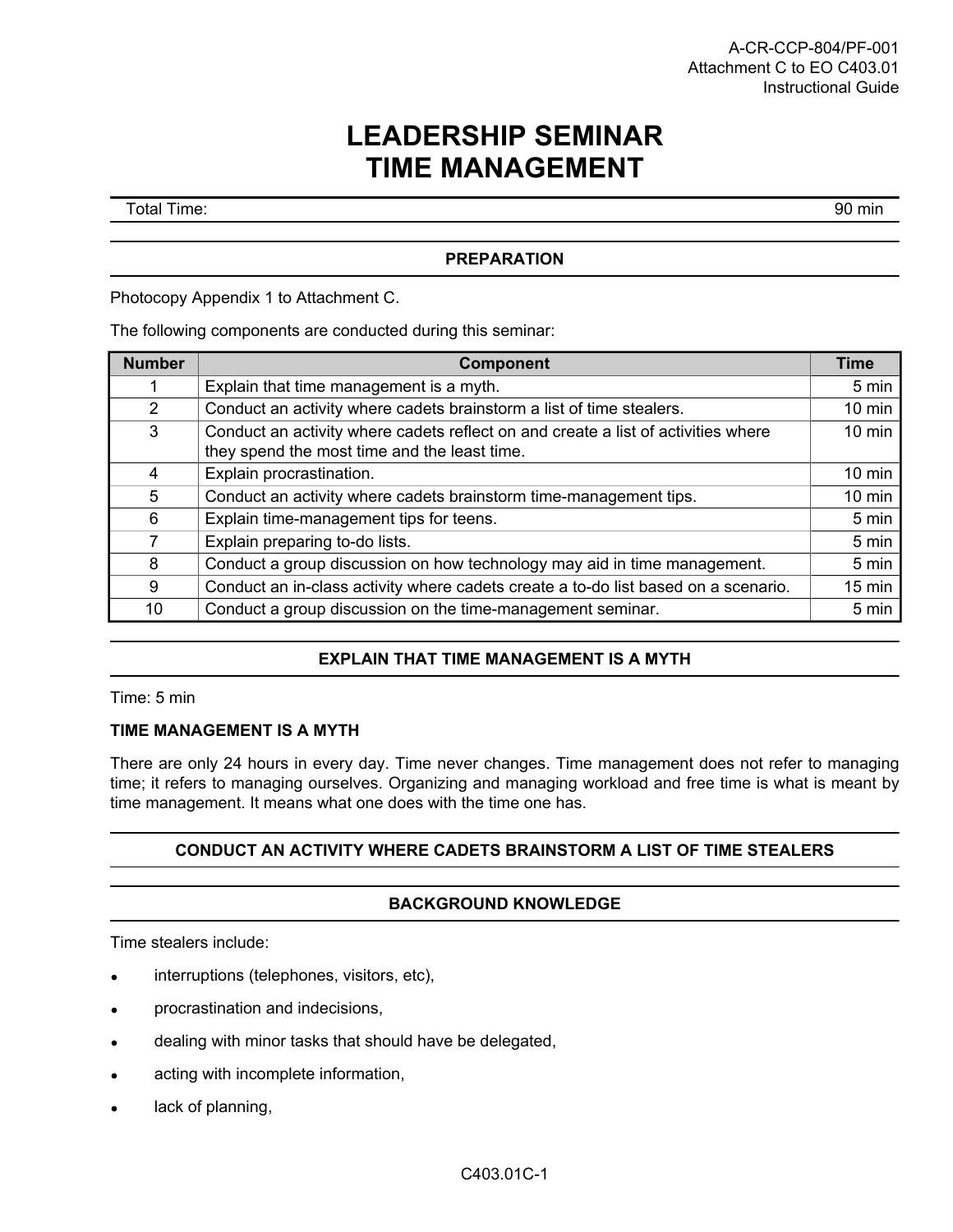A-CR-CCP-804/PF-001 Attachment C to EO C403.01 Instructional Guide

- stress and fatigue,  $\bullet$
- inability to say "No", and  $\bullet$
- personal disorganization.

## **ACTIVITY**

Time: 10 min

#### **OBJECTIVE**

The objective of this activity is to have the cadets brainstorm a list of time stealers.

#### **RESOURCES**

- Two flip charts, and
- Two markers.

## **ACTIVITY LAYOUT**

Nil.

#### **ACTIVITY INSTRUCTIONS**

- 1. Divide the cadets into two groups.
- 2. Give each group a flip chart and marker.
- 3. Have each group brainstorm and record on the flip chart a list of time stealers.
- 4. Have one member from each group share their list with the class.

#### **SAFETY**

Nil.

## **CONDUCT AN ACTIVITY WHERE CADETS REFLECT ON AND CREATE A LIST OF ACTIVITIES WHERE THEY SPEND THE MOST TIME AND THE LEAST TIME**

Time: 10 min

#### **OBJECTIVE**

The objective of this activity is to have the cadets reflect on and create a list of activities where they spend the most time and the least time.

#### **RESOURCES**

- Paper, and  $\bullet$
- Pen / pencil.  $\bullet$

## **ACTIVITY LAYOUT**

Nil.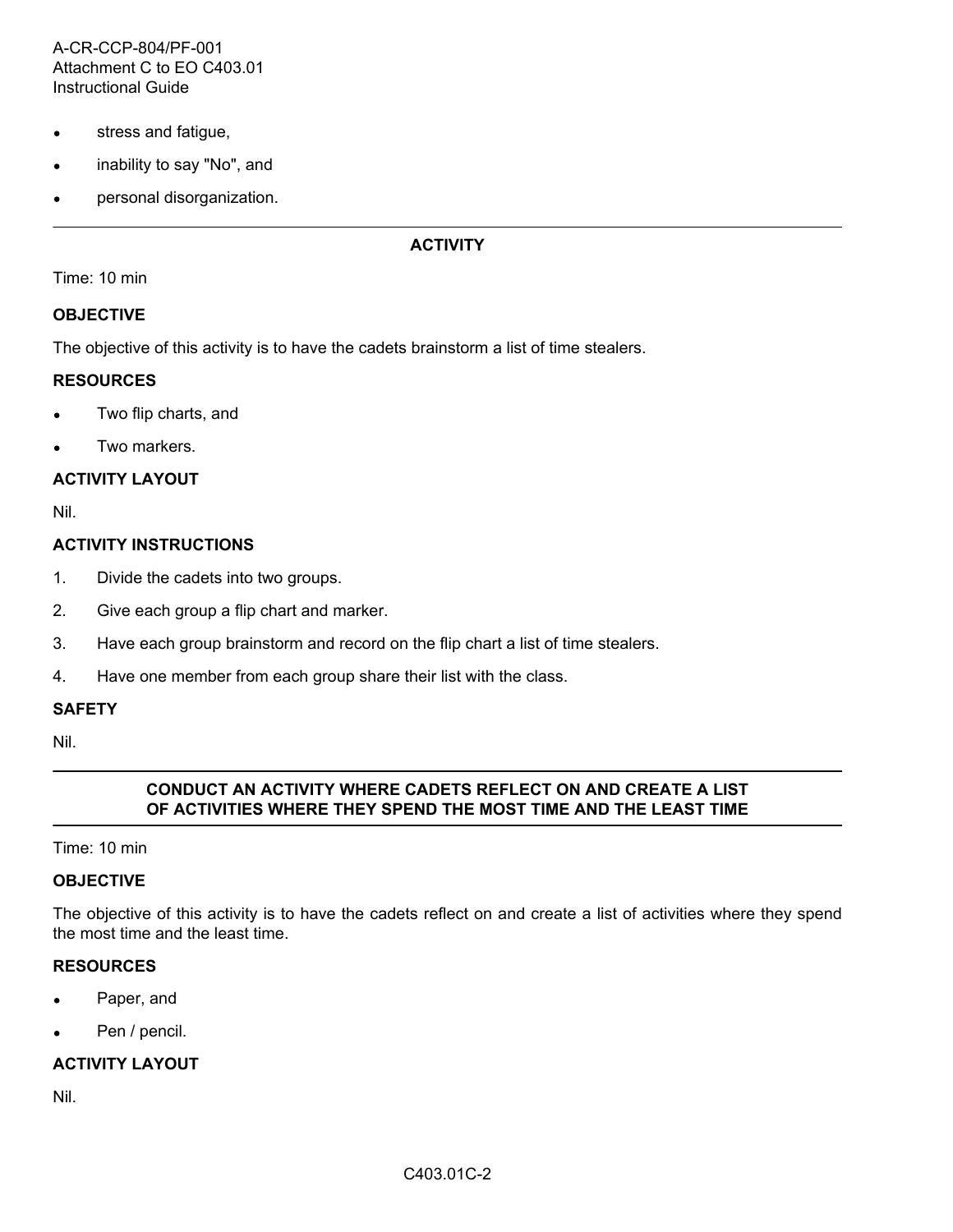## **ACTIVITY INSTRUCTIONS**

- 1. Distribute paper and pen / pencil to each cadet.
- 2. Explain to the cadets that they are to reflect and create a list of activities where they spend the most time and the least time.



Do not force cadets to share their list if they do not wish.

3. After six minutes have the cadets present their list to the class.

## **SAFETY**

Nil.

## **EXPLAIN PROCRASTINATION**

#### Time: 10 min

## **WHY DO CADETS PROCRASTINATE?**

Procrastination is putting things off that should be focused on right now. Usually, things are put off in favour of doing something that is more enjoyable or that is easier to accomplish. Procrastinators work as many hours in a day as other cadets but procrastinators invest their time in the wrong tasks.

Sometimes this is simply because cadets do not understand the difference between urgent tasks (timesensitive) and important tasks (significant), and they jump straight into urgent tasks that are not actually important. They may think they are doing the right thing because they are reacting quickly or they may simply be driven by the person whose demands are the loudest.

**Important**. Of great effect or consequence; significant.

**Urgent**. Demanding or requiring immediate action or attention.

#### **Causes of Procrastination**

Another common cause of procrastination is that cadets feel overwhelmed by the task. Cadets may not know where to begin, or they may doubt they have the skills or resources to complete the task. Cadets may seek comfort in doing tasks that they know they are capable of completing.

#### **Other Causes of Procrastination**

Other causes of procrastination include:

- waiting for the "right" mood or the "right" time to tackle the important tasks;
- a fear of failure or success;
- underdeveloped decision-making skills;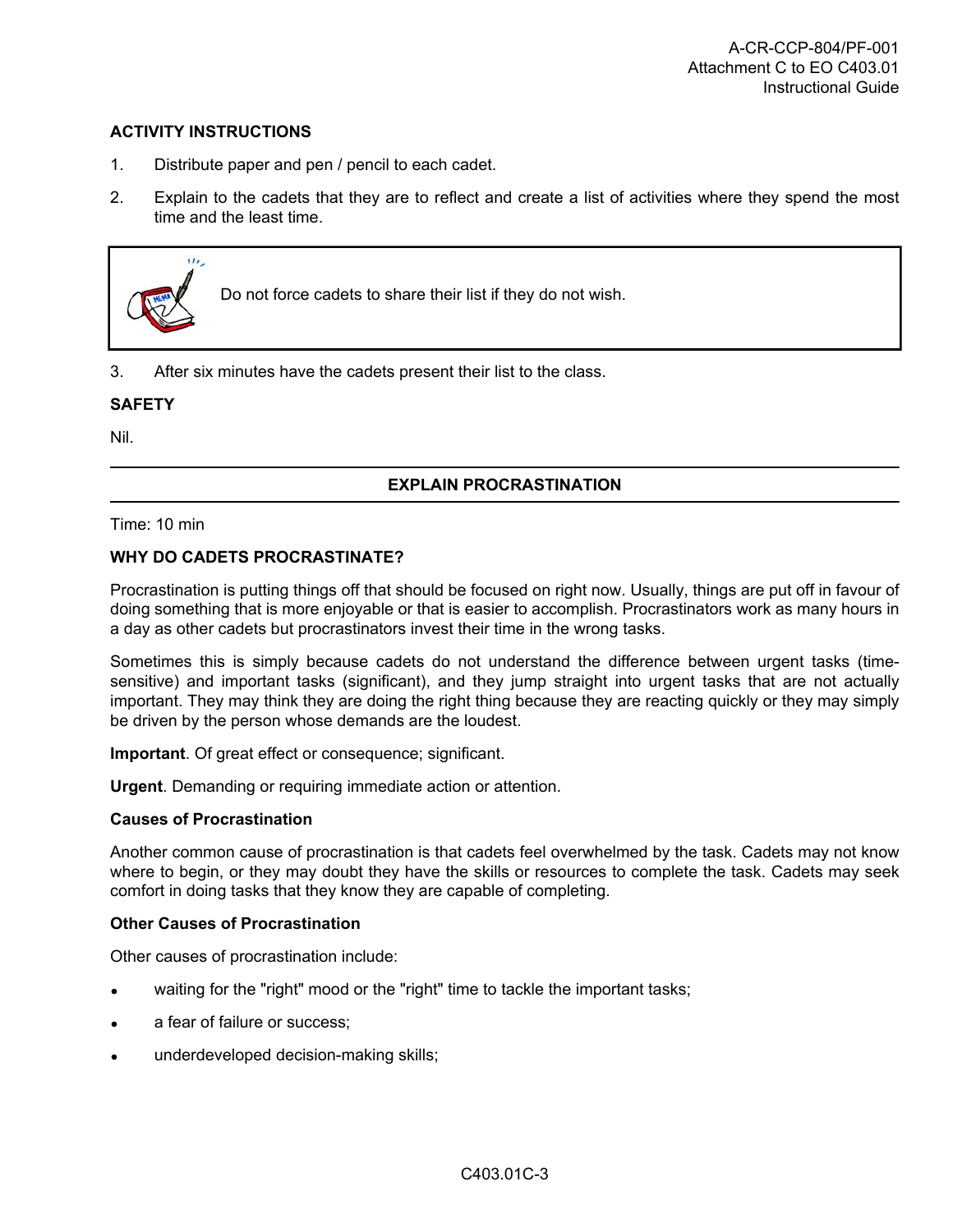A-CR-CCP-804/PF-001 Attachment C to EO C403.01 Instructional Guide

- poor organizational skills; and
- perfectionism (cadets think they do not have the right skills or resources to accomplish the task perfectly so they do not begin at all).



Ask cadets to name some tasks that they might procrastinate on rather than getting started.

## **HOW TO OVERCOME PROCRASTINATION**

Whatever the reason behind procrastination, it must be acknowledged, dealt with and controlled.

- 1. **Recognize that you are procrastinating.** Be honest with yourself; you probably know when you are procrastinating.
- 2. **Work out why you are procrastinating.** Why you procrastinate can depend on both you and the task. Understanding the reason for procrastination for each situation will help you select the best approach to overcoming your reluctance to get going.
- 3. **Get over it.** If you are putting something off because you just do not want to do it, and you can not delegate the work, you need to find a way to motivate yourself. The following approaches may be helpful:
	- make up you own rewards;
	- ask someone to check up on you; or
	- identify unpleasant consequences of not doing the task.

If you are putting off starting a project because you find it overwhelming, you may need a different approach. Here are some tips:

- break the project into smaller, or manageable tasks;  $\bullet$
- start with some quick small tasks, even if these are not the logical place to start. This will help you  $\bullet$ feel like you are achieving results.

# **CONDUCT AN ACTIVITY WHERE CADETS BRAINSTORM TIME-MANAGEMENT TIPS**

## **ACTIVITY**

Time: 10 min

#### **OBJECTIVE**

The objective of this activity is to have the cadets brainstorm time-management tips.

#### **RESOURCES**

- Flipchart, and
- Marker.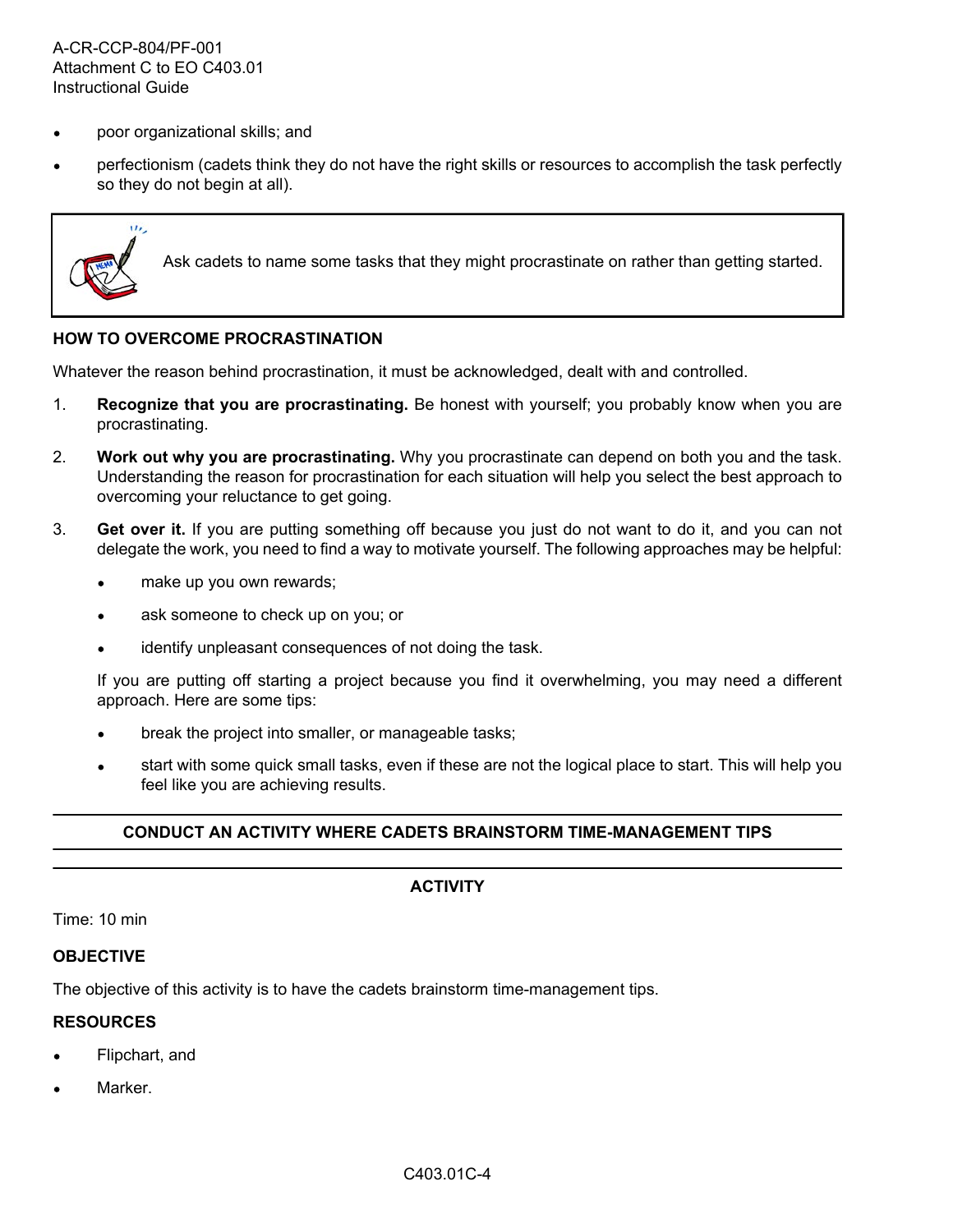# **ACTIVITY LAYOUT**

Nil.

## **ACTIVITY INSTRUCTIONS**

- 1. Divide the cadets into groups of no more than six.
- 2. Have the cadets select a recorder for the brainstorming session.
- 3. Explain to cadets that they are to create a list of time-management tips for other cadets.
- 4. Have the selected cadet record the suggestions.
- 5. Have each group share their tips with the rest of the class.

## **SAFETY**

Nil.

## **EXPLAIN TIME-MANAGEMENT TIPS FOR TEENS**

#### Time: 5 min

If it seems like there is never enough time in the day to get everything done, use the following tips to organize and take control of the situation:

- make a to-do list;
- use spare minutes wisely;
- it's okay to say "No";
- find the right and best time for work;
- get a good night's sleep;  $\bullet$
- communicate the schedule to others;
- create a time budget and plan accordingly;
- don't waste time agonizing; get on with it; and
- set realistic goals.

## **EXPLAIN HOW TO PREPARE TO-DO LISTS**

#### Time: 5 min

A to-do list is a prioritized list of tasks that need to be completed. It lists what must be done with the important tasks at the top of the list and the least important tasks at the bottom of the list.

Keeping to-do lists ensures that all tasks that need to be accomplished are captured in one place. This is essential in order not to forget things. By prioritizing work, a plan is created. This ensures that tasks that need immediate attention are completed first.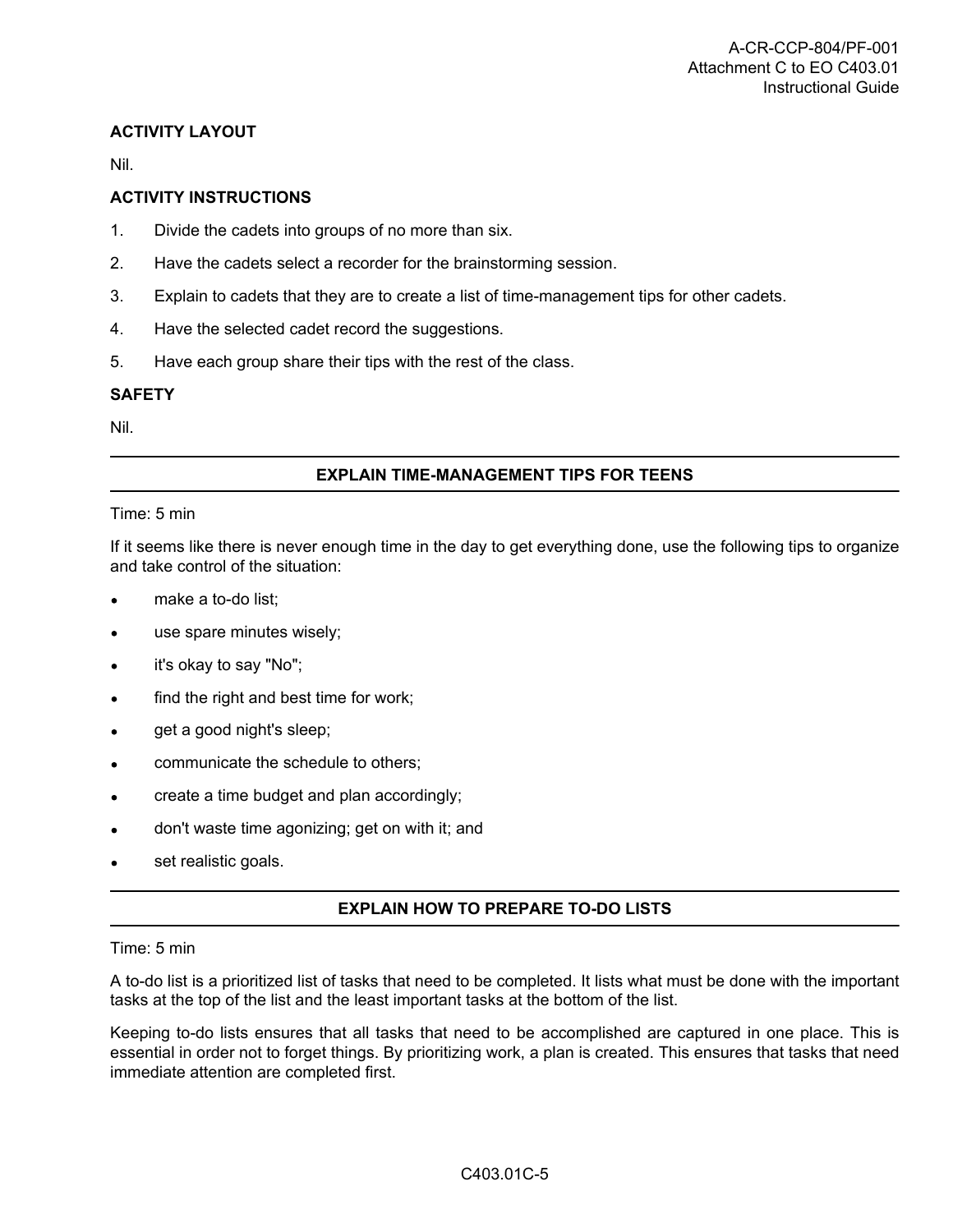A-CR-CCP-804/PF-001 Attachment C to EO C403.01 Instructional Guide

## **Preparing a To-do List**

Begin by writing down all of the tasks that need to be completed. If the tasks are large, break them into parts. All tasks on the list should take no more than 1–2 hours to complete.

#### **How to Prioritize the To-do List**

The next step in creating a useful to-do list is to prioritize each task on the to-do list. There are many ways to prioritize but usually priorities are based on time constraints and / or the benefit of the accomplishment of the task. For example, a priority based on time constraints could be if you have to take a sibling to a ball game at six in the evening, and the clock reads 5:30 pm, that task will move to a very high priority. An example based on a benefit of the task could be if you wish to buy a newer car, you cannot miss shifts at work. Shifts at work will have a very high priority.

Allocate priorities for each task from A (very important or very urgent) to F (unimportant or not urgent at all). If too many tasks have a high priority, go through the to-do list again and demote the less important tasks. Once this has been accomplished, rewrite the list in order of priority.

## **CONDUCT A GROUP DISCUSSION ON HOW TECHNOLOGY MAY AID IN TIME MANAGEMENT**

Time: 5 min

## **GROUP DISCUSSION**



- Q1. What types of technology may help in time-management?
- Q2. How can those technologies help?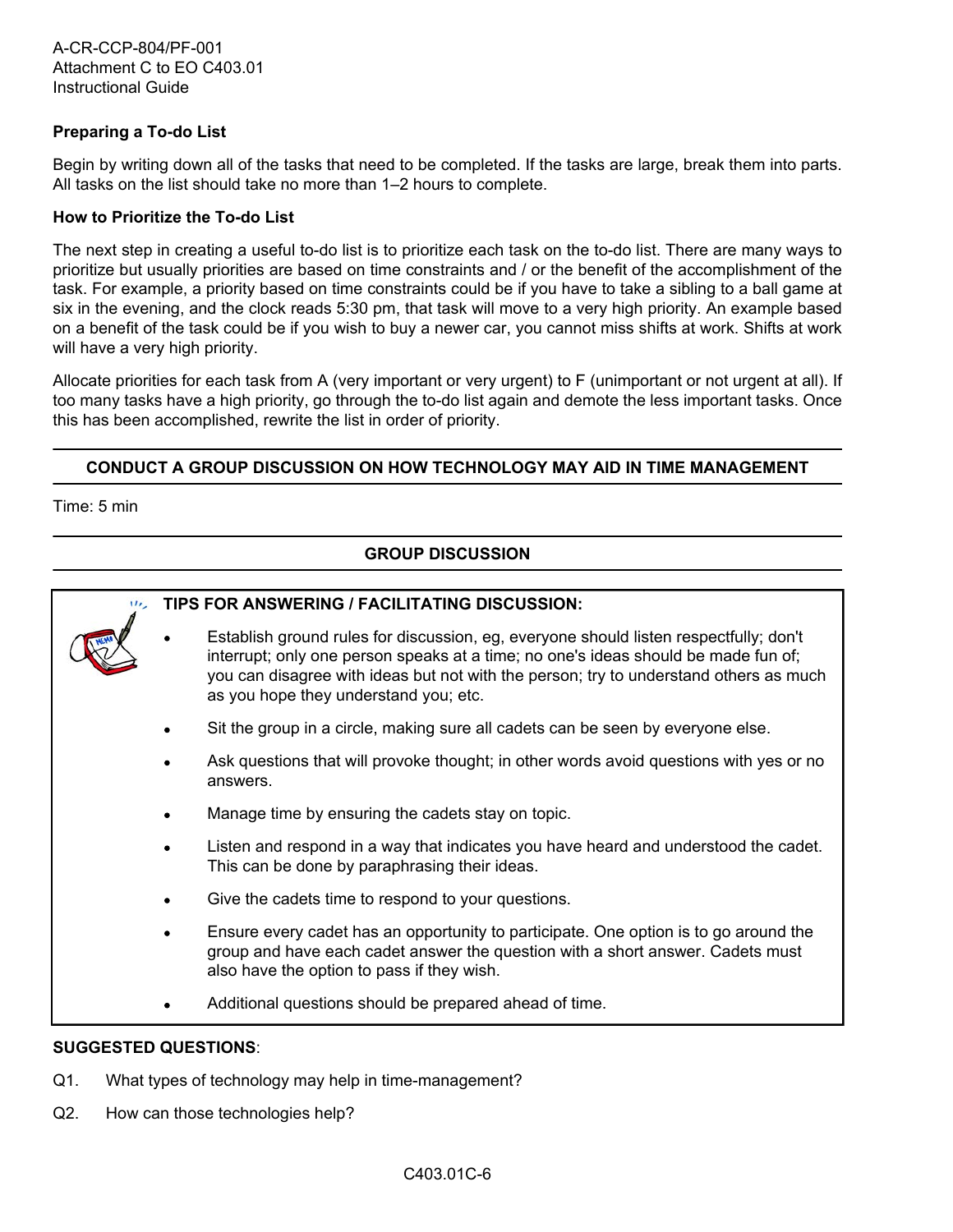- Q3. Do you use technologies to help keep you on track and organized?
- Q4. How do they help you?



Other questions and answers will develop throughout the group discussion. The group discussion should not be limited to only those suggested.



Reinforce those answers given and comments made during the group discussion, ensuring the teaching point has been covered.

## **CONDUCT AN IN-CLASS ACTIVITY WHERE CADETS CREATE A TO-DO LIST BASED ON A SCENARIO**

# **ACTIVITY**

Time: 15 min

## **OBJECTIVE**

The objective of this activity is to have the cadets create a to-do list based on a scenario.

## **RESOURCES**

- Scenario located at Appendix 1 to Attachment C,
- Paper, and
- Pen / pencil.

# **ACTIVITY LAYOUT**

Nil.

## **ACTIVITY INSTRUCTIONS**

- 1. Distribute the scenario to each cadet.
- 2. Have cadets create a to-do list based on the scenario.
- 3. Have cadets present their to-do list to the group, and explain why they prioritized their list the way they did.

## **SAFETY**

Nil.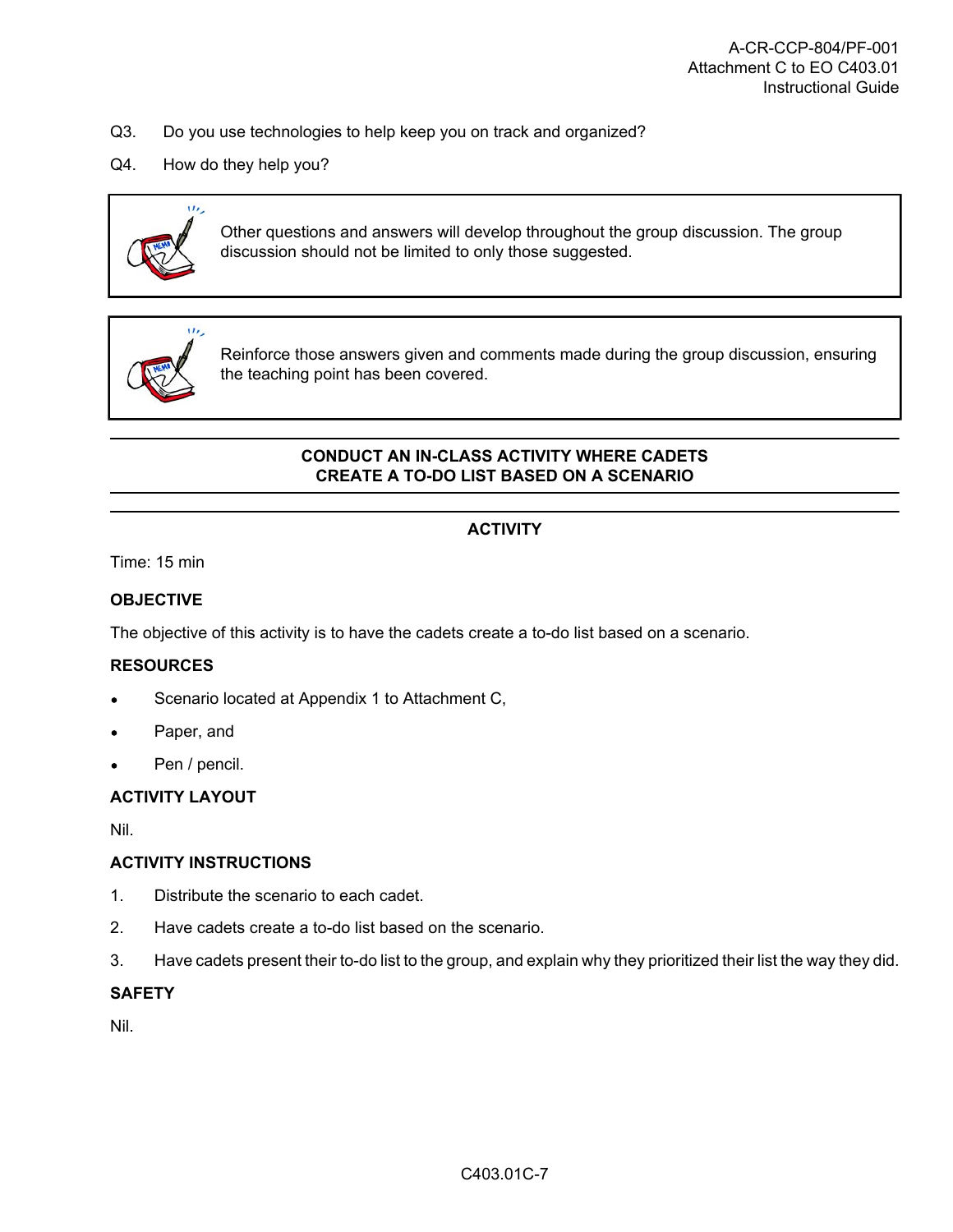## **CONDUCT A GROUP DISCUSSION ON THE TIME-MANAGEMENT SEMINAR**

Time: 5 min

## **BACKGROUND KNOWLEDGE**



The purpose of the group discussion is to have cadets practice reflective thinking skills. Use the tips for answering / facilitating discussion and the suggested questions provided.

## **GROUP DISCUSSION**

#### **TIPS FOR ANSWERING / FACILITATING DISCUSSION:**

- Establish ground rules for discussion, eg, everyone should listen respectfully; don't interrupt; only one person speaks at a time; no one's ideas should be made fun of; you can disagree with ideas but not with the person; try to understand others as much as you hope they understand you; etc.
- Sit the group in a circle, making sure all cadets can be seen by everyone else.  $\bullet$
- Ask questions that will provoke thought; in other words avoid questions with yes or no  $\bullet$ answers.
- Manage time by ensuring the cadets stay on topic.  $\bullet$
- Listen and respond in a way that indicates you have heard and understood the cadet.  $\bullet$ This can be done by paraphrasing their ideas.
- Give the cadets time to respond to your questions.
- Ensure every cadet has an opportunity to participate. One option is to go around the  $\bullet$ group and have each cadet answer the question with a short answer. Cadets must also have the option to pass if they wish.
- Additional questions should be prepared ahead of time.

#### **SUGGESTED QUESTIONS**:

- Q1. What have you learned during this seminar?
- Q2. Which activities did you enjoy during the seminar? Why?
- Q3. Will this information be useful to you?
- Q4. Where do you think you will use the information from this seminar?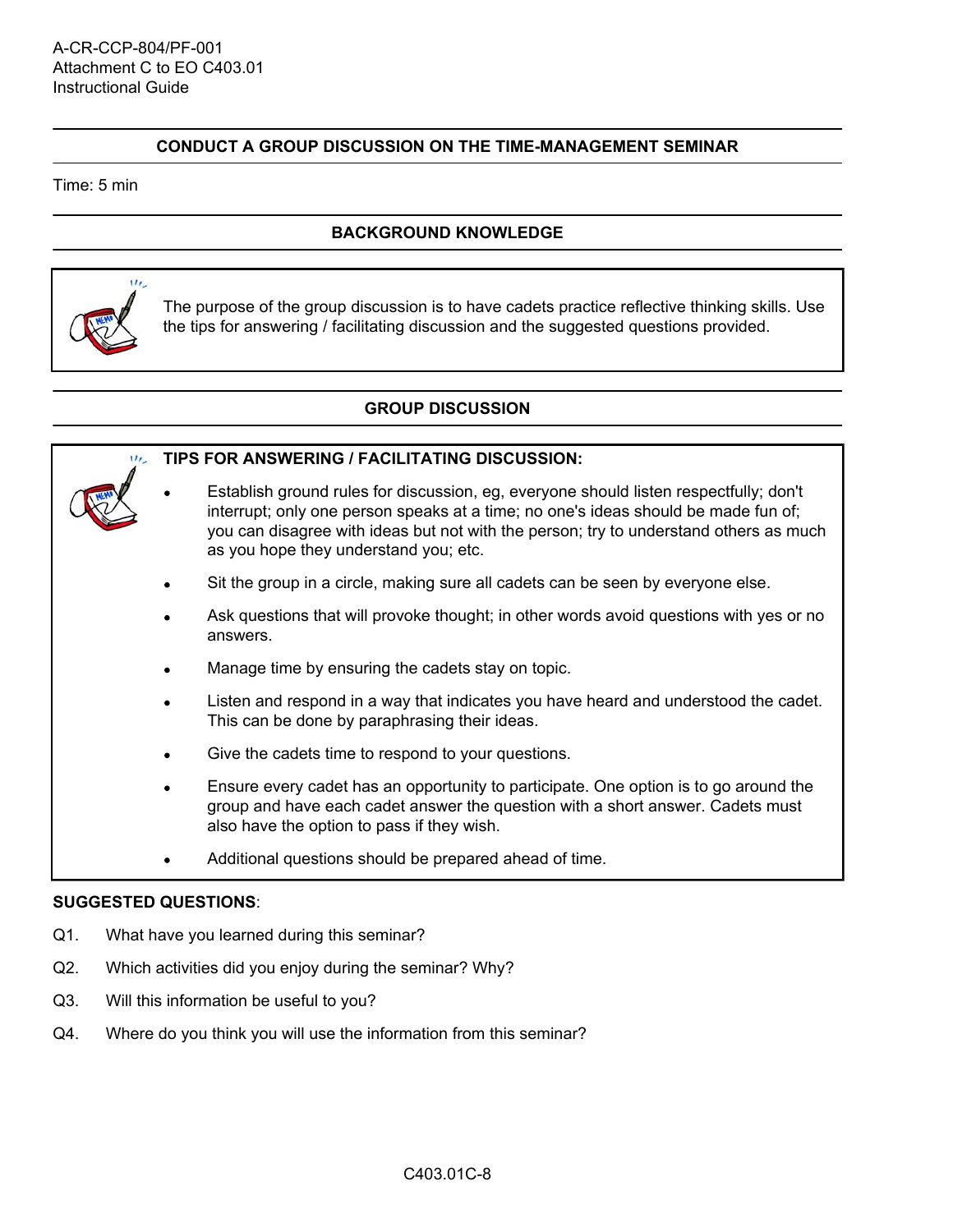

Other questions and answers will develop throughout the group discussion. The group discussion should not be limited to only those suggested.



Reinforce those answers given and comments made during the group discussion, ensuring the teaching point has been covered.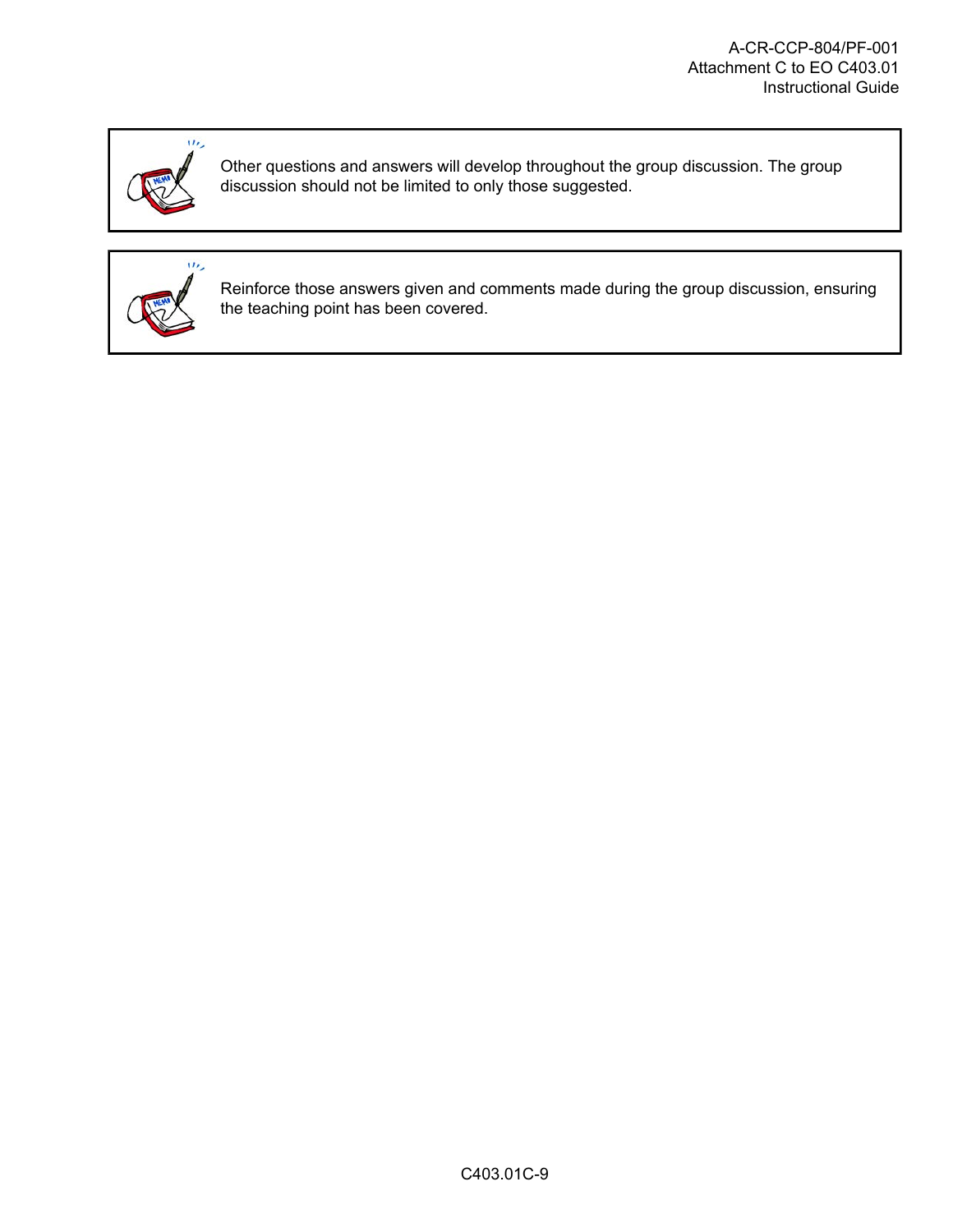A-CR-CCP-804/PF-001 Attachment C to EO C403.01 Instructional Guide

THIS PAGE INTENTIONALLY LEFT BLANK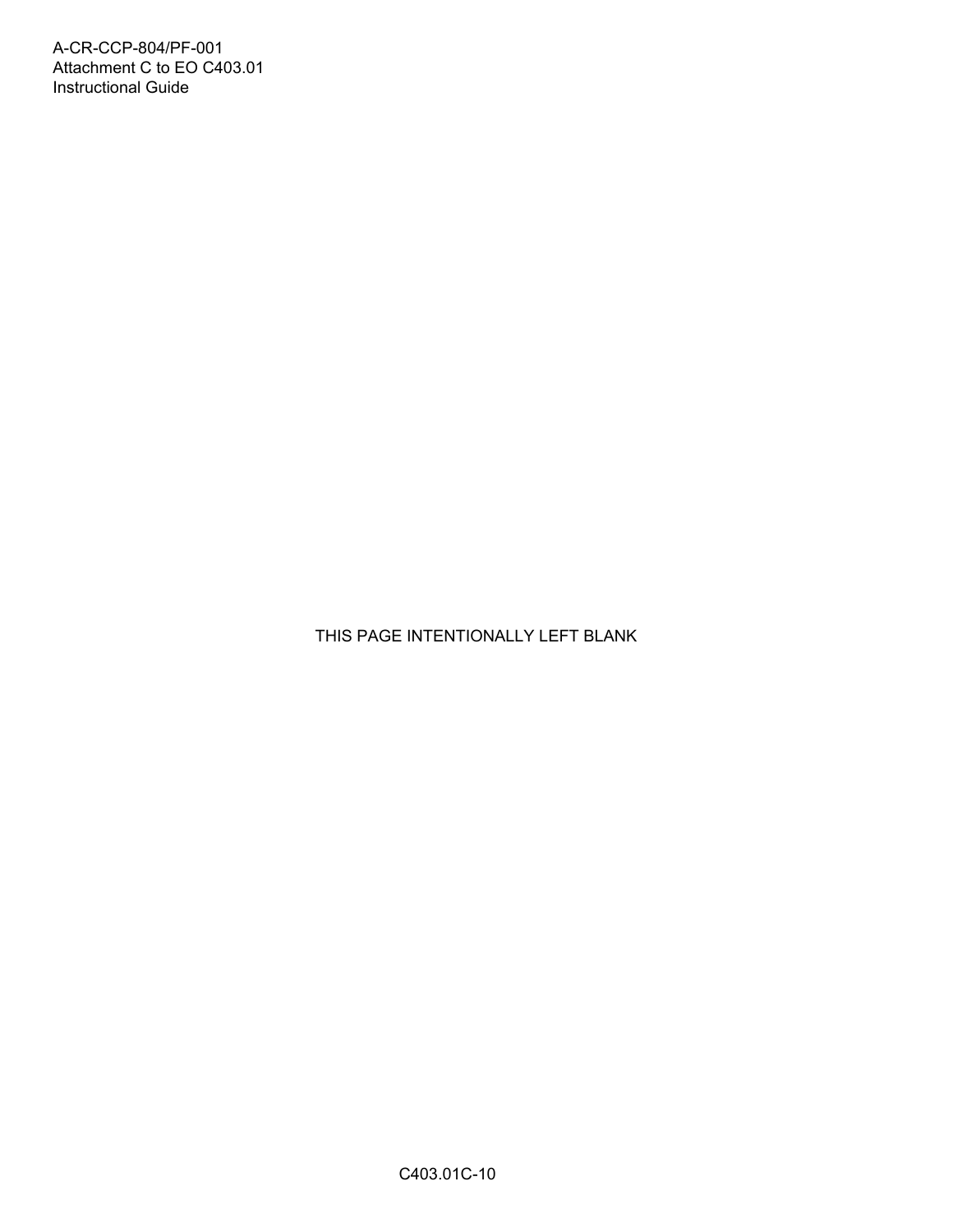# **SCENARIO FOR CREATING A TO-DO LIST**

It is Friday morning at 8:00 am. All tasks must be completed by 8:00 am on Monday.

The following tasks must be accomplished. Create a to-do list in priority order.

- Go to school from 9:00 am to 3:00 pm on Friday.  $\bullet$
- Work from 6:00 pm to 9:00 pm on Saturday night.
- Pick up your sister from ballet on Sunday at 1:00 pm.
- Clean your room.
- Polish your boots.
- Take out the garbage.
- Make a lesson plan for cadets on Monday night.
- Go to a movie.
- Hang out with your friends.
- Cut the lawn.
- Do your homework which includes a 1 000 word essay, four math problems, and reading two chapters of your history text.
- Play basketball on Saturday.
- Update your resume.  $\bullet$
- Have supper at your grandparents on Sunday.  $\bullet$
- Study for final exams.
- Eat meals.
- Sleep at least eight hours a night.
- Work out with weights. $\bullet$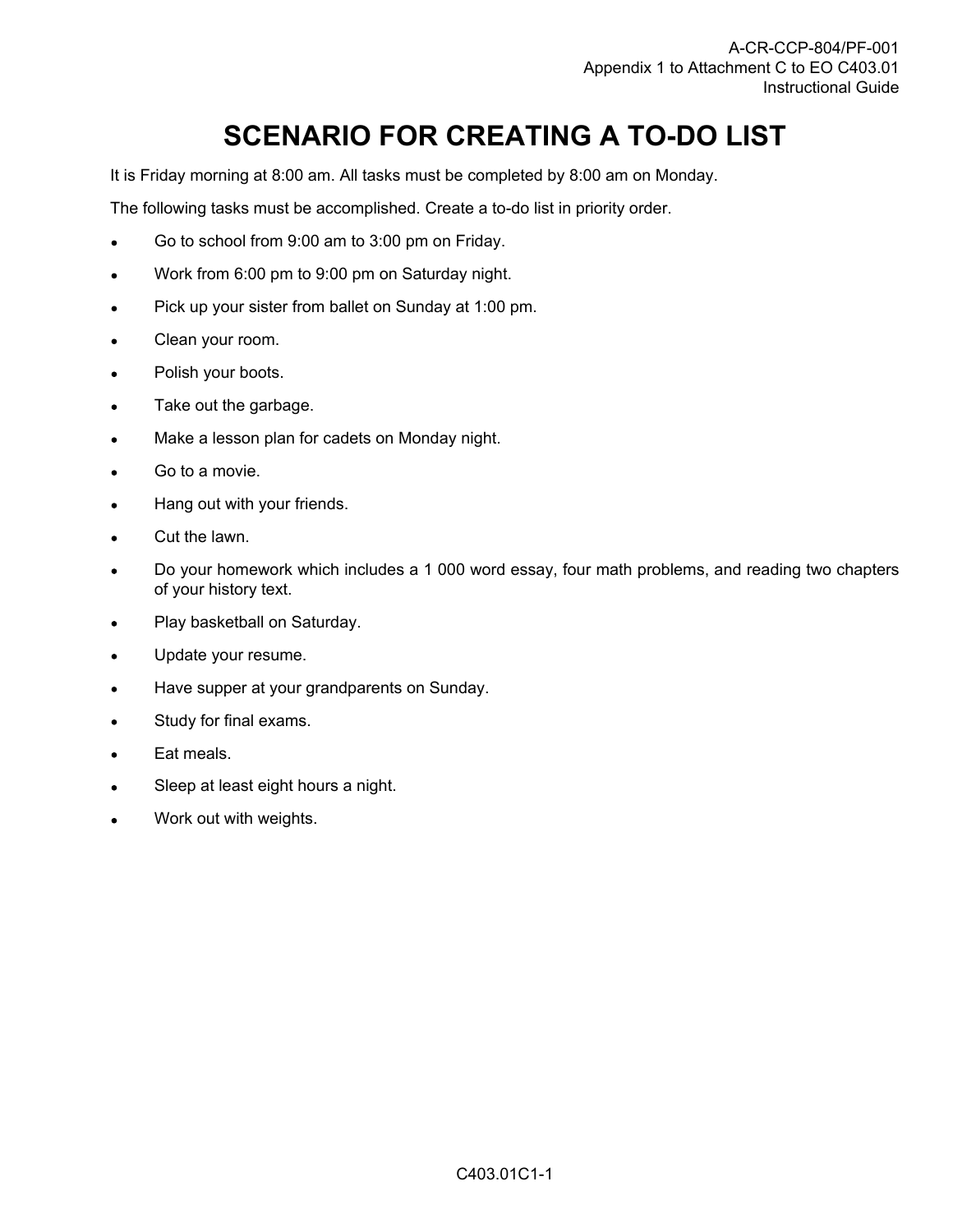A-CR-CCP-804/PF-001 Appendix 1 to Attachment C to EO C403.01 Instructional Guide

THIS PAGE INTENTIONALLY LEFT BLANK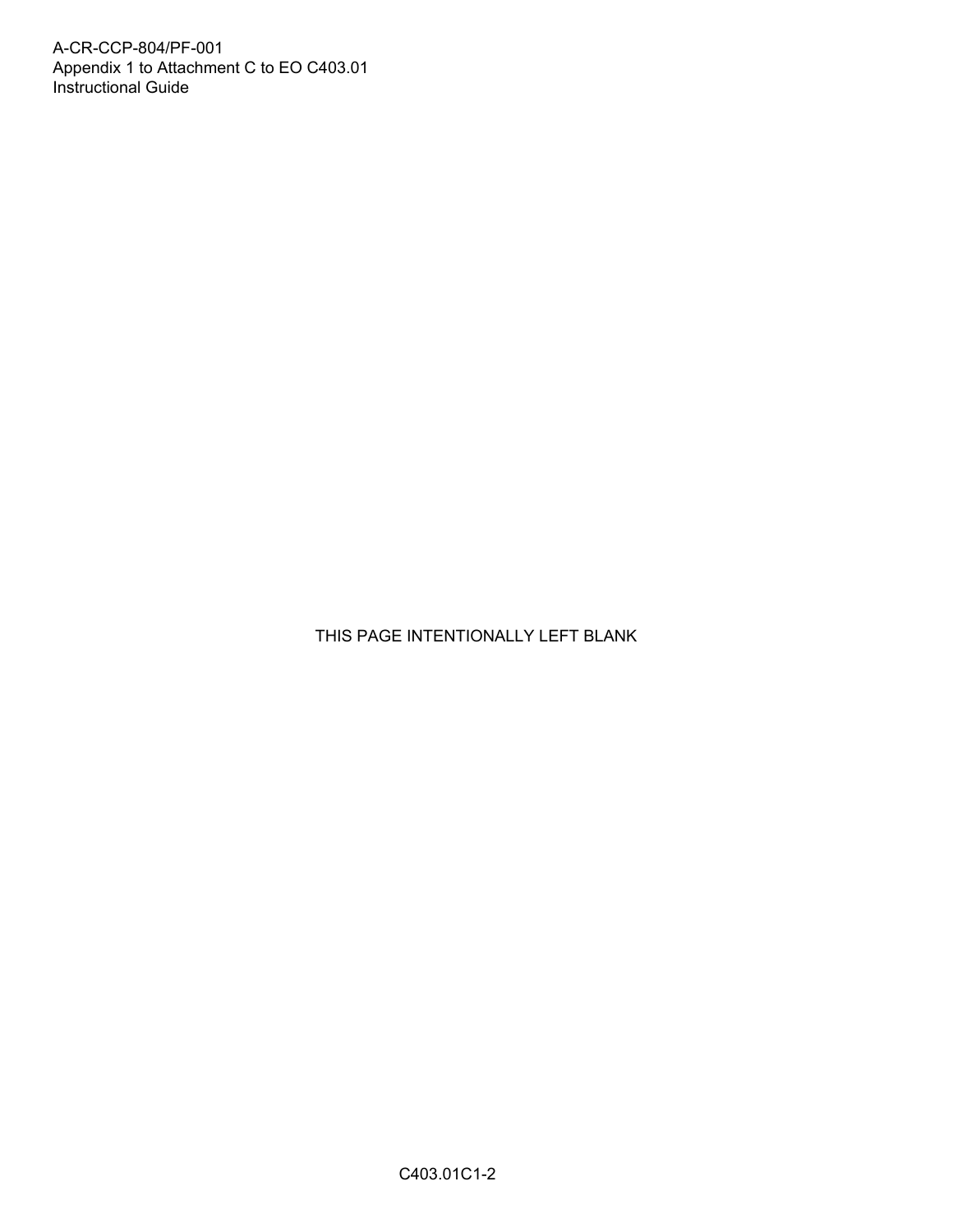# **LEADERSHIP SEMINAR COMMUNICATIONS**

Total Time: 90 min

## **PREPARATION**

Photocopy Appendices 1 and 3 to Attachment D for each cadet.

Photocopy Appendices 2 to Attachment D.

The following components are conducted during this seminar:

| <b>Number</b>  | <b>Component</b>                                                           | Time     |
|----------------|----------------------------------------------------------------------------|----------|
|                | Have cadets participate in a communication exercise.                       | $15$ min |
| $\overline{2}$ | Conduct a group discussion on the communications exercise.                 | 5 min    |
| 3              | Demonstrate and explain how to build rapport using a role-play scenario.   | 20 min   |
| 4              | Explain reading body language.                                             | 15 min   |
| 5              | Conduct an activity where cadets read negative and positive body language. | 20 min   |
| 6              | Conduct a group discussion on the communications seminar.                  | 5 min    |

# **HAVE CADETS PARTICIPATE IN A COMMUNICATION EXERCISE**

# **ACTIVITY**

Time: 15 min

## **OBJECTIVE**

The objective of this activity is to have the cadets give and receive instructions without non-verbal cues.

#### **RESOURCES**

- Figures located at Appendix 1 to Attachment D,
- Paper, and
- Pens / pencil.

## **ACTIVITY LAYOUT**

Nil.

## **ACTIVITY INSTRUCTIONS**

- 1. Have the cadets find a partner.
- 2. Have the cadets sit back-to-back.
- 3. Distribute paper and pen / pencil to each cadet.
- 4. Distribute picture A to one cadet and picture B to the other cadet.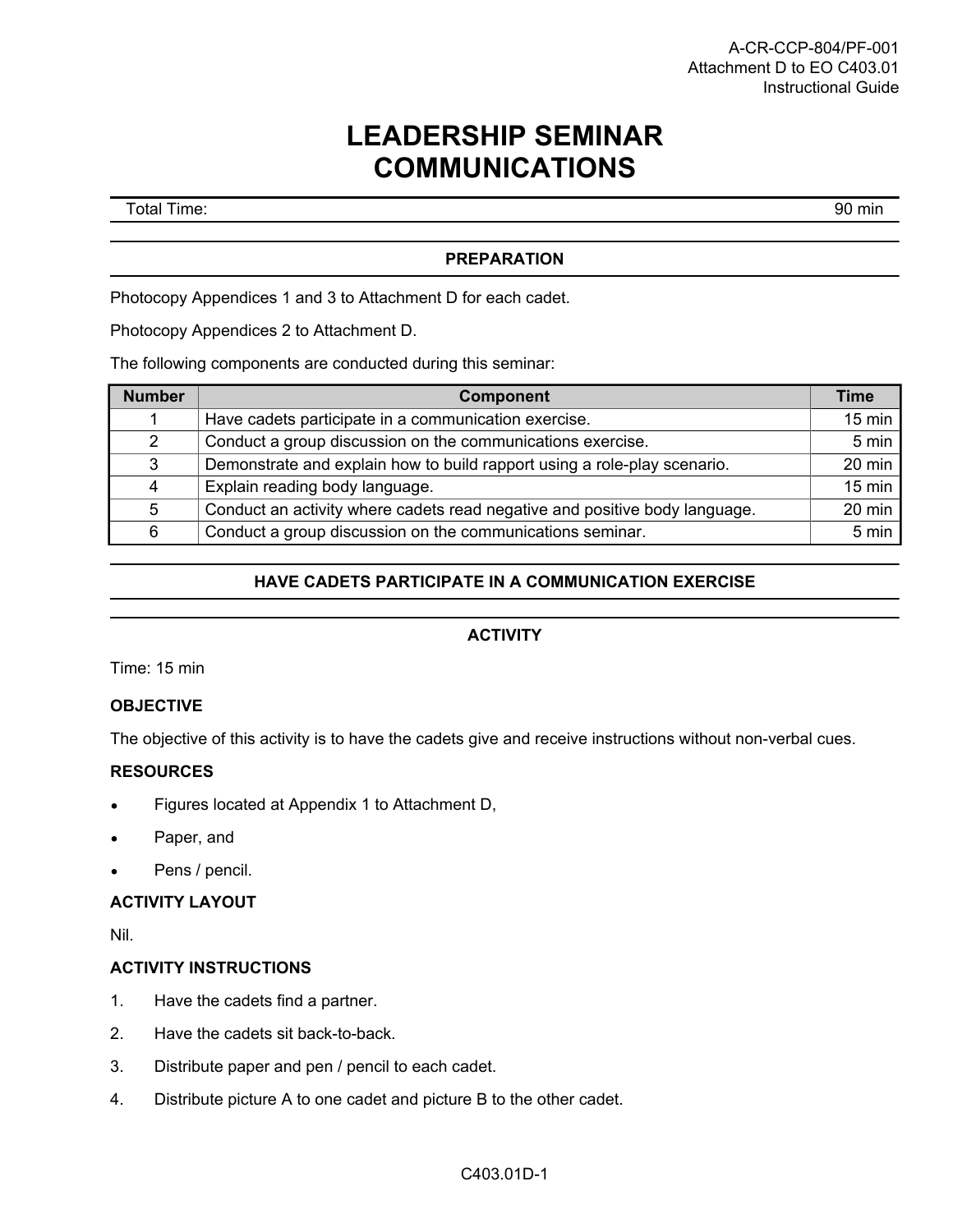A-CR-CCP-804/PF-001 Attachment D to EO C403.01 Instructional Guide

- 5. Have the first cadet describe and give instructions to the other cadet to reproduce picture A. The cadet receiving instructions cannot ask for clarification; they may only ask for repetition.
- 6. Allow the first cadet seven minutes to complete the instructions.
- 7. Have the other cadet describe and give instructions to the first cadet to reproduce picture B. The cadet receiving instructions cannot ask for clarification; they may only ask for repetition.
- 8. Allow the second cadet seven minutes to complete the instructions.
- 9. Have each cadet exchange pictures.

#### **SAFETY**

Nil.

## **CONDUCT A GROUP DISCUSSION ON THE COMMUNICATIONS EXERCISE**

Time: 5 min



The purpose of the group discussion is to have cadets practice reflective thinking skills. Use the tips for answering / facilitating discussion and the suggested questions provided.

## **GROUP DISCUSSION**

- Establish ground rules for discussion, eg, everyone should listen respectfully; don't interrupt; only one person speaks at a time; no one's ideas should be made fun of; you can disagree with ideas but not with the person; try to understand others as much as you hope they understand you; etc.
- Sit the group in a circle, making sure all cadets can be seen by everyone else.
- Ask questions that will provoke thought; in other words avoid questions with yes or no answers.
- Manage time by ensuring the cadets stay on topic.  $\bullet$
- Listen and respond in a way that indicates you have heard and understood the cadet.  $\bullet$ This can be done by paraphrasing their ideas.
- Give the cadets time to respond to your questions.
- Ensure every cadet has an opportunity to participate. One option is to go around the  $\bullet$ group and have each cadet answer the question with a short answer. Cadets must also have the option to pass if they wish.
- Additional questions should be prepared ahead of time. $\bullet$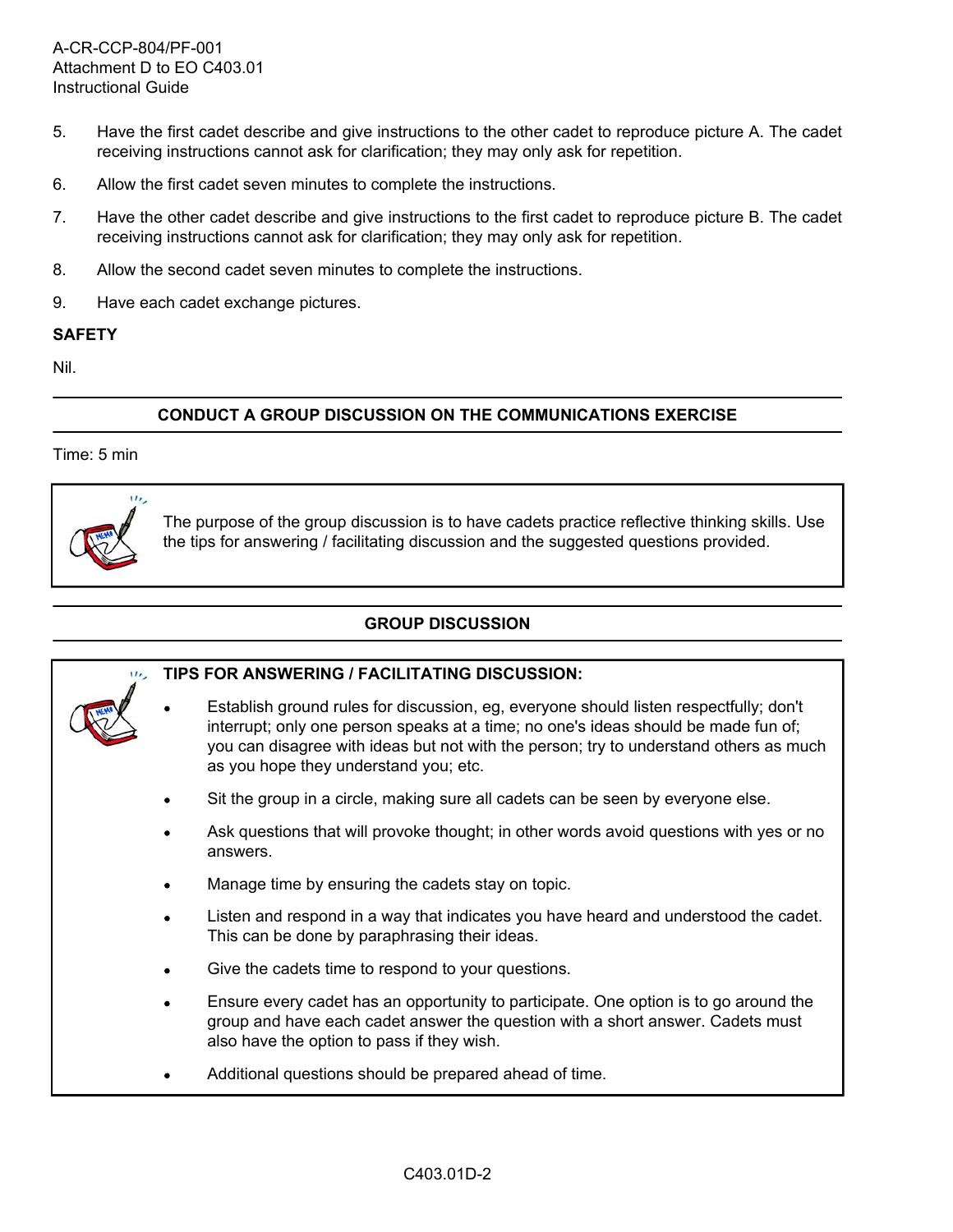## **SUGGESTED QUESTIONS**:

- Q1. How did you feel about giving instructions? Were your instructions to the point?
- Q2. How did you feel about receiving instructions? Could the instructions you were given be more clear?
- Q3. Which was more difficult, giving or receiving instruction? Why?
- Q4. Would this exercise have been easier if you could see your partner? Why or why not?



Other questions and answers will develop throughout the group discussion. The group discussion should not be limited to only those suggested.



Reinforce those answers given and comments made during the group discussion, ensuring the teaching point has been covered.

## **DEMONSTRATE AND EXPLAIN HOW TO BUILD RAPPORT USING A ROLE-PLAY SCENARIO**

## **BACKGROUND KNOWLEDGE**

#### **BUILDING RAPPORT**

Rapport builds naturally over time with cadets who are trusted and who are believable. The process of building rapport can be sped up by matching and mirroring the other cadet's verbal and non-verbal communications.

#### **Matching Body Language**

Matching body language can take several forms. One may match the other cadet's whole body position, the position of the upper or lower half of their body, or the angle of their head and shoulder. Matching may also be done by using the cadet's same type and rate of movement and gestures. One may match things exactly or partially.

#### **Matching Voice**

Matching may also be done using the other cadet's voice. One may match their volume, speed, pitch, rhythm, inflections and pauses. One may match their type of language and vocabulary and speech patterns.

#### **Matching Energy**

One may match the other cadet's energy level also. One may match how rapidly they breathe and whether they breathe using shallow or deep breaths.

#### **Mirroring**

Instead of matching the cadet's body movements, one may mirror them. When the cadet crosses their right leg over their left, one may cross their left leg over their right.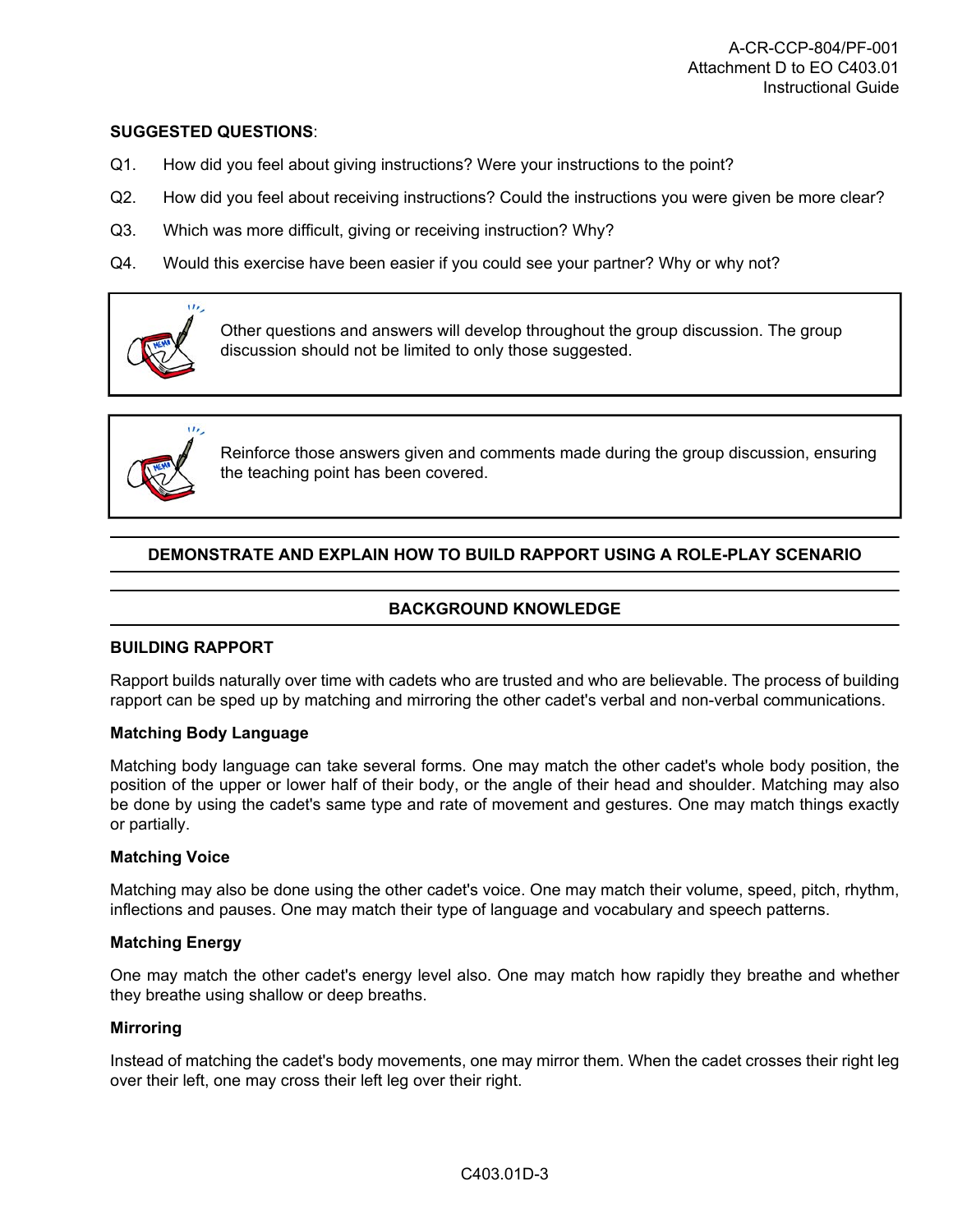## A-CR-CCP-804/PF-001 Attachment D to EO C403.01 Instructional Guide

The idea of building rapport through matching and mirroring is not to copy blindly every movement a cadet makes or each body position they sit in. Building rapport is something that is done "with" a cadet, not "to" a cadet.

## **ACTIVITY**

Time: 20 min



When conducting the role-play, take the part of a mentor. Ensure when acting as the mentor during the role-play to use matching and mirroring techniques.

## **OBJECTIVE**

The objective of this activity is to have the cadets see communications that build rapport using a role-play scenario.

#### **RESOURCES**

- Role-play scenario located at Appendix 2 to Attachment D,
- Paper,
- Pen/ pencil.

## **ACTIVITY LAYOUT**

Nil.

## **ACTIVITY INSTRUCTIONS**

- 1. Distribute paper and a pen / pencil to each cadet.
- 2. Ask cadets to volunteer to take part in the role-play.
- 3. Select one cadet to take part in the role-play.
- 4. Distribute the role-play scenario to the selected cadet.
- 5. Ask all other cadets to write down their observations about the role-play scenario.
- 6. Conduct the role-play scenario with the selected cadet.
- 7. After eight minutes, conclude the role-play scenario.
- 8. Have the rest of the cadets share their observations about the scenario. Ensure the cadets give examples for their observations.
- 9. Describe the matching and mirroring techniques that were used during the role-play scenario.

#### **SAFETY**

Nil.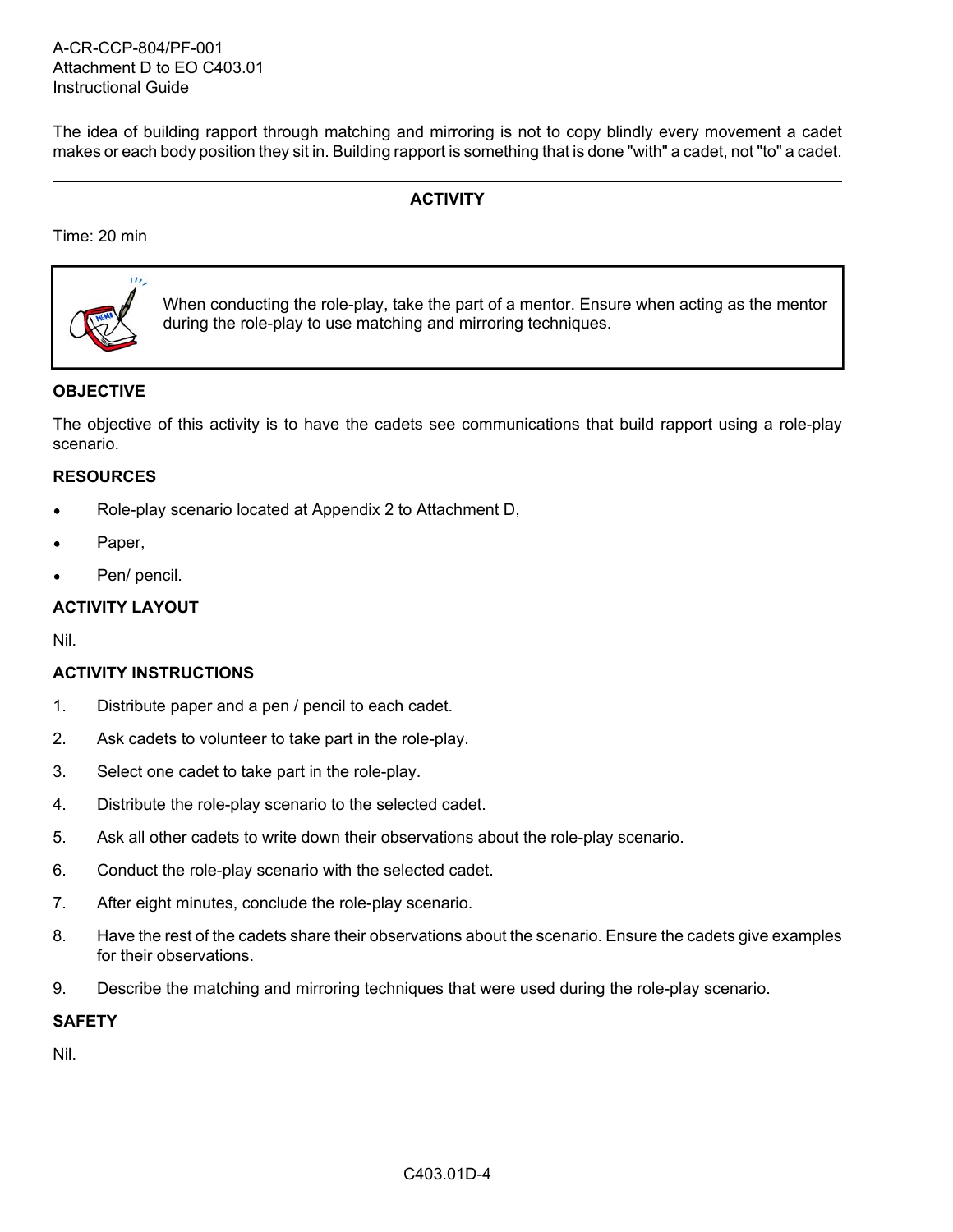## **EXPLAIN READING BODY LANGUAGE**

Time: 15 min

Body language reveals a cadet's true thoughts. It may forewarn problems, such as lack of understanding, disagreement or conflict. It may signal support, agreement or encouragement. It may show how comfortable a cadet is with what is being said or how committed they really are to their own words.

## **Reading Other's Body Language**

Most people understand body language intuitively and quickly, and the conclusions that are reached go straight into the subconscious. However, it pays to look out for certain positive and negative signals. If other's body language is read correctly, one should know whether one's communications are succeeding or missing their mark.

| The Signal                                         | What it may say                                       |  |  |
|----------------------------------------------------|-------------------------------------------------------|--|--|
| Nodding the head.                                  | This cadet is listening to me. This cadet agrees with |  |  |
|                                                    | me.                                                   |  |  |
| Scratching the neck or rubbing eyes and looking at | This cadet may not be telling the truth.              |  |  |
| the ceiling (female) or the floor (man).           |                                                       |  |  |
| Clenched hands.                                    | This cadet is frustrated.                             |  |  |
| Hand on cheek.                                     | This cadet has some doubts.                           |  |  |
| Hand on cheek with thumb under chin.               | This cadet is interested but has some doubts.         |  |  |
| Picking off imaginary lint.                        | This cadet disagrees with or disproves of what has    |  |  |
|                                                    | been said but is not willing to say so.               |  |  |
| Crossed arms and legs.                             | This cadet is tuning out or filtering what is being   |  |  |
|                                                    | said.                                                 |  |  |

One must be careful of a cadet's unspoken messages. Crossed arms may say "I feel threatened by what you are saying and I am closed to hearing it", but it may also say "I'm cold". A tapping foot may mean "I would like to be on my way", but it may also reflect a lot of nervous energy or a need to go to the washroom.

## **Look Out for Negative Signals**

A cadet's body language may serve as an early warning signal that something is amiss in the communication process. Negative signals include:

Boredom may look like:

- feet pointing away from the speaker;  $\bullet$  tense posture;  $\bullet$
- $\bullet$
- rapidly nodding the head; The mass of the matrix of the state of the matrix of the matrix of the matrix of the
- $\bullet$
- rubbing or scratching the neck or nose; **a** rapidly exhaling breath;  $\bullet$
- 
- 
- 
- body orienting away from the speaker; $\bullet$
- 
- tapping feet; the covering or rubbing of the ears;
	-
- covering the nose; **forming a fist, clenching the hands; example the hands** over the hands;
	-
- looking skyward; https://www.math.com/solong-skyward; https://www.math.com/solong/solong/solong/solong/solong/
- avoiding or limiting eye contact; **and the example of the table** and trumming the fingers on the table; and
- covering the mouth; buttoning the coat or jacket.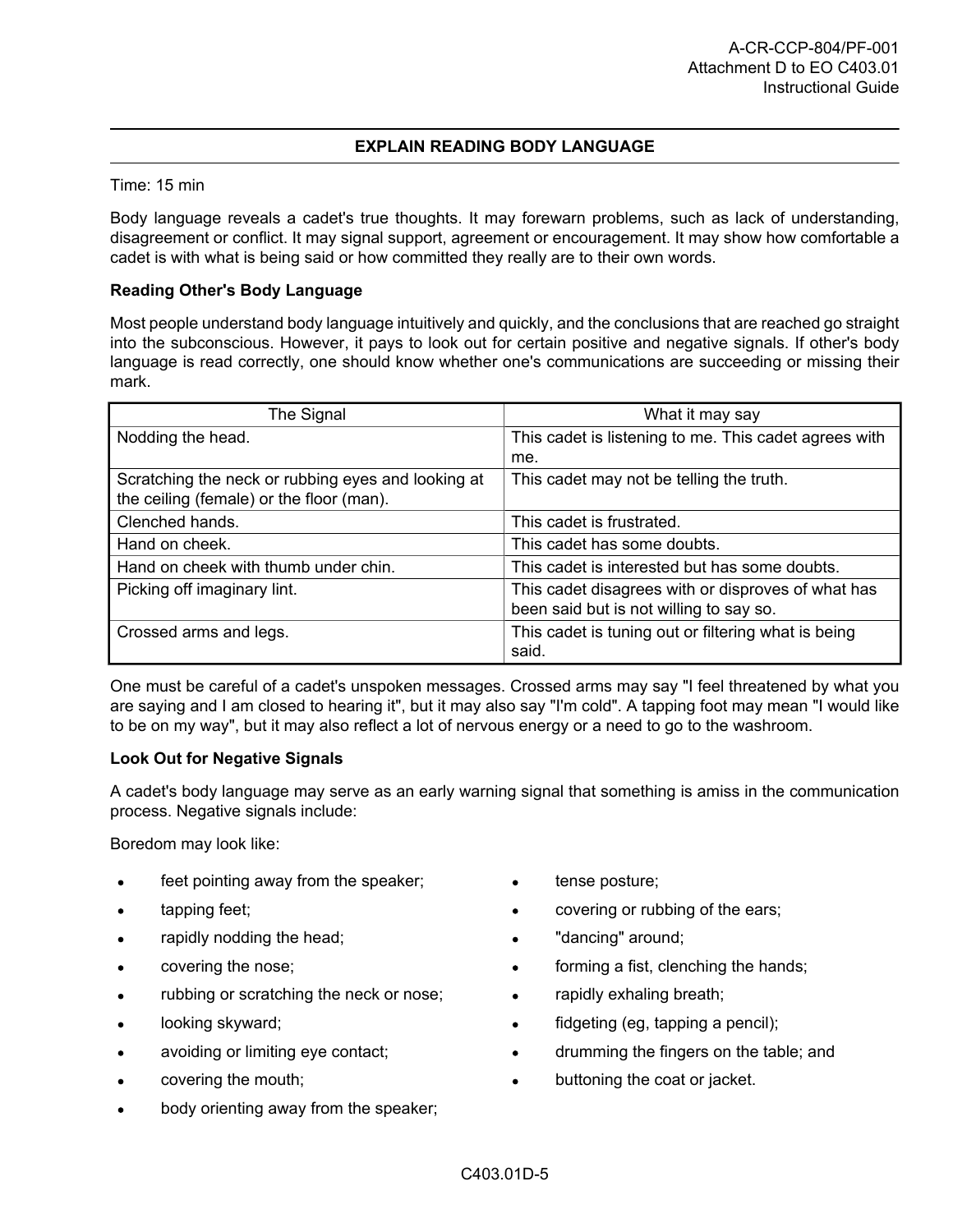## A-CR-CCP-804/PF-001 Attachment D to EO C403.01 Instructional Guide

## Boredom may look like:

- $\bullet$
- 
- crossed legs with the foot swinging or kicking:  $\bullet$  tapping the floor with the foot; and  $\bullet$
- $\bullet$

Frustration may look like:

- $\bullet$
- $\bullet$
- 
- 
- wringing hands;

## **Look Out for Positive Signals**

Just as body language may alert one to looming problems, it may also herald success. Positive signals include:

- 
- 
- 
- $\bullet$
- feet pointed towards the speaker; **the speaker** of thoughtful "um-hums".

Cooperation may look like:

- $\bullet$
- $\bullet$
- 

Evaluation may look like:

- 
- 
- stroking the chin or chin in the palm of  $\bullet$ the hand;
- doodling; example a blank stare; a blank stare;
- drumming the fingers; the state of the staking deep breaths;
	-
- head held in hands; head held in hands; the set of the clicking a pen in and out.
- short breaths; example in the short breaths; pointing index fingers;
- "tssk" sounds; The hair; running hands through the hair;
- hands tightly clenched; hands tightly clenched; rubbing the back of the neck; and
- fist-like gestures; https://www.fist-like gestures; https://www.fist-like gestures.com/
- nodding thoughtfully; stroking of the chin;
- relaxed posture; and the contract open body position;
- body oriented toward the speaker; example  $\bullet$  eye contact, particularly when the pupils are dilated (enlarged);
- open hands; handling the documents or materials one is presenting; and
	-
- open hands; tilted head; tilted head;
- sitting on the edge of the chair; **and the speaker**; and **s** leaning toward the speaker; and
- unbuttoning the coat or jacket; **moving closer to the speaker.**
- hand-to-face gestures; the stating their glasses off to clean them;
- tilted head; sucking on a pen or glasses' arm; and tilted head;
	- peering over their glasses.



Distribute Appendix 3 to Attachment D to each cadet.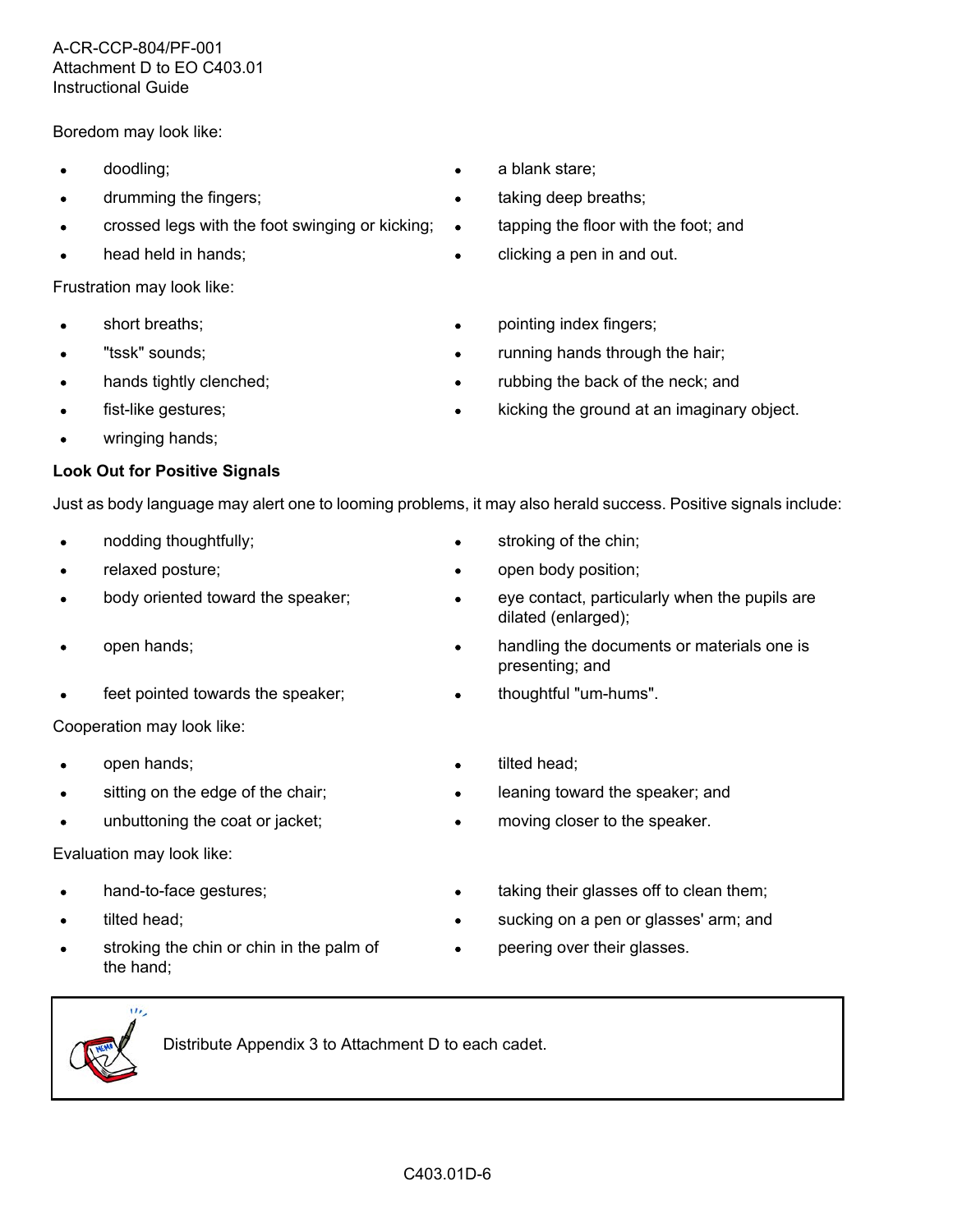## **CONDUCT AN ACTIVITY WHERE CADETS READ NEGATIVE AND POSITIVE BODY LANGUAGE**

Time: 20 min

#### **OBJECTIVE**

The objective of this activity is to have the cadets read negative and positive body language.

#### **RESOURCES**

Nil.

## **ACTIVITY LAYOUT**

Nil.

## **ACTIVITY INSTRUCTIONS**

- 1. Have cadets select a partner.
- 2. Select one set of partners to go first.
- 3. Have one cadet act as the sender while the other cadet acts as the receiver of the information.
- 4. Have the receiver select one body language signal to display throughout the sender's presentation.
- 5. Have the sender tell the receiver about everything they have done during the previous week.
- 6. Have the receiver display the body language selected throughout the sender's presentation.
- 7. Have the sender talk for approximately two minutes.
- 8. Have the sender guess what body language was being displayed.
- 9. Have the rest of the class guess what body language was being displayed.
- 10. Have the receiver confirm or deny the guesses. If the guesses were not correct, have the receiver explain what body language was being displayed.
- 11. Repeat Steps 5–10 until each set of partners has been both the sender and the receiver.

## **SAFETY**

Nil.

## **CONDUCT A GROUP DISCUSSION ON THE COMMUNICATIONS SEMINAR**

Time: 5 min



The purpose of the group discussion is to have cadets practice reflective thinking skills. Use the tips for answering / facilitating discussion and the suggested questions provided.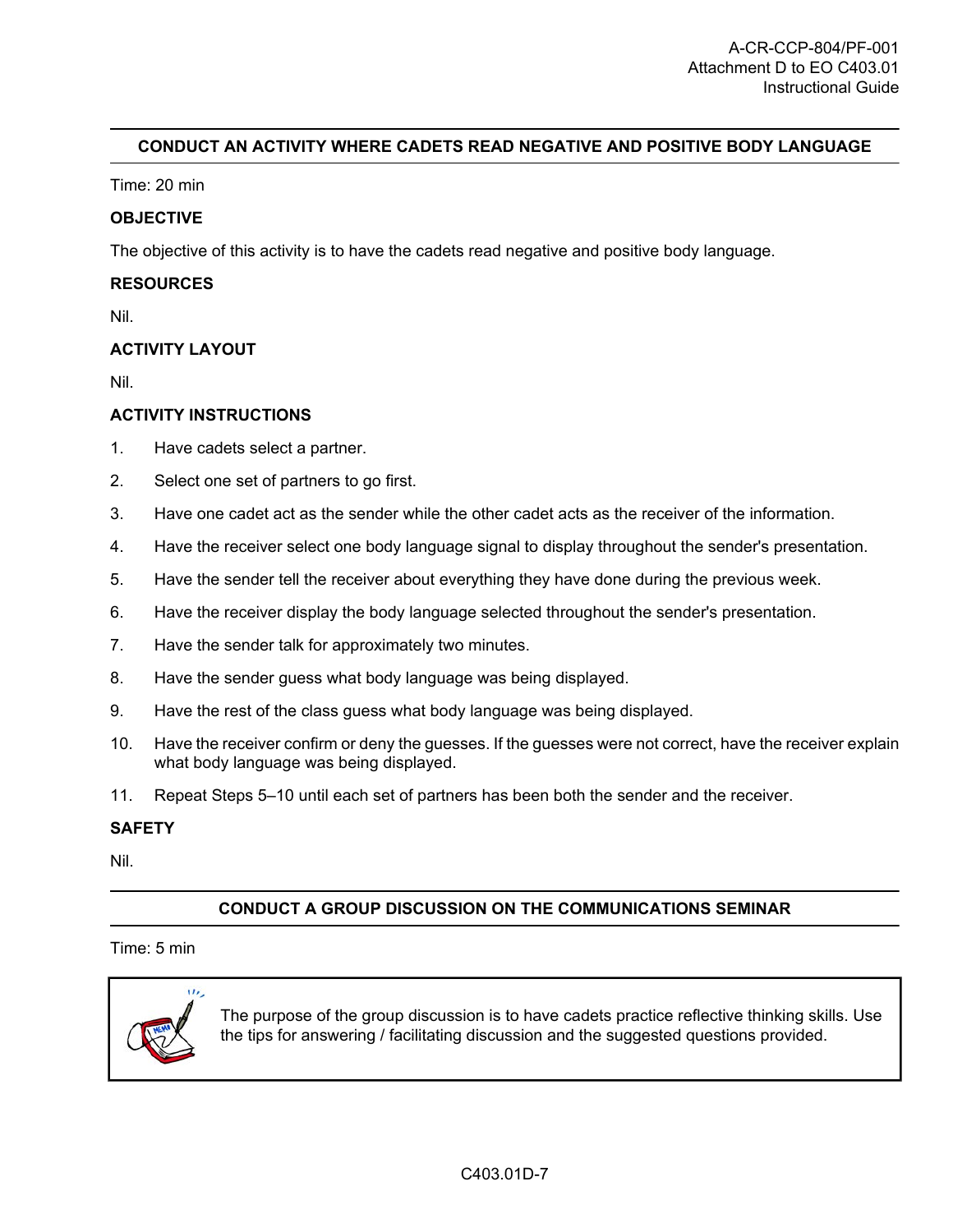## **GROUP DISCUSSION**



- Q1. What have you learned during this seminar?
- Q2. Which activities did you enjoy during the seminar? Why?
- Q3. Will this information be useful to you?
- Q4. Where do you think you will use the information from this seminar?



Other questions and answers will develop throughout the group discussion. The group discussion should not be limited to only those suggested.



Reinforce those answers given and comments made during the group discussion, ensuring the teaching point has been covered.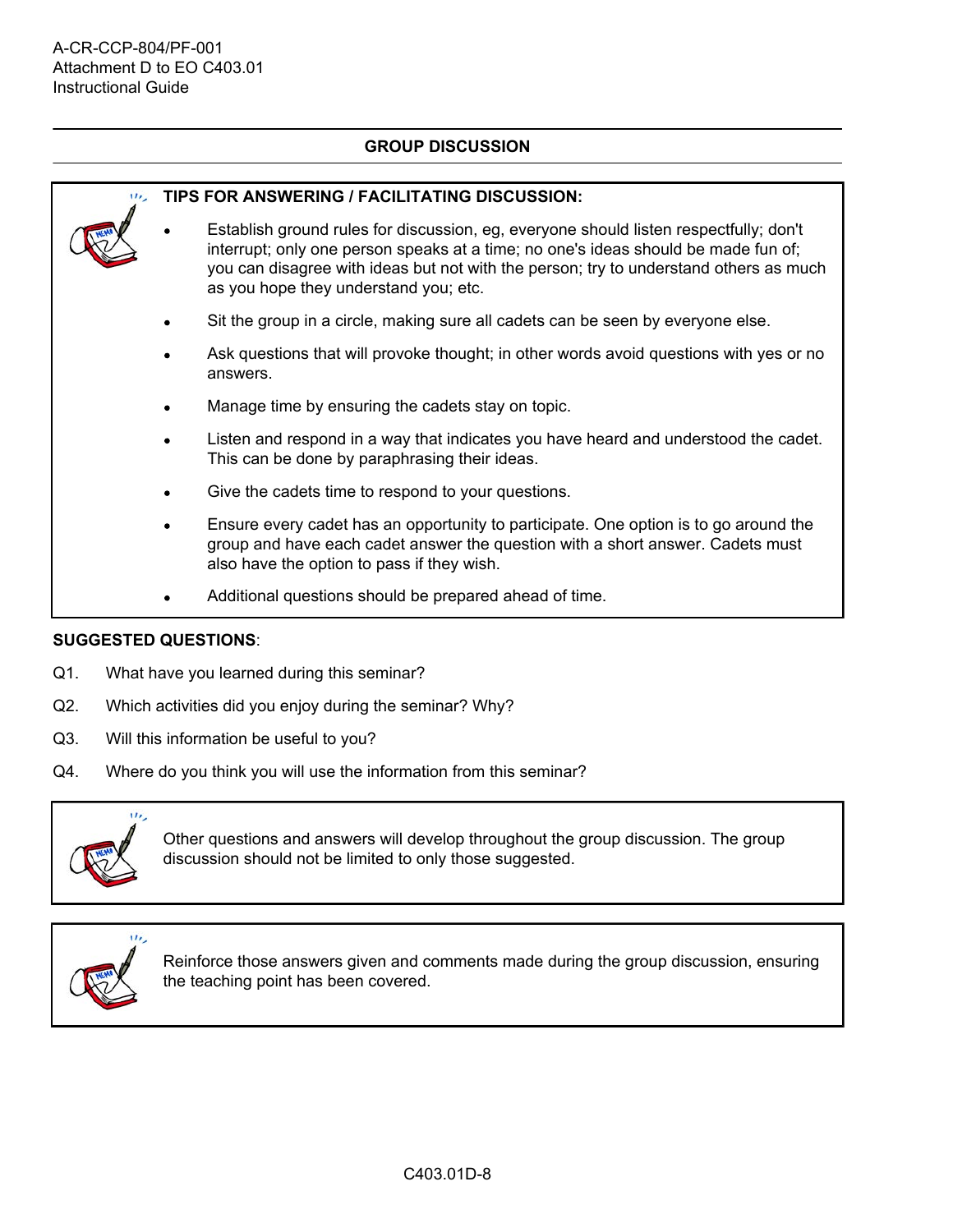

Figure D1-1 Picture A *Note*. Created by Director Cadets 3, 2009, Ottawa, ON: Department of National Defence

C403.01D1-1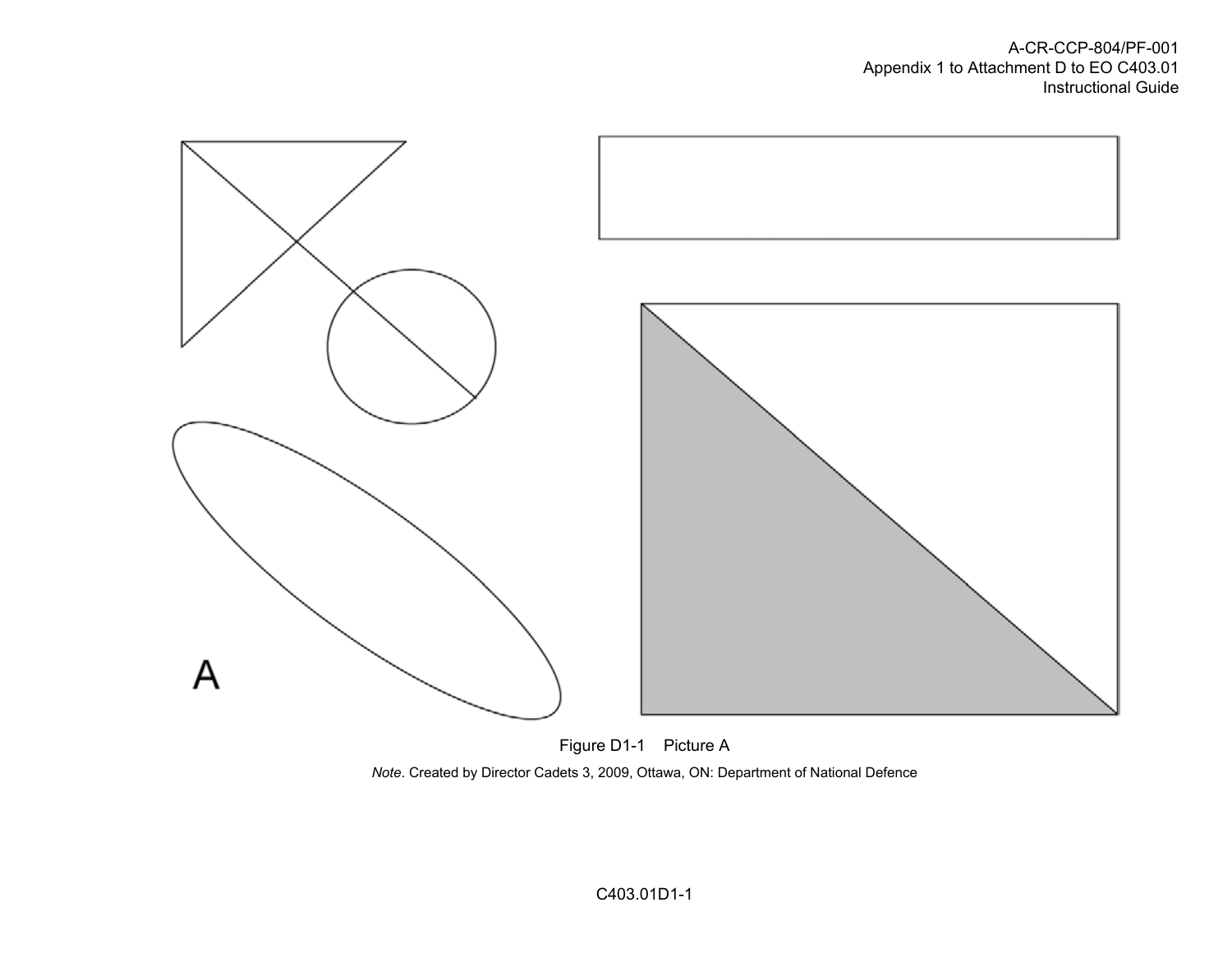A-CR-CCP-804/PF-001 Appendix 1 to Attachment D to EO C403.01 Instructional Guide



Figure D1-2 Picture B

*Note*. Created by Director Cadets 3, 2009, Ottawa, ON: Department of National Defence

C403.01D1-2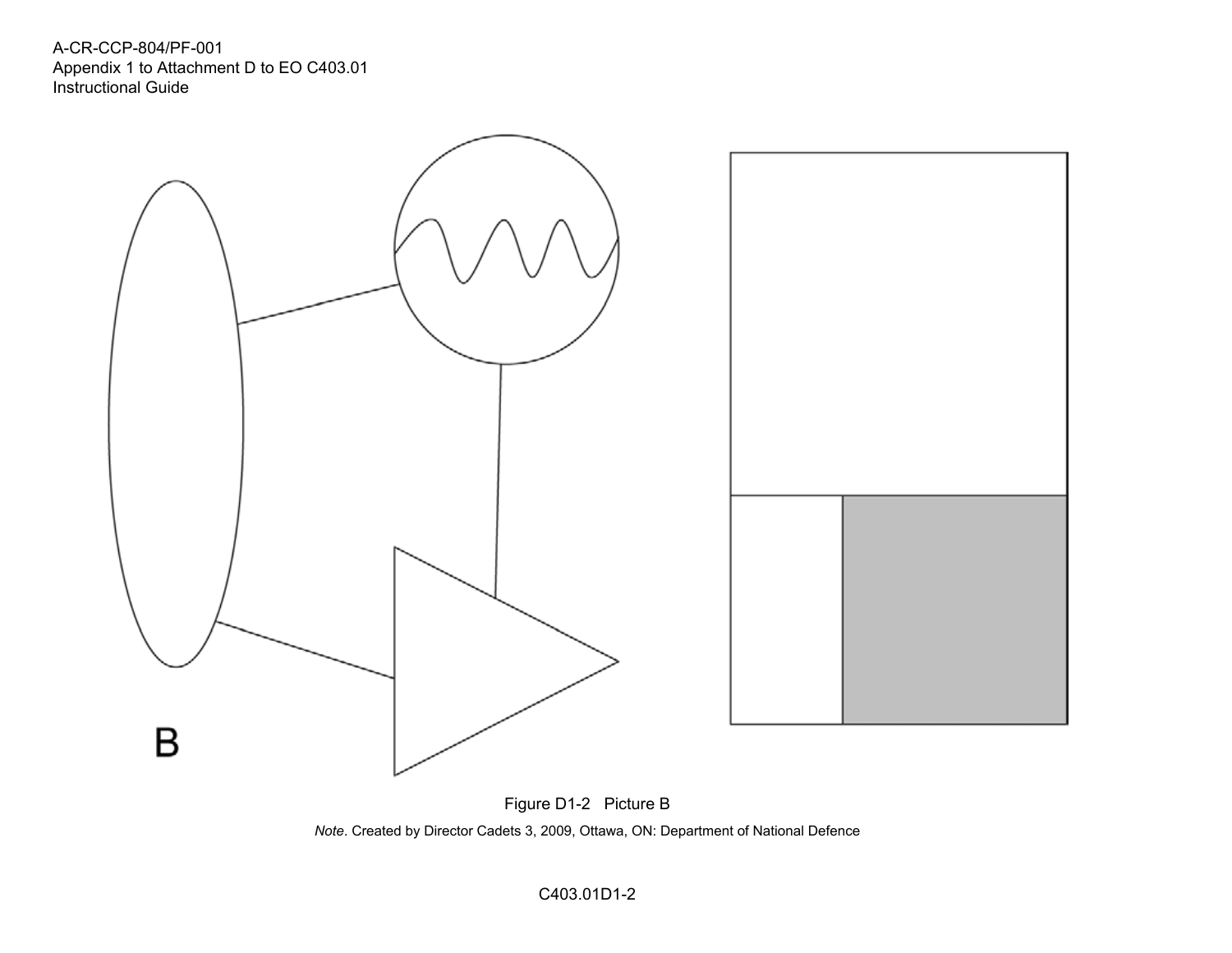## **SCENARIO FOR ROLE-PLAY**

You are a second year cadet who is often timid and shy. You are often late to parade nights and you do not take care of your uniform very well. You attended the General Training (GT) course last summer and this summer you wish to attend the three-week Basic Musician Course.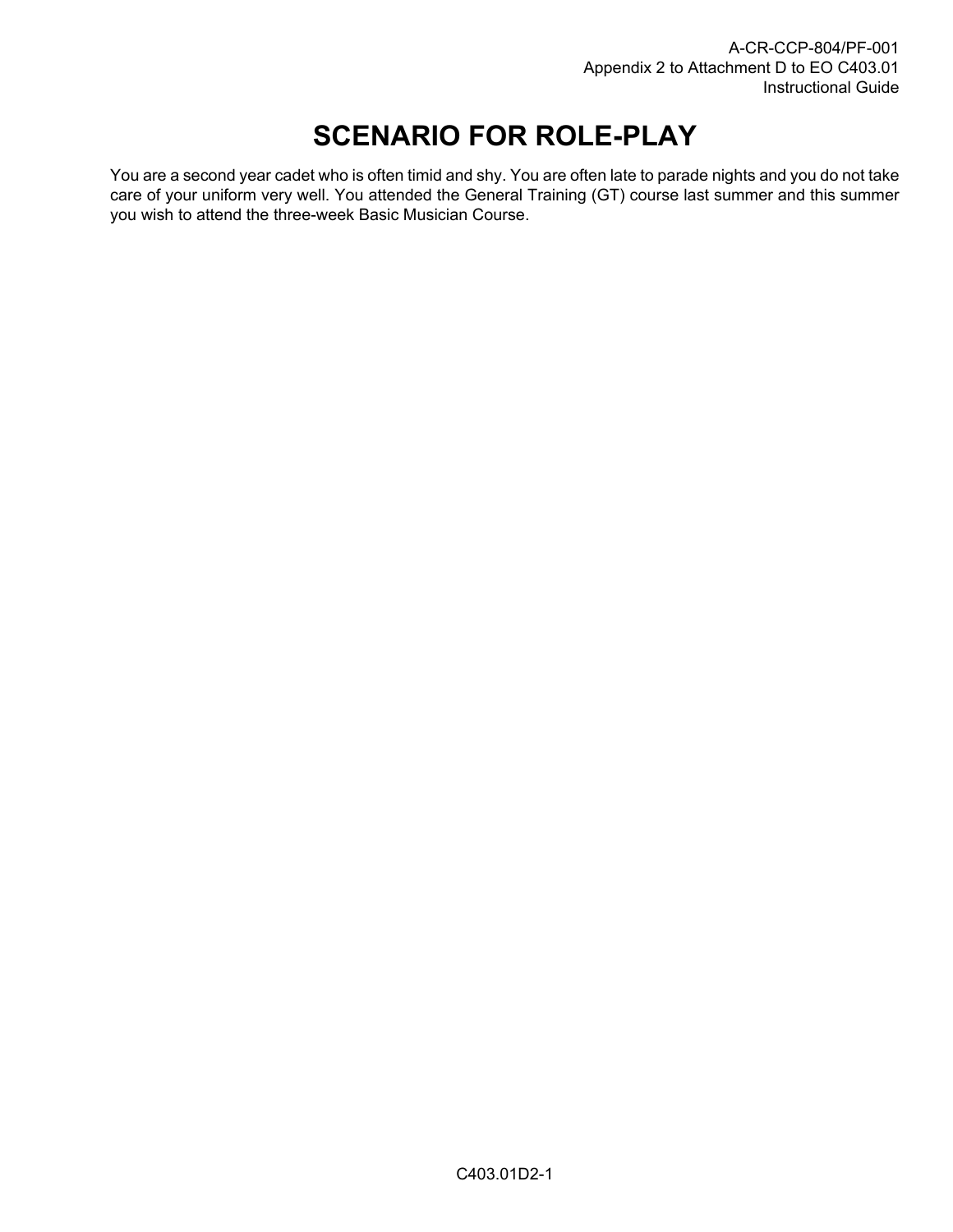A-CR-CCP-804/PF-001 Appendix 2 to Attachment D to EO C403.01 Instructional Guide

THIS PAGE INTENTIONALLY LEFT BLANK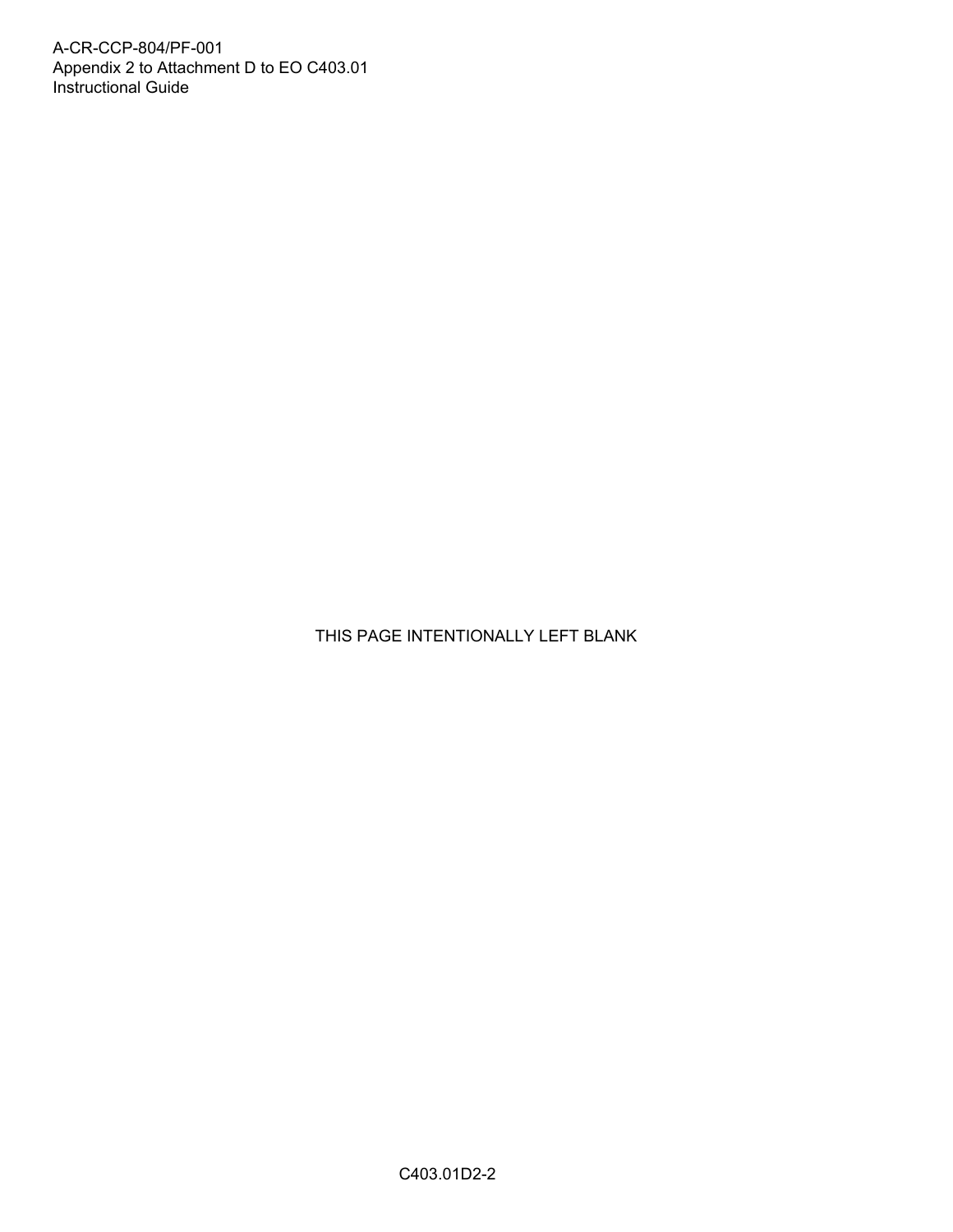# **READING BODY LANGUAGE**

Body language reveals a cadet's true thoughts. It may forewarn problems, such as lack of understanding, disagreement or budding conflict. It may signal support, agreement or encouragement. It may show how comfortable a cadet is with what is being said or how committed they really are to their own words.

## **Reading Other's Body Language**

Most people understand body language intuitively and quickly, and the conclusions that are reached go straight into the subconscious. However, it pays to look out for certain positive and negative signals. If other's body language is read correctly, one should know whether one's communications are succeeding or missing their mark.

| The Signal                                                                                     | What it may say                                              |  |  |
|------------------------------------------------------------------------------------------------|--------------------------------------------------------------|--|--|
| Nodding the head.                                                                              | This cadet is listening to me. This cadet agrees with        |  |  |
|                                                                                                | me.                                                          |  |  |
| Scratching the neck or rubbing eyes and looking at<br>the ceiling (female) or the floor (man). | This cadet may not be telling the truth.                     |  |  |
| Clenched hands.                                                                                | This cadet is frustrated.                                    |  |  |
| Hand on cheek.                                                                                 | This cadet has some doubts.                                  |  |  |
| Hand on cheek with thumb under chin.                                                           | This cadet is interested but has some doubts.                |  |  |
| Picking off imaginary lint.                                                                    | This cadet disagrees with or disproves of what has           |  |  |
|                                                                                                | been said but is not willing to say so.                      |  |  |
| Crossed arms and legs.                                                                         | This cadet is tuning out or filtering what is being<br>said. |  |  |

One must be careful of a cadet's unspoken messages. Crossed arms may say "I feel threatened by what you are saying and I am closed to hearing it", but it may also say "I'm cold". A tapping foot may mean "I would like to be on my way", but it may also reflect a lot of nervous energy or a need to go to the washroom.

## **Look Out for Negative Signals**

A cadet's body language may serve as an early warning signal that something is amiss in the communication process. Negative signals include:

- feet pointing away from the speaker;  $\qquad \qquad \bullet$  tense posture;
- 
- rapidly nodding the head; The same state of the state of the state of the state of the matrix of the state of t  $\bullet$
- 
- rubbing or scratching the neck or nose; **a** rapidly exhaling breath;
- 
- 
- 
- body orienting away from the speaker;
- 
- tapping feet; the covering or rubbing of the ears;
	-
- covering the nose; example a forming a fist, clenching the hands;
	-
- looking skyward; https://www.math.com/solong-skyward; https://www.math.com/solong/solong/solong/solong/solong/
- avoiding or limiting eye contact; **and a** drumming the fingers on the table; and
- covering the mouth; buttoning the coat or jacket.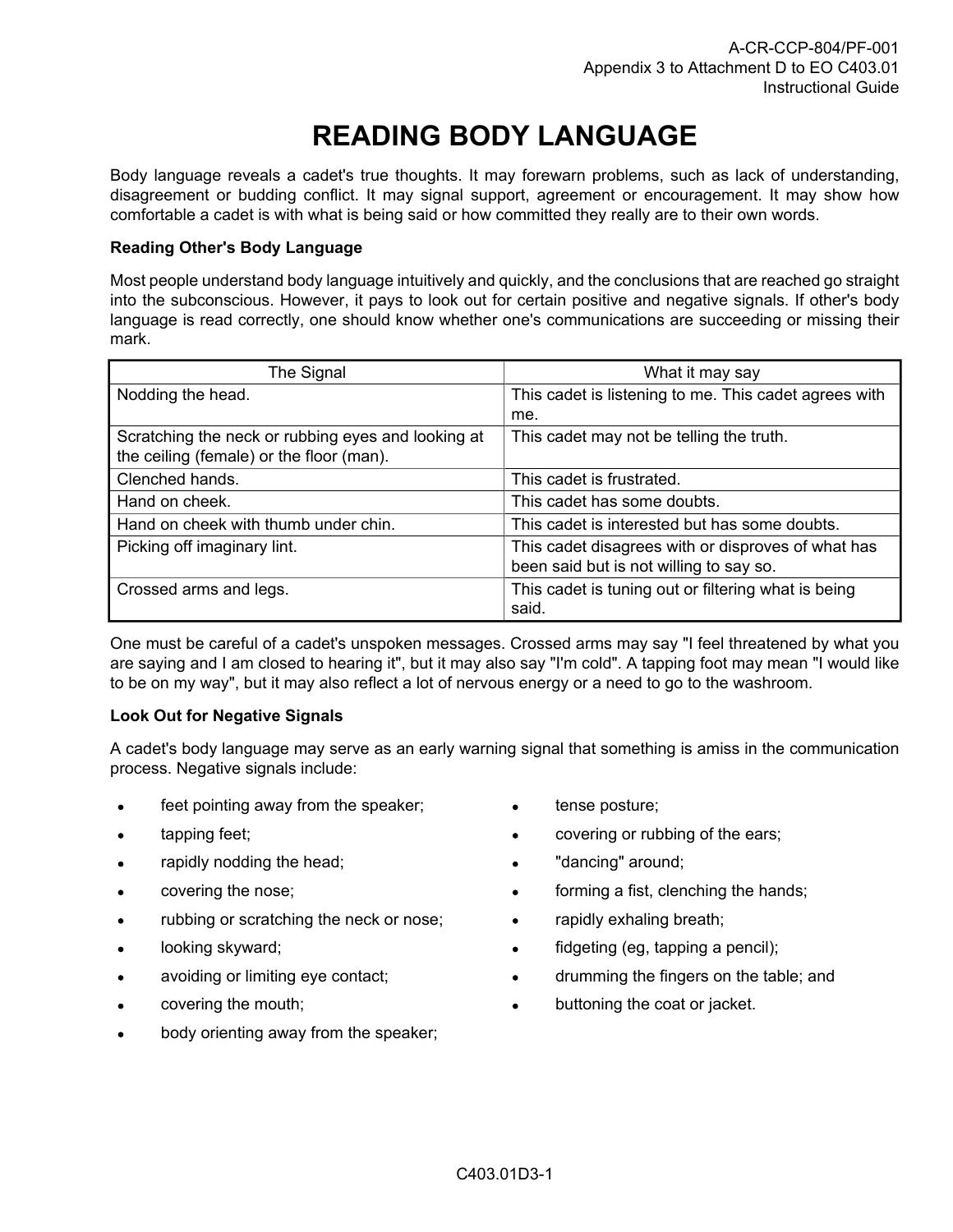Boredom may look like:

- $\bullet$
- 
- crossed legs with the foot swinging or kicking;  $\bullet$  tapping the floor with the foot; and  $\bullet$
- $\bullet$

Frustration may look like:

- $\bullet$
- $\bullet$
- 
- 
- wringing hands;

## **Look Out for Positive Signals**

Just as body language may alert one to looming problems, it may also herald success. Positive signals include:

- $\bullet$
- $\bullet$
- 
- $\bullet$
- feet pointed towards the speaker; **the speaker** of thoughtful "um-hums".

Cooperation may look like:

- $\bullet$
- $\bullet$
- $\bullet$

Evaluation may look like:

- 
- $\bullet$
- stroking the chin or chin in the palm of  $\bullet$ the hand ;
- doodling; a blank stare;
- drumming the fingers; the state of the staking deep breaths;
	-
- head held in hands; head held in hands; head held in hands;
- short breaths; example in the short breaths; pointing index fingers;
- "tssk" sounds; running hands through the hair;
- hands tightly clenched; hands tightly clenched; rubbing the back of the neck; and
- fist-like gestures; https://www.fist-like gestures; https://www.fist-like gestures.com/
- nodding thoughtfully; stroking of the chin;
- relaxed posture; and the contract open body position;
- body oriented toward the speaker; example  $\bullet$  eye contact, particularly when the pupils are dilated (enlarged);
- open hands; handling the documents or materials one is presenting; and
	-
- open hands; tilted head; tilted head;
- sitting on the edge of the chair; **and the speaker**; and **s** leaning toward the speaker; and
- unbuttoning the coat or jacket; **and it is example to the speaker.** The moving closer to the speaker.
- hand-to-face gestures; the stating their glasses off to clean them;
- tilted head; sucking on a pen or glasses' arm; and sucking on a pen or glasses' arm; and
	- peering over their glasses.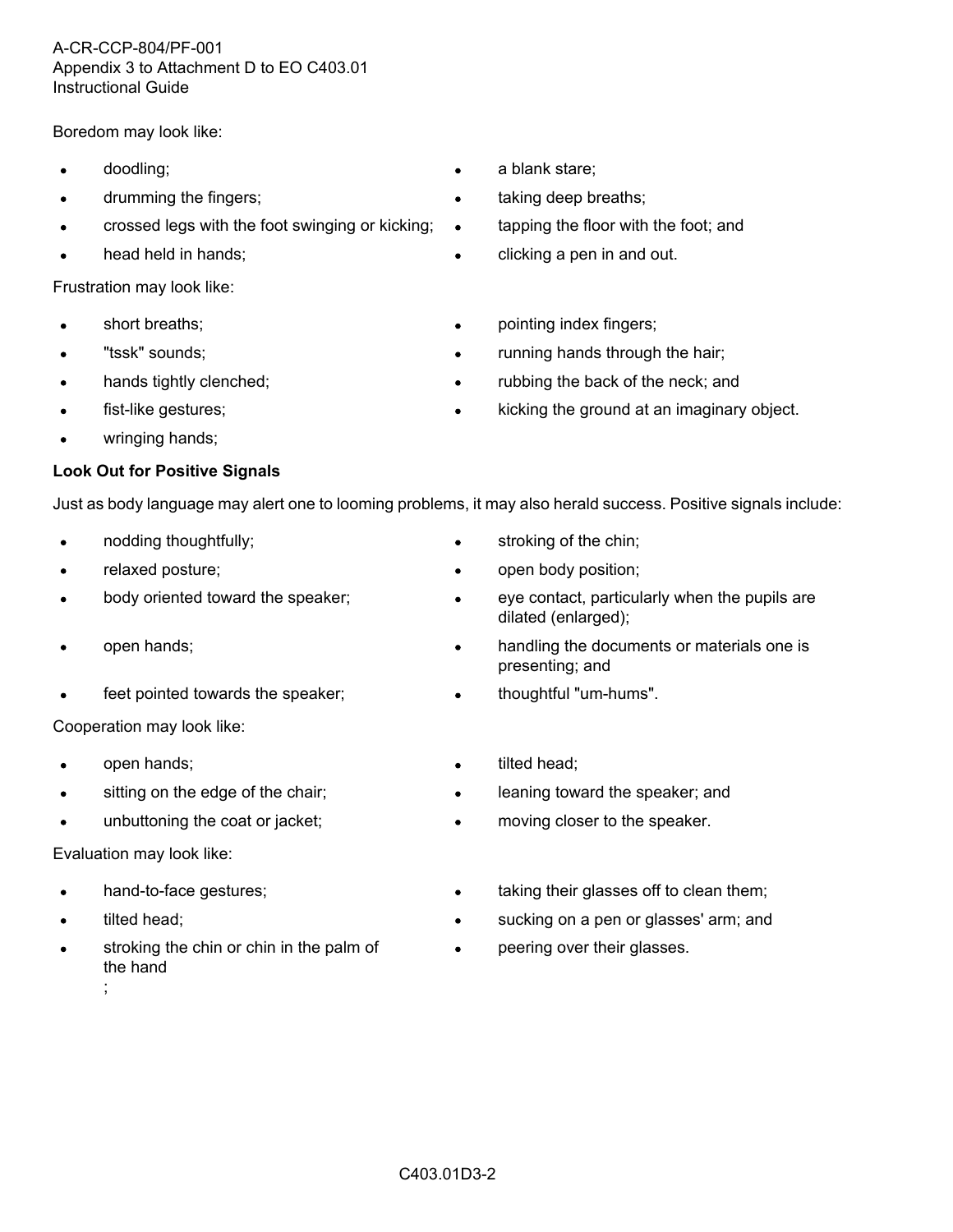## **LEADERSHIP SEMINAR SUPERVISION**

Total Time: 90 min

## **PREPARATION**

Photocopy Appendices 1 and 2 to Attachment E for each cadet.

The following components are conducted during this seminar:

| <b>Number</b>         | <b>Component</b>                                                                | Time             |
|-----------------------|---------------------------------------------------------------------------------|------------------|
|                       | Describe supervision systems.                                                   | $10$ min         |
| $\mathbf{2}^{\prime}$ | Explain how to supervise effectively.                                           | $15 \text{ min}$ |
| 3                     | Conduct a group discussion on supervision.                                      | 25 min           |
| 4                     | Conduct an activity where cadets create a supervision plan based on a scenario. | $25$ min         |
| 5                     | Conduct a group discussion on the supervision seminar.                          | 5 min            |

## **DESCRIBE SUPERVISION SYSTEMS**

Time: 10 min

In general, the system of supervision will vary according to:

- the type of activity,
- the location of the activity,
- the age and skill of cadets, and
- the age and skill of the team leader / supervisor.

An assessment of the situation will determine the most appropriate supervision system to ensure the safety of cadets. The following systems may be used to cater to various situations.

#### **Direct and Constant Supervision**

Some activities require direct and constant supervision by a team leader to ensure all cadets remain safe. To determine whether direct and constant supervision is required, an assessment must be made on the level or risk involved in the activity and the skills and development of the cadets participating in the activity.

#### **Intermittent Supervision**

Intermittent supervision is appropriate for the supervision of more mature, responsible cadets participating in low-risk activities. Intermittent supervision must be well planned. The expectations for the cadets must be clearly stated and the cadets must be checked regularly.

#### **Area Supervision**

Area supervision requires a team leader to take responsibility for a particular area such as a basketball court or dining area. Area supervision allows cadets to move freely between areas and is easy to manage and plan.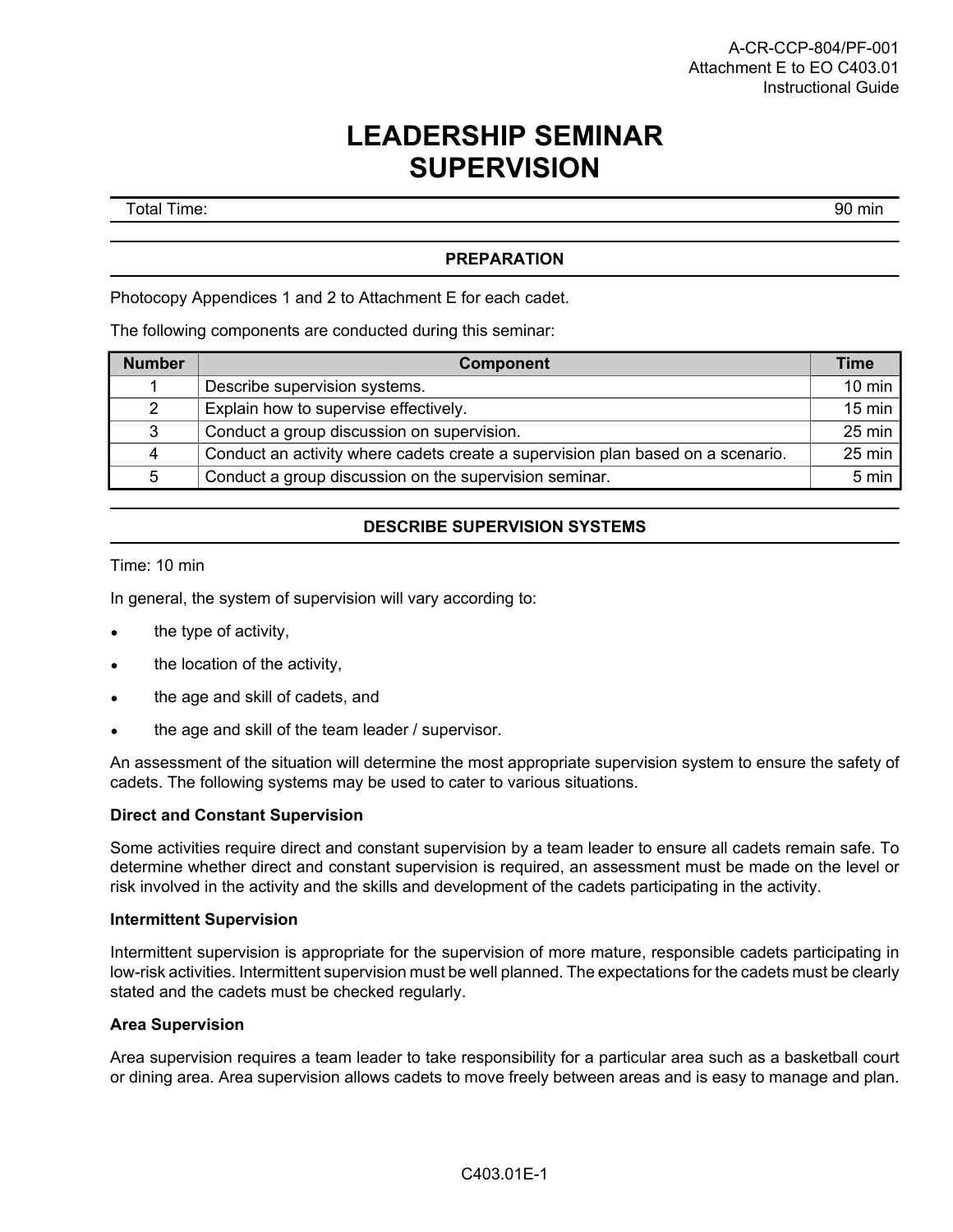A-CR-CCP-804/PF-001 Attachment E to EO C403.01 Instructional Guide

## **Group Supervision**

Group supervision relates to the supervision of a group of cadets regardless of the area they are in. Group supervision is more useful on excursions to venues where it is more difficult to supervise a large group of cadets or allow cadets to be grouped according to interest or skill level.

#### **Floater Supervision**

Floater supervision refers to a system where a team leader moves among all areas supporting and encouraging cadets and staff. The floater keeps track of the big picture and does not monitor a specific area or activity.

## **EXPLAIN HOW TO SUPERVISE EFFECTIVELY**

Time: 15 min

Being totally aware of what is happening around and beyond a specific activity requires the development of specific supervision skills. These skills include:

- scanning;  $\bullet$
- positioning;  $\bullet$
- listening; and  $\bullet$
- being "with it".

#### **Scanning**

Scanning involves regularly glancing around the whole area to see what is happening. By continually scanning the area, the team leader is able to quickly intervene in a situation where cadets could be at risk or intervene in a dispute.

## **Positioning**

The physical position that the team leader takes will determine how well the team leader is able to supervise the cadets in their vicinity. Always position the body to be able to observe the maximum area possible. If the team leader is responsible for a high-risk activity, they must never leave the activity.

#### **Listening**

As well as positioning and scanning the area, the team leader will need to listen carefully to what is happening. As the team leader listens to cadets, they will learn the sounds that indicate that all is well or sounds that indicate something is not right.

#### **Being "With It"**

Being "with it" is the key to any supervision system. It is the desire and ability to be aware of:

- what has happened in the past;
- what is happening in the present; and
- what is likely to happen in the future.

Being "with it" requires the team leader to know the cadets in their care and monitor what they are doing. This includes all cadets' range of skills, interests, and their ability to interact with others. Being "with it" may enable the team leader to be aware of the positive behaviour displayed by cadets. The team leader may notice the leadership, perseverance, cooperation, and kindness of cadets.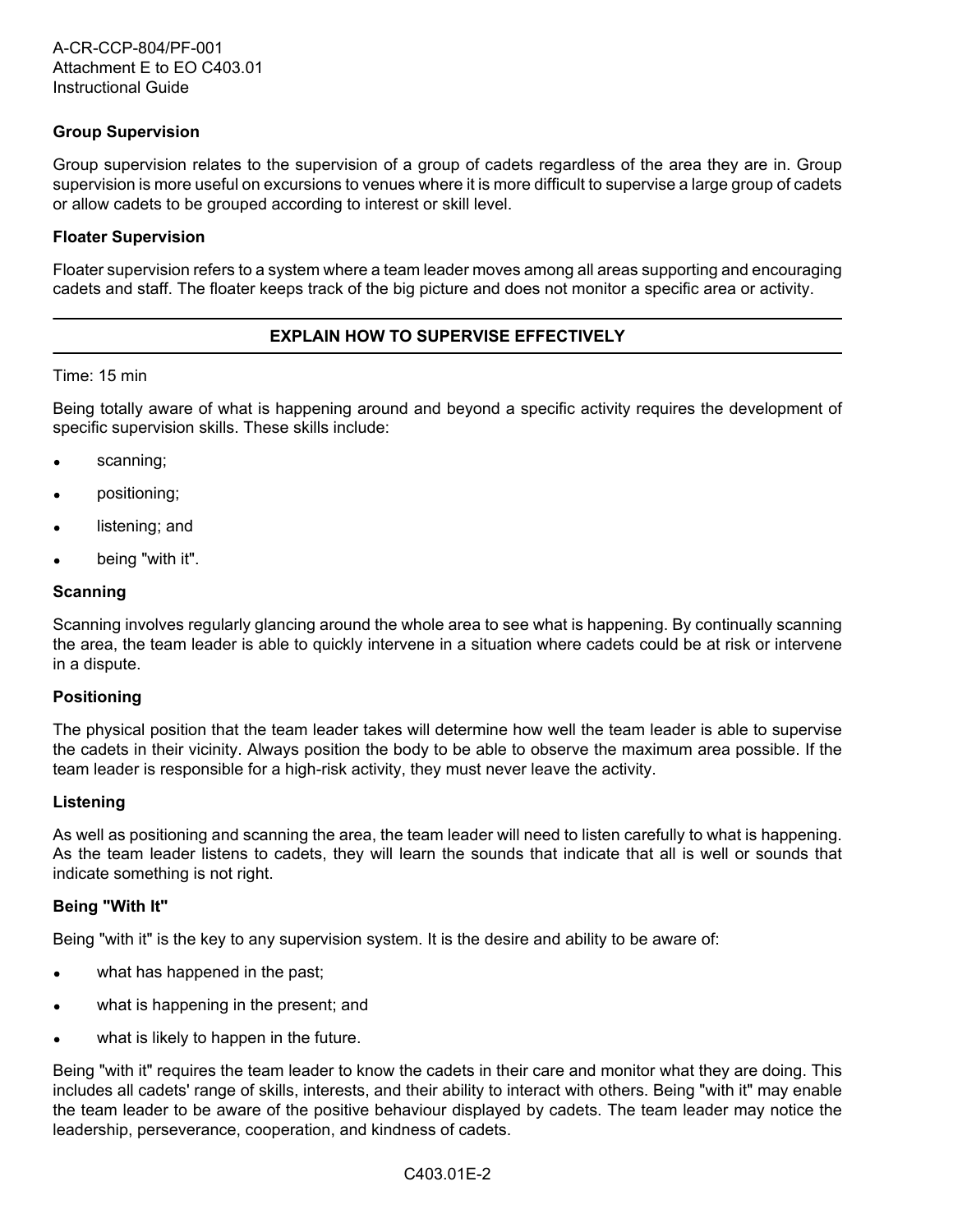

Distribute Appendix 1 to Attachment E to each cadet.

## **CONDUCT A GROUP DISCUSSION ON SUPERVISION**

## Time: 25 min



The purpose of the group discussion is to have cadets practice reflective thinking skills. Use the tips for answering / facilitating discussion and the suggested questions provided.

## **GROUP DISCUSSION**



## **SUGGESTED QUESTIONS**:

- Q1. Name some locations around the squadron where the cadets will need to be supervised in the building?
- Q2. How do you supervise these areas?
- Q3. Is supervision of cadets different in the classroom than in the rest of the building? Why or why not?
- Q4. Is supervision of cadets different in the canteen than in the rest of the building? Why or why not?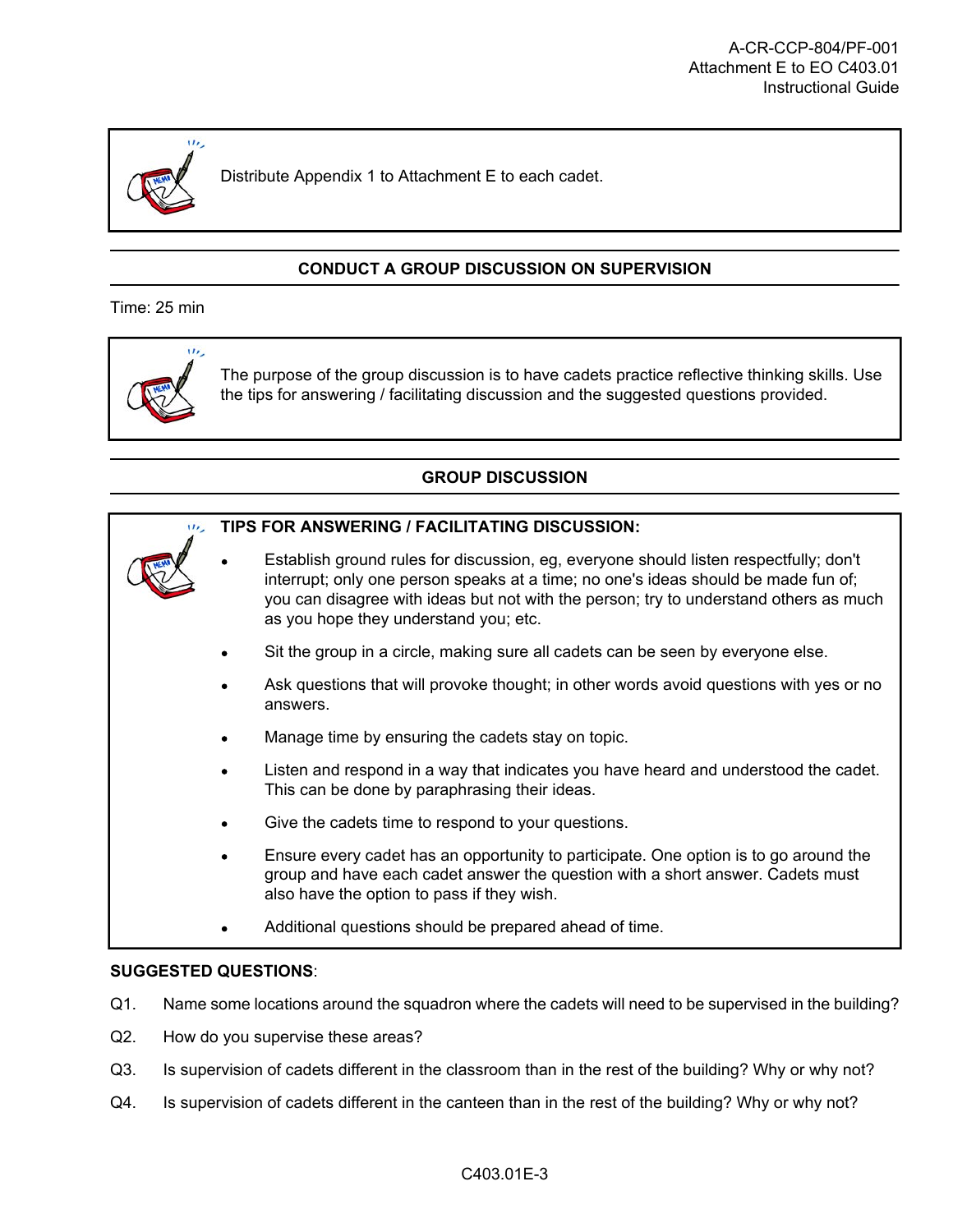A-CR-CCP-804/PF-001 Attachment E to EO C403.01 Instructional Guide

- Q5. Is supervision of cadets different on the range than in the rest of the building? Why or why not?
- Q6. How will you supervise the areas in the rest of the building (eg, washrooms, stairs, hallways)?
- Q7. Is supervision of cadets different when cadets are participating in an outdoor activity (eg, sailing, expedition, or launching rockets)?
- Q8. Give some examples of how and why the supervision is different?
- Q9. How does supervision lower the risks of those activities?
- Q10. Can supervision duties be delegated to others? Why or why not?



Other questions and answers will develop throughout the group discussion. The group discussion should not be limited to only those suggested.



Reinforce those answers given and comments made during the group discussion, ensuring the teaching point has been covered.

## **CONDUCT AN ACTIVITY WHERE CADETS CREATE A SUPERVISION PLAN BASED ON A SCENARIO**

Time: 25 min

#### **OBJECTIVE**

The objective of this activity is to have the cadets create a supervision plan based on a scenario.

#### **RESOURCES**

- Scenario located at Appendix 2 to Attachment E,
- Paper, and
- Pen / pencil.

## **ACTIVITY LAYOUT**

Nil.

## **ACTIVITY INSTRUCTIONS**

- 1. Have the cadets find a partner.
- 2. Distribute the scenario to each pair of cadets.
- 3. Allow the cadets 15 minutes to create their supervision plan.
- 4. Have each pair present their supervision plan to the other cadets.
- 5. Allow one minute for questions and answers.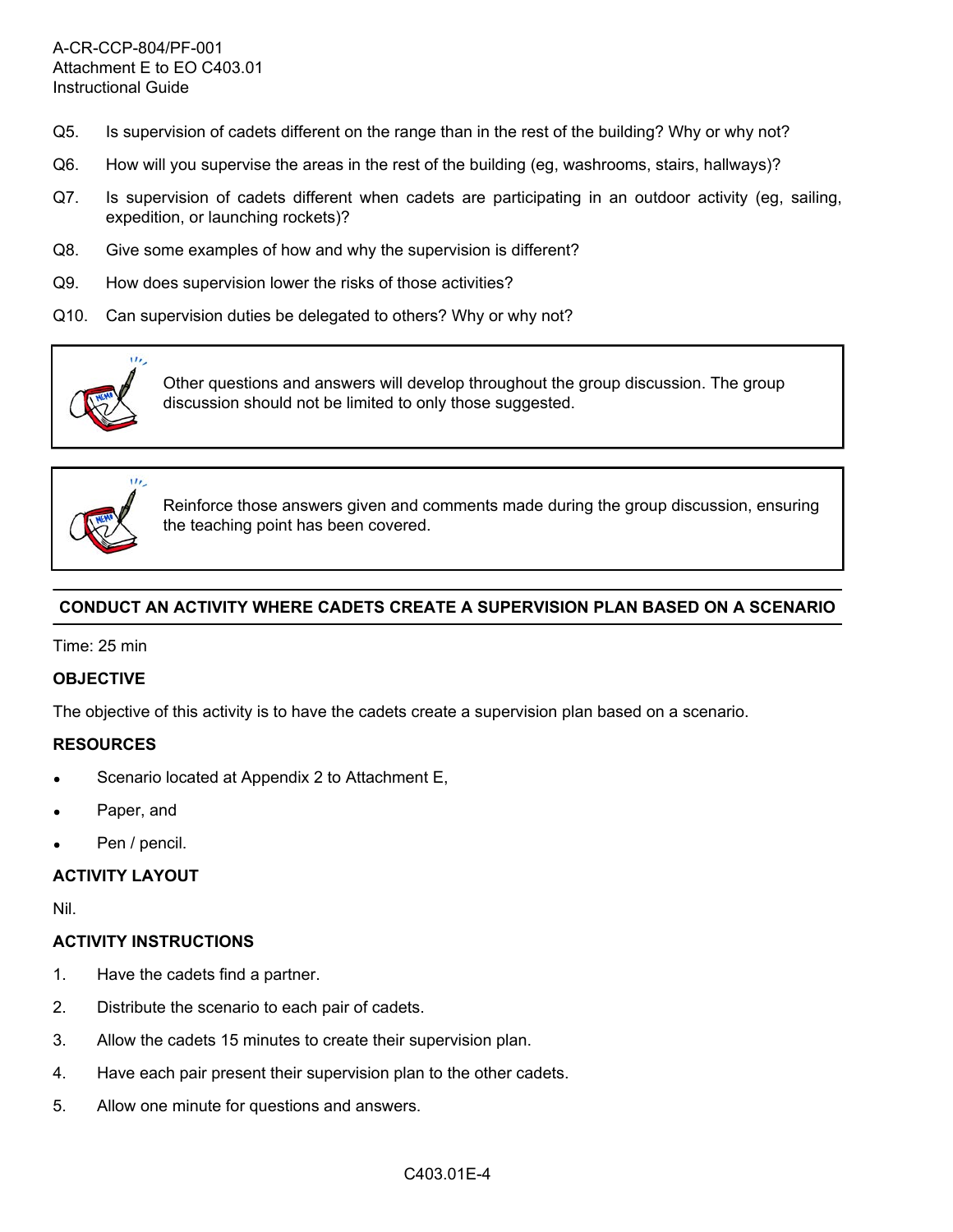## **SAFETY**

Nil.

## **CONDUCT A GROUP DISCUSSION ON THE SUPERVISION SEMINAR**

Time: 5 min



The purpose of the group discussion is to have cadets practice reflective thinking skills. Use the tips for answering / facilitating discussion and the suggested questions provided.

## **GROUP DISCUSSION**



## **SUGGESTED QUESTIONS**:

- Q1. What have you learned during this seminar?
- Q2. Which activities did you enjoy during the seminar? Why?
- Q3. Will this information be useful to you?
- Q4. Where do you think you will use the information from this seminar?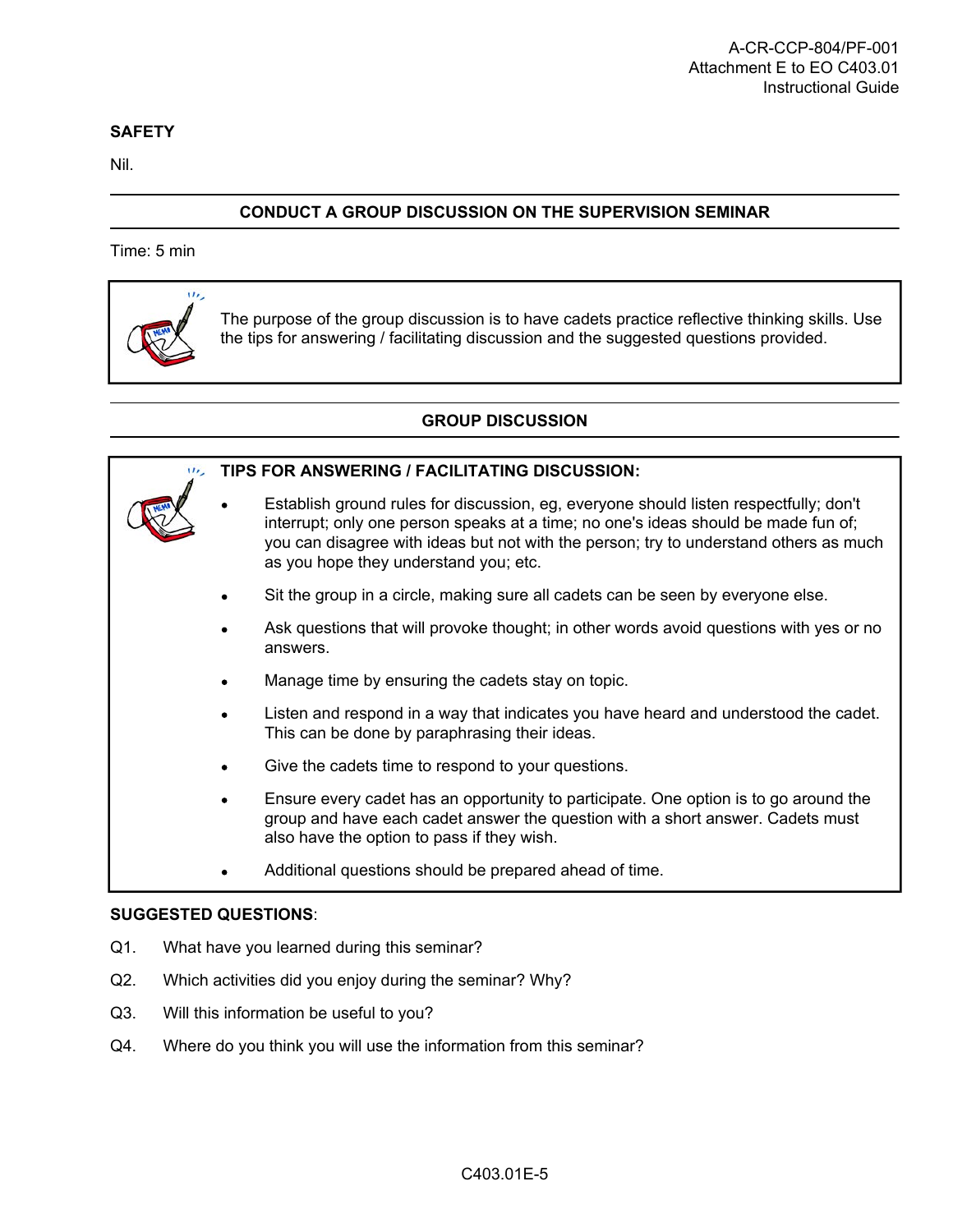

Other questions and answers will develop throughout the group discussion. The group discussion should not be limited to only those suggested.



Reinforce those answers given and comments made during the group discussion, ensuring the teaching point has been covered.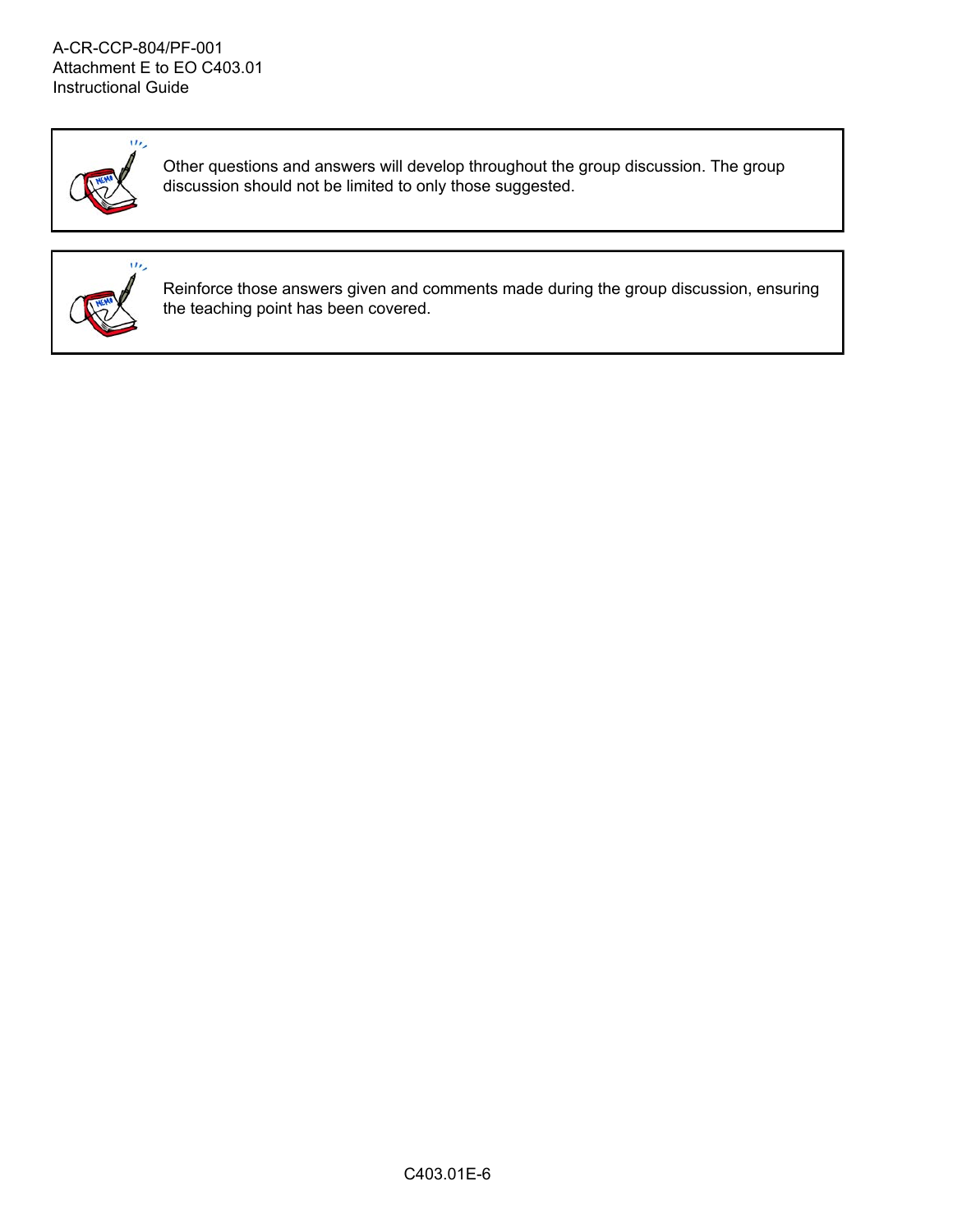## **SUPERVISION SYSTEMS**

In general, the system of supervision will vary according to:

- $\bullet$ the type of activity,
- the location of the activity,
- the age and skill of cadets, and
- the age and skill of the team leader / supervisor.

An assessment of the situation will determine the most appropriate supervision system to ensure the safety of cadets. The following systems may be used to cater to various situations.

#### **Direct and Constant Supervision**

Some activities require direct and constant supervision by a team leader to ensure all cadets remain safe. To determine whether direct and constant supervision is required, an assessment must be made on the level or risk involved in the activity and the skills and development of the cadets participating in the activity.

#### **Intermittent Supervision**

Intermittent supervision is appropriate for the supervision of more mature, responsible cadets participating in low-risk activities. Intermittent supervision must be well planned. The expectations for the cadets must be clearly stated and the cadets must be checked regularly.

#### **Area Supervision**

Area supervision requires a team leader to take responsibility for a particular area such as a basketball court or dining area. Area supervision allows cadets to move freely between areas and is easy to manage and plan.

#### **Group Supervision**

Group supervision relates to the supervision of a group of cadets regardless of the area they are in. Group supervision is more useful on excursions to venues where it is more difficult to supervise a large group of cadets or allow cadets to be grouped according to interest or skill level.

#### **Floater Supervision**

Floater supervision refers to a system where a team leader moves among all areas supporting and encouraging cadets and staff. The floater keeps track of the big picture and does not monitor a specific area or activity.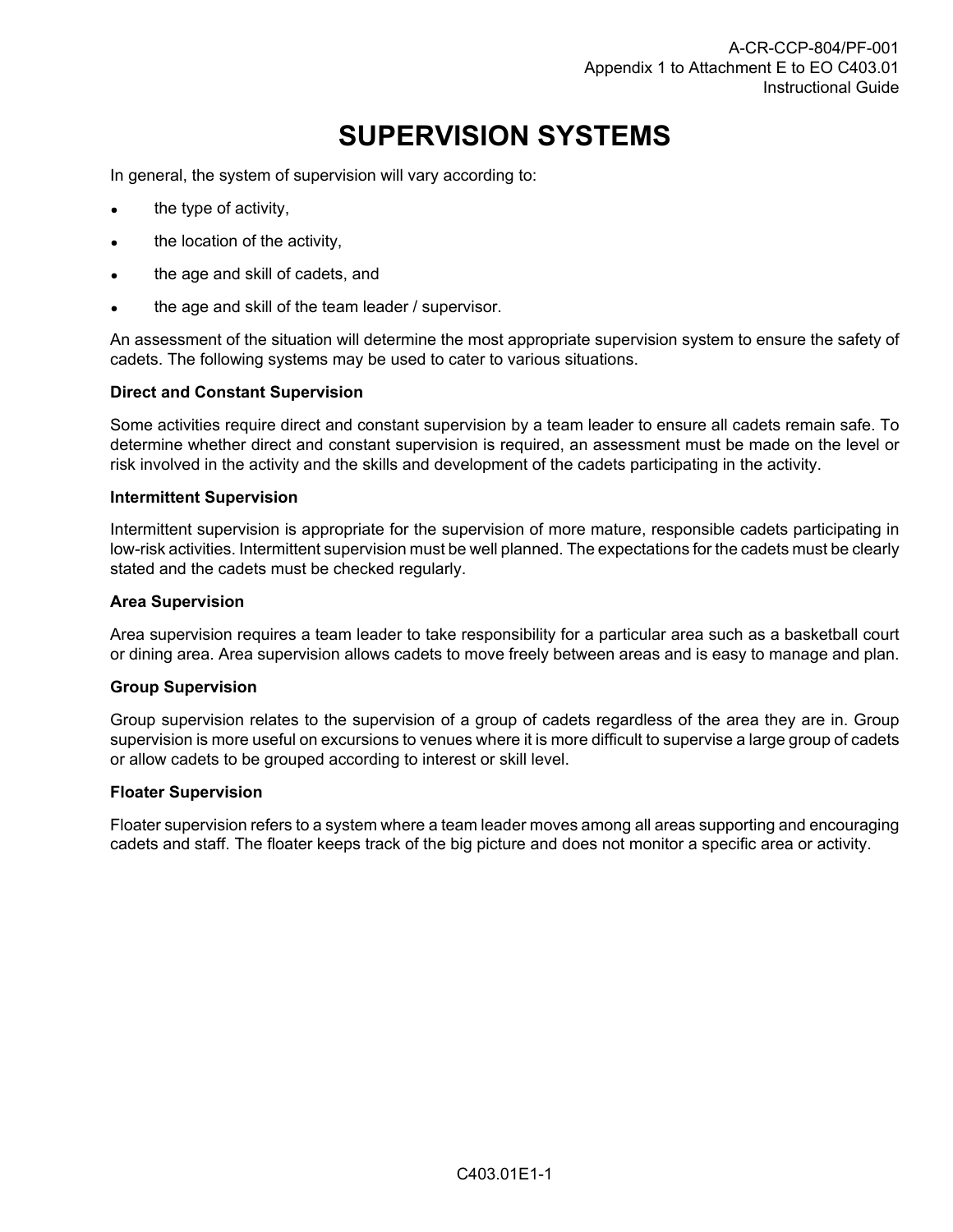## **HOW TO SUPERVISE EFFECTIVELY**

Being totally aware of what is happening around and beyond a specific activity requires the development of specific supervision skills. These skills include:

- scanning;
- positioning;
- listening; and
- being "with it".

## **Scanning**

Scanning involves regularly glancing around the whole area to see what is happening. By continually scanning the area, the team leader is able to quickly intervene in a situation where cadets could be at risk or intervene in a dispute.

#### **Positioning**

The physical position that the team leader takes will determine how well the team leader is able to supervise the cadets in their vicinity. Always position the body to be able to observe the maximum area possible. If the team leader is responsible for a high-risk activity, they must never leave the activity.

## **Listening**

As well as positioning and scanning the area, the team leader will need to listen carefully to what is happening. As the team leader listens to cadets, they will learn the sounds that indicate that all is well or sounds that indicate something is not right.

## **Being "With It"**

Being "with it" is the key to any supervision system. It is the desire and ability to be aware of:

- what has happened in the past;
- what is happening in the present; and
- what is likely to happen in the future.

Being "with it" requires the team leader to know the cadets in their care and monitor what they are doing. This includes all cadets' range of skills, interests, and their ability to interact with others. Being "with it" may enable the team leader to be aware of the positive behaviour displayed by cadets. The team leader may notice the leadership, perseverance, cooperation, and kindness of cadets.